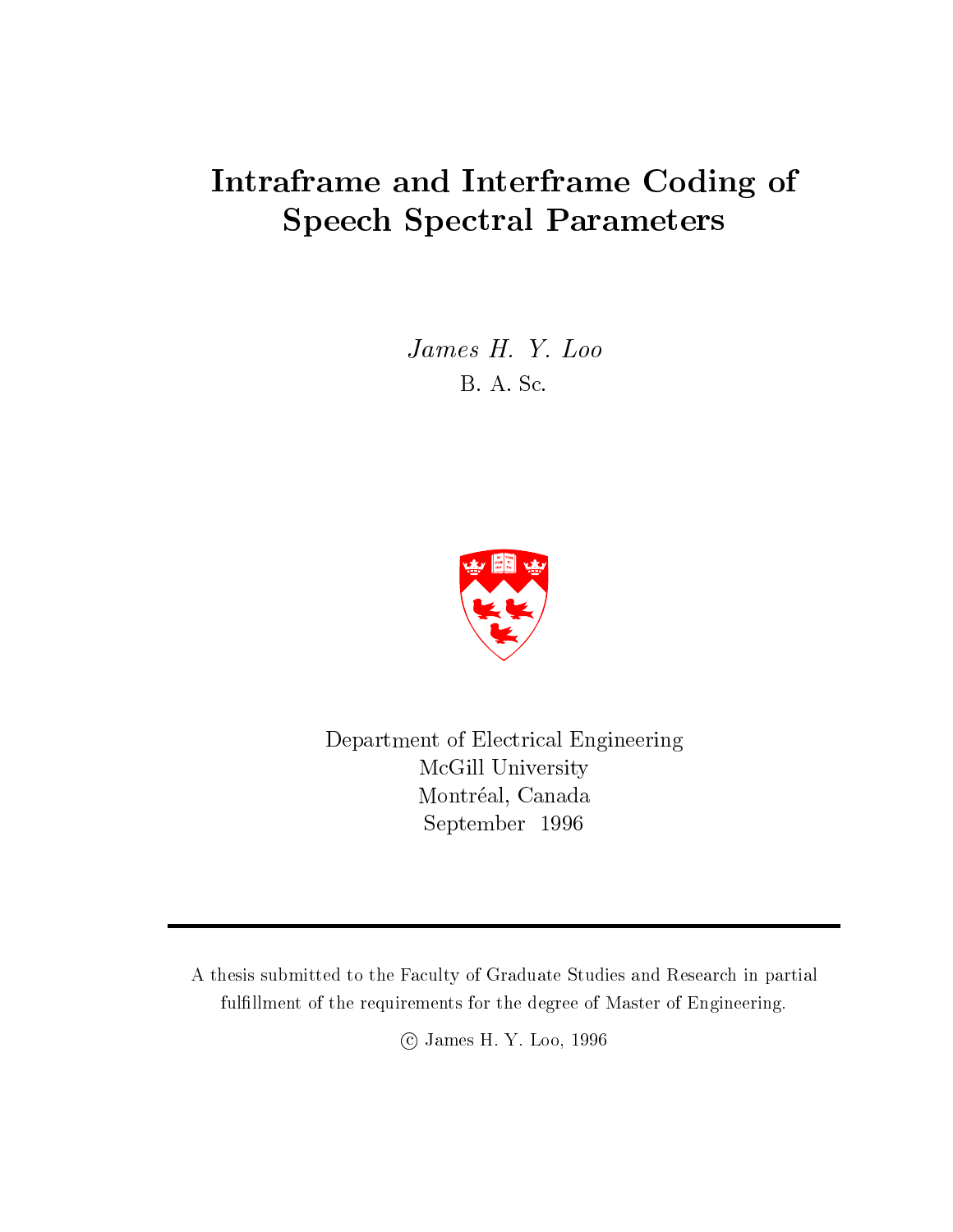### Abstract

Most low bit rate speech coders employ linear predictive coding (LPC) which models the short-term spectral information within each speech frame as an all-pole filter. In this thesis, we examine various methods that can efficiently encode spectral parameters for every 20 ms frame interval. Line spectral frequencies (LSF) are found to be the most effective parametric representation for spectral coding. Product code vector quantization (VQ) techniques such as split VQ (SVQ) and multi-stage VQ (MSVQ) are employed in *intraframe* spectral coding, where each frame vector is encoded independently from other frames. Depending on the product code structure, "transparent coding" quality is achieved for SVQ at  $26{-}28$  bits/frame and for MSVQ at  $25-27$  bits/frame.

Because speech is quasi-stationary, interframe coding methods such as predictive SVQ (PSVQ) can exploit the correlation between adjacent LSF vectors. Nonlinear PSVQ (NPSVQ) is introduced in which a nonparametric and nonlinear predictor replaces the linear predictor used in PSVQ. Regardless of predictor type, PSVQ garners a performance gain of 5-7 bits/frame over  $\rm{SVQ}$ . By interleaving intraframe  $\rm{SVQ}$  with PSVQ, error propagation is limited to at most one adjacent frame. At an overall bit rate of about 21 bits/frame, NPSVQ can provide similar coding quality as intraframe SVQ at 24 bits/frame (an average gain of 3 bits/frame). The particular form of nonlinear prediction we use incurs virtually no additional encoding computational complexity. Voicing classication is used in classied NPSVQ (CNPSVQ) to obtain an additional average gain of 1 bit/frame for unvoiced frames. Furthermore, switchedadaptive predictive SVQ (SA-PSVQ) provides an improvement of 1 bit/frame over PSVQ, or 6-8 bits/frame over SVQ, but error propagation increases to 3-7 frames. We have verified our comparative performance results using subjective listening tests.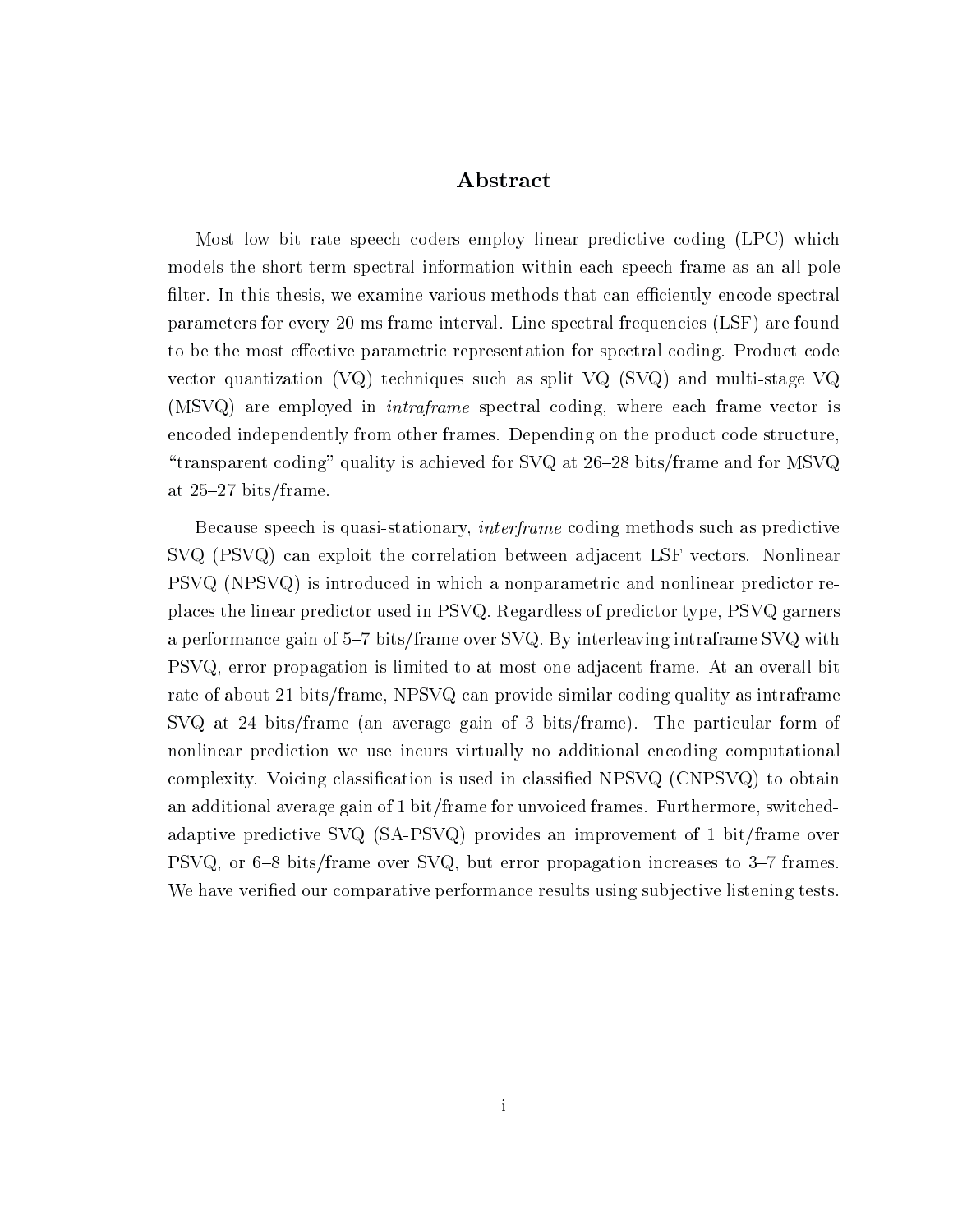### Sommaire

La plupart des algorithmes de compression de paroles au tres bas debit binaire emploie le codage à prédiction linéaire (LPC) qui représente le spectre court-terme dans chaque segment du signal de parole avec un filtre tous pôles. Dans cette thèse, nous examinons plusieures méthodes qui codent efficacement les paramètres spectrales pour chaque intervalle (trame) de 20 ms. Les frequences de raies spectrales (LSF) sont jugées la représentation la plus efficace pour le codage spectral. La quantification vectorielle (VQ) structurée comme la VQ divisée (SVQ) et la VQ à multi-étage (MSVQ) est utilisée dans le codage *intra-trame*, où le codage des paramètres spectrales est basé entièrement sur la trame courante. La qualité du "codage transparent" est obtenue pour la SVQ au débit de 26 à 28 bits/trame et pour la MSVQ au débit de 25 a 27 bits/trame.

Puisque la parole est quasi stationnaire, le codage inter-trame, comme la SVQ a prediction lineaire (PSVQ), peuvent exploiter la correlation entre les vecteurs LSF adjacents. La SVQ a prediction non lineaire (NPSVQ) est obtenu en remplacent le predicteur lineaire dans la PSVQ conventionelle par un predicteur non lineaire et nonparametrique, Sans distinction de la methode de prediction, la PSVQ obtient un avantage de 5 a 7 bits/trame au-dessus de la SVQ. Quand la SVQ et la PSVQ sont utilisees tous les deux trames, la propagation des erreurs se limite a une trame. La NPSVQ au debit moyen de 21 bits/trame fournit une qualite de codage semblable a la SVQ au debit moyen de 24 bits/trame. Notre predicteur non lineaire ne subit aucune complexite additionelle. La classication des trames voisees et non voisees est employée dans la NPSVQ classifiée (CNPSVQ) pour obtenir un gain moyen de 1 bit/trame pour les trames non voisées. En outre, la PSVQ à commutation adaptive  $(SA-PSVQ)$  fournit une amélioration de 1 bit au-dessus de la PSVQ et de 6 à 8 bits au-dessus de la SVQ, mais la propagation des erreurs s'augmente de 3 a 7 trames successives. Les essais de l'audition subjective ont été employés afin de verifier les performances comparatives.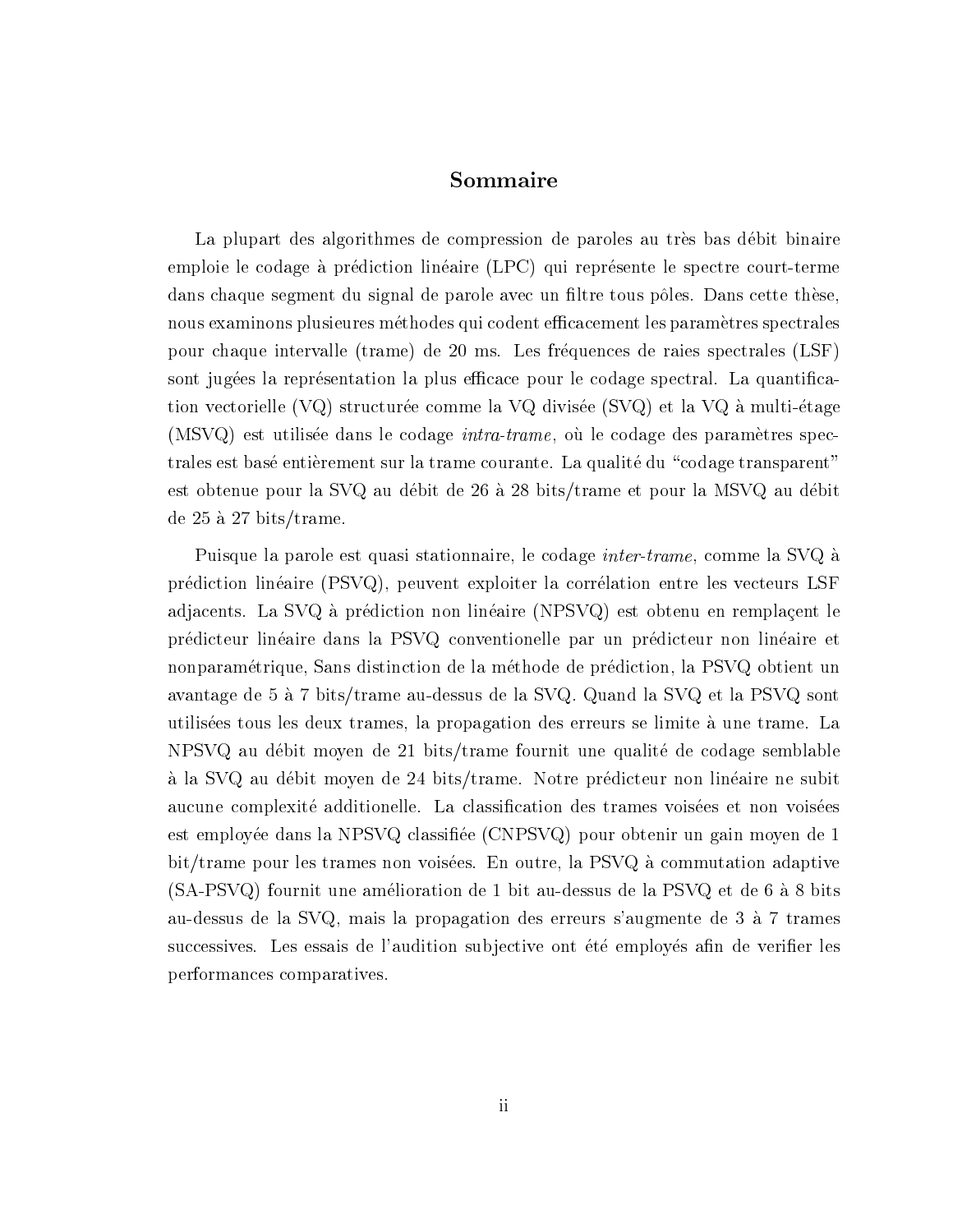### Acknowledgements

I would like to thank my supervisor Prof. Peter Kabal for his invaluable wisdom, knowledge and patience during my extended tenure at McGill University. His good humour and charismatic presence has made my stay here very much enjoyable and fruitful.

I would also like to thank Dr. Geoffrey Wai-Yip Chan for his continued guidance and support as my supervisor at McGill University and as my host at the Illinois Institute of Technology. His research interests have certainly left an indelible mark on my burgeoning career in signal processing.

In terms of financial support, I would like to thank the Fonds pour la Formation de Chercheurs et l'Aide a la Recherche for awarding me a postgraduate scholarship. I would also like to thank both Prof. Kabal and Dr. Chan for providing me with supplementary financial support from the Natural Sciences and Engineering Research Council of Canada, and from the Canadian Institute for Telecommunications Research.

Moreover, I would like to thank all my fellow graduate students of the Telecommunications and Signal Processing Laboratory, past and present. Their genuine friendship and expertise have made my ongoing pursuit for knowledge and happiness to be copacetic.

Finally, I would like to thank my family and, in particular, a very dear friend of mine who greatly in
uenced my decision to return to Montreal for my graduate studies. Were it also not for their frequent inquiries on my progress, I would have not been able to complete my studies within the allowable time duration.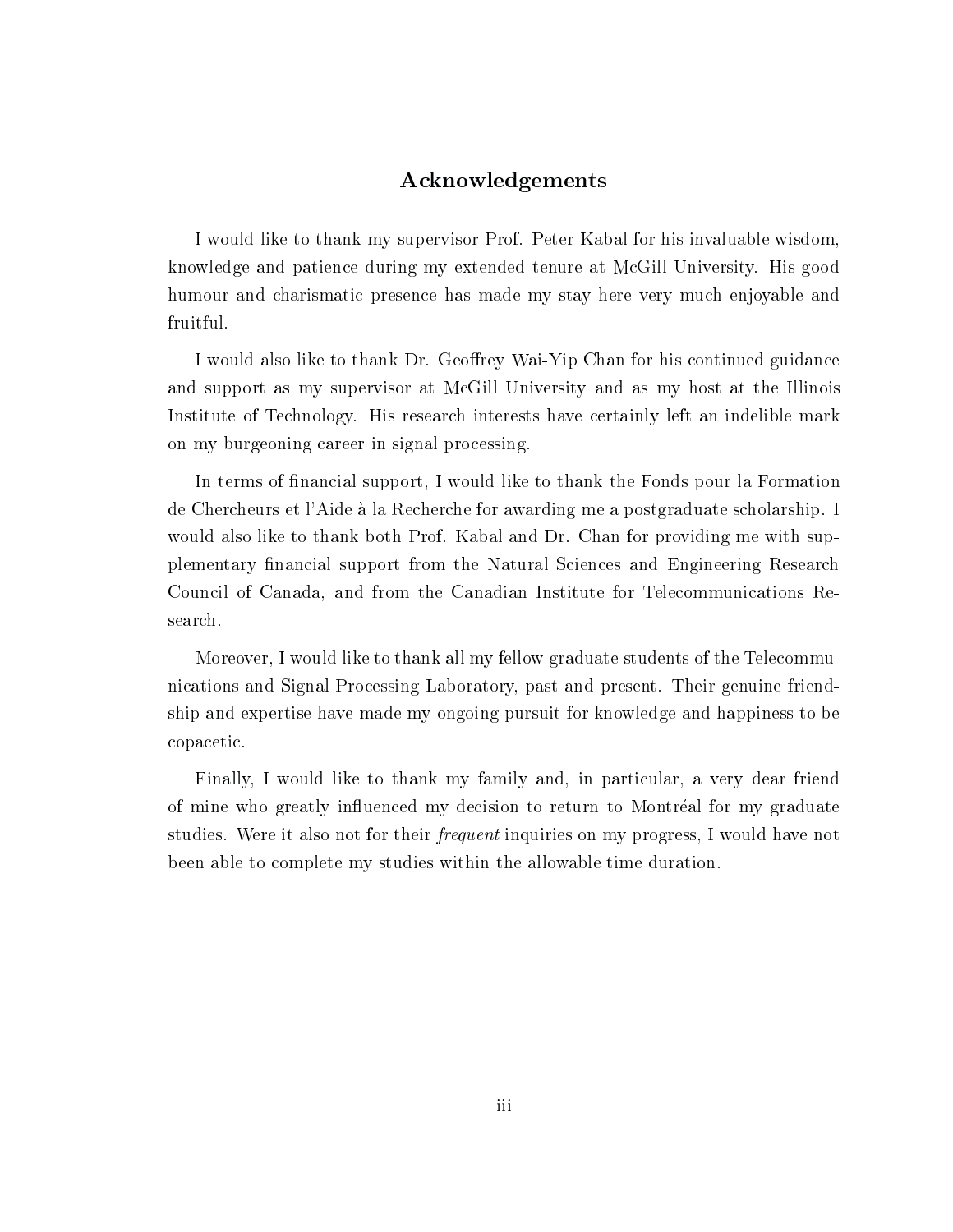# **Contents**

| $\mathbf{1}$   |     | Introduction |                                        | $\mathbf 1$    |
|----------------|-----|--------------|----------------------------------------|----------------|
|                | 1.1 |              |                                        | $\overline{2}$ |
|                | 1.2 |              |                                        | 4              |
|                | 1.3 |              | Speech Spectral Coding                 | $\overline{7}$ |
|                | 1.4 |              |                                        | 9              |
| $\overline{2}$ |     |              | <b>Linear Predictive Speech Coding</b> | 10             |
|                | 2.1 |              |                                        | 10             |
|                |     | 2.1.1        |                                        | 12             |
|                |     | 2.1.2        |                                        | 14             |
|                |     | 2.1.3        |                                        | 15             |
|                |     | 2.1.4        |                                        | 16             |
|                |     | 2.1.5        |                                        | 17             |
|                | 2.2 |              | Representation of Spectral Parameters  | 17             |
|                |     | 2.2.1        |                                        | 18             |
|                |     | 2.2.2        |                                        | 19             |
|                |     | 2.2.3        |                                        | 19             |
|                |     | 2.2.4        |                                        | 22             |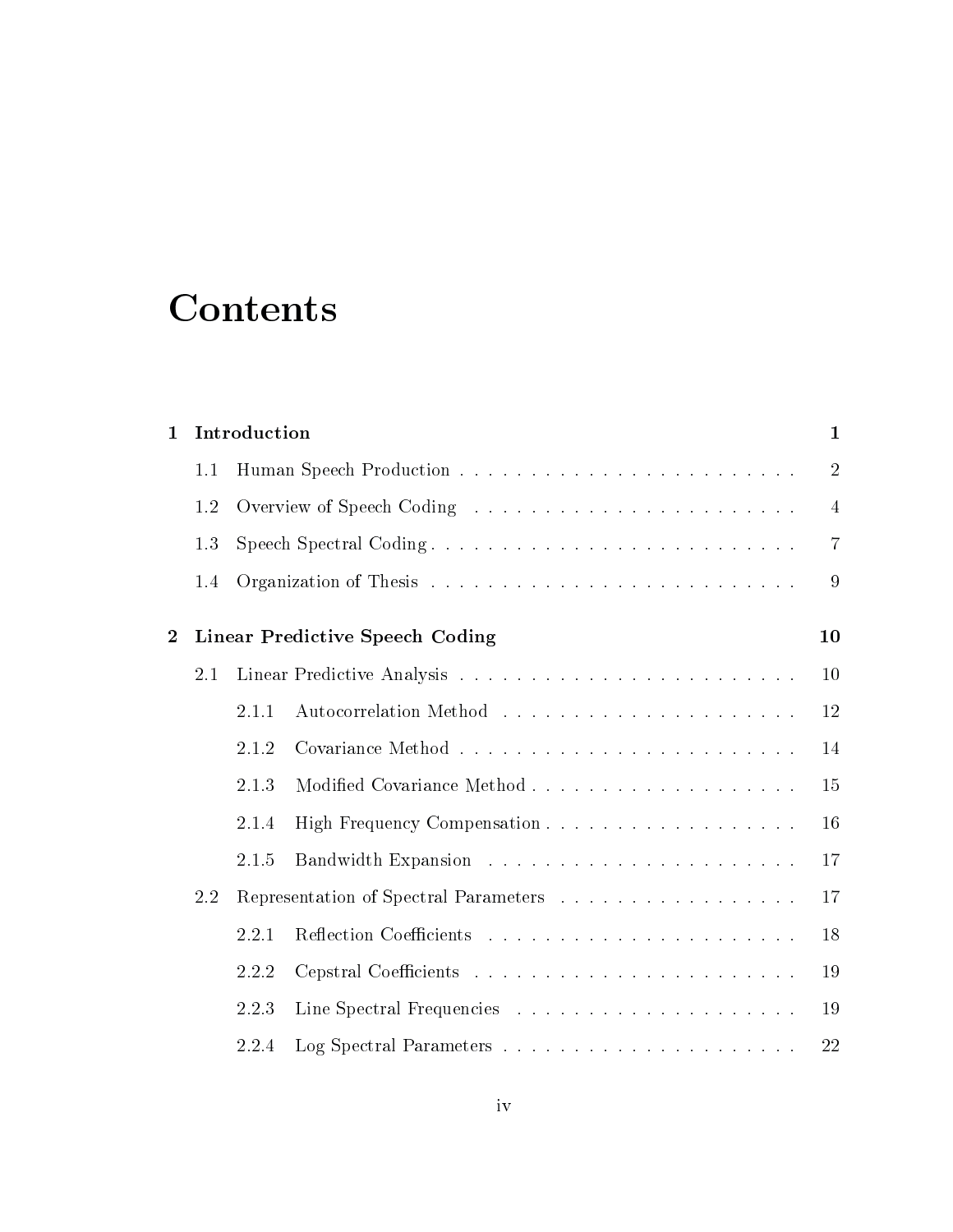|   | 2.3 |       |                                                 | 23 |
|---|-----|-------|-------------------------------------------------|----|
|   |     | 2.3.1 |                                                 | 23 |
|   |     | 2.3.2 |                                                 | 24 |
|   | 2.4 |       | Environment for Performance Evaluation          | 30 |
| 3 |     |       | <b>Intraframe Coding of Spectral Parameters</b> | 32 |
|   | 3.1 |       |                                                 | 32 |
|   |     | 3.1.1 |                                                 | 33 |
|   |     | 3.1.2 |                                                 | 34 |
|   |     | 3.1.3 | Optimal Nonuniform Quantization                 | 34 |
|   |     | 3.1.4 | Scalar Quantization Performance Results         | 35 |
|   | 3.2 |       |                                                 | 40 |
|   |     | 3.2.1 |                                                 | 41 |
|   |     | 3.2.2 |                                                 | 42 |
|   | 3.3 |       |                                                 | 44 |
|   |     | 3.3.1 |                                                 | 45 |
|   |     | 3.3.2 |                                                 | 46 |
|   |     | 3.3.3 | Vector Quantization Performance Results         | 47 |
| 4 |     |       | <b>Interframe Coding of Spectral Parameters</b> | 56 |
|   | 4.1 |       |                                                 | 56 |
|   | 4.2 |       |                                                 | 58 |
|   |     | 4.2.1 | Moving Average Vector Prediction                | 58 |
|   |     | 4.2.2 |                                                 | 60 |
|   |     | 4.2.3 |                                                 | 64 |
|   |     | 4.2.4 | Vector Prediction Performance Results           | 67 |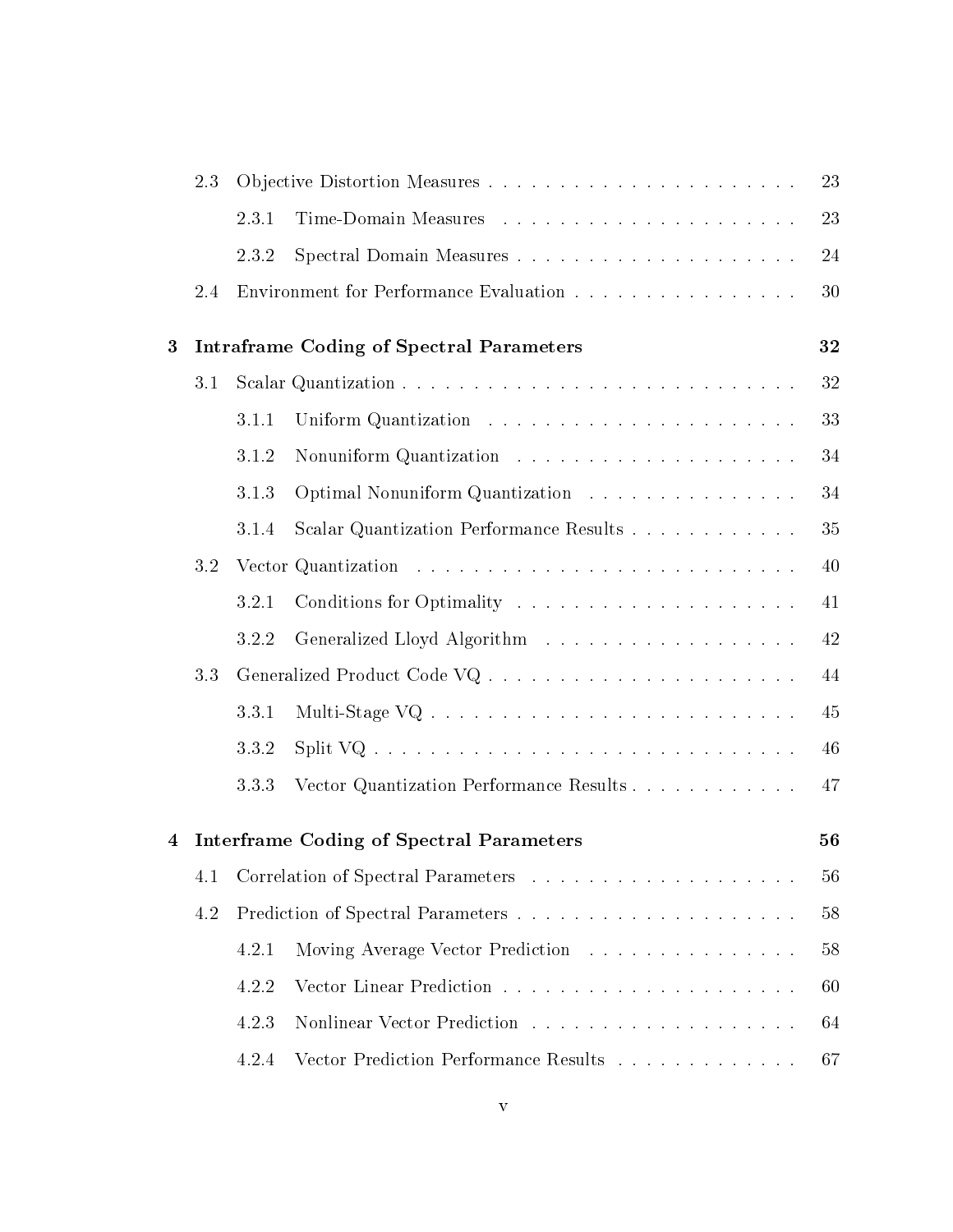|                  | 4.3 |                     |                                                    | 74  |
|------------------|-----|---------------------|----------------------------------------------------|-----|
|                  |     | 4.3.1               | Moving Average Predictive Vector Quantization      | 75  |
|                  |     | 4.3.2               | Linear Predictive Vector Quantization              | 76  |
|                  |     | 4.3.3               | Nonlinear Predictive Vector Quantization           | 80  |
|                  |     | 4.3.4               | Predictive Vector Quantization Performance Results | 81  |
| $\overline{5}$   |     |                     | <b>Classified Coding of Spectral Parameters</b>    | 92  |
|                  | 5.1 |                     |                                                    | 92  |
|                  |     | 5.1.1               |                                                    | 93  |
|                  |     | 5.1.2               |                                                    | 94  |
|                  | 5.2 |                     |                                                    | 98  |
|                  |     | 5.2.1               | Classified Predictive Vector Quantization          | 99  |
|                  |     | 5.2.2               | CNPSVQ Performance Results                         | 100 |
|                  | 5.3 |                     |                                                    | 105 |
|                  |     | 5.3.1               | Switched-Adaptive Predictive Vector Quantization   | 106 |
|                  |     | 5.3.2               | SA-PVQ Performance Results                         | 109 |
| $\boldsymbol{6}$ |     |                     | <b>Summary and Conclusions</b>                     | 119 |
|                  | 6.1 |                     |                                                    | 119 |
|                  | 6.2 |                     |                                                    | 123 |
|                  |     | <b>Bibliography</b> |                                                    | 126 |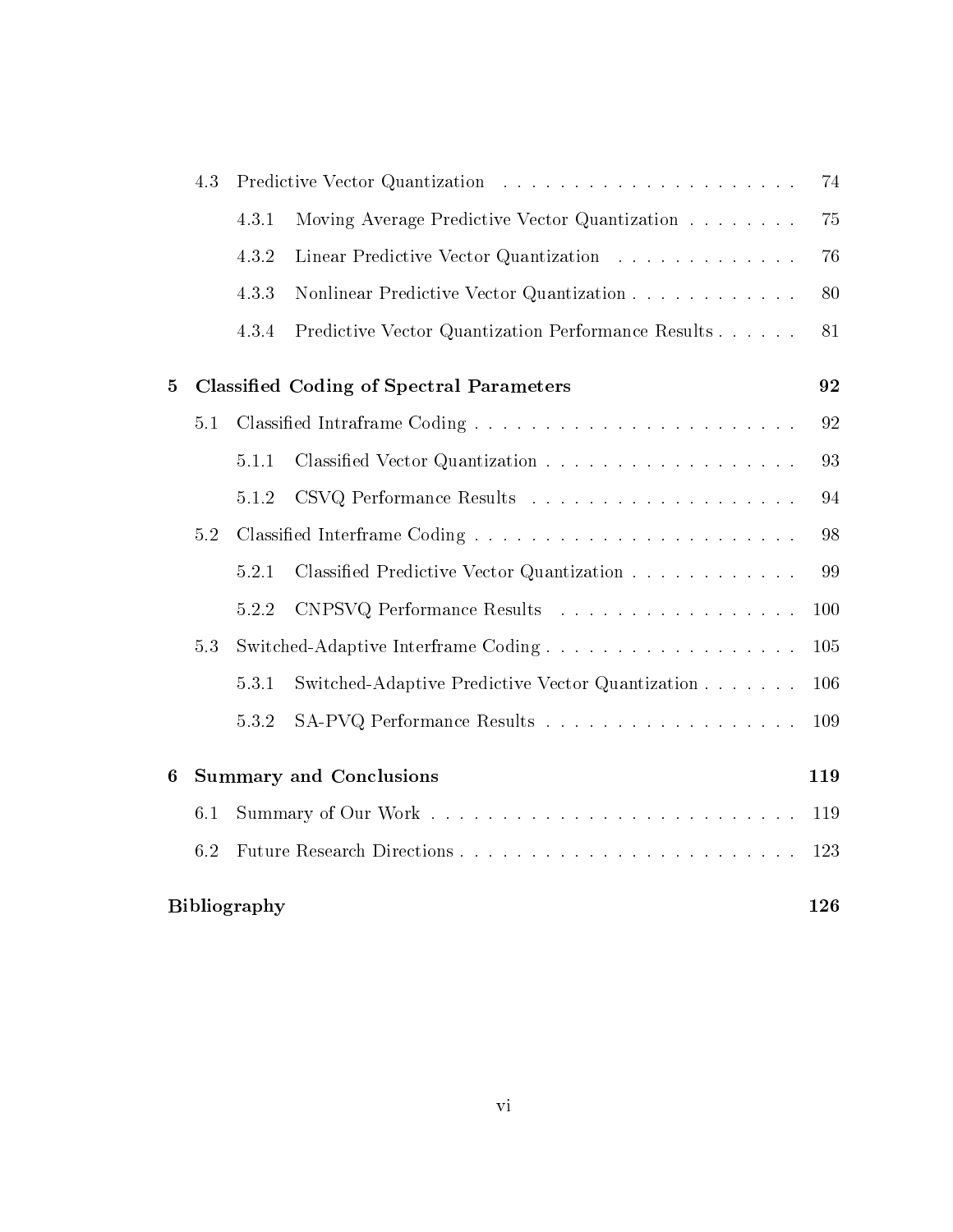| 3.1 | Bit allocation for scalar quantization of log area ratios.                                                                                                                                                                                                                                                                                                           | 37 |
|-----|----------------------------------------------------------------------------------------------------------------------------------------------------------------------------------------------------------------------------------------------------------------------------------------------------------------------------------------------------------------------|----|
| 3.2 | SD performance for scalar quantization of test set log area ratios                                                                                                                                                                                                                                                                                                   | 37 |
| 3.3 | Bit allocation for scalar quantization of line spectral frequencies                                                                                                                                                                                                                                                                                                  | 38 |
| 3.4 | SD performance for scalar quantization of test set line spectral frequencies 38                                                                                                                                                                                                                                                                                      |    |
| 3.5 | Number of unstable frames due to scalar quantization of line spectral                                                                                                                                                                                                                                                                                                | 40 |
| 3.6 | SD Performance of split vector quantization (m-SVQ) using different<br>bit allocations for the same bit rate. The bit rate for 2-SVQ is 21<br>bits/frame, and the bit rate for $3$ -SVQ is 22 bits/frame                                                                                                                                                             | 49 |
| 3.7 | Number of unstable frames due to product code vector quantization of                                                                                                                                                                                                                                                                                                 | 54 |
| 4.1 | First order overall scalar linear prediction gain of training set log spec-<br>tral vectors. Prediction Gain <sup>†</sup> corresponds to the values obtained for<br>the training set vectors using the prediction gain formula defined by<br>والمتعاونة والمتعاون والمتعاونة والمتعاونة والمتعاونة والمتعاونة والمتعاونة والمتعاونة والمتعاونة والمتعاونة<br>Shoham. | 69 |
| 4.2 | Scalar linear prediction (SLP) gain in dB of training set LSF vectors<br>and LSF vector components as a function of scalar linear predictor<br>order. Also included is the first order vector linear prediction (VLP)<br>gain in dB of training set LSF vectors and LSF vector components                                                                            | 70 |
| 4.3 | First order vector and scalar linear prediction gain in dB of training<br>set LSF vector and vector components at 10 ms shift intervals.                                                                                                                                                                                                                             | 71 |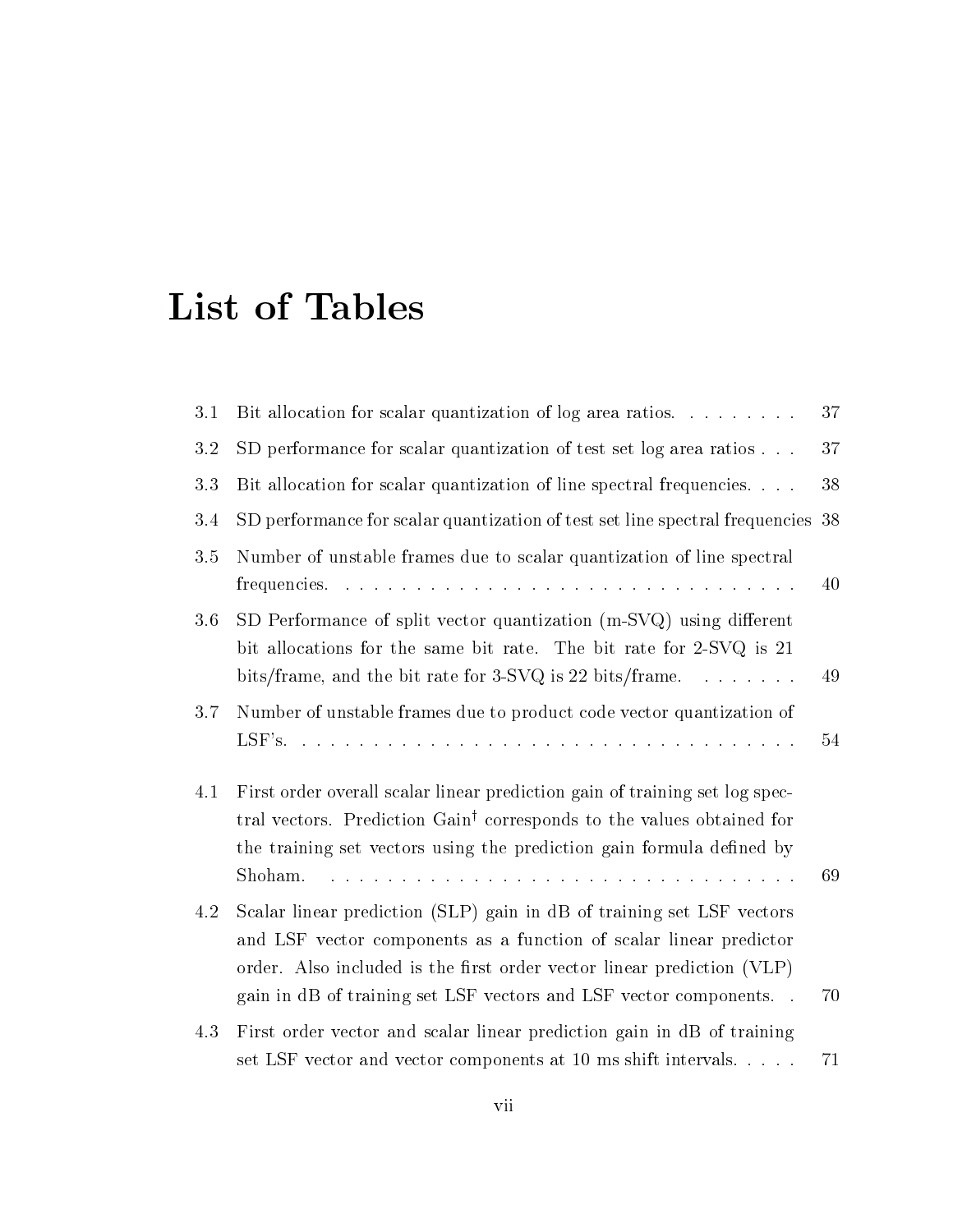| 4.4     | First order prediction gain for each training set LSF vector component<br>as a function of splitting configuration and predictor type. Prediction<br>is based on previous frame vector quantized with 24 bits. $\dots$ | 73  |
|---------|------------------------------------------------------------------------------------------------------------------------------------------------------------------------------------------------------------------------|-----|
| 4.5     | First order prediction gain for each test set LSF vector component as<br>a function of splitting configuration and predictor type. Prediction is<br>based on previous frame vector quantized with 24 bits. $\dots$     | 74  |
| 4.6     | SD performance results for intraframe split $VQ$ (m-SVQ) of test set                                                                                                                                                   | 81  |
| 4.7     | Subjective listening test results for NPSVQ (for P-frames) versus SVQ                                                                                                                                                  | 90  |
| 5.1     | Distribution of voiced and unvoiced LSF frame vectors for training and                                                                                                                                                 | 95  |
| $5.2\,$ | SD performance for unvoiced class 2-SVQ of training set and test set                                                                                                                                                   | 96  |
| 5.3     | SD performance for voiced class 2-SVQ of training set and test set<br>voiced LSF frame vectors                                                                                                                         | 96  |
| 5.4     | SD performance for classified 2-SVQ (2-CSVQ) of training set and test<br>set LSF frame vectors. $(V,U)$ refers to the number of bits allocated to<br>the voiced $(V)$ frames and the unvoiced $(U)$ frames.            | 96  |
| $5.5\,$ | SD performance for unvoiced class 3-SVQ of training set and test set<br>unvoiced LSF frame vectors                                                                                                                     | 97  |
| 5.6     | SD performance for voiced class 3-SVQ of training set and test set                                                                                                                                                     | 97  |
| 5.7     | SD performance for classified 3-SVQ (3-CSVQ) of training set and test<br>set LSF frame vectors. $(V,U)$ refers to the number of bits allocated to<br>the voiced $(V)$ frames and the unvoiced $(U)$ frames.            | 97  |
| 5.8     | Distribution of voicing classified I-P frame pairs in the training set and                                                                                                                                             |     |
|         |                                                                                                                                                                                                                        | 100 |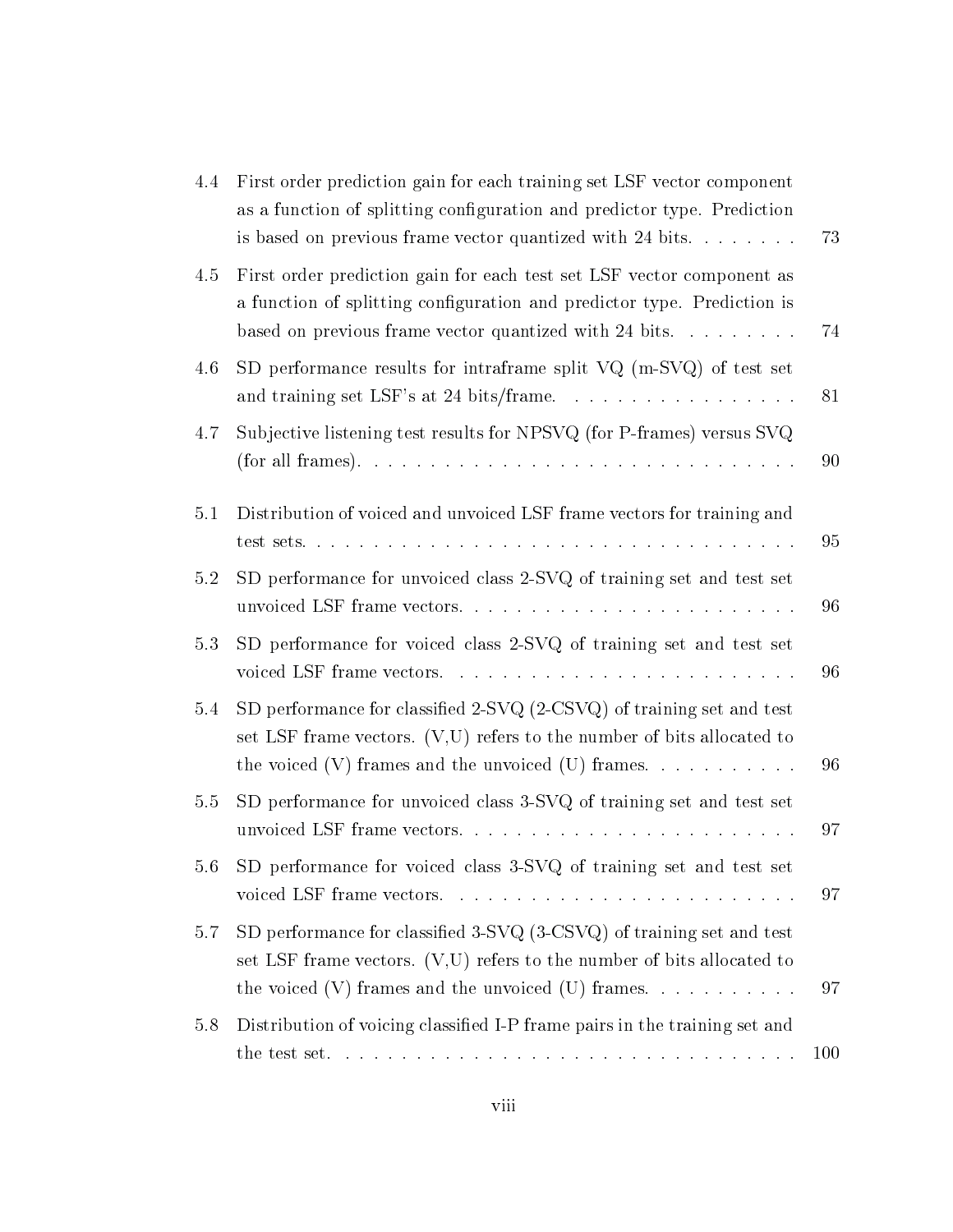| $5.9\,$ | Prediction gain values for 3-CNPSVQ-2 on training set LSF vectors.<br>Prediction gain values for scalar linear prediction (SLP) and vector<br>linear prediction (VLP) are also included as comparison with nonlinear                                                                        |
|---------|---------------------------------------------------------------------------------------------------------------------------------------------------------------------------------------------------------------------------------------------------------------------------------------------|
|         | vector prediction (NLP) used in CNPSVQ<br>102                                                                                                                                                                                                                                               |
|         | 5.10 Prediction gain values for 3-CNPSVQ-4 on training set LSF vectors<br>102                                                                                                                                                                                                               |
|         | 5.11 SD performance results of 3-CNPSVQ-2 for training set and test set<br>LSF's. Bit-allocations for the I-frame are kept constant at 22 bits for<br>an unvoiced $(U)$ I-frame and 24 bits for a voiced $(V)$ I-frame. Only the<br>P-frame bit allocations are varied in the table<br>103  |
|         | 5.12 SD performance results of 3-CNPSVQ-4 for training set and test set<br>LSF's. Bit-allocations for the I-frame are kept constant at 22 bits for<br>an unvoiced $(U)$ I-frame and 24 bits for a voiced $(V)$ I-frame. Only the<br>P-frame bit allocations are varied in the table.<br>103 |
|         | 5.13 Subjective listening test results for CNPSVQ (for P-frames) versus<br>CSVQ (for all frames). For the intra-coded frames, voiced frames are<br>encoded with 24 bits and unvoiced frames are encoded with 22 bits<br>103                                                                 |
|         | 5.14 Percentage of training set and test set LSF vectors encoded using fixed<br>rate switched-adaptive interframe predictive coding<br>111                                                                                                                                                  |
|         | 5.15 Average and maximum number of consecutive training set and test<br>set LSF vectors selected as predicted frames (P-frames) in fixed rate<br>switched-adaptive interframe predictive coding.<br>111                                                                                     |
|         | 5.16 SD performance for fixed rate switched-adaptive 2-VPSVQ (2-SA-VPSVQ)                                                                                                                                                                                                                   |
|         | 5.17 SD performance for fixed rate switched-adaptive 3-VPSVQ (3-SA-VPSVQ)<br>on training set and test set LSF vectors. $\ldots \ldots \ldots \ldots \ldots \ldots$<br>112                                                                                                                   |
|         | 5.18 SD performance for fixed rate switched-adaptive 2-NPSVQ (2-SA-NPSVQ)<br>on training set and test set LSF vectors.<br>113                                                                                                                                                               |
| 5.19    | SD performance for fixed rate switched-adaptive 3-NPSVQ (3-SA-NPSVQ)<br>on training set and test set LSF vectors<br>113                                                                                                                                                                     |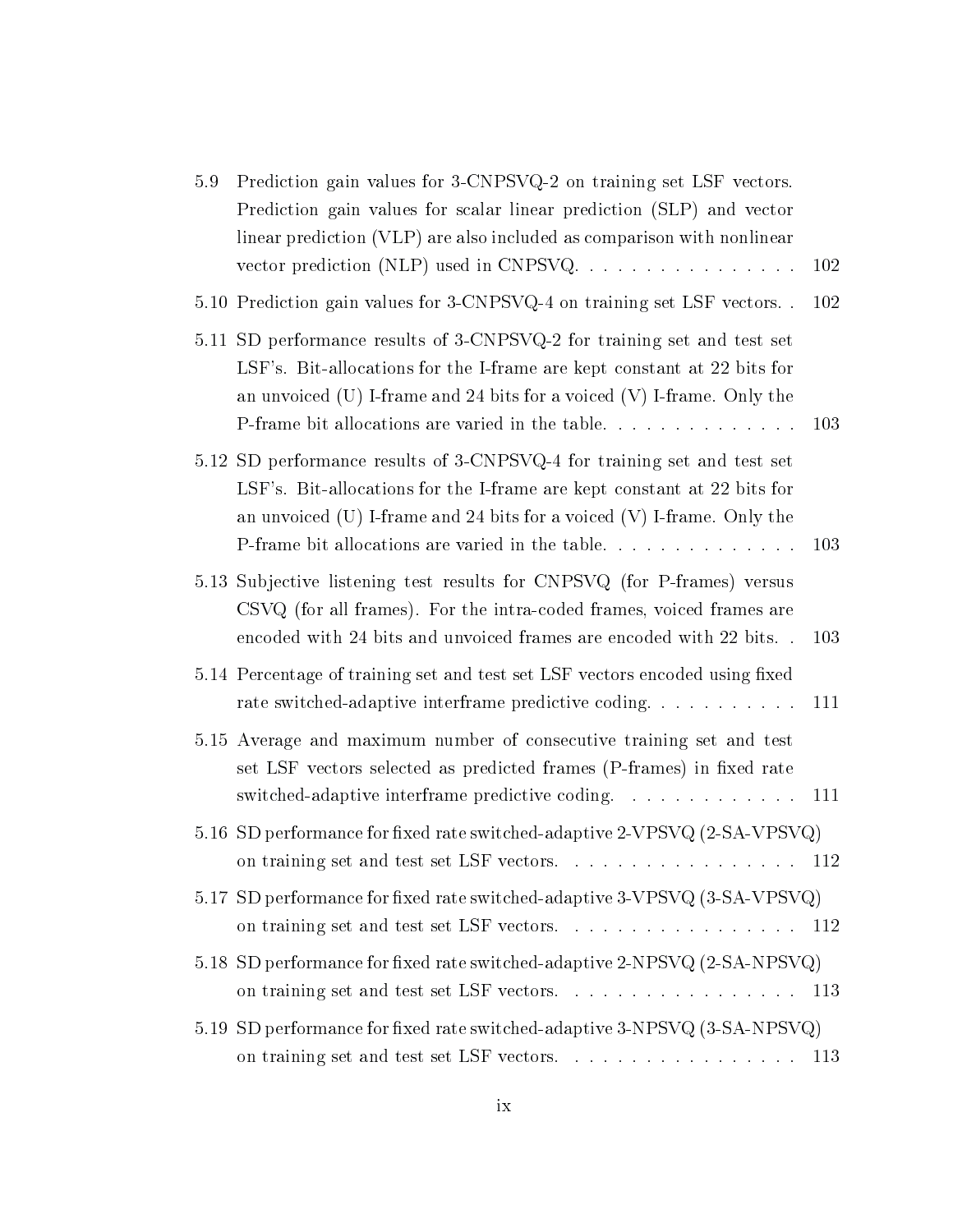| 5.20 Percentage of training set and test set LSF vectors encoded using vari-<br>able rate switched-adaptive interframe predictive coding. The I-frames                                                               |  |
|----------------------------------------------------------------------------------------------------------------------------------------------------------------------------------------------------------------------|--|
| are intraframe encoded with 24 bits. $\ldots \ldots \ldots \ldots \ldots \ldots \ldots 115$                                                                                                                          |  |
| 5.21 Average and maximum number of consecutive training set and test<br>set LSF vectors selected as predicted frames (P-frames) in variable<br>rate switched-adaptive interframe predictive coding. The I-frames are |  |
|                                                                                                                                                                                                                      |  |
| 5.22 SD performance for variable rate 2-SA-VPSVQ on LSF's. The I-frames                                                                                                                                              |  |
| 5.23 SD performance for variable rate 3-SA-VPSVQ on LSF's. The I-frames                                                                                                                                              |  |
| 5.24 SD performance for variable rate 2-SA-NPSVQ on LSF's. The I-frames<br>are intraframe encoded with 24-bit 2-SVQ. 117                                                                                             |  |
| 5.25 SD performance for variable rate 3-SA-NPSVQ on LSF's. The I-frames<br>are intraframe encoded with 24-bit 3-SVQ. $\ldots$ 117                                                                                    |  |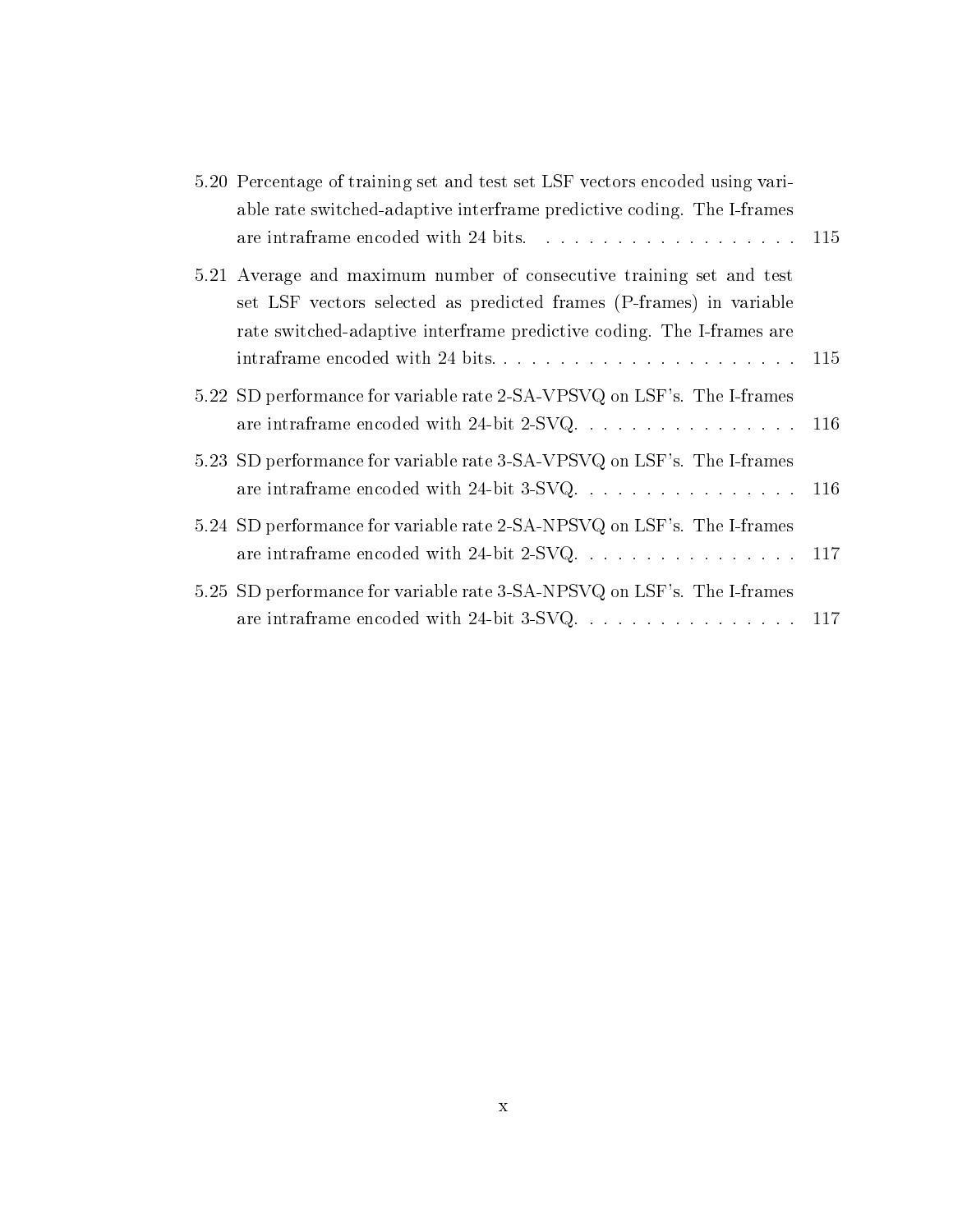# List of Figures

| 1.1     | Differential pulse code modulation (DPCM) coder                                                                                                                                                                          | $\overline{5}$ |
|---------|--------------------------------------------------------------------------------------------------------------------------------------------------------------------------------------------------------------------------|----------------|
| 1.2     | Linear predictive based analysis-by-synthesis (LPAS) coder. $\dots$ .                                                                                                                                                    | $\overline{7}$ |
| 2.1     |                                                                                                                                                                                                                          | 21             |
| 2.2     | Effect of changing a LSF value on the LP spectrum. In the first altered<br>plot, the 4-th LSF is changed from 1315 Hz to 1275 Hz. In the second<br>altered plot, the 5-th LSF is changed from 1745 Hz to 1800 Hz. In the |                |
|         | third altered plot, the 9-th LSF is changed from 3025 Hz to 2995 Hz.                                                                                                                                                     | 21             |
| 2.3     | Simulation environment for speech spectral codec evaluation                                                                                                                                                              | 30             |
| 3.1     | Distribution of training set log area ratios.                                                                                                                                                                            | 37             |
| $3.2\,$ | Distribution of training set line spectral frequencies.                                                                                                                                                                  | $38\,$         |
| $3.3\,$ |                                                                                                                                                                                                                          | 41             |
| 3.4     |                                                                                                                                                                                                                          | 46             |
| 3.5     | SD performance for split vector quantization (m-SVQ) of training set                                                                                                                                                     | 49             |
| 3.6     | Spectral outliers for split vector quantization (m-SVQ) of training set                                                                                                                                                  |                |
|         |                                                                                                                                                                                                                          | 50             |
| 3.7     | SD performance for multi-stage vector quantization (m-MSVQ) of train-                                                                                                                                                    |                |
|         | ing set and test set $LSF's. \ldots \ldots \ldots \ldots \ldots \ldots \ldots \ldots \ldots$                                                                                                                             | 51             |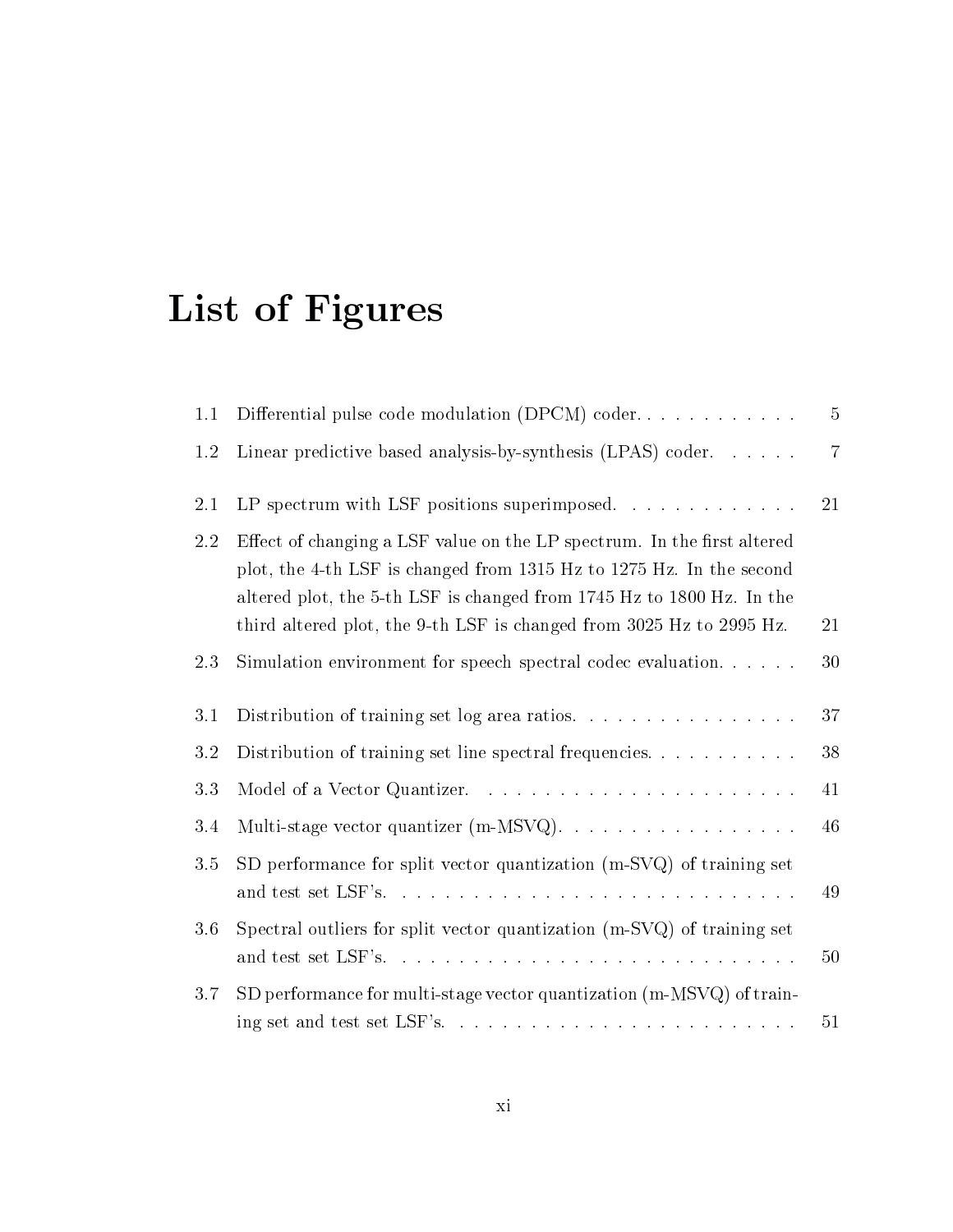| 3.8  | Spectral outliers for multi-stage vector quantization (m-MSVQ) of train-                                                                                                   | 51 |
|------|----------------------------------------------------------------------------------------------------------------------------------------------------------------------------|----|
| 3.9  | SD performance for 2-SVQ and 2-MSVQ of test set and training set                                                                                                           | 53 |
| 3.10 | SD performance for 3-SVQ and 3-MSVQ of test set and training set                                                                                                           | 53 |
|      | 3.11 SNR and segmental SNR performance for (a) SVQ and (b) MSVQ of                                                                                                         | 54 |
| 4.1  | Illustrations of similarity among successive speech spectral envelopes<br>at intervals of 20 ms. $\dots \dots \dots \dots \dots \dots \dots \dots \dots \dots \dots \dots$ | 57 |
| 4.2  | Normalized interframe autocorrelation coefficients of line spectral fre-<br>quencies (a) 1-5 and (b) 6-10 at varying delays. The frame period of                           | 57 |
| 4.3  | Moving average predictive vector quantization                                                                                                                              | 75 |
| 4.4  |                                                                                                                                                                            | 77 |
| 4.5  | Interleaved Predictive Split Vector Quantization with Intraframe Split<br>Vector Quantization                                                                              | 78 |
| 4.6  | SD performance for predictive SVQ (m-PSVQ) of training set and test<br>set LSF's. Interframe coding is performed on all frames.                                            | 82 |
|      |                                                                                                                                                                            |    |
| 4.7  | 2-4 dB spectral outliers for predictive SVQ (m-PSVQ) of training set<br>and test set LSF's. Interframe coding is performed on all frames                                   | 83 |
| 4.8  | $>4$ dB spectral outliers for predictive SVQ (m-PSVQ) of training set<br>and test set LSF's. Interframe coding is performed on all frames                                  | 83 |
| 4.9  | SD performance for 2-PSVQ, 2-VPSVQ and 2-NPSVQ of training set<br>and test set LSF's. Interframe coding is performed on the P-frames                                       |    |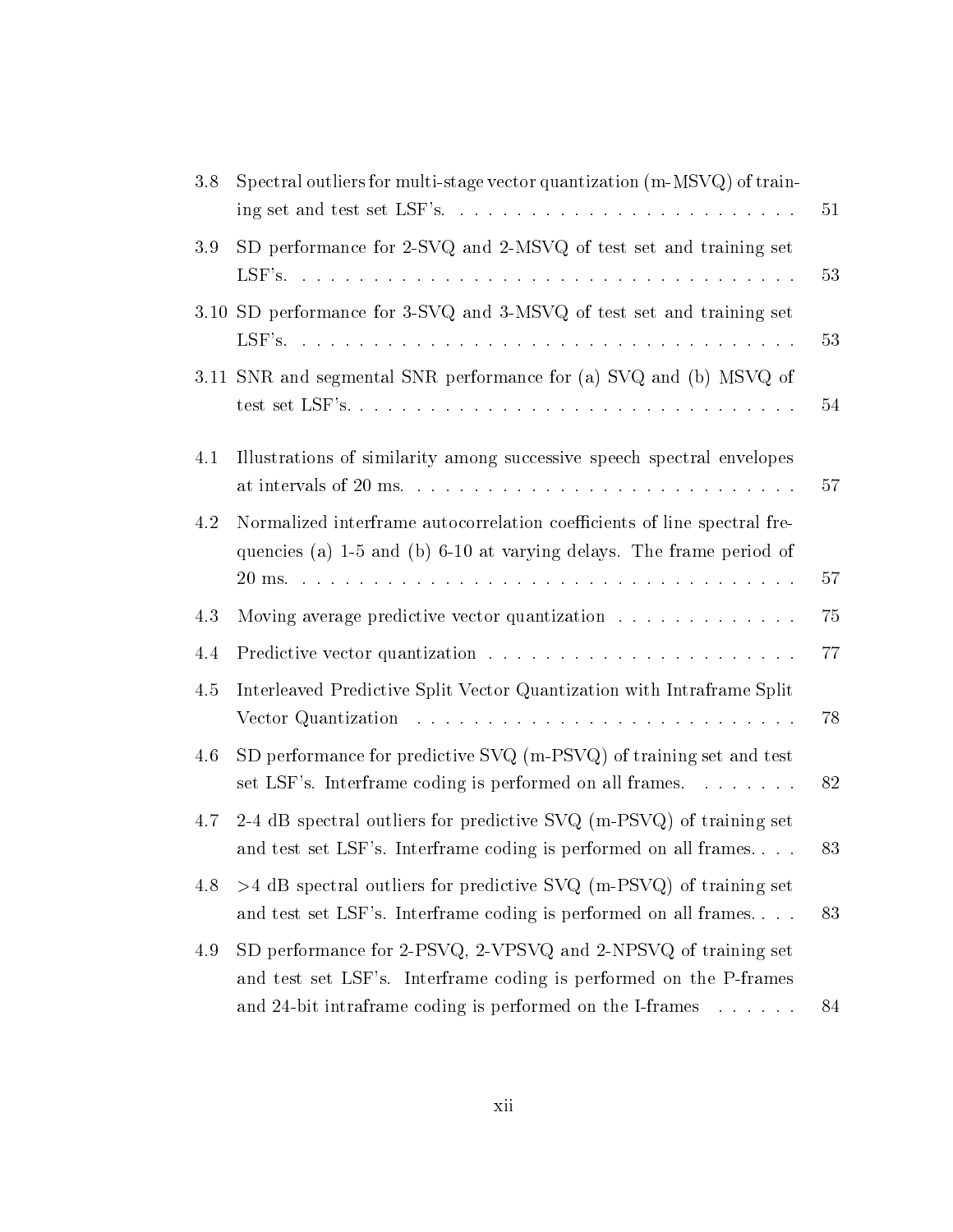|     | 4.10 2-4 dB spectral outliers for 2-PSVQ, 2-VPSVQ and 2-NPSVQ of train-<br>ing set and test set LSF's. Interframe coding is performed on the<br>P-frames and 24-bit intraframe coding is performed on the I-frames. | 85   |
|-----|---------------------------------------------------------------------------------------------------------------------------------------------------------------------------------------------------------------------|------|
|     | 4.11 >4 dB spectral outliers for 2-PSVQ, 2-VPSVQ and 2-NPSVQ of train-<br>ing set and test set LSF's. Interframe coding is performed on the<br>P-frames and 24-bit intraframe coding is performed on the I-frames.  | 85   |
|     | 4.12 SD performance for 3-PSVQ, 3-VPSVQ and 3-NPSVQ of training set<br>and test set LSF's. Interframe coding is performed on the P-frames<br>and 24-bit intraframe coding is performed on the I-frames              | 86   |
|     | 4.13 2-4 dB spectral outliers for 3-PSVQ, 3-VPSVQ and 3-NPSVQ of train-<br>ing set and test set LSF's. Interframe coding is performed on the<br>P-frames and 24-bit intraframe coding is performed on the I-frames. | 87   |
|     | 4.14 >4 dB spectral outliers for 3-PSVQ, 3-VPSVQ and 3-NPSVQ of train-<br>ing set and test set LSF's. Interframe coding is performed on the<br>P-frames and 24-bit intraframe coding is performed on the I-frames.  | 87   |
|     | 4.15 SD performance for 3-NPSVQ and 3-JNPSVQ of training set and test<br>set LSF's. Interframe coding is performed on the P-frames and 24-bit<br>intraframe coding is performed on the I-frames                     | 88   |
|     | 4.16 2-4 dB spectral outliers for 3-NPSVQ and 3-JNPSVQ of training set<br>and test set LSF's. Interframe coding is performed on the P-frames<br>and intraframe coding is performed on the I-frames                  | 89   |
|     | $4.17 > 4$ dB spectral outliers for 3-NPSVQ and 3-JNPSVQ of training set<br>and test set LSF's. Interframe coding is performed on the P-frames<br>and 24-bit intraframe coding is performed on the I-frames         | 89   |
| 5.1 | Sample LPC spectra of a voiced $(V)$ frame and an unvoiced $(U)$ frame.                                                                                                                                             | 94   |
| 5.2 | Switched-Adaptive Predictive Split Vector Quantization                                                                                                                                                              | -107 |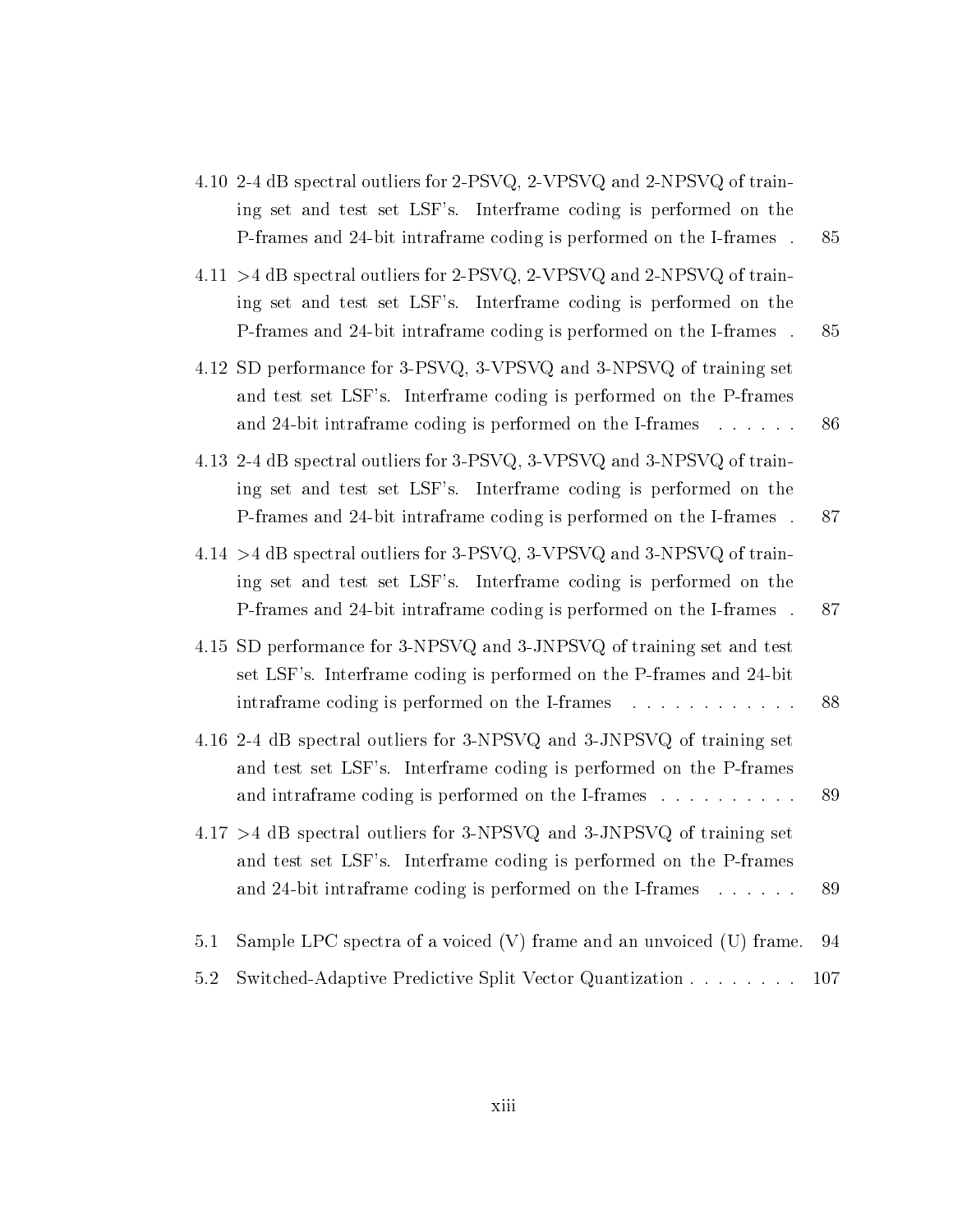# Chapter <sup>1</sup>

# Introduction

Speech coding is the process of digitally representing a speech signal which can then be transmitted or stored in an efficient manner. Certain constraints, such as bit rate, complexity and robustness to transmission errors, are imposed on the design of a speech coding system with the primary goal of achieving acceptable reconstructions of the speech signal. Sophisticated methods that reduce redundancies and remove irrelevant information in speech have enabled speech coders to achieve high quality at low bit rates. Speech compressed at 16 kb/s and higher is very close to that of the original signal and is denoted as *network quality*. At  $8 \text{ kb/s}$ , speech quality is high for digital cellular (wireless) communications but can sometimes be noticeably lower than wireline telephone speech. At 4.8 kb/s, naturalness is still evident for speaker recognition. At 2.4 kb/s, high intelligibility is present, but quality and naturalness can be poor.

Regardless of the level of complexity attributed to the speech coder, a source-filter model that is based on the physiology of human speech production is often used to parameterize certain features of the speech frequency magnitude spectrum associated with each frame<sup>1</sup> of speech signal. The resonances, or formants, of the speech spectrum can be modeled using an all-pole filter. The filter coefficients can be converted into other parametric representations such as reflection coefficients or line spectral frequencies. These *spectral parameters* are then quantized with sufficient accuracy

<sup>1</sup> In this thesis, unless otherwise specied, a frame is a 20 ms speech segment.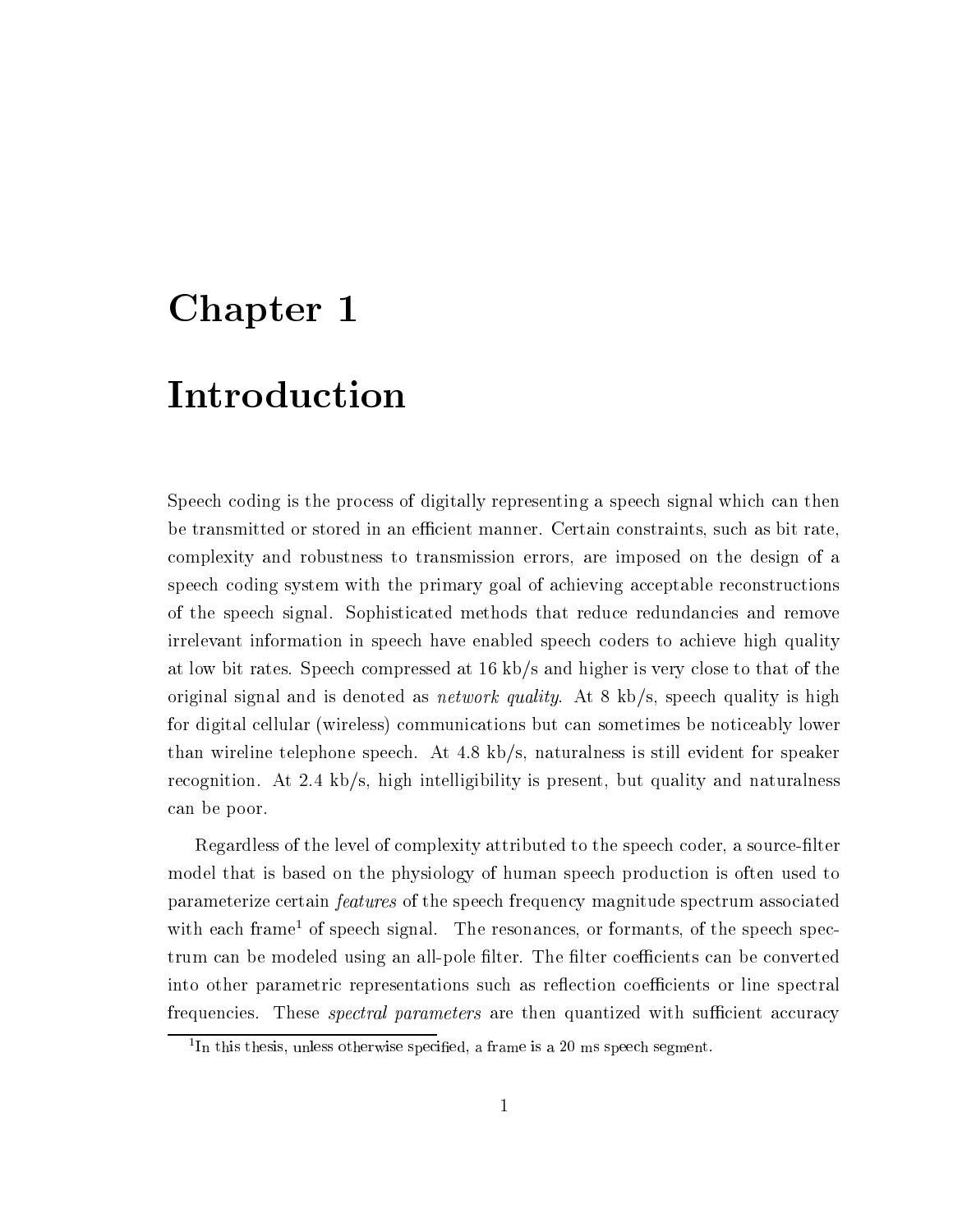to maintain speech intelligibility and quality. Numerous quantization methods are available such asscalar quantization, vector quantization and matrix quantization.

The need to utilize spectral quantization schemes that provide perceptually "transparent coding" quality at lower bit rates is a major concern in developing more efficient speech coders [1]. For every frame of speech, the spectral parameters may be encoded directly or using predictive techniques that exploit any temporal redundancy among neighbouring frames. In Section 1.1, the source-filter model of speech production is presented to justify the use of predictive coding. A brief overview of speech coding techniques that require predictive coding is provided in Section 1.2. Section 1.3 introduces the pertinent issues that involve intraframe and interframe coding of spectral parameters. The organization of the thesis is then outlined in Section 1.4.

#### $1.1$ **Human Speech Production**

In general, speech sounds are produced by a combination of three stages: air flowing outward from the lungs; a modification of the airflow at the larynx; and a further constriction of the airflow by the varying shape of the vocal tract  $[2]$ . During speech, up to four times as much air is exhaled than during normal breathing. The exhalation process is also much more drawn out such that speech does not become initially loud and then quieter as the lungs empty. The air flowing from the lungs is then affected by the obstructions that occur by the opening and closing motions of the vocal cords located within the larynx. For speech, the vocal cords can vibrate in a periodic or quasi-periodic manner producing *voiced* sounds. Unvoiced sounds are made when the vocal cords are spread apart and do not vibrate, and a constriction in the vocal tract causes a turbulent air flow. The space between the vocal cords is known as the glottis, and the sound energy resulting from vibrating vocal cords affecting the air flow through the glottis is often referred to as the *glottal source*. The glottal source is a periodic complex tone with a low fundamental frequency, whose spectrum contains harmonics spread over a large bandwidth, but with a higher concentration in the low frequencies. The spectrum of the speech sound is then modified by the vocal tract, which is the portion of the system lying above the larynx that includes the pharynx,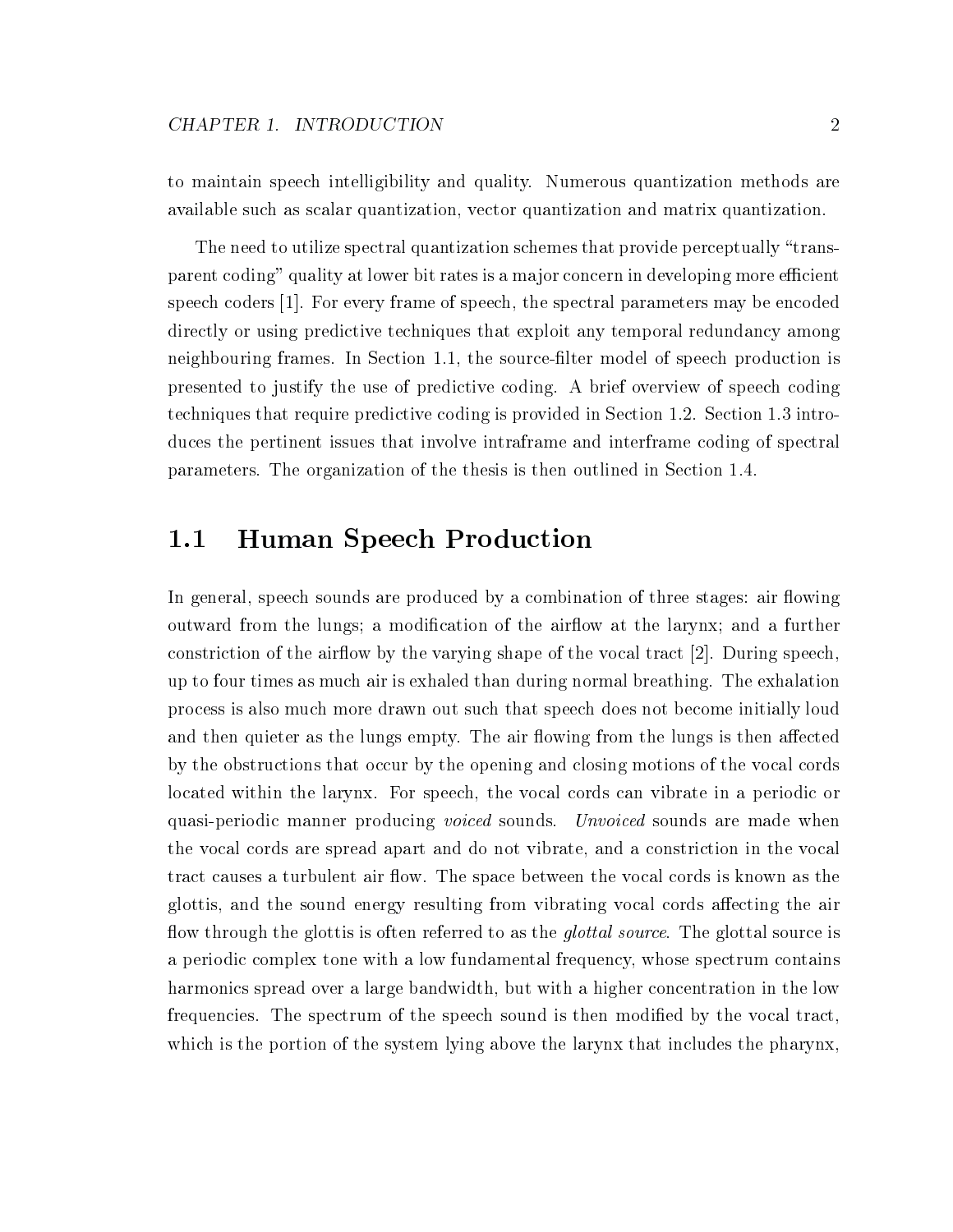the oral cavity and the nasal cavity. The vocal tract shape can be easily varied by the specic placements of the tongue, lips and jaw. Thus, the vocal tract acts like a complex filter that introduces resonances, or formants.

Speech sounds can be classified in terms of *phonemes*, or units of acoustic patterns  $|3|$ . Phonemes are classified according to the *manner* and *place* of articulation, which refer to the degree and location of constrictions within the vocal tract. Vowels are usually voiced and have formants which are stable over time. Speech sounds such as fricatives, stops, affricates and nasals are produced by some form of constriction of the vocal tract. Fricatives such as  $\sqrt{s}$  or  $\sqrt{z}$  are produced when air is forced past a narrow constriction. Stops such as  $/b/$ ,  $/d/$ ,  $/g/$ ,  $/p/$ ,  $/t/$  or  $/k/$  include a momentary complete closure in the vocal tract. The closure impedes the airflow for a short period time, causing a decrease in acoustic, after which the airflow immediately resumes. Affricates such as  $/f$  are a combination of stops and fricatives. Nasals such as  $/m/$  or  $/n/$  involve impeding the air to flow through the oral cavity, but rather through the nasal cavity.

In speech perception, the human listener gathers many types of information available within the speech signal. The human ear acts as crude filter bank in which sounds are split into their component frequencies. The ear can discriminate small differences in time and frequency found in speech sounds within the 200 to 5600 Hz range  $[4]$ . The listener's responses to complex stimuli differ depending on whether the components of the stimuli fall within one critical bandwidth or are spread over a number of critical bands. When recognizing particular phonemes in the frequency domain, their particular frequency spectra are not static. Speech consists of a set of acoustic patterns which vary in frequency, time and intensity. Each phoneme can be represented with a few parameters. The speech signal can then modeled as a convolution of an excitation signal and the vocal tract impulse response.

Certain characteristics of speech production in combination with the limitations of the human auditory system can be employed at an advantage in the coding of speech [4, 5]. With the exception of abrupt closures due to articulation of stops, the vocal tract shape changes rather slowly, implying that the vocal tract spectrum also varies slowly in time. The frequency of the vocal cord vibration changes slowly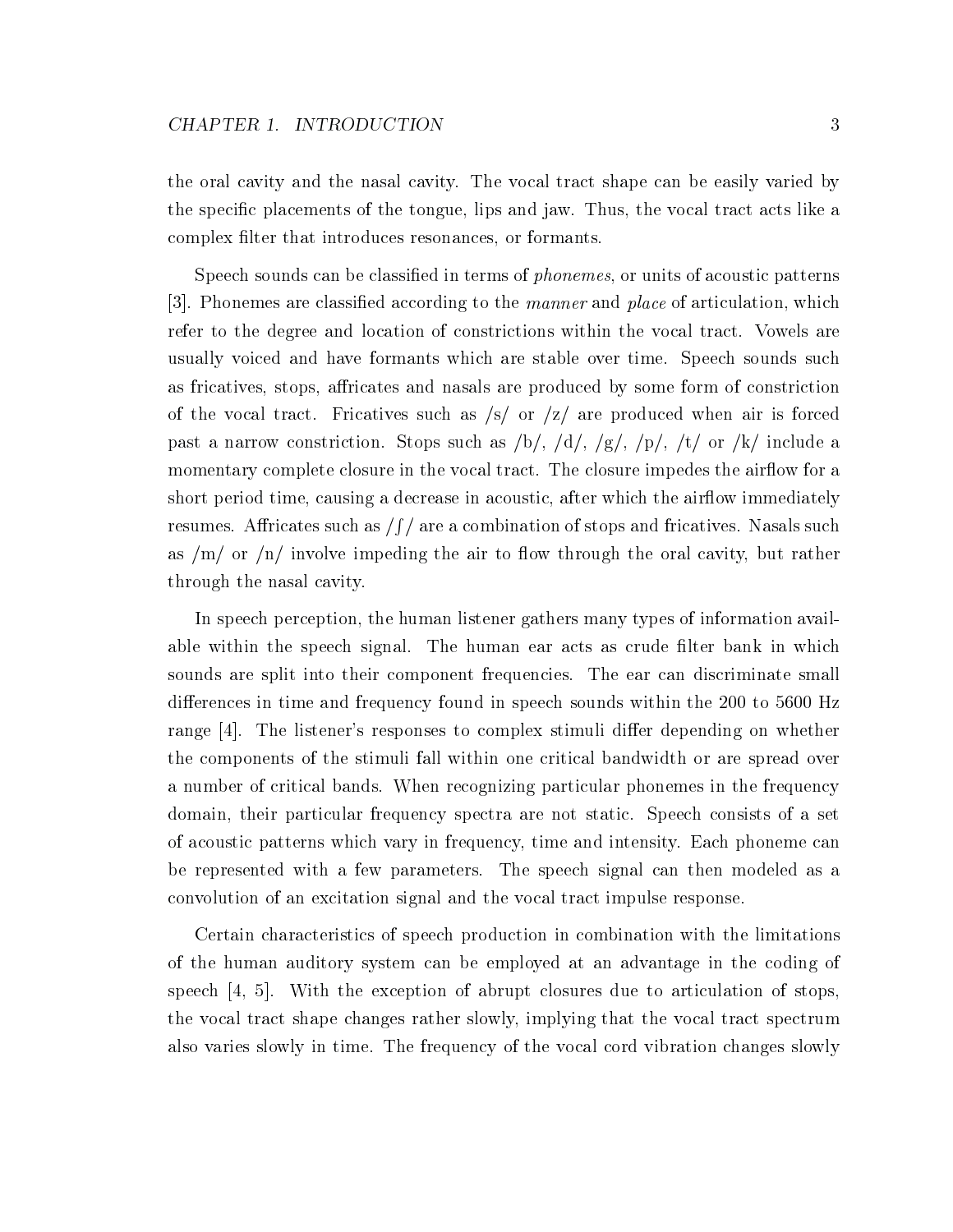such that successive pitch periods are similar. Most of the speech energy occurs at the lower frequencies, which matches the observation that the human ear is highly sensitive to lower frequencies. The human ear places less signicance to spectral zeros with respect to spectral peaks, is insensitive to phase, and exhibits masking effects [6]. Therefore, speech ishighly redundant, and predictive coding can exploit any redundancies in a signal. By accurately modeling the glottal source and the vocal tract with a minimal number of parameters, a substantial reduction in bit rate can be achieved during speech coding.

## 1.2 Overview of Speech Coding

An analog speech waveform  $s_{\theta}(t)$  is sampled at a rate  $fs \leq 2B$ , where B is the frequency bandwidth of  $s_a(t)$ , yielding the discrete-time speech signal s[n]. In pulse *code modulation* (PCM), the amplitude of the speech signal  $s[n]$  is quantized to one of  $2^R$  magnitude levels, where R is the number of bits used to encode each sample. Typically, speech files are uniformly quantized using 8 to 16 bits per sample. However, nonuniform quantization can be used to encode the speech signal with fewer bits than that used in linear (or uniform) quantization because human hearing sensitivity is logarithmic, and speech tends to be more frequent at lower amplitudes [5]. North American and Japanese telecommunications systems use  $\mu$ -law companding, and European telecommunications systems use A-law companding [7]. Both compression standards use 8 bits per sample, yielding a bit rate of 64 kb/s for 8-kHz-sampled speech.

While PCM does not take advantage of the existing correlation among neighbouring samples, *differential pulse code modulation* (DPCM) reduces the bit rate by quantizing a prediction error signal instead of the original signal (see Figure 1.1). The error  $e[n]$  is the difference between the current sample  $s[n]$  and its predicted value  $\tilde{s}[n]$  and is quantized as  $\hat{e}[n]$ . The index  $I[n]$  for the error codeword  $\hat{e}[n]$  is then transmitted to the decoder from the encoder. A linear predictor produces an estimate of the current sample sample spins spins spins spins samples samples samples samples samples samples samples samples samples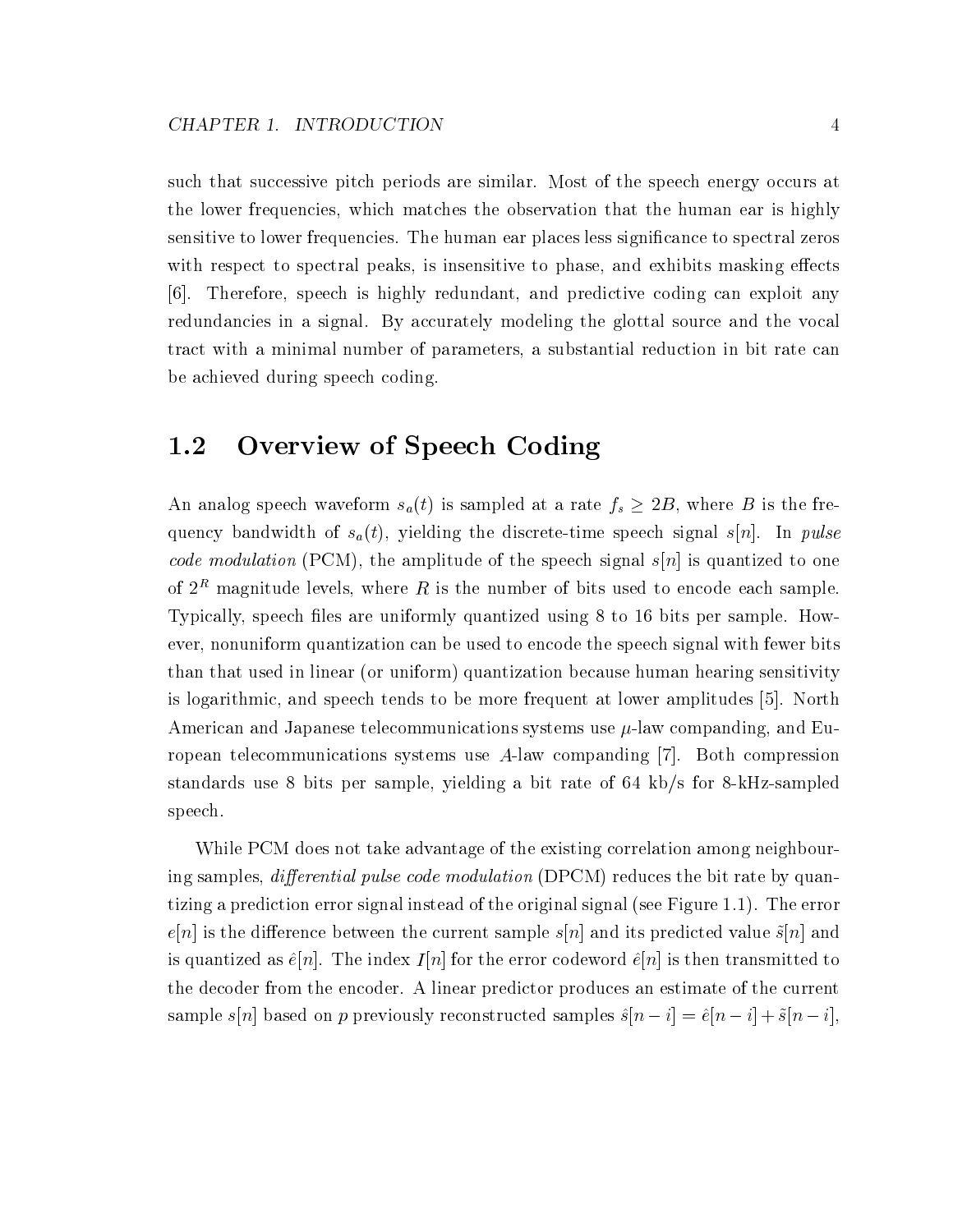

DPCM Decoder

Figure 1.1: Differential pulse code modulation (DPCM) coder.

where  $1 \equiv 1 \equiv 1 \equiv 1$  , the prediction value states of  $\{1,2\}$  cannot be expressed as well as

$$
\tilde{s}[n] = \sum_{i=1}^{p} a_i \hat{s}[n-i] \tag{1.1}
$$

where  $\{a_i \mid 1 \leq i \leq p\}$  is the set of linear predictor coefficients.

Rather than employing a single predictor and quantizer pair to differentially encode the speech signal  $s[n]$ , the type of predictor and quantizer may be varied as a function of the local statistical characteristics of  $s[n]$ . Adaptive differential pulse code modulation (ADPCM) utilizes one or both adaptation methods: adaptive quantization, and adaptive prediction. In adaptive quantization, the quantizer output and decision levels are scaled according to the varying input signal power. In adaptive prediction, the coefficients of the predictor are dynamically compensated based on the short-term statistics of past reconstructed samples. The ITU-T Recommendation G.721 is an international standard that uses ADPCM, in which both the quantizer and predictor are adaptive, to code speech at 32 kb/s.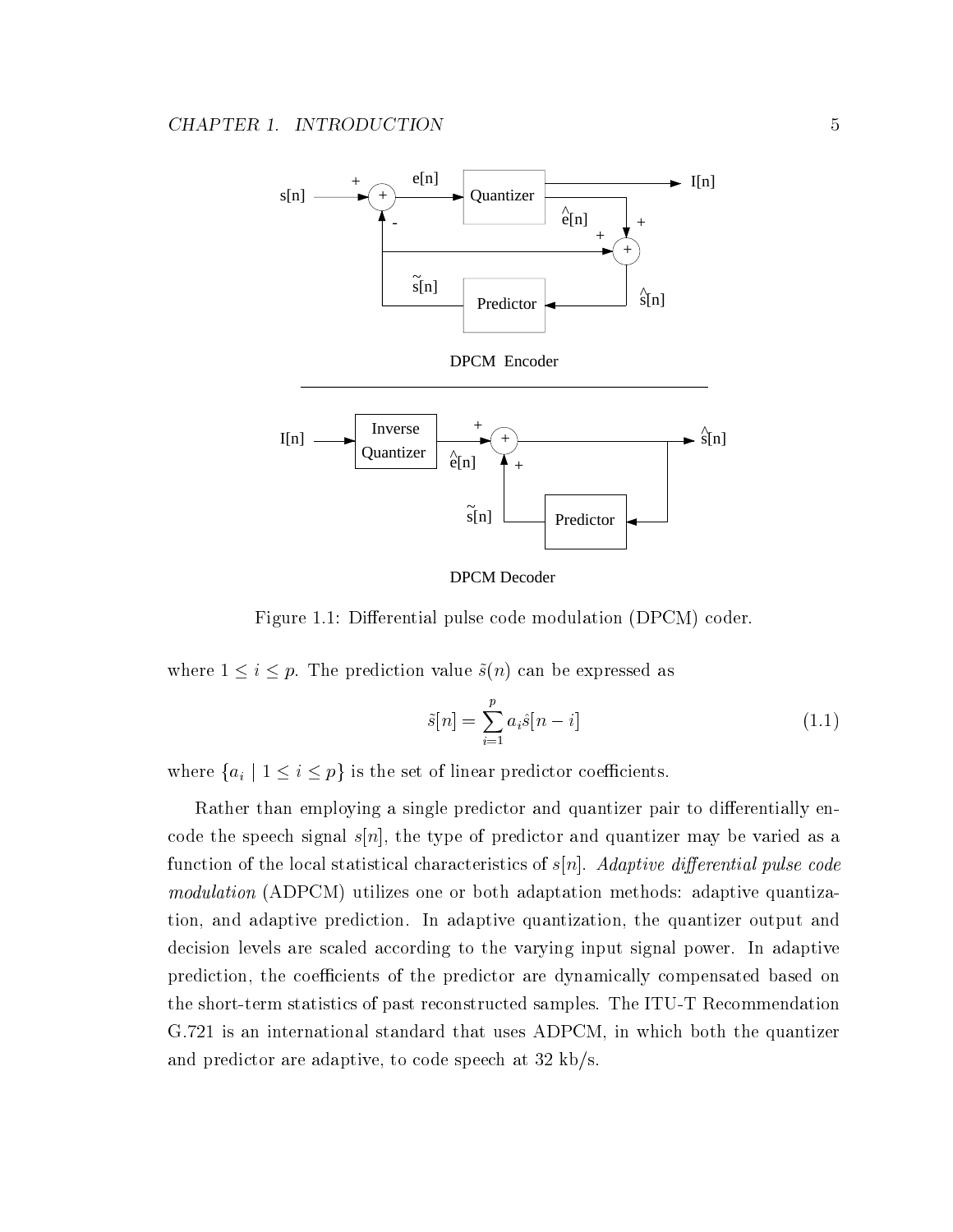#### CHAPTER 1. INTRODUCTION

In what can be viewed as an enhanced version of ADPCM, *adaptive predictive* coding (APC) additionally models the quasi-periodic nature of voiced speech. The bit rate for quantizing the residual or error signal  $e[n]$  is further lowered by including a pitch estimator (of period  $P$ ) in the adaptive predictor for each speech frame. The current error sample can be estimated using a long-term linear pitch predictor as

$$
\tilde{e}[n] = \sum_{j=-1}^{1} b_j s[n - P + j] \tag{1.2}
$$

where  $\{b_j \mid j = -1, 0, 1\}$  is the set of pitch predictor coefficients. APC has been employed to reconstruct communications quality speech at 9.6 kb/s and near toll*quality* speech at 16 kb/s [5].

As already noted in both ADPCM and APC, *linear predictive coding* (LPC) systems exploit the redundancies of human speech by modeling the speech signal with a linear filter system at rates between 16 kb/s and 32 kb/s. At coding rates between 4 and 16 kb/s, linear predictive based analysis-by-synthesis (LPAS) coding can be used to increase the efficiency of quantizing the speech signal  $[8, 9]$ . The speech signal is first filtered through a LP analysis filter, producing a residual signal, on a frameby-frame basis. The residual is quantized on subframe-by-subframe basis, and the quantized residual becomes the excitation signal for the LP synthesis filter. In each subframe, the best excitation signal is chosen from a finite set of excitation signals using a weighted minimum distortion criterion which compares the original speech subframe with the reconstructed speech frame based on each excitation signal.

Figure 1.2 illustrates the LPAS paradigm as viewed in the encoder. In LPAS coding, the decoder is integrated into the encoder. Given the input speech signal, a synthesis filter and an assumed excitation model, the excitation parameters are computed and transmitted. Various methods are used to represent the excitation signal. In it multipulse excitation coding [10], the excitation is a sequence of pulses located at nonuniformly spaced intervals, requiring few bits per sample to achieve low bit rates. LPAS coding employing a vector codebook to code the excitation signal is known as *Code Excited Linear Prediction* (CELP). The short-term correlation, or spectral envelope, in the speech signal is modeled by the synthesis filter  $1/A(z)$ . The filter  $1/P(z)$  models the long-term correlation, or spectral fine structure, in the speech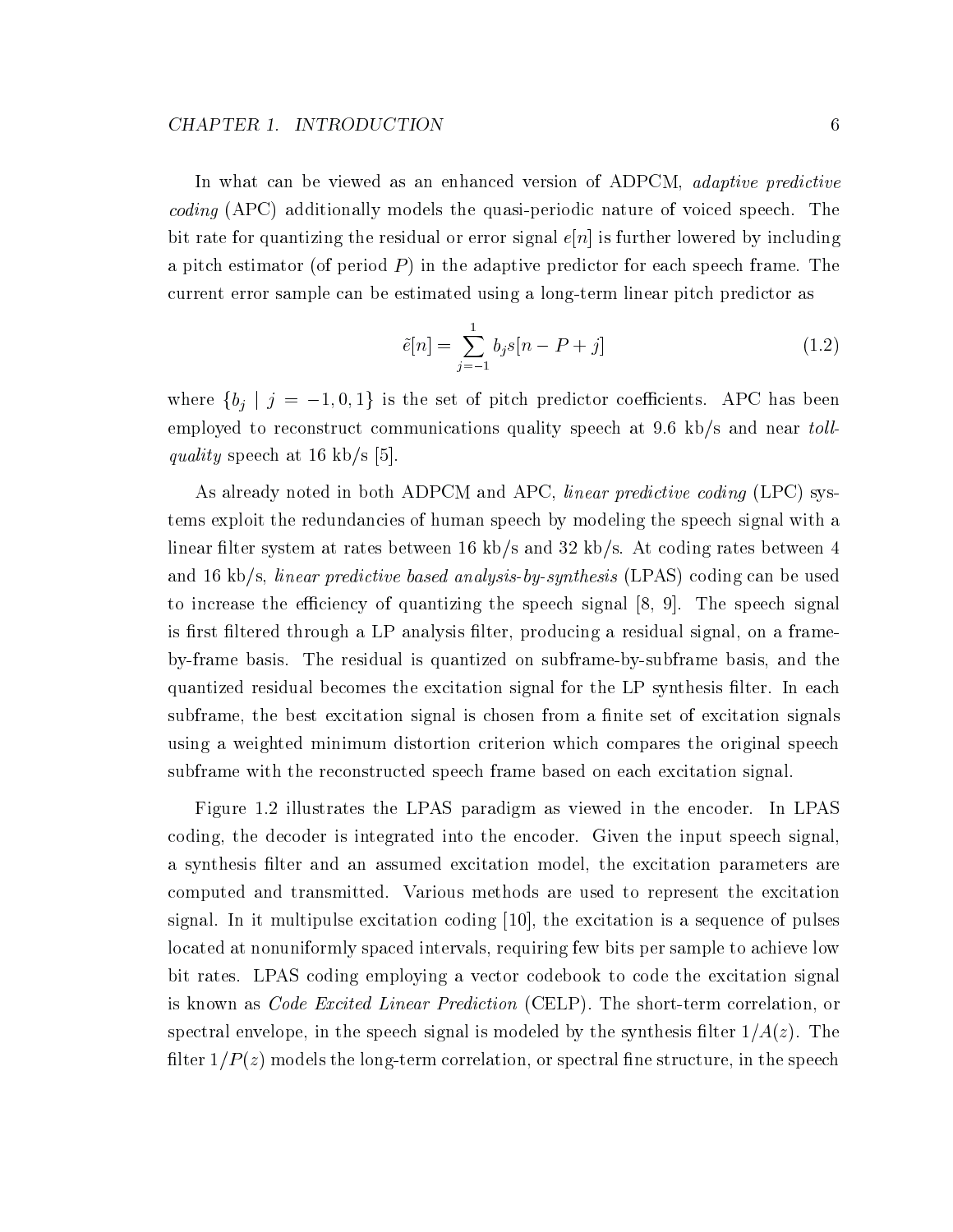

Figure 1.2: Linear predictive based analysis-by-synthesis (LPAS) coder.

signal. Vector Sum Excited Linear Prediction (VSELP) [11] alleviates the problem of large computational requirements that exist in CELP coding by employing two structured excitation codebooks. Recently, coding schemes such as *Algebraic CELP* (ACELP) [12], and Conjugate Structure Algebraic CELP (CS-ACELP) [13] operating 8 kb/s can deliver toll-quality speech, which is equivalent to 32 kb/s ADPCM, under most operating conditions.

## 1.3 Speech Spectral Coding

In low-bit-rate speech coding, the short-term spectral envelope of the speech signal is often modeled by the magnitude frequency response of an all-pole synthesis filter. The filter coefficients are usually obtained by performing linear prediction analysis on one frame of input speech signal. Numerous quantization schemes have been explored in pursuit of higher spectral coding efficiency. The ease in using scalar quantization of reflection coefficients for encoding filter coefficients have proved to be popular in many CELP and VSELP coders [11]. Grass and Kabal [14] explored using vectorscalar quantization at 20-30 bits/frame. Paliwal and Atal [1] demonstrated that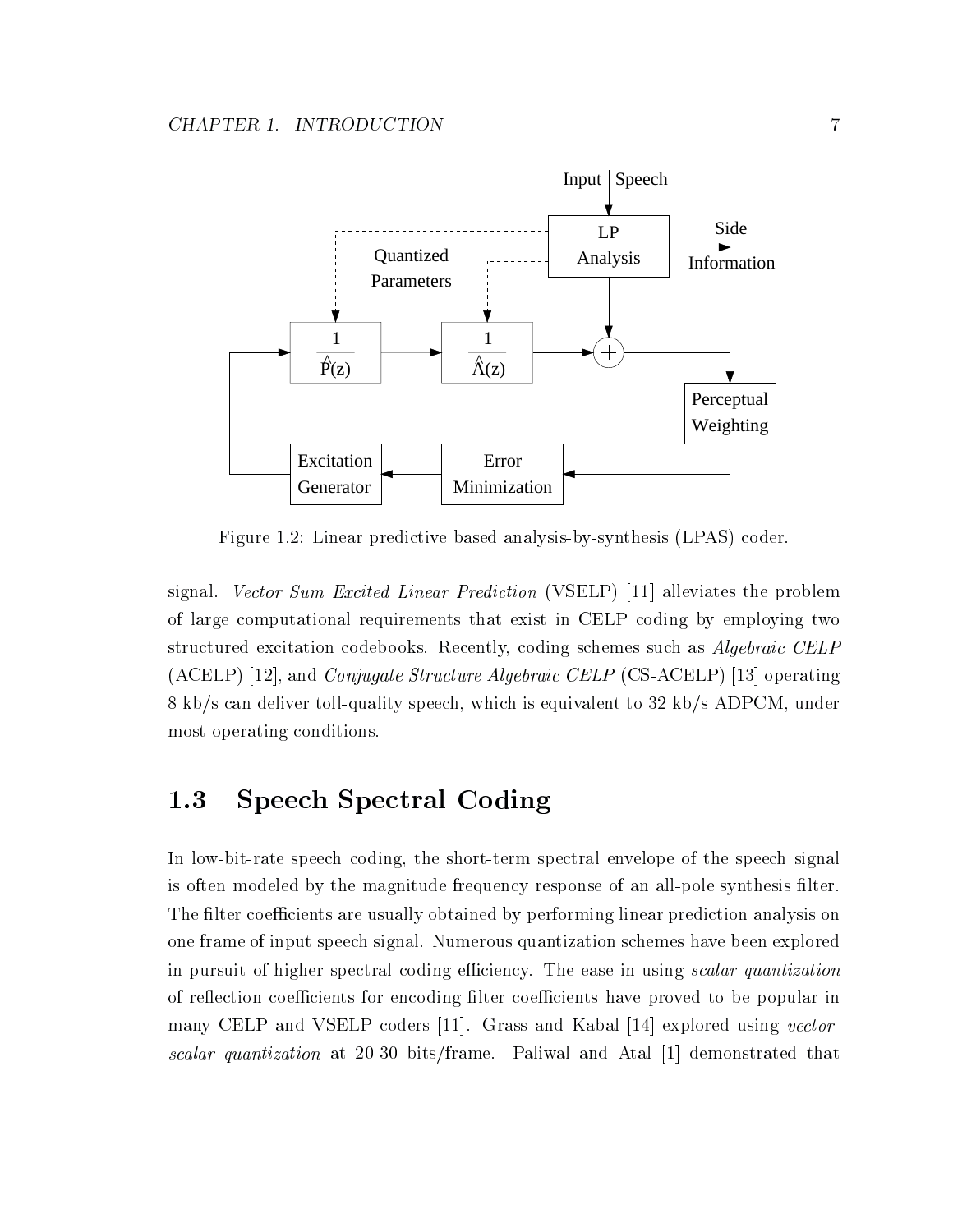"transparent coding" quality can be achieved using *split vector quantization*  $(SVQ)$ at about 24 bits/frame. Paksoy et al. [15] obtained a bit rate of 21 bits/frame by employing rather elaborate VQ techniques. The latter three schemes all employ line spectral frequency  $(LSF)$  representation of the filter coefficients. The aforementioned coding techniques are recent examples of intraframe coding.

Intraframe coding uses the same quantizer for all frames, and ignores the nonstationary statistics and perceptual modality of the speech signal. Multimodal or classied coding has been used to improve performance wherein the coder changes its configuration in accordance with the *class* of the speech signal being processed. For different classes, the bit allocations among coder components may vary, and so may the number of bits generated per frame. A simple *voicing* classification strategy is to distinguish between a voiced (V) and an unvoiced (U) frame of speech. Some speech coders already transmit such voicing information as part of their encoded data. For instance, as part of its multimodal coding strategy, the GSM half-rate standard speech coder [16] transmits two mode bits to indicate the strength of voicing for each frame.

Interframe coding can also be used to improve coding efficiency by exploiting the temporal redundancy of the LP spectral envelopes. Farvardin and Laroia [17] reported a high correlation between neighbouring 10-ms frames of LSF parameters. Unfortunately, prediction that is based on the recursive reconstructions of the decoder can suffer from the propagation of channel errors over numerous frames. Ohmuro  $et$ al. [18] proposed a moving average (MA) prediction scheme that can limit error propagation to a number of 20-ms frames given by the order of the MA predictor. In a similar direction, de Marca [19] explored a scheme wherein the LSF parameters of every other frame are intraframe coded with SVQ; the LSF parameters of an intervening frame are linearly predicted from the quantized LSF parameters of the previous frame and the prediction residual vector is then coded with SVQ. Thus, if the bits of a quantized LSF vector contain errors, no more than two adjacent frames will be affected (actually, the adverse effect might propagate further through the memory of the synthesis filter). For transparent coding quality, de Marca reported an average bit rate of 27 bits/frame.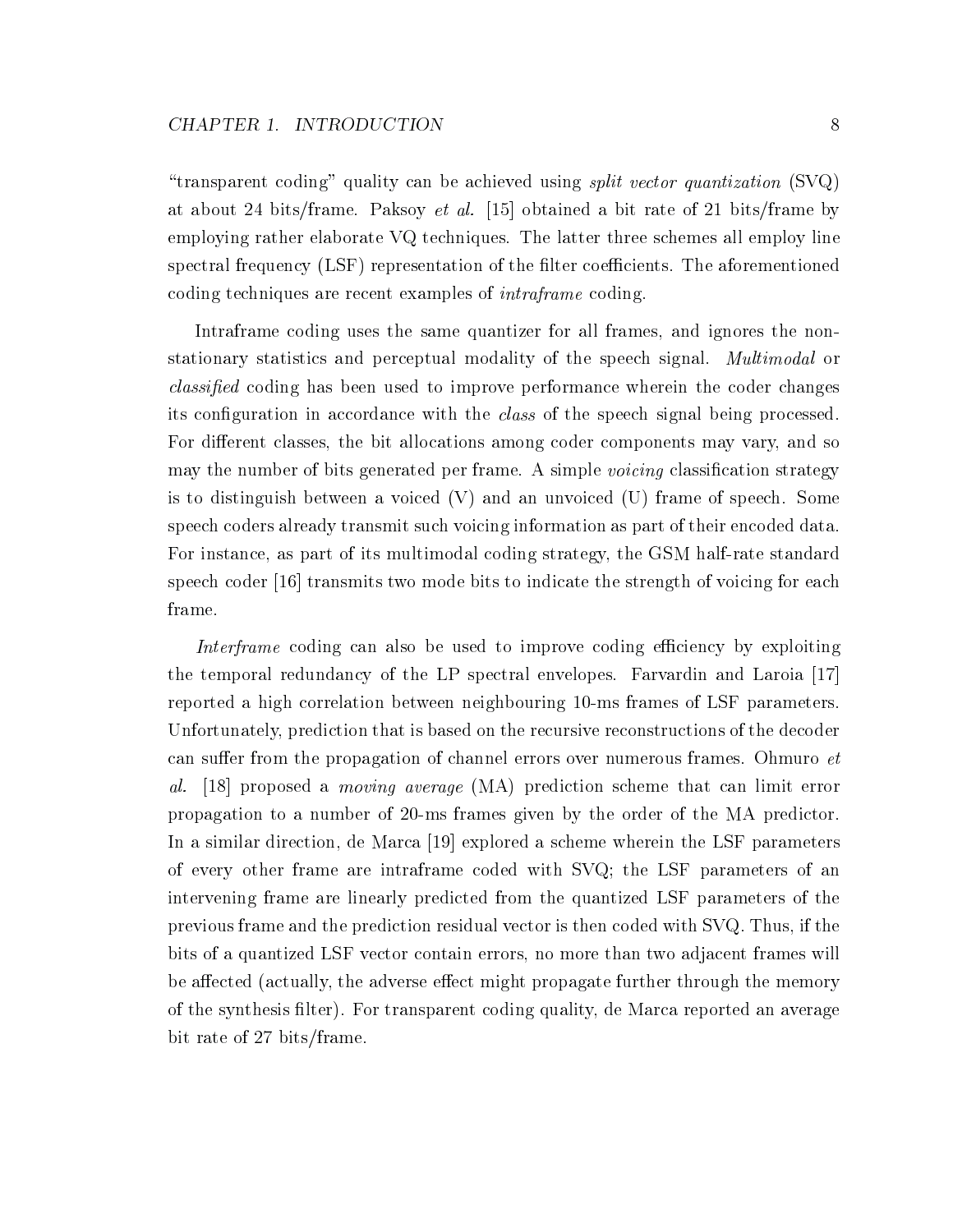#### **Organization of Thesis**  $1.4$

The intent of this thesis is to examine methods for intraframe and interframe coding of speech spectral parameters, where each speech frame is 20 ms in duration. A novel interframe quantization scheme, called nonlinear predictive split vector quantization (NPSVQ), that employs nonlinear interframe prediction in combination with split vector quantization is introduced. Voicing classication is also used to enhance the coding performance of NPSVQ. The format of the thesis is presented hereafter. Chapter 2 reviews the method of linear predictive coding that is used in most speech coders to model the short-term spectral parameters. Several alternative parametric representations of LP filter coefficients are introduced. Objective distortion measures that evaluate coding performance are also discussed. Chapter 3 provides a brief overview of intraframe coding techniques for speech spectral parameters. Scalar quantization and vector quantization are both examined. Several product code vector quantization structures that reduce coding complexity are also presented. Chapter 4 introduces the concept of interframe predictive coding schemes for speech spectral parameters. Linear predictive systems such as autoregressive (AR) prediction and moving average (MA) prediction are presented. Nonlinear predictive techniques are presented in an attempt to obtain performance gain over linear predictive algorithms. Chapter 5 explores the application of interframe spectral coding in classied coding systems and variable rate coding systems. In particular, nonlinear predictive spectral quantization combined with voicing classification is examined. Fixed rate and variable rate switched-adaptive interframe coding are also investigated. Chapter 6 concludes the thesis with a summary of our work and suggestions for future investigation. Portions of this thesis have been reported in [20, 21]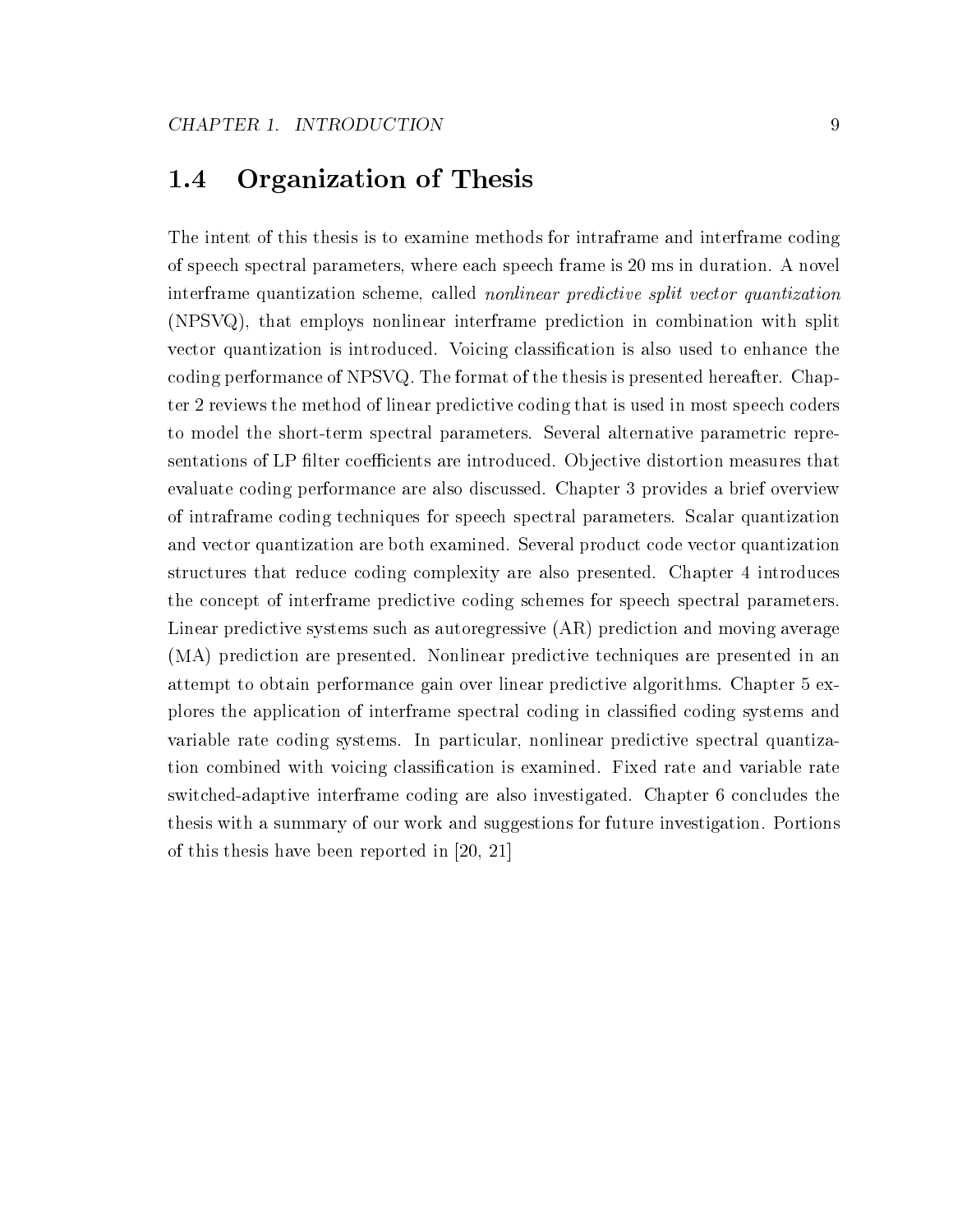# Chapter <sup>2</sup>

# Linear Predictive Speech Coding

In this chapter, we center upon linear predictive coding, which is commonly used in low-bit-rate speech algorithms, that models the speech signal as a linear combination of past speech and an excitation signal source. Specifically, we focus on the short-term prediction of speech spectral parameters. Methods in obtaining the linear predictor coefficients based on empirical observations are given. Several parametric representations of linear predictor coefficients that improve spectral coding efficiency, and distortion measures that evaluate spectral coding performance are introduced. Moreover, a description of the speech database employed for the various spectral coding tests included in the subsequent chapters of the thesis is presented.

#### $2.1$ **Linear Predictive Analysis**

The coding of speech spectral parameters is an integral component of speech coding. The source-filter model for speech production allows us to use linear prediction (LP) to analyze the short-term behaviour of the speech signal Within a frame of speech, the signal s[n] can be modeled as the output of an *autoregressive moving average*  $(ARMA)$  system with an input  $u[n]$  [22]:

$$
s[n] = \sum_{k=1}^{p} a_k s[n-k] + G \sum_{l=0}^{q} b_l u[n-l], \qquad b_0 = 1,
$$
 (2.1)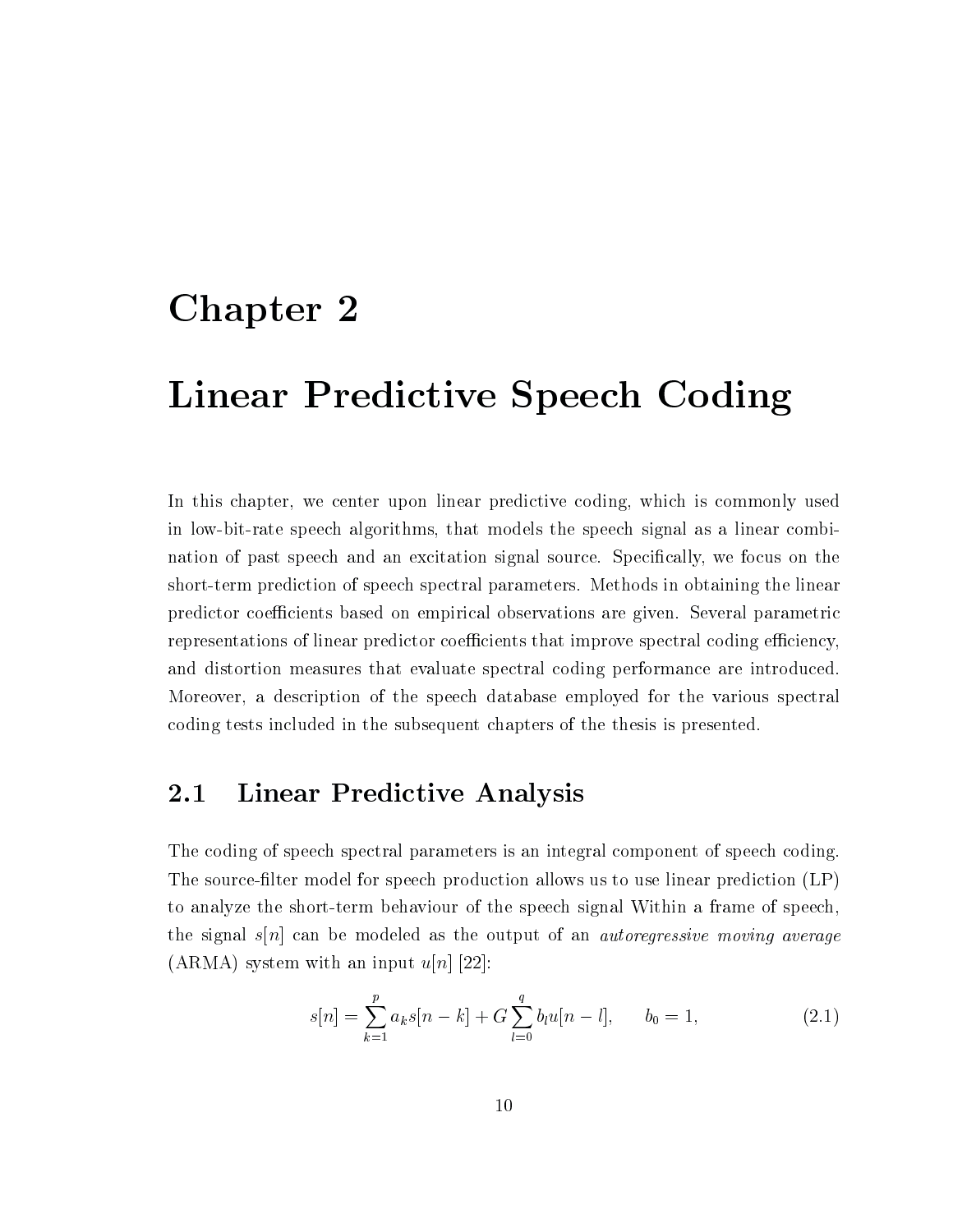where  $\{a_k\}$ ,  $\{b_l\}$  and the gain G are the system parameters. The above equation predicts the current output using a linear combination of past outputs, and past and current inputs.

In the frequency domain, the transfer function of the linear prediction speech model is

$$
H(z) = \frac{B(z)}{A(z)} = \frac{G\left[1 + \sum_{l=1}^{q} b_l z^{-l}\right]}{1 - \sum_{k=1}^{p} a_k z^{-k}}.
$$
\n(2.2)

 $H(z)$  is also referred to as a pole-zero model in which the polynomial roots of the denominator and the numerator are, respectively, the poles and zeros of the system. When  $a_k = 0$  for  $1 \leq k \leq p$ ,  $H(z)$  becomes an an-zero or *moving average* (MA) model. Conversely, when  $\eta = 0$  for  $1 \leq i \leq q$ , H(z) reduces to an all-pole or *autoregressive* (AR) model:

$$
H(z) = \frac{1}{A(z)}.\tag{2.3}
$$

In speech analysis, phoneme classes such as nasals and fricatives contain spectral nulls which correspond to the zeros in  $H(z)$ . On the other hand, vowels contain resonances that can be solely modeled using an all-pole model [5]. For analytical simplicity, the all-pole model is preferred for linear predictive speech analysis.

Reduced to an all-pole model, the difference equation for speech becomes

$$
s[n] = \sum_{k=1}^{p} a_k s[n-k],
$$
\n(2.4)

and the prediction error or residual signal is the output  $e(n)$ :

$$
e[n] = s[n] - \sum_{k=1}^{p} a_k s[n-k].
$$
 (2.5)

The order  $p$  of the system is chosen such that the estimate of the spectral envelope is adequate. A common rule of thumb is to allow for one pole pair for every formant present in the spectrum. While the spectral zeros due to nasal and unvoiced sounds are no longer present, an additional 2{3 poles can be used approximate the zeros. For a speech signal sampled at 8 kHz, the order  $p$  can range from 8 to 16.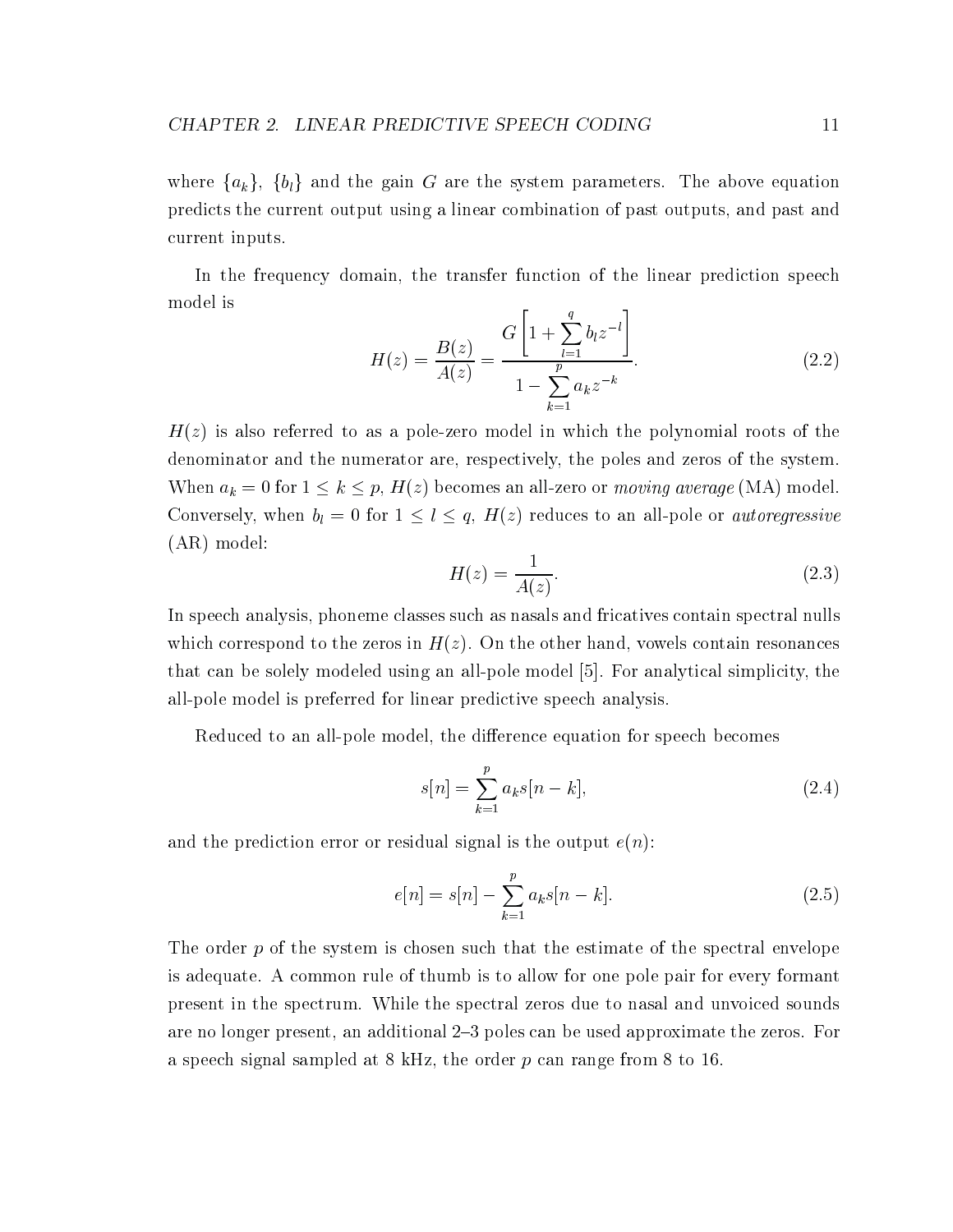When linear prediction is based on past speech samples  $s[n]$ , this is known as forward adaptive linear prediction, in which the the prediction coefficients must be transmitted to the decoder as as side information. If linear prediction is performed using past reconstructed speech samples  $\hat{s}[n]$ , this is known as backward adaptive linear prediction. To solve for the short-term filter coefficients  $\{a_i\}$  of an AR process. the classical least-squares method may be used. The variance, or energy, of the error signal  $e[n]$  is minimized over a frame of speech. There are two widely used approaches for short-term LP analysis: the autocorrelation method and the covariance method.

### 2.1.1 Autocorrelation Method

The autocorrelation method guarantees that the LP filter will be stable. A data analysis window  $w[n]$  of finite length is first multiplied with the speech signal  $s[n]$  to obtain a windowed speech segment  $s_w[n]$ :

$$
s_w[n] = w[n]s[n].\tag{2.6}
$$

Within this finite duration, the speech signal is assumed to be stationary. Several analysis windows of varying shapes have been proposed for user, with the simplest being a N-sample rectangular window:

$$
w[n] = \begin{cases} 1, & 0 \le n \le N - 1, \\ 0, & \text{otherwise.} \end{cases}
$$
 (2.7)

Rectangular windows have sharp edges that infer a poor side lobe response at high frequencies. A tapered analysis window helps reduce the effect of components outside the window on minimizing the squared prediction errors in the first and last few values of  $s(n)$  for the current analysis window. The Hamming window, which is a raised cosine function, is often used asa tapered analysis window:

$$
w[n] = \begin{cases} 0.54 - 0.46 \cos\left(\frac{2\pi n}{N-1}\right), & 0 \le n \le N-1, \\ 0, & \text{otherwise.} \end{cases}
$$
 (2.8)

The tapered edges of the window allow a periodic shifting of the window without having large effects on the speech spectral parameters due to pitch period boundaries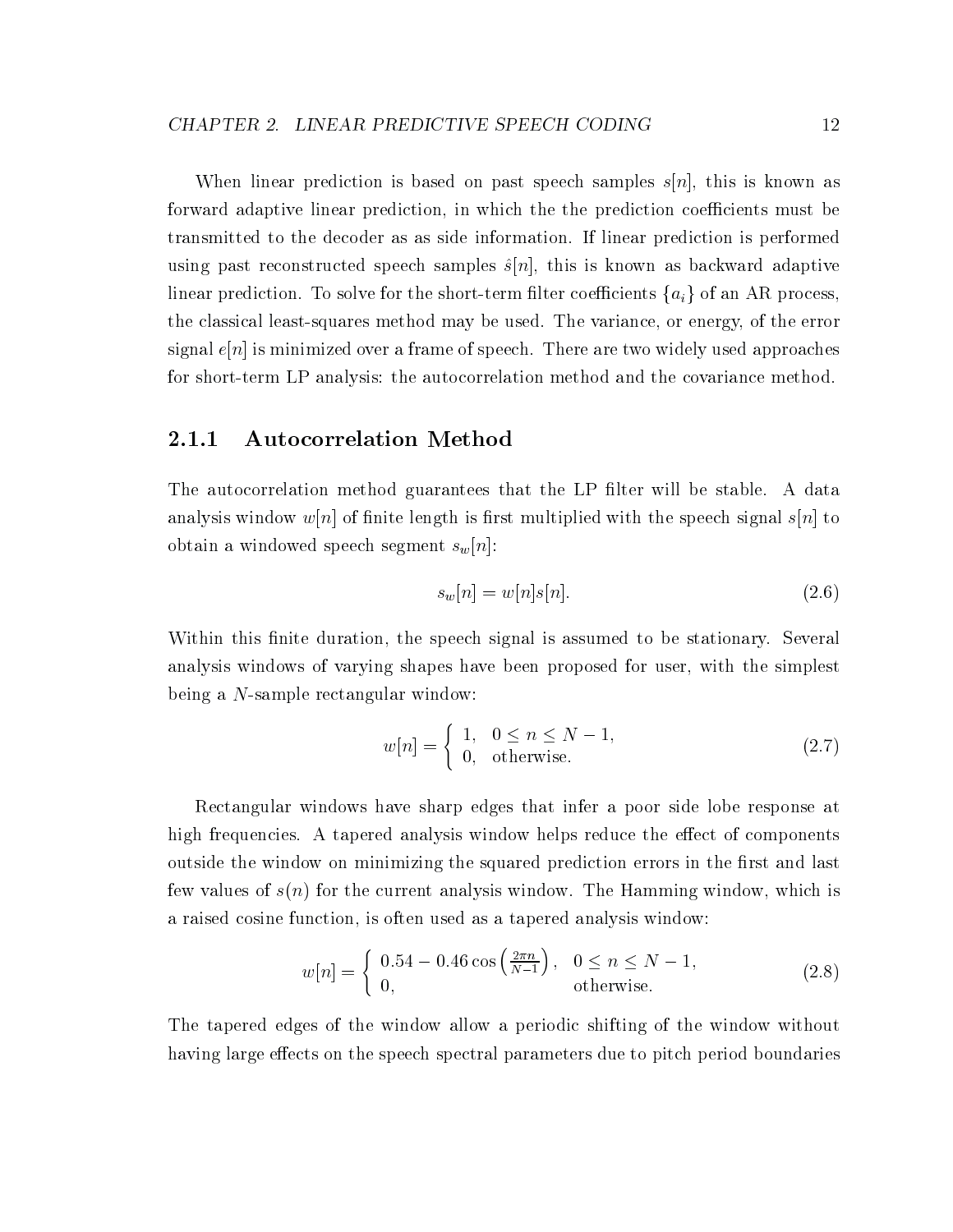or sudden changes in speech. Tapered windows can also be asymmetric, such as the hybrid Hamming-cosine window used in the G.729 speech coding standard [12].

After multiplying the speech signal with the analysis window, the autocorrelations of the windowed speech segment is computed. The autocorrelation function of the windowed signal  $s_w[n]$  is

$$
R(i) = \sum_{n=i}^{N-1} s_w[n] s_w[n-i], \qquad 0 \le i \le p. \tag{2.9}
$$

The autocorrelation function is an even function where  $R(i) = R(-i)$ .

To solve for the LP filter coefficients, the energy of the prediction residual within the interval  $\sim$  1 decree by the analysis window which has been discussed by the analysis window which we have a set of  $\sim$ minimized:

$$
E = \sum_{n=-\infty}^{\infty} e^2[n] = \sum_{n=-\infty}^{\infty} \left( s_w[n] - \sum_{k=1}^p a_k s_w[n-k] \right)^2.
$$
 (2.10)

By setting the partial derivatives of the energy with respect to the filter coefficients to be zero,

$$
\frac{\delta E}{\delta a_k} = 0, \qquad 1 \le k \le p,\tag{2.11}
$$

we obtain p linear equations in p unknown coefficients  $a_k$ :

$$
\sum_{k=1}^{p} a_k \sum_{n=-\infty}^{\infty} s_w[n-i]s_w[n-k] = \sum_{n=-\infty}^{\infty} s_w[n-i]s_w[n], \quad 1 \le i \le p. \tag{2.12}
$$

Thus, the linear equations can be rewritten as

$$
\sum_{k=1}^{p} R(|i-k|)a_k = R(i), \qquad 1 \le i \le p. \tag{2.13}
$$

In matrix form, the set of linear equations is represented by  $Ra = v$  which can be rewritten as

$$
\begin{bmatrix}\nR(0) & R(1) & \dots & R(p-1) \\
R(1) & R(2) & \dots & R(p-2) \\
\vdots & \vdots & \ddots & \vdots \\
R(p-1) & R(p-2) & \dots & R(0)\n\end{bmatrix}\n\begin{bmatrix}\na_1 \\
a_2 \\
\vdots \\
a_p\n\end{bmatrix}\n=\n\begin{bmatrix}\nR(1) \\
R(2) \\
\vdots \\
R(p)\n\end{bmatrix}.
$$
\n(2.14)

The resulting p p autocorrelation matrix is a Toeplitz matrix. Levinson-Durbin recursion (to be discussed in Section 2.4.1) can then be used to find the optimal prediction coefficients minimizing the mean-squared prediction error.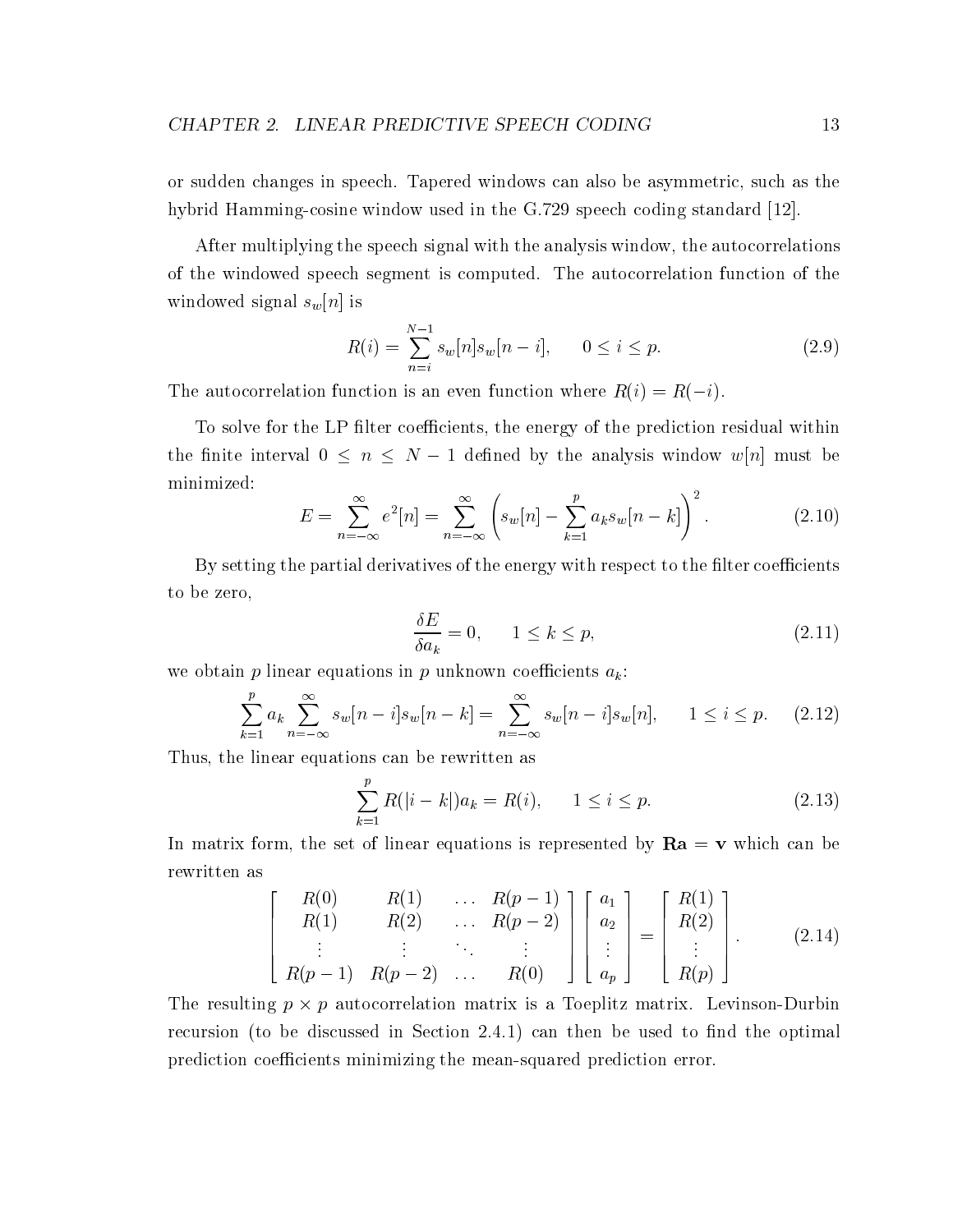#### $2.1.2$ Covariance Method

The autocorrelation and covariance methods differ in the placement of the analysis window. In the covariance method, the error signal is windowed rather than the speech signal such that the energy to be minimized is

$$
E = \sum_{n=-\infty}^{\infty} e_w^2[n] = \sum_{n=-\infty}^{\infty} e^2[n]w[n].
$$
 (2.15)

In order to ensure that erroneous prediction error values due to rectangular window eects are not present, rectangular windows of size  $\Gamma$  present, rectangular windows of  $\Gamma$ the energy of a N-sample block. As in the autocorrelation method, this problem can also be avoided by using a  $N$ -sample tapered error window such as a Hamming window [10].

By letting the partial derivatives  $\sigma E/\sigma a_k = 0$  for  $1 \leq k \leq p$ , we have p linear equations:

$$
\sum_{k=1}^{p} \phi(i,k)a_k = \phi(i,0), \qquad 1 \le i \le p,
$$
\n(2.16)

where the covariance function  $\phi(i, k)$  is defined as

$$
\phi(i,k) = \sum_{n=-\infty}^{\infty} w[n]s[n-i]s[n-k].
$$
\n(2.17)

In matrix form, the p equations become  $\Phi a = \Psi$ , or

$$
\begin{bmatrix}\n\phi(1,1) & \phi(1,2) & \dots & \phi(1,p) \\
\phi(2,1) & \phi(2,2) & \dots & \phi(2,p) \\
\vdots & \vdots & \ddots & \vdots \\
\phi(p,1) & \phi(p,2) & \dots & \phi(p,p)\n\end{bmatrix}\n\begin{bmatrix}\na_1 \\
a_2 \\
\vdots \\
a_p\n\end{bmatrix} =\n\begin{bmatrix}\n\psi(1) \\
\psi(2) \\
\vdots \\
\psi(p)\n\end{bmatrix}
$$
\n(2.18)

where (i) is a form of  $\alpha$  is  $\alpha$  if  $\alpha$  is  $\alpha$  is  $\alpha$  is  $\alpha$  is  $\alpha$  is  $\alpha$  is  $\alpha$  is  $\alpha$  is  $\alpha$  is  $\alpha$  is  $\alpha$  is  $\alpha$  is  $\alpha$  is  $\alpha$  is  $\alpha$  is  $\alpha$  is  $\alpha$  is  $\alpha$  is  $\alpha$  is  $\alpha$  is  $\alpha$  is  $\alpha$  is  $\alpha$  i

While  $\Phi$  is not a Toeplitz matrix, it is symmetric and positive definite. The covariance matrix can be decomposed into lower and upper triangular matrices:

$$
\Phi = LU. \tag{2.19}
$$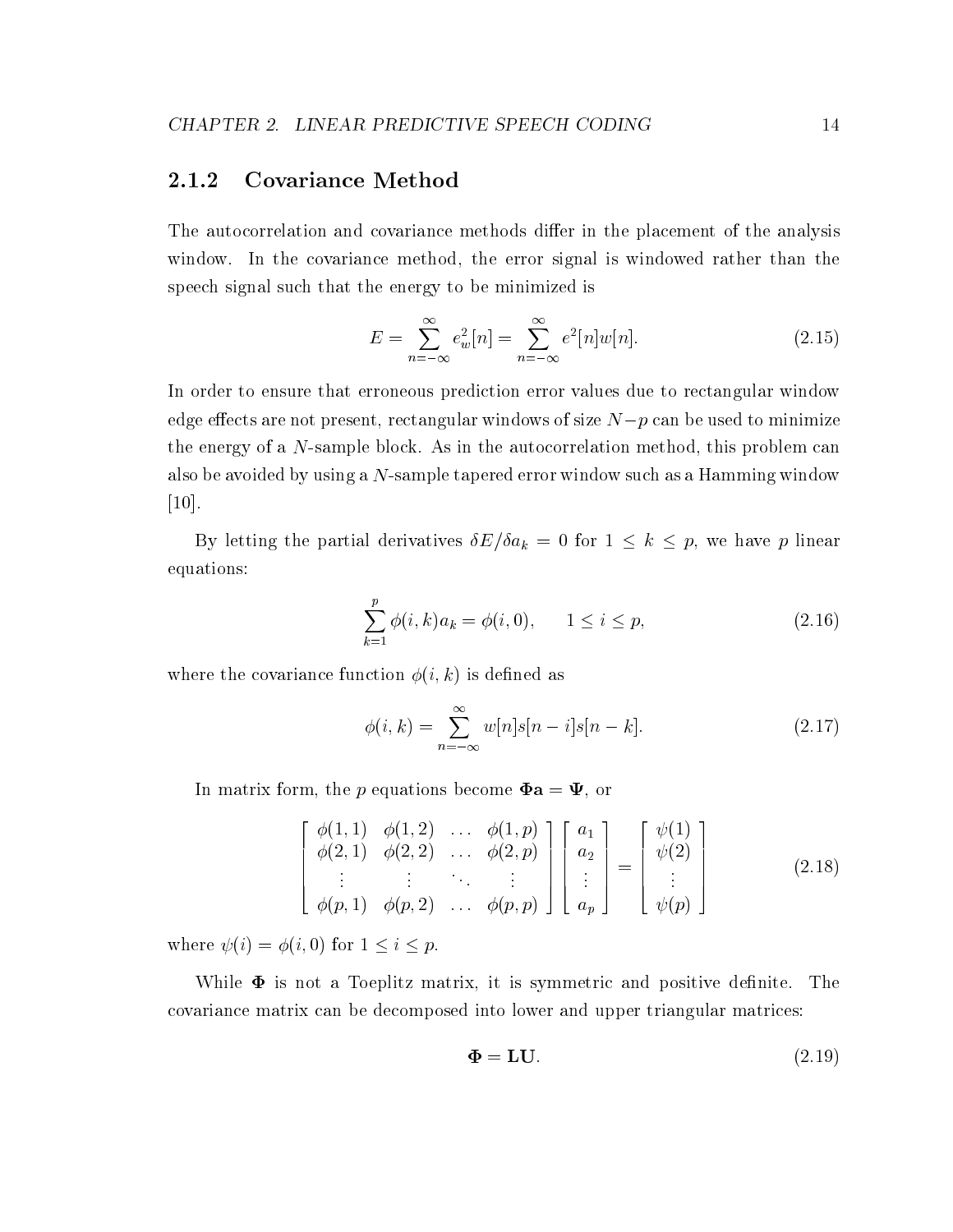Cholesky decomposition can be used to convert the covariance matrix into

$$
\Phi = \mathbf{C}\mathbf{C}^T \tag{2.20}
$$

where  $C = L$  and  $C<sup>T</sup> = U$ . The vector **a** is found by first solving, in the triangular set of equations,

$$
\mathbf{Ly} = \mathbf{\Psi} \tag{2.21}
$$

for the vector y and then solving

$$
Ua = y. \t\t(2.22)
$$

### 2.1.3 Modied Covariance Method

While the autocorrelation method guarantees that the synthesis filter  $A(z)$  is minimum phase, the covariance method does not. The modified covariance method provides that stability guarantee for  $A(z)$  [23]. The first two steps of the modified algorithm are identical to the covariance method. On a block of speech samples  $s[n]$ , we compute the covariance matrix  $\Phi$  and the vector  $\Psi$ . We then express  $\Phi$  as a product of the lower triangular matrix **L** and its transpose  $\mathbf{L}^T$  using Cholesky decomposition. and solve for the equation  $\mathbf{Ly} = \mathbf{\Psi}$ .

The partial correlation at delay  $m$  is then computed as

$$
r_m = \frac{y_m}{\epsilon_{m-1}^{0.5}} = \frac{y_m}{\left[\phi(0) - \sum_{j=1}^{m-1} y_j^2\right]^{0.5}}
$$
(2.23)

where  $\epsilon_{m-1}$  is the mean-squared prediction error at the  $(m-1)$  th step of prediction [24]. The predictor coefficients are calculated using the relationship between partial correlations and predictor coecients for  $\mu$  and  $\mu$  and  $\mu$  and 1  $\mu$  m  $\mu$  and 1  $\mu$  m  $\mu$  and 1  $\mu$  m  $\mu$  and 1  $\mu$ 

$$
a_m(m) = -r_m,\tag{2.24}
$$

$$
a_i(m) = a_i(m-1) + r_m a_{m-i}(m-1). \tag{2.25}
$$

This ensures that all the zeros of  $A(z)$ , or poles in  $H(z)$ , are inside the unit circle.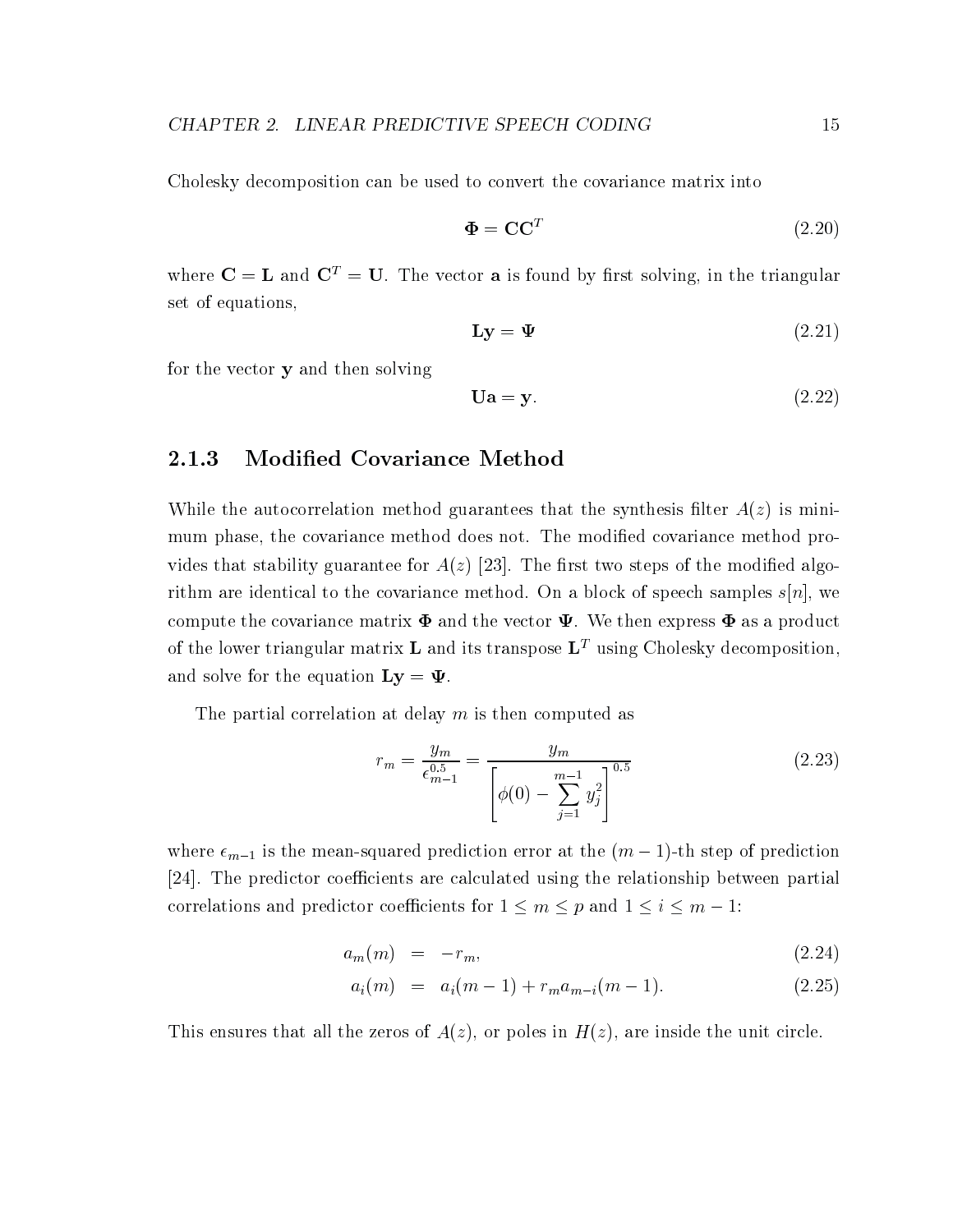### 2.1.4 High Frequency Compensation

When LP analysis is performed on low-pass filtered speech, the missing high-frequency components near half the sampling frequency can signicantly bias the resultant values for the predictor coefficients. These missing frequency components can produce artificially low eigenvalues for the covariance matrix  $\Phi$ , causing it to be almost singular. These low eigenvalues then causes the predictor coefficients to be artificially high. In speech coding, these prediction coefficients will result in increased amounts of quantization noise in the high frequency region near half the sampling frequency. Therefore, high frequency compensation may be required to correct such problems [24].

To reduce the quantization noise in the high frequency regions where the speech signal level is low, high-pass filtered white noise is artificially added to the low-pass filtered speech signal. We add to the covariance matrix  $\Phi$  a matrix which is proportional to the covariance matrix of high-pass ltered white noise, yielding a new covariance matrix  $\mathbf{\Psi}$  and a new correlation vector  $\mathbf{\Psi}$  where the components  $\varphi(i, \kappa)$ and  $\varphi(i, 0)$  are expressed as

$$
\hat{\phi}(i,k) = \phi(i,k) + \lambda \epsilon_{\min} \mu(i-k), \qquad (2.26)
$$

$$
\phi(i,0) = \phi(i,0) + \lambda \epsilon_{\min} \mu(i), \qquad (2.27)
$$

where  $\lambda$  is a small constant (e.g. 0.01), The parameter  $\epsilon_{\min}$  is the minimum meansquared prediction error, and  $\mu(i)$  is the autocorrelation of the high-pass filtered white noise at delay i. The minimum mean-squared prediction error can be calculated by performing the Cholesky decomposition of the original covariance matrix  $\Phi$ . A suggested high-pass filter for frequency compensation is

$$
H_f(z) = \left[\frac{1}{2}(1 - z^{-1})\right]^2\tag{2.28}
$$

which produces the following autocorrelation values:

$$
\mu(i) = \begin{cases}\n0.375, & i = 0, \\
0.25, & i = 1, \\
0.0625, & i = 2, \\
0, & i > 2.\n\end{cases}
$$
\n(2.29)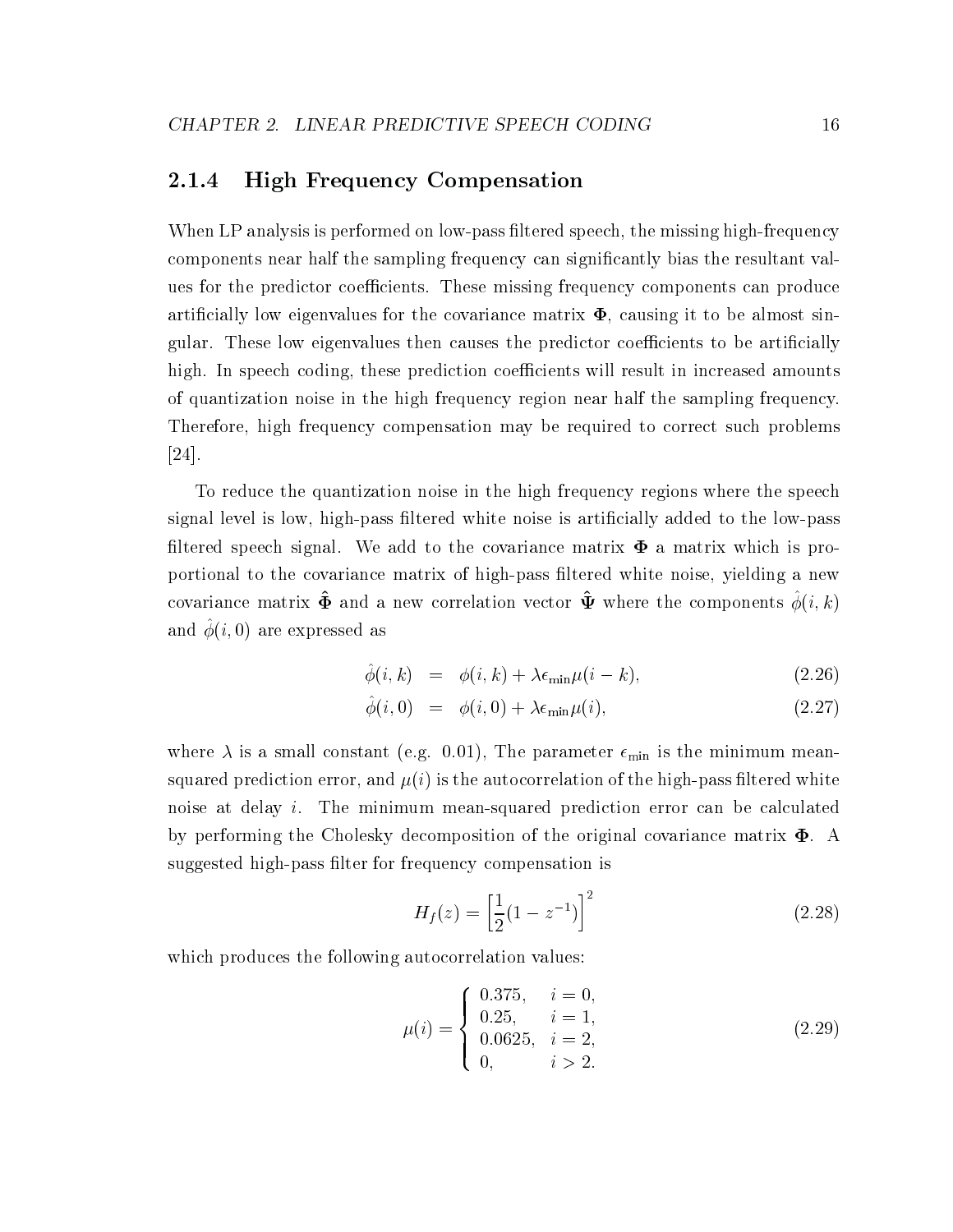The resultant equation  $\hat{\Phi} a = \hat{\Psi}$  can then be solved using either the covariance method or the modied covariance method.

### 2.1.5 Bandwidth Expansion

LP analysis may generate synthesis filters with artificially sharp spectral peaks. To avoid generating any synthesis filters with sharp spectral peaks, bandwidth expansion may be employed. Bandwidth expansion has the effect of expanding the bandwidth of the formant peaks in the frequency response.

The roots of the all-pole filter are scaled by a bandwidth expansion factor  $\gamma$ , resulting in the filter

$$
H'(z) = \frac{1}{A'(z)} = \frac{1}{A(\gamma z)}
$$
\n(2.30)

where the expanded prediction coefficients are

$$
a'_k = a_k \gamma^k, 1 \le k \le p. \tag{2.31}
$$

The bandwidth expansion factor  $\gamma$  for  $f_b$  Hz is computed as

$$
\gamma = e^{\frac{-f_b \pi}{f_s}}.\tag{2.32}
$$

For instance,  $\gamma = 0.996$  approximately yields a 10 Hz bandwidth expansion in the analysis of speech sampled at 8 kHz. For speech analysis, bandwidth expansions of 10 to 25 Hz are often performed.

### 2.2 Representation of Spectral Parameters

Numerous parametric representations of the LP coefficients are available, such as reflection coefficients, cepstral coefficients, log spectral parameters and line spectral frequencies. For exampled, when using the autocorrelation method for LP analysis, Levinson-Durbin recursion actually computes the reflection coefficients as a byproduct. Such alternative feature parameters have properties which may be useful for interpretation and quantization.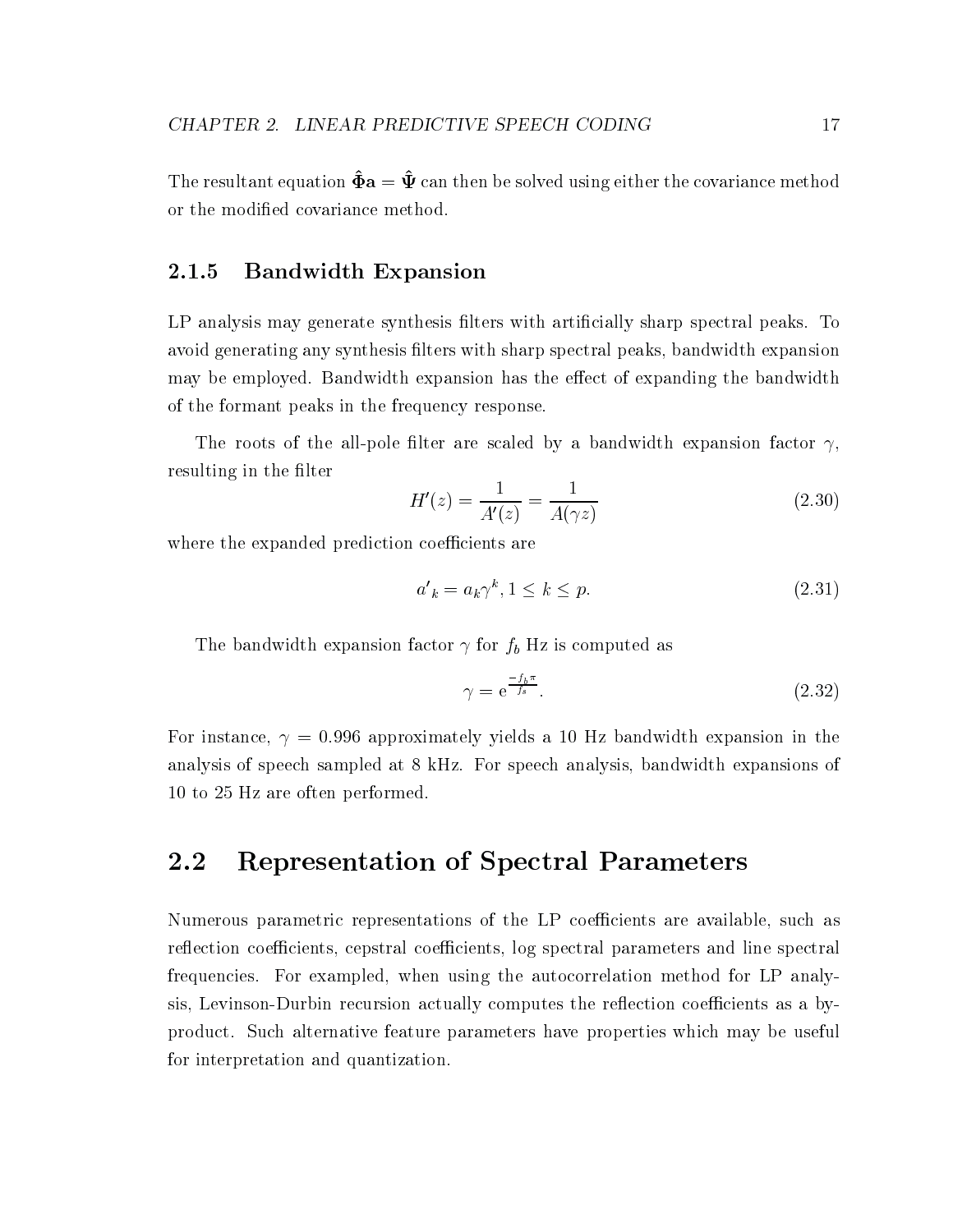#### $2.2.1$ Reflection Coefficients

A step-up procedure can be used to find the LP coefficients from the reflection coefficients  $\{k_m\}$ . Initially, we first compute the average energy in the speech frame as

$$
E_0 = R(0). \t\t(2.33)
$$

We then recursively solve the following equations for each iteration m, where  $m =$  $1, 2, \ldots, p.$ 

$$
k_m = \frac{1}{E_{m-1}} \left[ R(m) - \sum_{k=1}^{m-1} \alpha_{m-1}(k) R(m-k) \right]
$$
 (2.34)

$$
\alpha_k(m) = \alpha_k(m-1) - k_m \alpha_{m-k}(m-1), \quad 1 \le k \le m-1 \tag{2.35}
$$

$$
E_m = (1 - k_m^2) E_{m-1}.
$$
\n(2.36)

The coefficients  $\alpha_k(m)$  represent the prediction coefficients of an m-th order linear predictor:

$$
a_k = \alpha_k(m), \qquad 1 \le k \le m. \tag{2.37}
$$

Thus, the resultant prediction coefficients of the  $p$ -th order linear predictor are when  $m = p$ .

One important property or renection coemercino is that  $\lfloor n_m \rfloor \leq 1$  implies stability of the filter. When using the covariance method to find the prediction coefficients. converting them to reflection coefficients can be helpful in determining the stability of the filter. Recursively compute for  $m = p, p - 1, \ldots, z$ , with  $\alpha_p(\kappa) = a_k$  initially:

$$
\alpha_{m-1}(i) = \frac{\alpha_m(i)k_m \alpha_m(m-i)}{1 - k_m^2}, \quad 1 \le i \le m-1 \tag{2.38}
$$

$$
k_{m-1} = \alpha_{m-1}(m-1) \tag{2.39}
$$

If  $|k_m| \geq 1$ , then one can artificially reduce the magnitude to below unity. The speech  $\lim_{n \to \infty} \frac{1}{n}$  is then one can artificially reduce the magnitude to below unity. The speech speech spectrum is altered, but unstable outputs are eliminated. Or one can reflect the poles  $z_k = 1/z_k$  which merely changes the phase.

When the reflection coefficients are used for spectral quantization, caution is required to avoid any quantization errors involving values close to  $1$  or  $-1$ . Nonlinear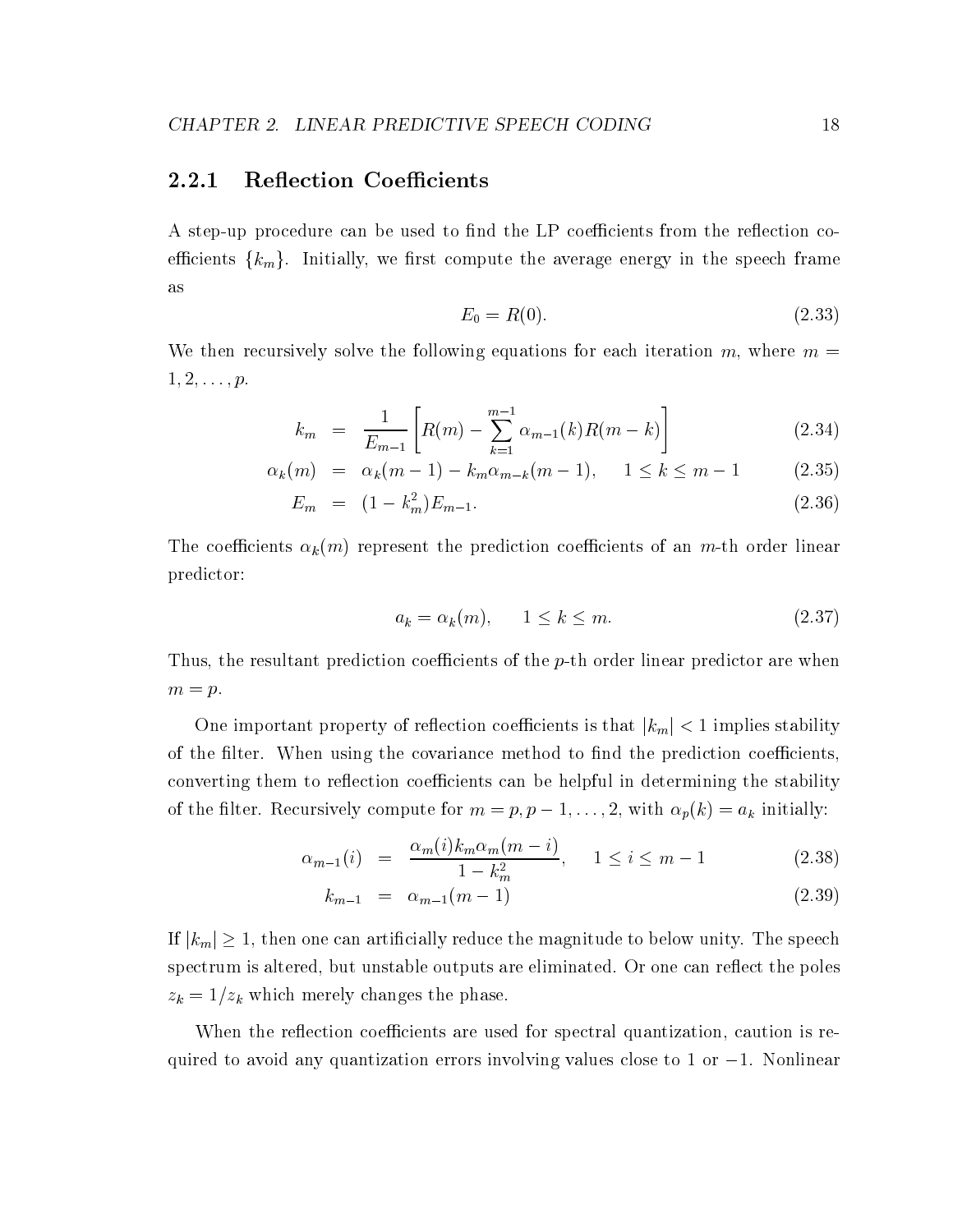transformation of the reflection coefficients into log area ratio  $(LAR)$  coefficients can eliminate any such problems by warping the magnitude scale such that the parameters are less sensitive to quantization errors. Log area ratio  $(LAR)$  coefficients are simply computed as

$$
g_m = \log\left(\frac{1 + k_m}{1 - k_m}\right), \quad 1 \le m \le p. \tag{2.40}
$$

To convert back to reflection coefficients,

$$
k_m = \frac{e^{g_m} - 1}{e^{g_m} + 1}, \quad 1 \le m \le p. \tag{2.41}
$$

### 2.2.2 Cepstral Coefficients

The cepstrum of speech is the inverse Fourier transform of the logarithmic power spectrum, which is the Fourier transform of the signal:

$$
\log\left[\frac{1}{|A(e^{j\omega})|^2}\right] = \sum_{n=-\infty}^{\infty} c_n e^{-jn\omega} \tag{2.42}
$$

where  $c_n = c_{-n}$ , and  $c_0 = 0$ , are labeled as cepstral coefficients. An infinite number of cepstral coefficients can be computed from prediction coefficients  $[25]$ :

$$
c_n = a_n + \sum_{k=1}^{n-1} \frac{k}{n} a_{n-k} c_k
$$
\n(2.43)

For a *p*-th order linear predictor,  $a_n = 0$  for  $n > p$ . Furthermore, a minimum phase must implies that  $c_n = 0$  for  $n \geq 0$ .

### 2.2.3 Line Spectral Frequencies

Also known as line spectrum pairs (LSP's). line spectral frequencies (LSF's) were first introduced by Itakura as an alternative parametric representation of linear prediction coefficients [26]. The p-th order minimum phase polynomial  $A(z)$  can be decomposed into a sum of two  $(p+1)$ -th order polynomials  $P(z)$  and  $Q(z)$  where

$$
A(z) = \frac{1}{2}[P(z) + Q(z)].
$$
\n(2.44)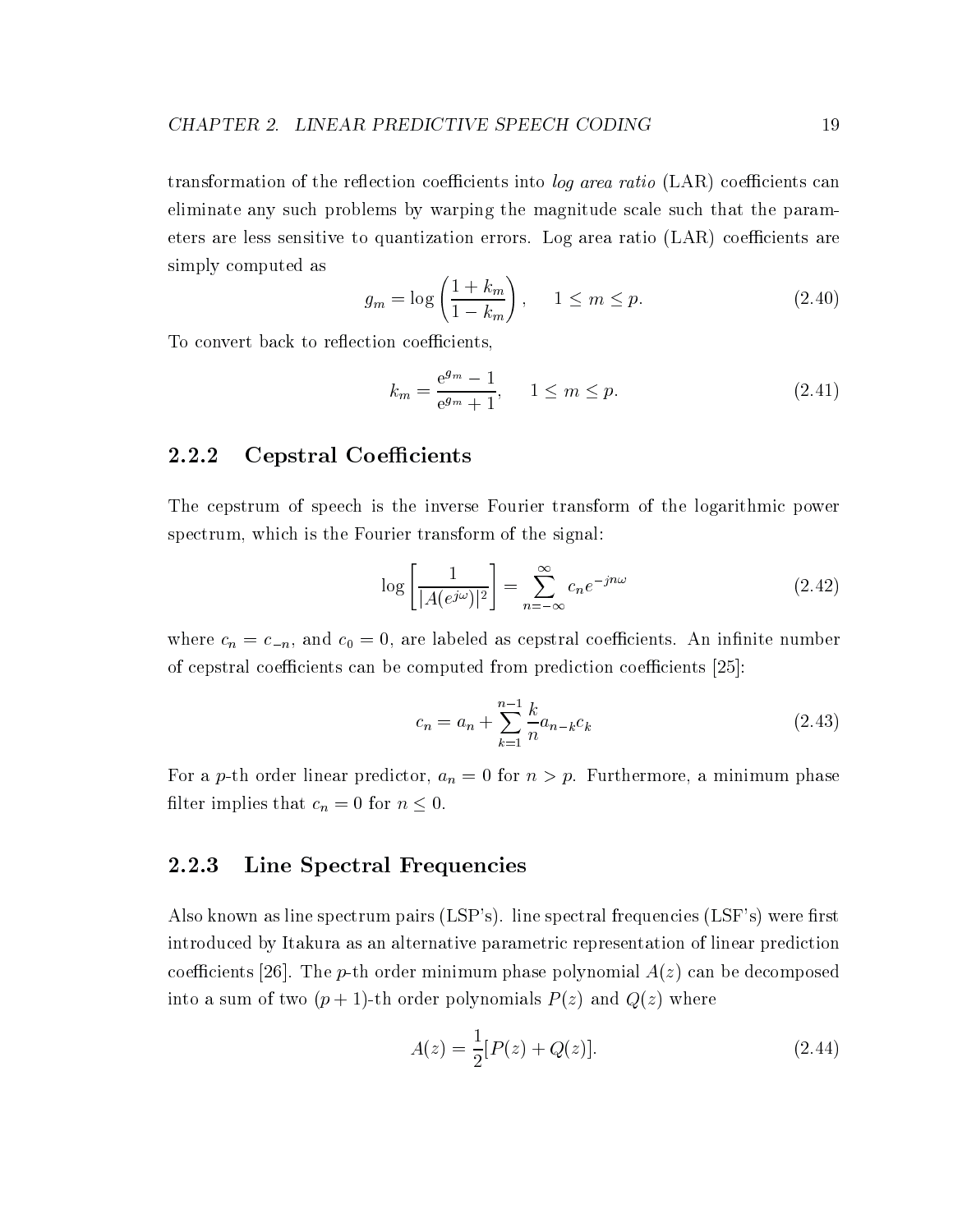The zeros of  $A(z)$  are mapped onto the unit circle using  $P(z)$  and  $Q(z)$ :

$$
P(z) = A(z) + z^{-(p+1)}A(z^{-1})
$$
\n(2.45)

$$
Q(z) = A(z) - z^{-(p+1)}A(z^{-1}) \tag{2.46}
$$

where the  $(p+1)$ -th reflection coefficient  $k_{p+1}$  is set to  $+1$  for  $P(z)$  and  $-1$  for  $Q(z)$ . The zeros of  $P(z)$  and  $Q(z)$  lying on the unit circle are interlaced. The p line spectral frequencies correspond to the angular positions  $\omega$  of the p zeros located on the unit circle between 0 and  $\pi$  radians. The process produces two extraneous zeros at  $\omega = 0$ and  $\omega = \pi$  which can be ignored.

Thus, the p line spectral frequencies  $\{\omega_i\}$  have an implicit ascending ordering property which ensures the stability of the LP synthesis filter:

$$
0 < \omega_1 < \omega_2 < \ldots < \omega_p < \pi \quad \text{[radians / s]}.\tag{2.47}
$$

The LSF frequency pattern explicitly corresponds to the LP filter spectrum. Line spectral frequencies cluster around spectral peaks (see Figure 2.1). Furthermore, the spectral sensitivity of each LSF is localized. Any change in a given LSF generates an alteration in the shape of the spectrum only in a neighbourhood near the LSF. Figure 2.2 illustrates three examples of LP spectra in which each spectrum has a single LSF modied.

The LSF's may be calculated using one of several possible methods. Soong and Juang [27, 28] compute the LSF's by applying a discrete cosine transformation to the coefficients of the polynomials

$$
G(z) = \begin{cases} \frac{P(z)}{1+z^{-1}}, & p \text{ even}, \\ P(z), & p \text{ odd}. \end{cases}
$$
 (2.48)

and

$$
H(z) = \begin{cases} \frac{Q(z)}{1 - z^{-1}}, & p \text{ even,} \\ \frac{Q(z)}{1 - z^{-2}}, & p \text{ odd.} \end{cases}
$$
 (2.49)

Kabal and Ramachandran [29] use an expansion of the  $m$ -th order Chebyshev polynomial in x:

$$
T_m(x) = \cos(m\omega) \tag{2.50}
$$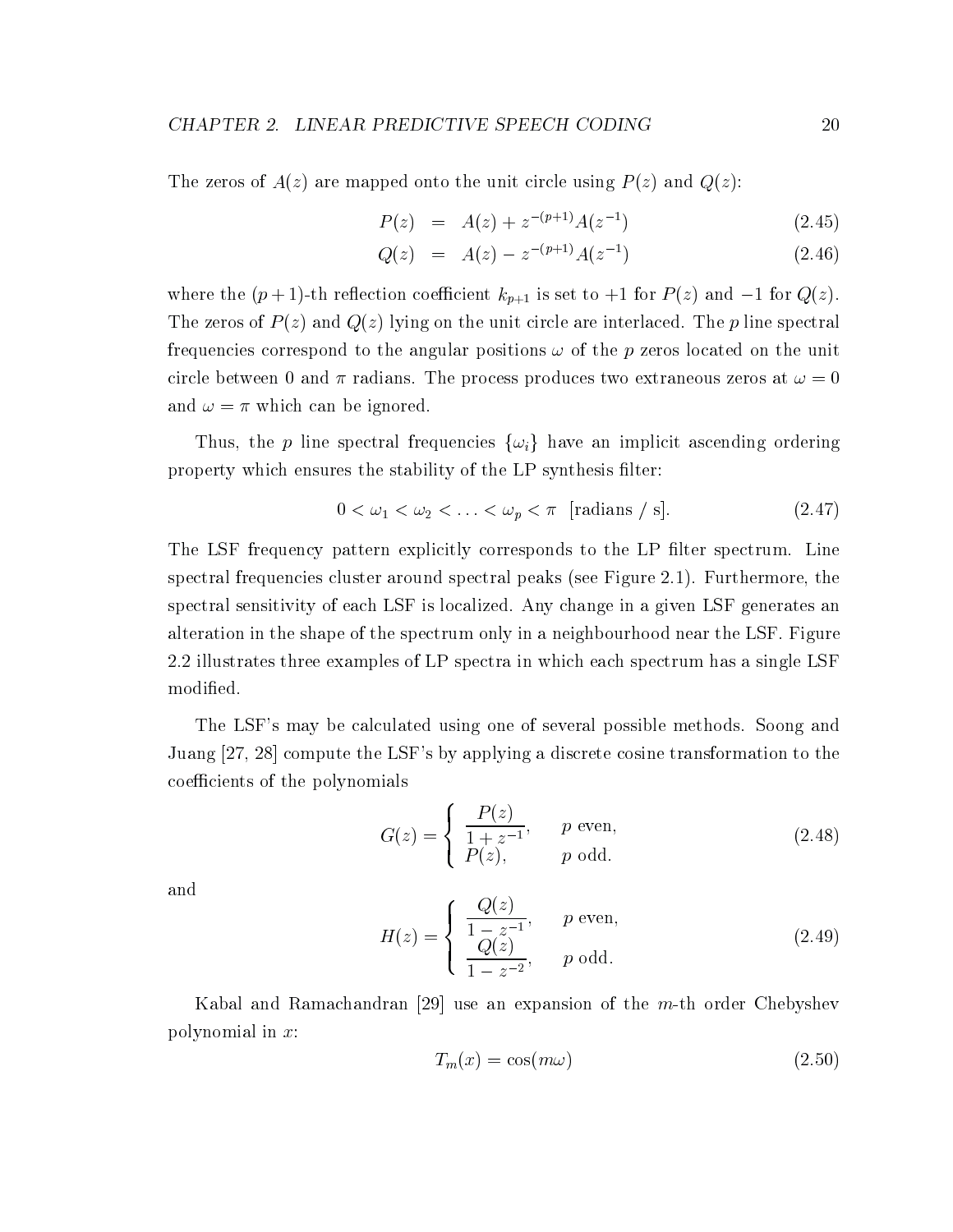

Figure 2.1: LP spectrum with LSF positions superimposed.



Figure 2.2: Effect of changing a LSF value on the LP spectrum. In the first altered plot, the 4-th LSF is changed from 1315 Hz to 1275 Hz. In the second altered plot, the 5-th LSF is changed from 1745 Hz to 1800 Hz. In the third altered plot, the 9-th LSF is changed from 3025 Hz to 2995 Hz.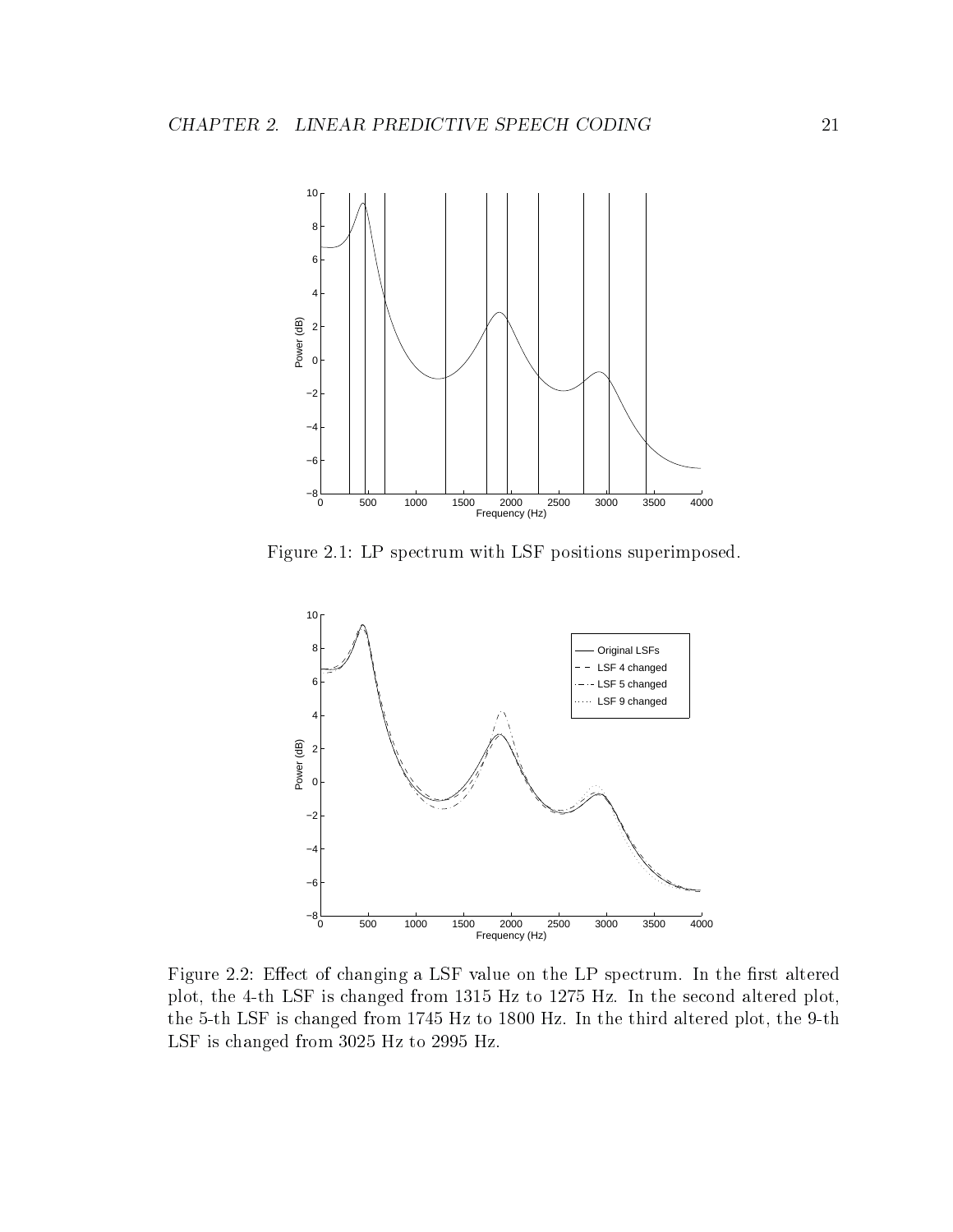where  $x = \cos \omega$  maps the upper semi-circle in the z-plane to the real-valued interval  $[-1, 1]$ . The polynomials  $G'(\omega)$  and  $H'(\omega)$  can then be expanded as

$$
G'(x) = 2\sum_{i=0}^{l} g_i T_{l-i}(x), \qquad (2.51)
$$

$$
H'(x) = 2\sum_{i=0}^{m} h_i T_{m-i}(x), \qquad (2.52)
$$

where is even, and is even, and is even, and must be an anomalous control  $\mathbf{r}$  and  $\mathbf{r}$ is odd. The roots of the expanded polynomial are determined iteratively by looking for sign changes along the interval  $[-1, 1]$ . The LSF's correspond to the polynomial roots using the transformation  $\omega = \cos^{-1}(x)$ .

### 2.2.4 Log Spectral Parameters

Shoham [30] introduced log spectral parameters as an alternative representation of LP coefficients. Let  $H(e^{j\omega})$  be the short-term smoothed spectrum of the speech frame. The corresponding log magnitude spectrum is represented by an  $(M + 1)$ -dimensional vector **x** whose components  $\{x_i\}$  are defined as

$$
x_i = \log \left| H\left(e^{j\frac{2\pi i}{2M+1}}\right) \right| \tag{2.53}
$$

where  $0$  is a uniformly sampled version  $\mu$  , as an uniformly sampled version of continuous and spectral envelope.

Recall that  $H(z) = 1/A(z)$  where  $A(z)$  is the z-transform of the p-th order LP analysis filter. The correlation sequence of the p LP coefficients  $\{a_k\}$  is  $\{r_{a,i} \mid i \leq |p|\}$ where

$$
r_{a,i} = \sum_{k=1}^{p} a_k a_{k-i}.
$$
 (2.54)

Therefore, the log spectral parameter can be expressed as

$$
x_k = -\frac{1}{2}\log\left[r_{a,0} + 2\sum_{i=1}^p r_{a,i}\cos\left(\frac{2\pi ki}{2M+1}\right)\right]
$$
 (2.55)

where  $0 \leq \infty$  is  $\leq$  back to the properties  $\leq$   $\mu$  , we cannot back to the autocorrelation of  $\mu$ sequence  ${r_{a,i}}$ 

$$
r_{a,i} = e^{x_0} + 2\sum_{k=1}^{M} e^{x_k} \cos\left(\frac{2\pi ki}{2M+1}\right), \qquad 0 \le i \le M.
$$
 (2.56)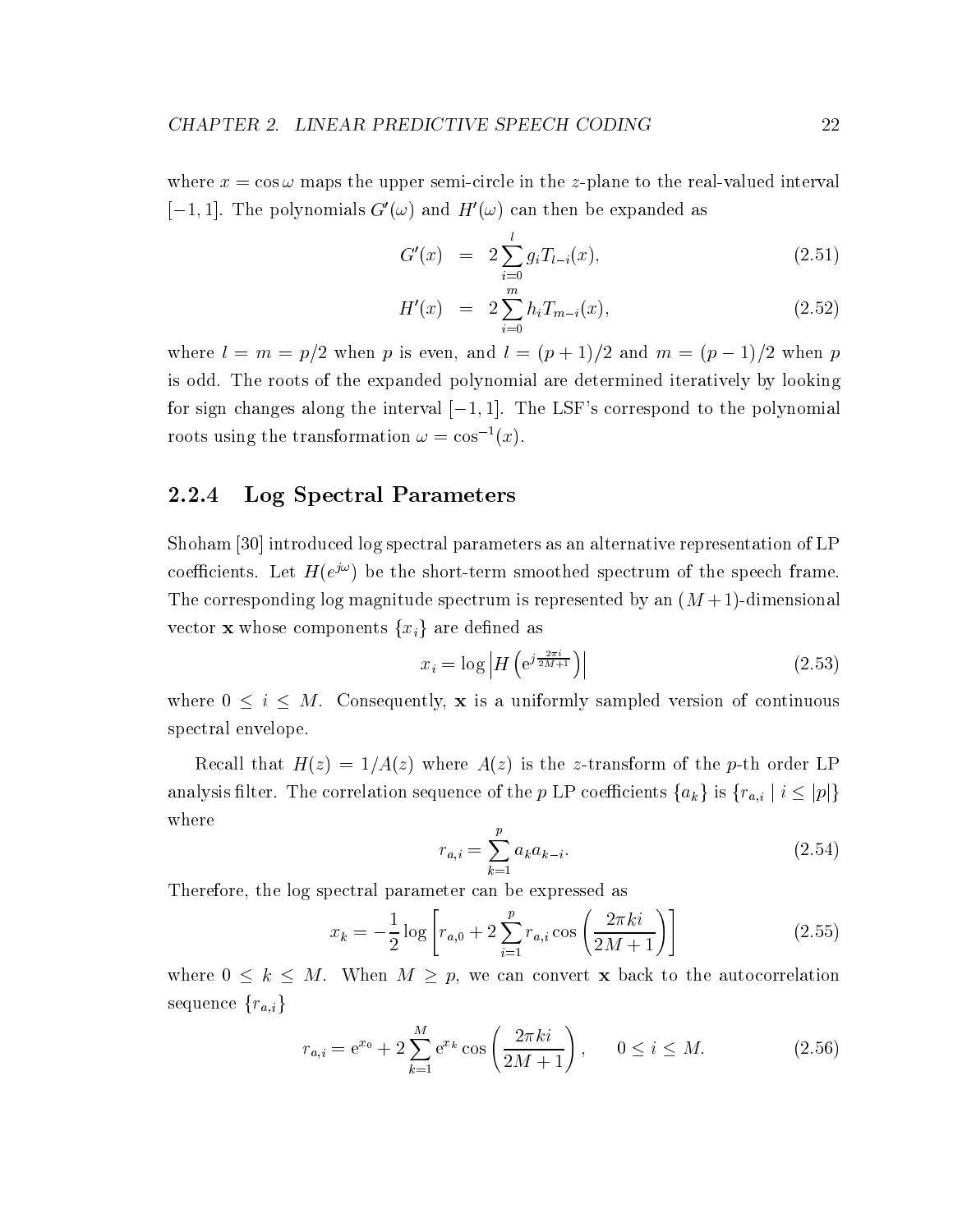for  $\mathbf{r}$  in the log spectral energy in the log spectral energy is a spectral energy is a spectral energy is a spectral energy is a spectral energy is a spectral energy is a spectral energy is a spectral energy is a sp required to obtain an exact representation of the LP coefficients, experiments concluded that 33 samples is sufficient in approximating the spectral envelope of a 10-th order LP filter [30].

#### 2.3 **Objective Distortion Measures**

The human auditory system is the ultimate evaluator of a speech coder's quality and performance in preserving intelligibility and naturalness. While extensive subjective listening tests provide the most accurate assessment of speech coders, they can be time consuming and inconsistent. Objective measurements can give an immediate and reliable estimate of the perceptual quality of a coding algorithm [31]. Finding an appropriate objective distortion measure which properly reflects the perceptually important aspects of speech speech is a ongoing research effort. Presented below are several time-domain and frequency-domain objective distortion measures.

## 2.3.1 Time-Domain Measures

The most commonly used time-domain measures between original and coded speech signals are the signal-to-noise ratio (SNR) and the segmental SNR (SNRseg).

## Signal-to-Noise Ratio

The signal-to-noise ratio (SNR) measures the relative strength of signal power with respect to noise power. The SNR measure, in decibels (dB), is defined as

$$
SNR = 10 \log_{10} \frac{\sum_{n=-\infty}^{\infty} s^2[n]}{\sum_{n=-\infty}^{\infty} (s[n] - \hat{s}[n])^2} dB,
$$
\n(2.57)

where  $\hat{s}[n]$  is the coded version of the original speech sample  $s[n]$ . However, the SNR measure is not an accurate estimator of speech quality [5]. The SNR measure weights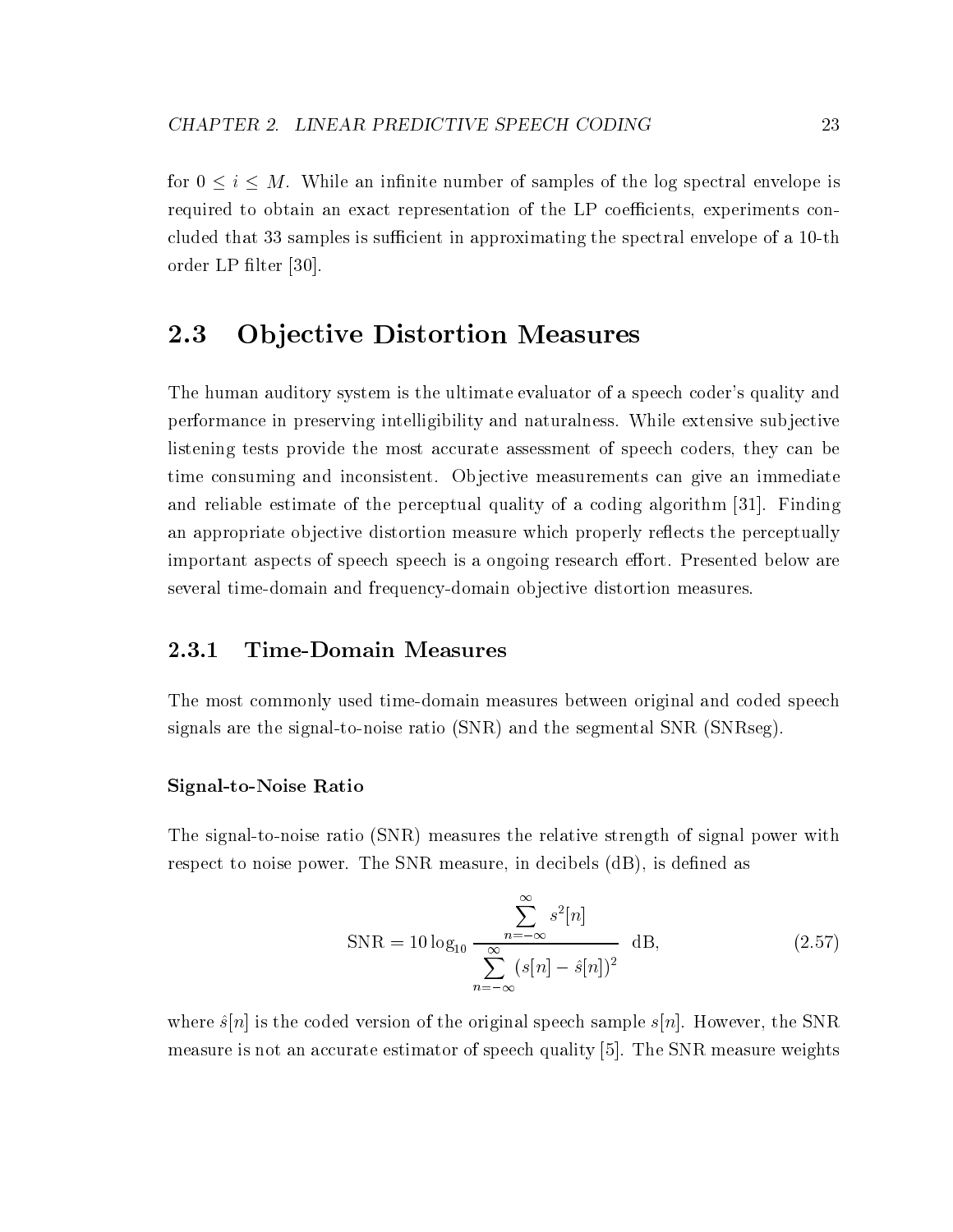all time domain errors in the signal equally, neglecting the fact that speech energy is time-varying. The entire speech signal is treated as a single vector, simulating the scenario in which a listener makes a single comparison after hearing the whole utterance. In reality, the listener would make multiple comparisons over time.

### Segmental Signal-to-Noise Ratio

The segmental SNR (SNRseg) is the geometric mean of SNR measurements conducted on a frame-by-frame basis. SNRseg compensates for the under-emphasis of weak signal performance in SNR calculations by assigning equal weight to loud and soft portions of speech. The SNRseg measure, in  $\text{dB}$ , over M speech segments is defined as  $\Gamma$ N 3

$$
SNRseg = \frac{1}{M} \sum_{j=0}^{M-1} 10 \log_{10} \left[ \frac{\sum_{n=1}^{N} s^2 [n + Nm]}{\sum_{n=1}^{N} (s[n + Nm] - \hat{s}[n + Nm])^2} \right] dB.
$$
 (2.58)

where each segment m is of length N samples. For a speech signal with a sampling rate of 8 kHz, typical values of N range between 100 and 200 samples  $(15 - 25 \text{ ms})$ . While SNRseg is a more meaningful measure than SNR, problems can arise where nearsilent frames result in large negative SNR values that can bias the overall measure of SNRseg. Thresholds can be used to exclude any frames that contain unusually high or low SNR values. In addition, a frequency-weighted version of the SNRseg measure can be used to resemble the listener's notion perceptual quality.

## 2.3.2 Spectral Domain Measures

The distortion measure  $d(\mathbf{x}, \hat{\mathbf{x}})$  between two speech feature vectors x and  $\hat{\mathbf{x}}$  satisfies two conditions [32]:

$$
d(\mathbf{x}, \mathbf{x}) = 0 \tag{2.59}
$$

$$
d(\mathbf{x}, \hat{\mathbf{x}}) \geq 0. \tag{2.60}
$$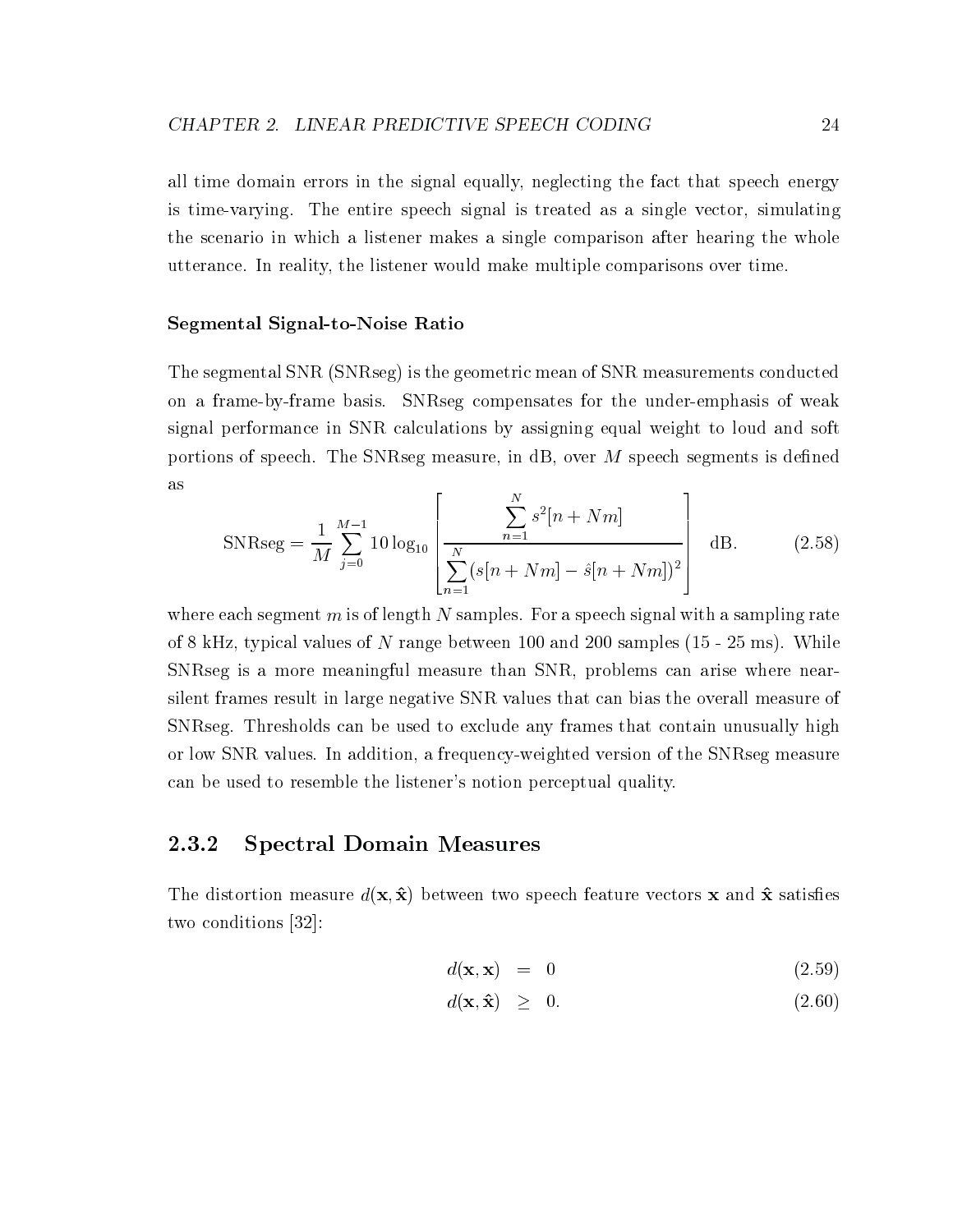A more stringent measure is the distance measure, or metric, which additionally requires that the symmetry and triangle inequality conditions be satisfied [33]:

$$
d(\mathbf{x}, \hat{\mathbf{x}}) = d(\hat{\mathbf{x}}, \mathbf{x}) \tag{2.61}
$$

$$
d(\mathbf{x}, \hat{\mathbf{x}}) \leq d(\mathbf{x}, \mathbf{y}) + d(\mathbf{y}, \hat{\mathbf{x}}). \tag{2.62}
$$

In general, the overall performance measure is the long term average of a distortion, or distance, measure:

$$
D = \lim_{n \to \infty} \frac{1}{n} \sum_{i=1}^{n} d(\mathbf{X}_i, \hat{\mathbf{X}}_i).
$$
 (2.63)

A distortion measure should have some meaningful signicance in the frequency domain with respect to the spectral properties of speech. The measure is generally made using speech frames between 10 and 30 ms long. Disparities between the original and coded spectral envelopes that can perceptually lead to sounds being discerned as phonetically different include the following [34]:

- The resonances or formants of the original and coded spectral envelopes occur at significantly different frequencies.
- The formant bandwidths of the original and coded spectral envelopes differ significantly.

Several spectral distortion measures have been proposed including the log spectral distortion measure, the Itakura-Saito measure, the cepstral distance and the weighted Euclidean distance measure.

## Log Spectral Distortion Measure

The  $L_p$  norm-based log spectral distance measure is

$$
d_{\text{SD}}^p = \frac{2}{2\pi} \int_{-\pi}^{\pi} \left| 10 \log_{10} S(\omega) - 10 \log_{10} \hat{S}(\omega) \right|^p d\omega \tag{2.64}
$$

where the frequency magnitude spectrum  $S(\omega)$  is

$$
S(\omega) = \frac{G}{|A(e^{j\omega})|^2} \tag{2.65}
$$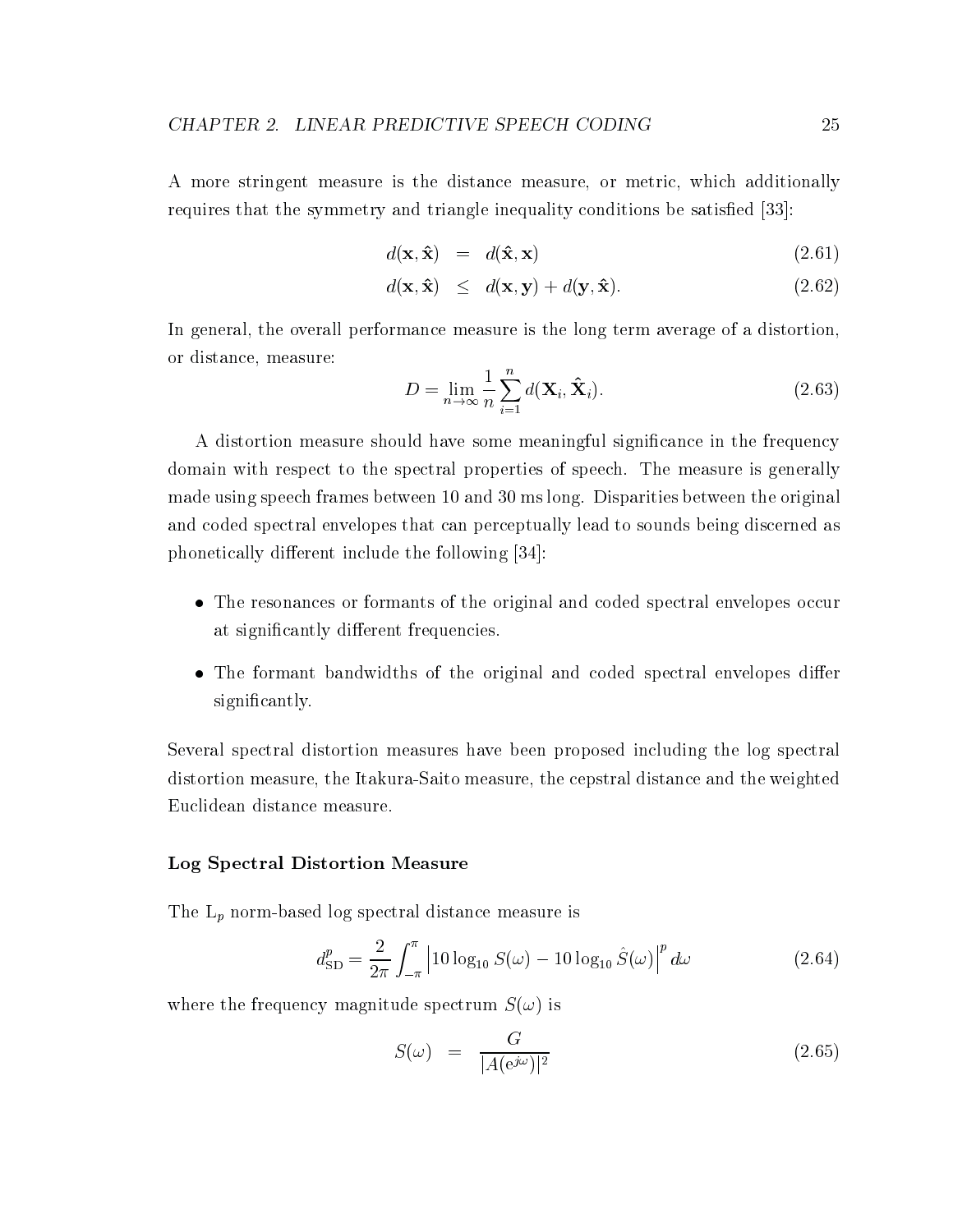$$
= \frac{G}{[1 - \sum_{n=1}^{p} a_n e^{jn\omega}]^2}.
$$
 (2.66)

G is the LP filter gain factor, and  $\{a_n\}$  are the LP coefficients.

When  $p = 2$ , we have the  $L_2$  norm or root mean square (rms) log spectral distortion measure. The rms log spectral distortion measure is defined in dB as

$$
d_{\rm SD} = \sqrt{\frac{1}{\omega_u - \omega_l} \int_{\omega_l}^{\omega_u} \left[ 10 \log_{10} \frac{S(\omega)}{\hat{S}(\omega)} \right]^2 d\omega} \quad \text{dB}
$$
 (2.67)

where  $\omega_l$  and  $\omega_u$  define the lower and upper frequency limits of integration. Ideally,  $\omega_l$  is equal to zero and  $\omega_u$  corresponds to half the sampling frequency.

In practice, the rms log spectral distance is calculated discretely over a limited bandwidth. For 3kHz low-pass filtered speech signal sampled at 8 kHz, the rms log spectral distortion (SD) is calculated as a summation, with a resolution of approximately 31.25 Hz per sample, over 96 uniformly spaced points from 0 Hz to 3 kHz. This can be expressed as

$$
SD = \sqrt{\frac{1}{n_1 - n_0} \sum_{n=n_0}^{n_1 - 1} \left[ 10 \log_{10} \frac{S(e^{j2\pi n/N})}{\hat{S}(e^{j2\pi n/N})} \right]^2} dB
$$
 (2.68)

where for  $N = 256$ ,  $n_0$  and  $n_1$  correspond to 1 and 96 respectively.

The rms log spectral distance makes the best reference point for comparison [33]. Paliwal and Atal [1] have suggested that transparent coding quality is attained when quantization results in an average SD of approximately 1 dB and a small number of spectral outliers. Spectral outliers are encoded frames that yield large SD values and can ruin the overall perceptual quality of an utterance. The percentage of frames having SD between 2 and 4 dB should be less than 2 %, and there should be no spectral outliers with SD greater than 4 dB.

### Itakura-Saito Distortion Measure

Also known as a likelihood ratio distance measure, the Itakura-Saito distortion  $(d_{\text{IS}})$ measures the energy ratio between the residual signal that results when using the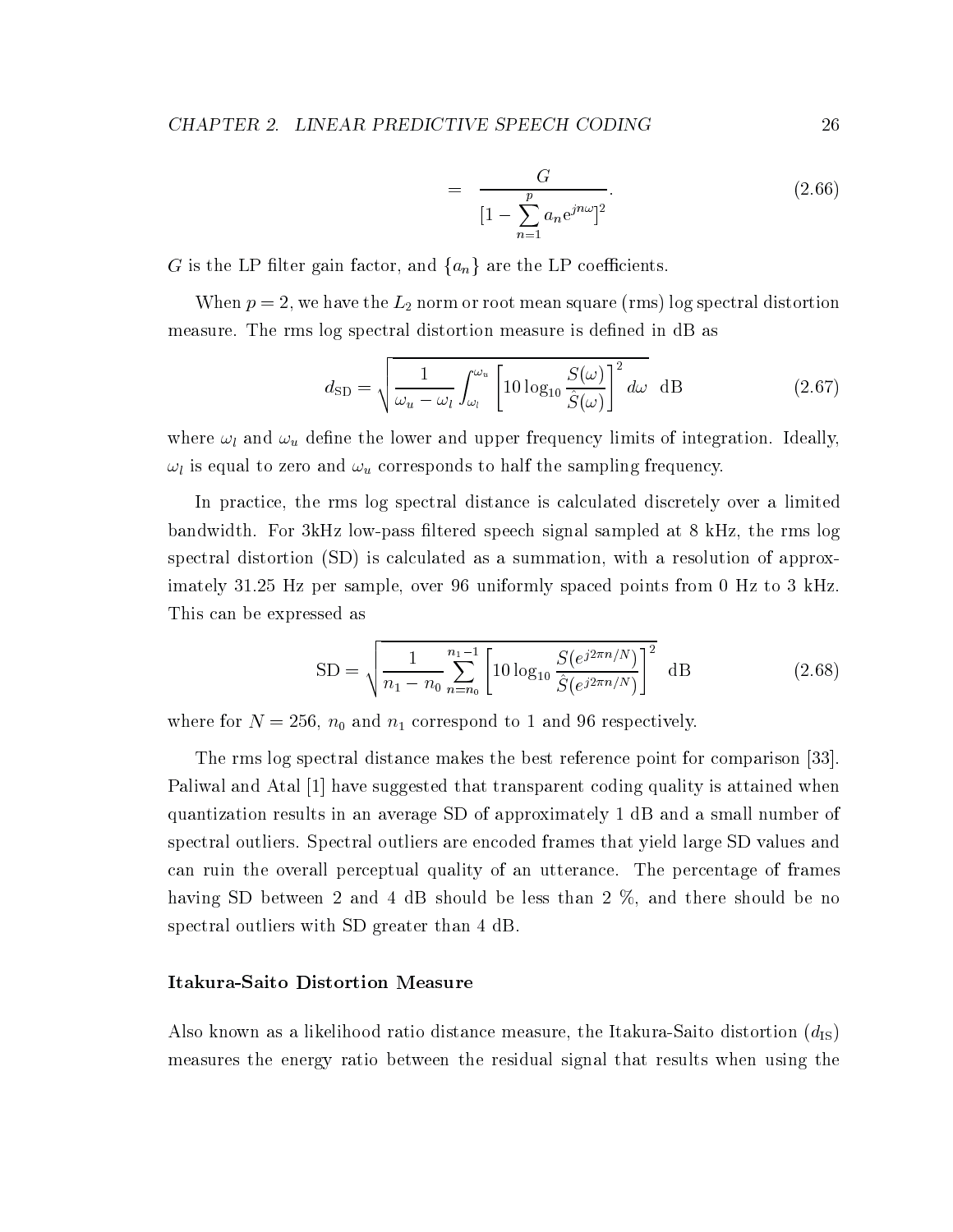quantized LP filter and the residual signal that results when using the unquantized LP filter. The Itakura-Saito measure is

$$
d_{\rm IS} = \frac{1}{2\pi} \int_{-\pi}^{\pi} \left[ e^{V(\omega)} - V(\omega) - 1 \right] d\omega \tag{2.69}
$$

where the log spectral difference  $V(w)$  between the two spectra is defined as

$$
V(\omega) = \log S(\omega) - \log \hat{S}(\omega). \tag{2.70}
$$

Evaluating the integrals, this measure can be expressed asthe polynomial

$$
d_{\rm IS} = \left(\frac{G}{\hat{G}}\right)^2 \frac{\hat{\mathbf{a}}^T \mathbf{R} \hat{\mathbf{a}}}{\mathbf{a}^T \mathbf{R} \hat{\mathbf{a}}} - 2 \log \left(\frac{G}{\hat{G}}\right) - 1
$$
 (2.71)

where  $\hat{\mathbf{a}} = [1, \hat{a}_1, \hat{a}_2, \ldots, \hat{a}_p]^T$ ,  $\mathbf{a} = [1, a_1, a_2, \ldots, a_p]^T$ , and  $\mathbf{R}$  is the autocorrelation matrix. When the gains are assumed to be equal, then the Itakura-Saito measure is simply

$$
d_{\rm IS} = \frac{\hat{\mathbf{a}}^T \mathbf{R} \hat{\mathbf{a}}}{\mathbf{a}^T \mathbf{R} \mathbf{a}} - 1. \tag{2.72}
$$

However, the Itakura-Saito measure is not symmetric. For symmetry, a modied Itakura measure can be used:

$$
d_{\rm IS} = \frac{1}{2} \left[ \frac{\hat{\mathbf{a}}^T \mathbf{R} \hat{\mathbf{a}}}{\mathbf{a}^T \mathbf{R} \mathbf{a}} - \frac{\mathbf{a}^T \hat{\mathbf{R}} \mathbf{a}}{\hat{\mathbf{a}}^T \hat{\mathbf{R}} \hat{\mathbf{a}}} - 2 \right].
$$
 (2.73)

## Cepstral Distance

The log spectral distortion measure suffers from the drawback that Fourier transform and logarithm computations are required for each point in the summation. The cepstral distance  $(d_{CD})$  is a computationally efficient approximation of the log spectral distance measure by measuring the overall difference between the original and coded cepstra of the speech signal. The cepstrum of a speech signal is the Fourier transform of the logarithm of the speech spectrum:

$$
\log S(\omega) = \sum_{n = -\infty}^{\infty} c_n e^{-jn\omega} \tag{2.74}
$$

where  $\{c_n \mid c_n = c_{-n}, c_0 = 0\}$  are labeled as cepstral coefficients.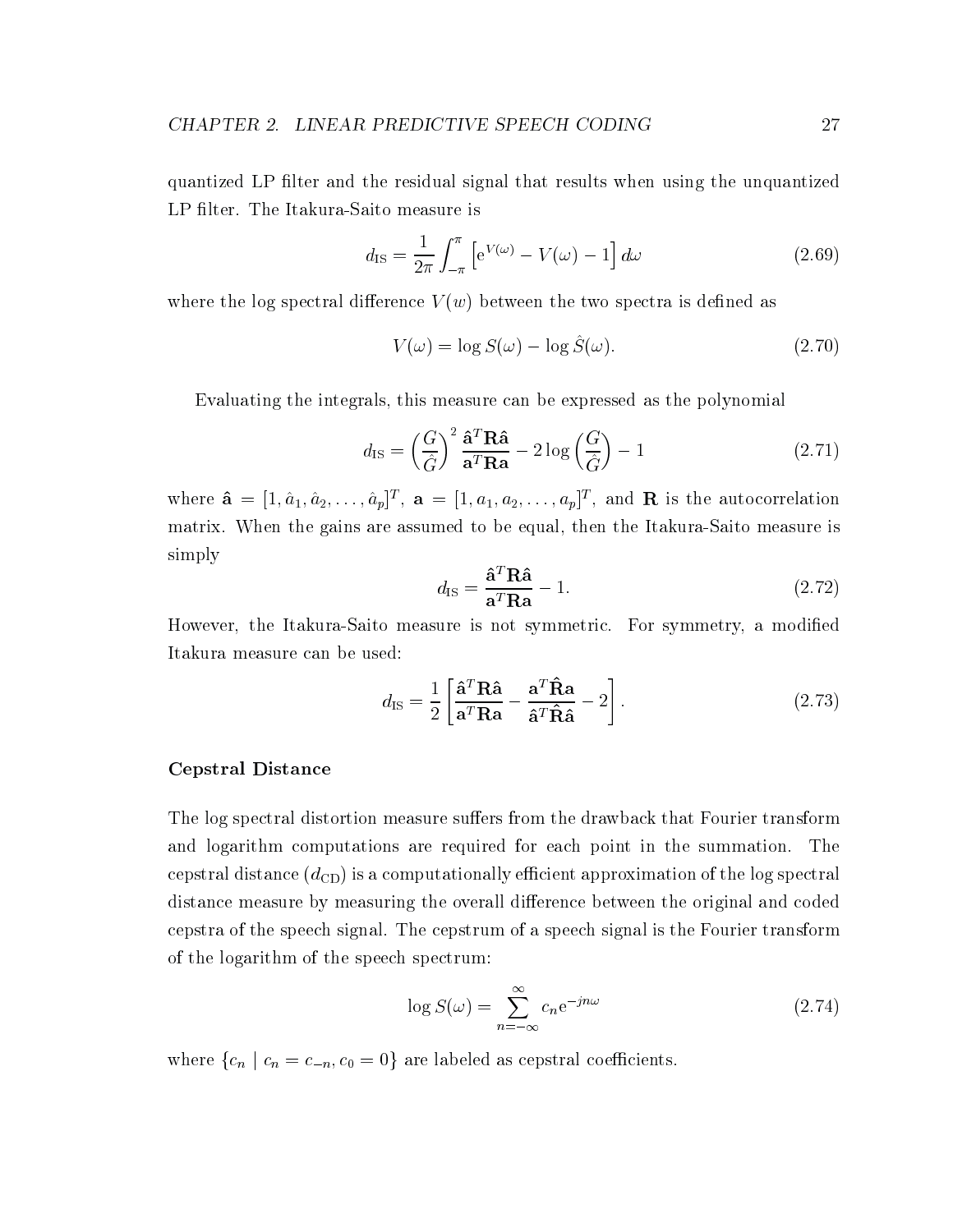Using Parseval's equation, the  $L_2$  cepstral distance is shown to be directly related to the rms log spectral distance:

$$
d_{\rm CD}^2 = \sum_{n=-\infty}^{\infty} (c_n - \hat{c}_n)^2
$$
 (2.75)

$$
= 2\sum_{n=1}^{\infty} (c_n - \hat{c}_n)^2 \tag{2.76}
$$

$$
= \frac{1}{2\pi} \int_{-\pi}^{\pi} \left| \log S(\omega) - \log \hat{S}(\omega) \right|^2 d\omega. \tag{2.77}
$$

Although the summation is infinite, the summation is usually truncated to a finite number of terms  $N_c$ . Limiting the number of cepstral coefficients to three times the order of the LP analysis filter  $p$  is deemed sufficient to avoid deterioration in the cepstral distance result (in decibels):

$$
d_{\rm CD} = 10 \log_{10} e \sqrt{2 \sum_{n=1}^{N_c} (c_n - \hat{c}_n)^2} \text{ dB.}
$$
 (2.78)

### Weighted Euclidean LSF Distance Measure

Line spectral frequencies (LSF's) have a direct relationship with the shape of the spectral envelope. Formant frequencies correspond to closely spaced LSF's and isolated LSF's affect the spectral tilt. Accordingly, a squared error distance measure may be used to compare the original and encoded LSF vectors. Given two m-dimensional LSF column vectors  $x$  and  $\hat{x}$ , the Euclidean LSF distance measure is

$$
d(\mathbf{x}, \hat{\mathbf{x}}) = (\mathbf{x} - \hat{\mathbf{x}})^T (\mathbf{x} - \hat{\mathbf{x}}) = ||\mathbf{x} - \hat{\mathbf{x}}||^2.
$$
 (2.79)

To obtain a closer estimate of the perceptual quality of the spectral envelope, a weighted Euclidean LSF distance measure is used:

$$
d(\mathbf{x}, \hat{\mathbf{x}}) = (\mathbf{x} - \hat{\mathbf{x}})^T \mathbf{W} (\mathbf{x} - \hat{\mathbf{x}}) = ||\mathbf{x} - \hat{\mathbf{x}}||^2
$$
 (2.80)

where  $\mathbf{w}$  is a m symmetric density density which may be  $\mathbf{w}$ dependent on x. If W is a diagonal matrix with elements  $w_{ii} > 0$ , the distance can be also expressed as

$$
d(\mathbf{x}, \hat{\mathbf{x}}) = \sum_{i=1}^{m} w_{ii} (x_i - \hat{x}_i)^2.
$$
 (2.81)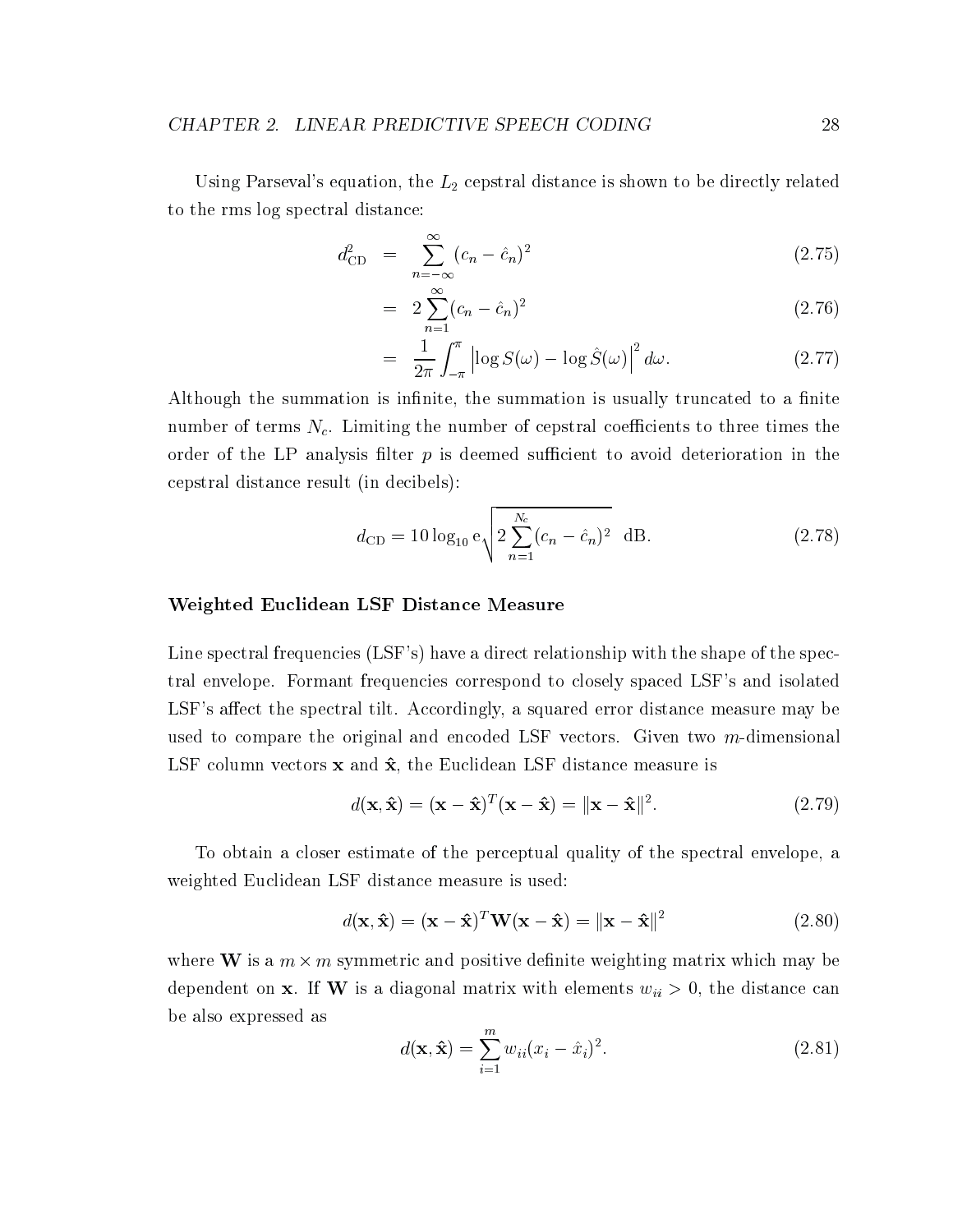When weighting is not desired, the weighting matrix is replaced with an identity matrix  $W = I$ .

Paliwal and Atal [1] proposed the weighting matrix to be a product of a fixed weighting matrix and an adaptive weighting matrix:  $\mathbf{W} = \mathbf{W}_f \mathbf{W}_a$ . The adaptive weighting matrix  $\mathbf{W}_a$  varies from frame to frame, by emphasizing the spectral peaks in the formant regions over the non-formant regions that are present in the LPC spectrum of the current frame. The diagonal elements  $w_i$  in  $\mathbf{W}_a$  are each assigned to the *i*-th LSF component  $\omega_i$ :

$$
w_i = [S(\omega_i)]^r \tag{2.82}
$$

where  $S(\omega_i)$  is the magnitude of the LPC power spectrum at the frequency  $\omega_i$  and r is an arbitrary constant. Paliwal and Atal  $[1]$  have chosen r to be 0.30.

A fixed weighting scheme can be appended to the distance measure to account for the human ear's inability to discern differences at high frequencies as accurately as at low frequencies. For a 10-th order LSF vector, Paliwal and Atal [1] use the following weights:

$$
c_i = \begin{cases} 1.0, & \text{for } 1 \le i \le 8, \\ 0.8, & \text{for } i = 9, \\ 0.4, & \text{for } i = 10. \end{cases}
$$
 (2.83)

Thus, the fixed weighting matrix  $\mathbf{W}_f$  contains diagonal elements having the values  $c_i^-,$  where  $1 \leq i \leq 10$ .

Other adaptive weighting schemes based on the properties of LSF's have been proposed [35]. Laroia et al [36] suggested using

$$
w_i = \frac{1}{\omega_i - \omega_{i-1}} + \frac{1}{\omega_{i+1} + \omega_i} \tag{2.84}
$$

where  $\omega_0 = 0$  and  $\omega_p = \pi$ . Adopting the weighting matrix in [37], Leblanc *et al* [38] reported slightly better performance than the weights suggested by [1] and signicantly better performance than the weights used by [36].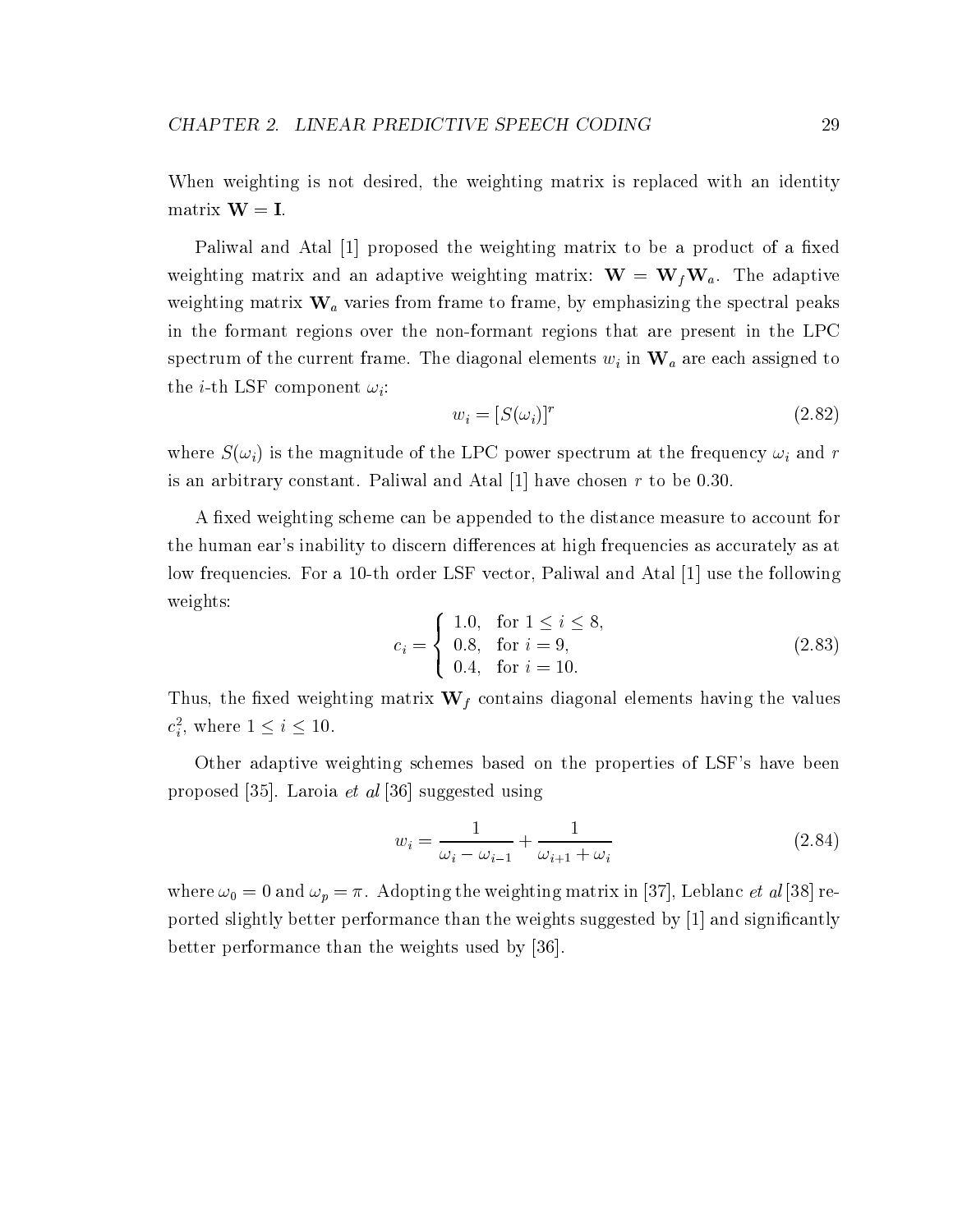#### $2.4$ **Environment for Performance Evaluation**

The performance results of the various spectral coding schemes described in this thesis are based on a training set and a separate test set of LSF vectors [15, 39]. A database of approximately 24.5 minutes of silence-removed speech, which has been lowpass filtered at 3.4 kHz and sampled at 8 kHz, is used to construct the training sequence. An additional 2.5 minutes of similarly filtered speech are used for the test set. Tenth order LP analysis is performed using the modied covariance method with high frequency compensation. The correlation between adjacent frames is kept to a minimum with a non-overlapping 20 ms Hamming analysis window for every 20 ms frame interval. Sharp spectral peaks in the LP spectrum are avoided by employing a fixed 10 Hz bandwidth expansion to each pole of the LP filter. There are 72400 LSF vectors for training and 7700 LSF vectors for testing. The LSF's can be converted into other parametric representations such as reflection coefficients or LPC's.

The rms log spectral distortion (SD) measure is used as the primary objective indicator of perceptual coding efficiency for both the training set and test set spectral parameters. An average SD measure of 1 dB has been used as the threshold for spectral transparency, and that the number of outlier frames having SD greater than 2 dB and 4 dB should be minimized [1]. Because obtaining the SD per frame is computationally intensive, the weighted Euclidean LSF distance measure using the weights proposed in [1] is employed during the design and operation of the LSF spectral parameters encoder.



Figure 2.3: Simulation environment for speech spectral codec evaluation.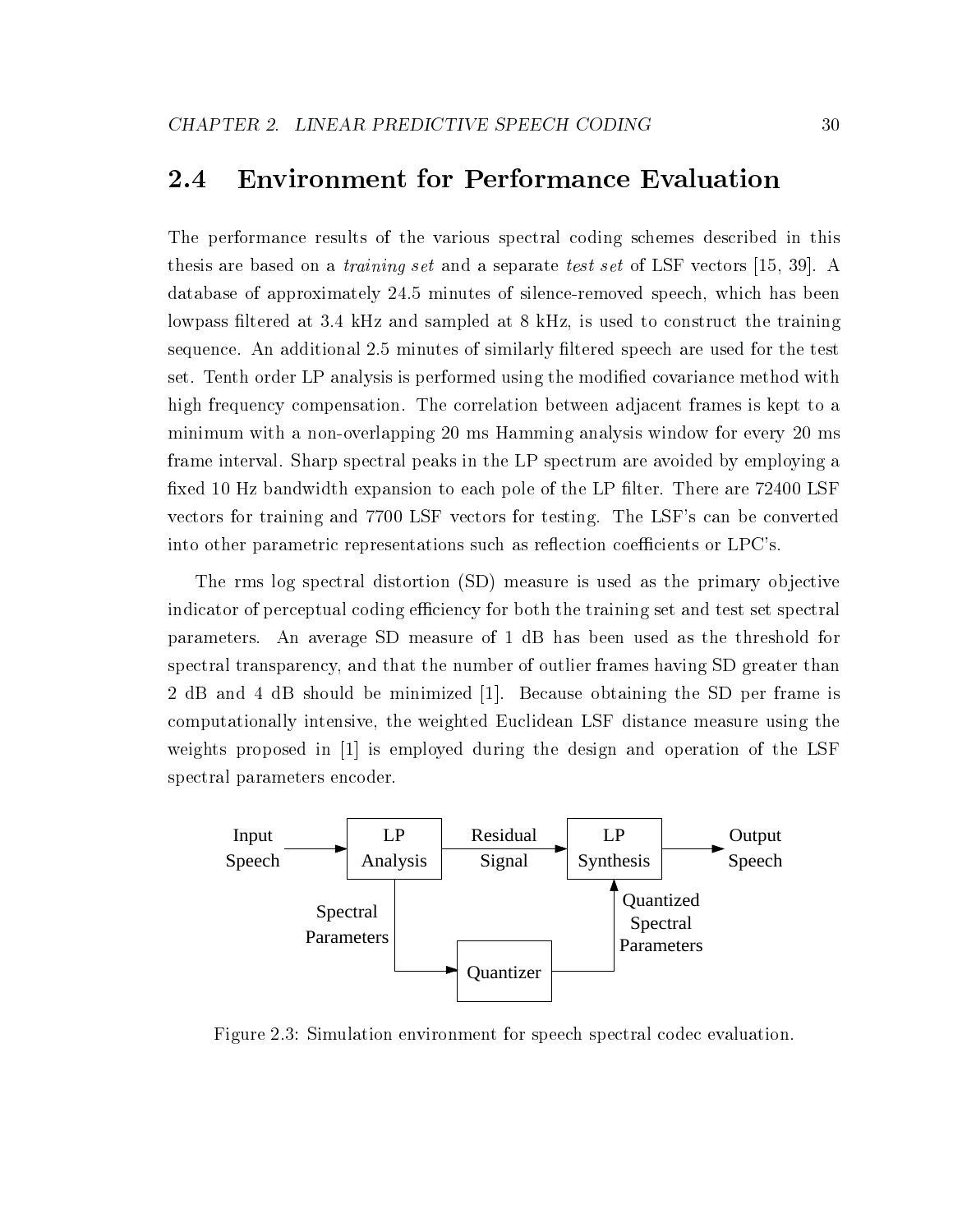In addition, listening tests are conducted for a select group of spectral coding schemes. The simulation environment used for the subjective evaluation of each spectral codec is illustrated in Figure 2.3. As only the effects of spectral coding are considered in this work, the original residual signal passes directly from the encoder to the decoder. Any degradation in the reconstructed speech signal will be solely attributed to the effects of spectral quantization.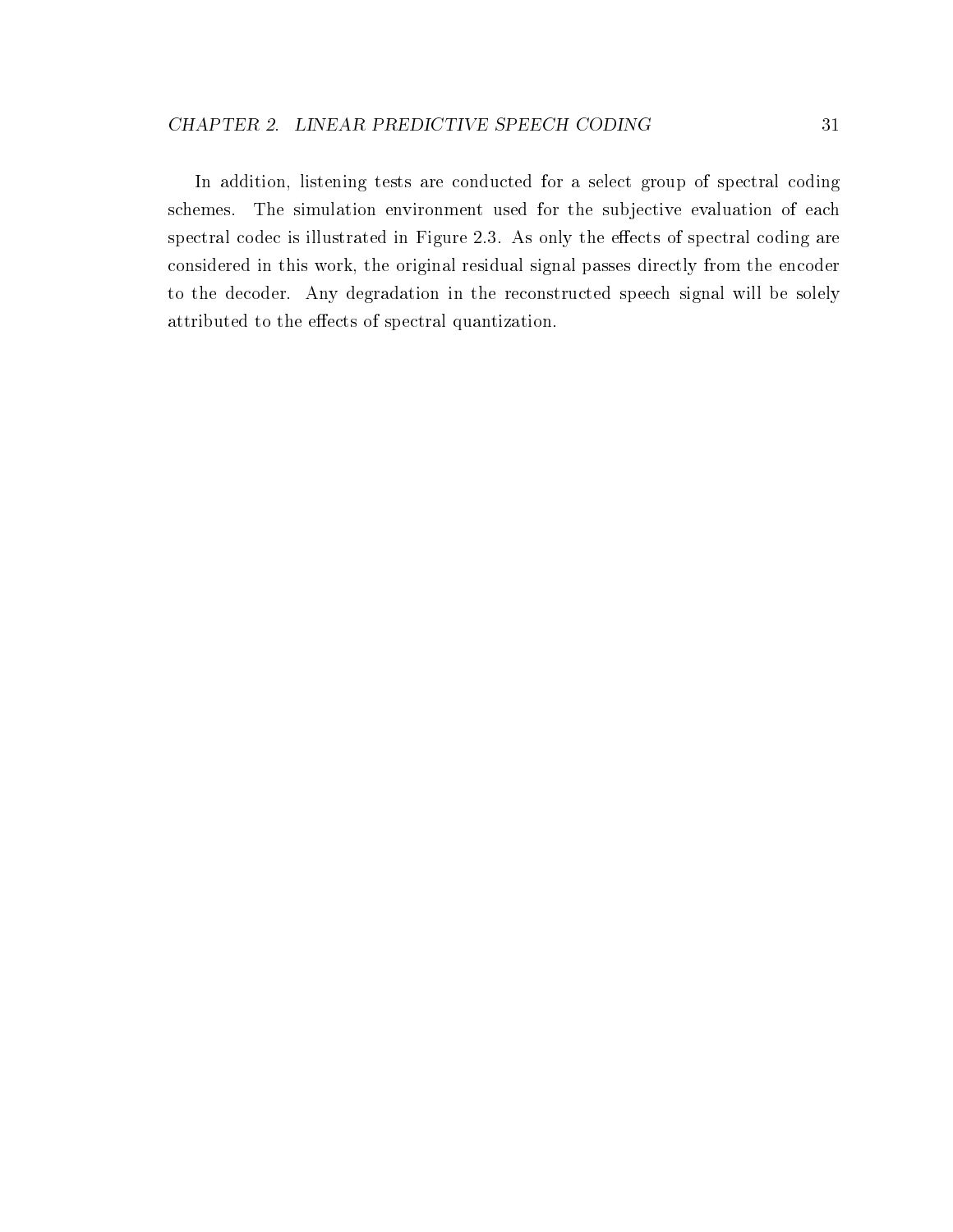# Chapter <sup>3</sup>

# Interaction of  $\mathcal{S}$  , we have  $\mathcal{S}$  and  $\mathcal{S}$  are  $\mathcal{S}$  of  $\mathcal{S}$  . If  $\mathcal{S}$  is the set of  $\mathcal{S}$ Parameters

In this chapter, we explore various methods that independently encode speech spectral parameters on a frame-by-frame basis. Scalar quantization allows each spectral parameter to be simply encoded independently from each other. Vector quantization is then introduced as a multi-dimensional extension of scalar quantization in which coding can be performed over the whole parameter set as a single vector. Product code vector quantization techniques such as split vector quantization and multi-stage vector quantization are presented as a reduced-complexity alternative to unconstrained vector quantization.

## 3.1 Scalar Quantization

Scalar quantization (SQ) assigns an input value x the closest approximating value from a predetermined finite set, or codebook, of N permissible output values  $C =$  $\{y_k \mid k = 1,\ldots,N\}$ . The quantizer partitions the real line into N intervals  $I_k$  so that an input x belonging to the cell  $I_k$  is encoded with the output  $y_k$ . When an m-dimensional spectral parameter vector  $x$  is to be encoded using SQ, each vector element  $x_i$  in  $x$  is independently quantized as

$$
\hat{x}_i = y_{i,k} = Q_i(x_i), \qquad i = 1, \dots, m,
$$
\n(3.1)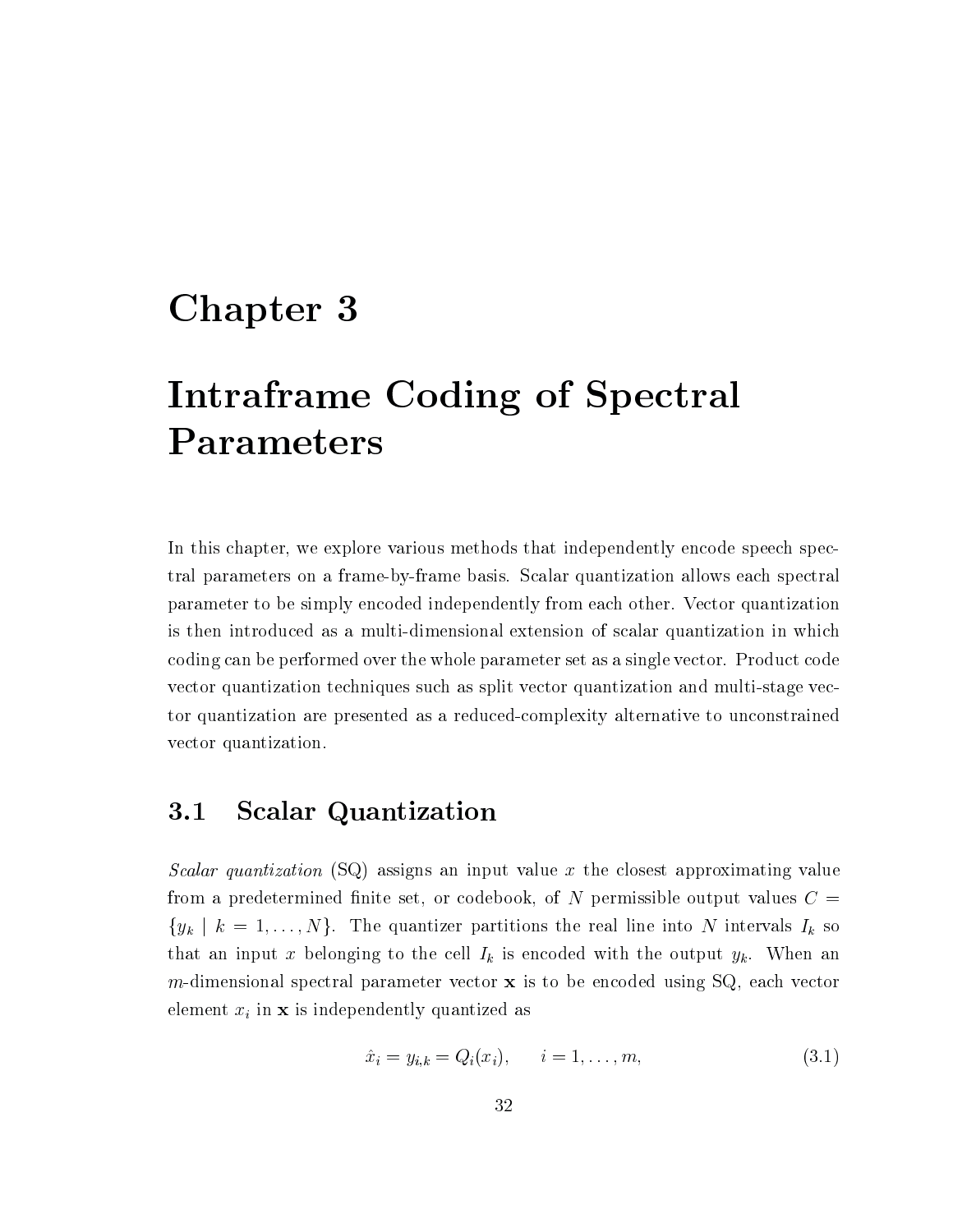where each of the quantizer  $Q_i()$  may be designed separately. SQ has the advantage of requiring minimal memory and computational complexity.

SQ can be viewed as the introduction of a random error or noise  $\sim$   $\sim$   $\sim$   $\sim$ to the input sample x. There are two types of quantization noise: granular noise and overload noise. Granular noise is the difference between x and  $Q(x)$  where  $\epsilon$ is bounded within a finite interval defined by the decision levels of the quantizer. Overload noise occurs when the sample  $x$  occurs at the end regions of the output range, and the quantization noise is unbounded. The most common distortion measure in SQ design is the squared error between the original value and the quantized value:

$$
d(x, \hat{x}) = |x - \hat{x}|^2 = |\epsilon|^2.
$$
 (3.2)

The performance of a scalar quantizer is often evaluated using the mean squared error (MSE):

$$
D = E\left[d(X, \hat{X})\right].\tag{3.3}
$$

#### $3.1.1$ Uniform Quantization

Uniform scalar quantization has been a popular tool in analog-to-digital conversion due to its low complexity. The decision intervals  $I_k$  are all equally spaced with length  $\Delta$  and the output levels  $y_k$  are the midpoints of the decision intervals, such that:

$$
\Delta = \frac{x_{max} - x_{min}}{N} \tag{3.4}
$$

$$
I_k = \{x \mid x_k < x \le x_{k+1}\} \tag{3.5}
$$

$$
y_k = x_{min} + (k - 0.5)\Delta, \quad k = 1, ..., N,
$$
 (3.6)

$$
Q(x) = \{y_k \mid x \in I_k\} \tag{3.7}
$$

where  $x_{min}$  and  $x_{max}$  are the minimum and maximum observed input levels. The operations of truncation and rounding in approximating real numbers with integer values are examples of uniform quantization.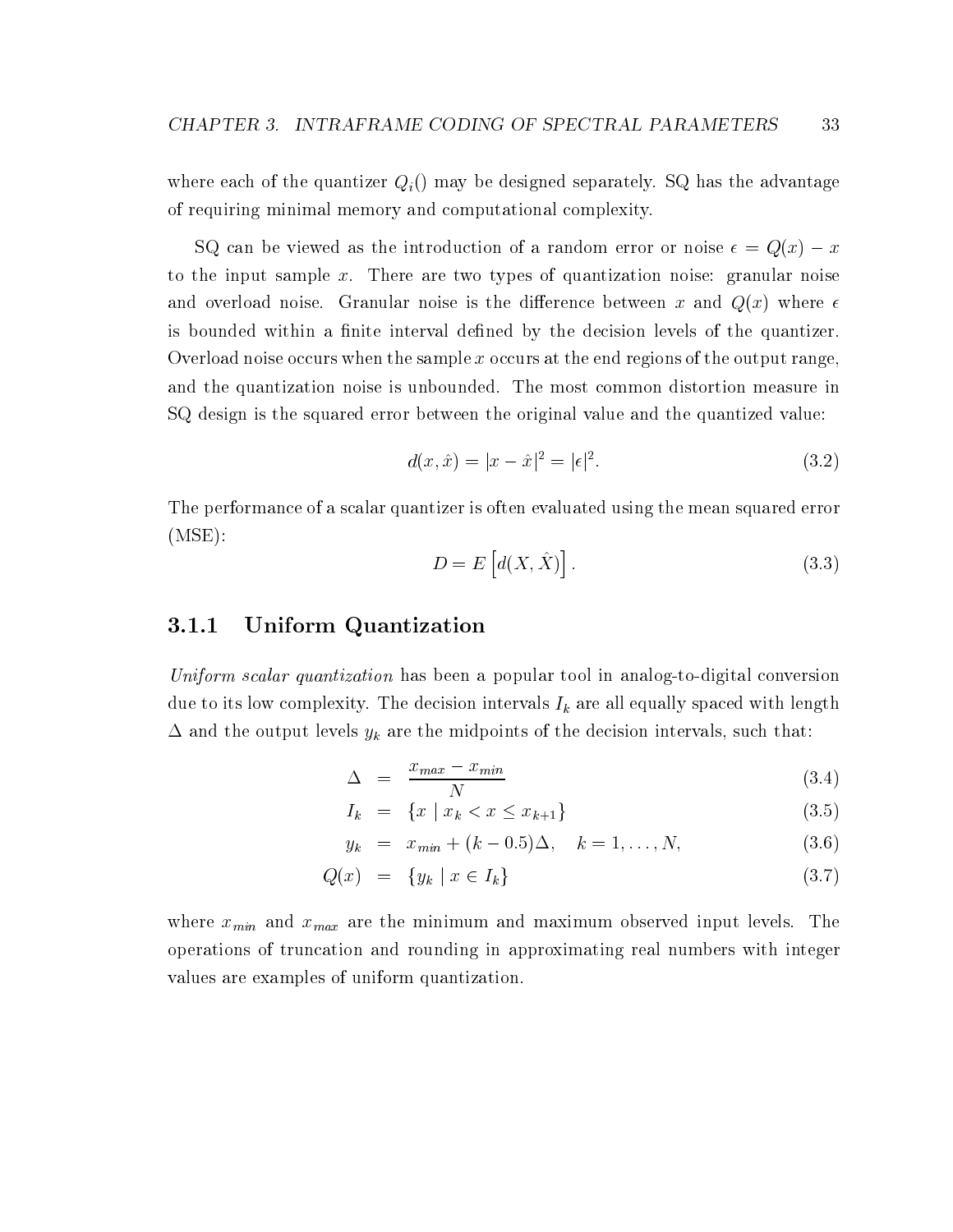#### $3.1.2$ Nonuniform Quantization

While uniform quantizers are simple to construct and implement, they do not necessarily produce the most effective coding performance. In *nonuniform quantization*, smaller decision intervals  $I_k$  can be used where the probability of an input value occurring there is high, and larger decision intervals can be used where the probability of occurrence is low. The quantization error is dependent on the input value  $x$ . In general, a nonuniform quantizer is a cascade of a nonlinear transformation operation, a uniform quantizer and an inverse nonlinear transformation operation. The input signal x is transformed with a memoryless nonlinearity  $F$ , often a dynamic range compressor, producing  $z = F(x)$ . A uniform quantizer is then applied to the transformed value z to yield  $\hat{z}$ . An inverse nonlinear transformation expands  $\hat{z}$  to yield  $\hat{x}$ . This combined operation of compressing and expanding is known ascompanding.

Logarithmic quantization is a special case of nonuniform quantization in which the nonlinear operation is a piecewise approximation to a logarithm. Two popular examples of logarithmic quantization are the  $\mu$ -law and A-law companding of speech signals North American and Japanese telecommunications systems use  $\mu$ -law companding. and European telecommunications systems employ A-law companding [5]. At low magnitude levels, 7-bit  $\mu$ -law and A-law logarithmic compression respectively achieve approximate coding quality to 13-bit and 12-bit uniform PCM quantization [7].

## 3.1.3 Optimal Nonuniform Quantization

Typically, an explicit closed-form solution to the problem of designing a scalar quantizer that achieves the minimum possible average distortion for a fixed number of levels N is not available. In order to design an *optimal nonuniform quantizer*, two necessary conditions for optimality must be satisfied: the *Nearest Neighbour Con*dition and the *Centroid Condition* [40]. For a given decoder, the task of finding the optimal encoder is to obtain the best partition space that satisfies the Nearest Neighbour Condition: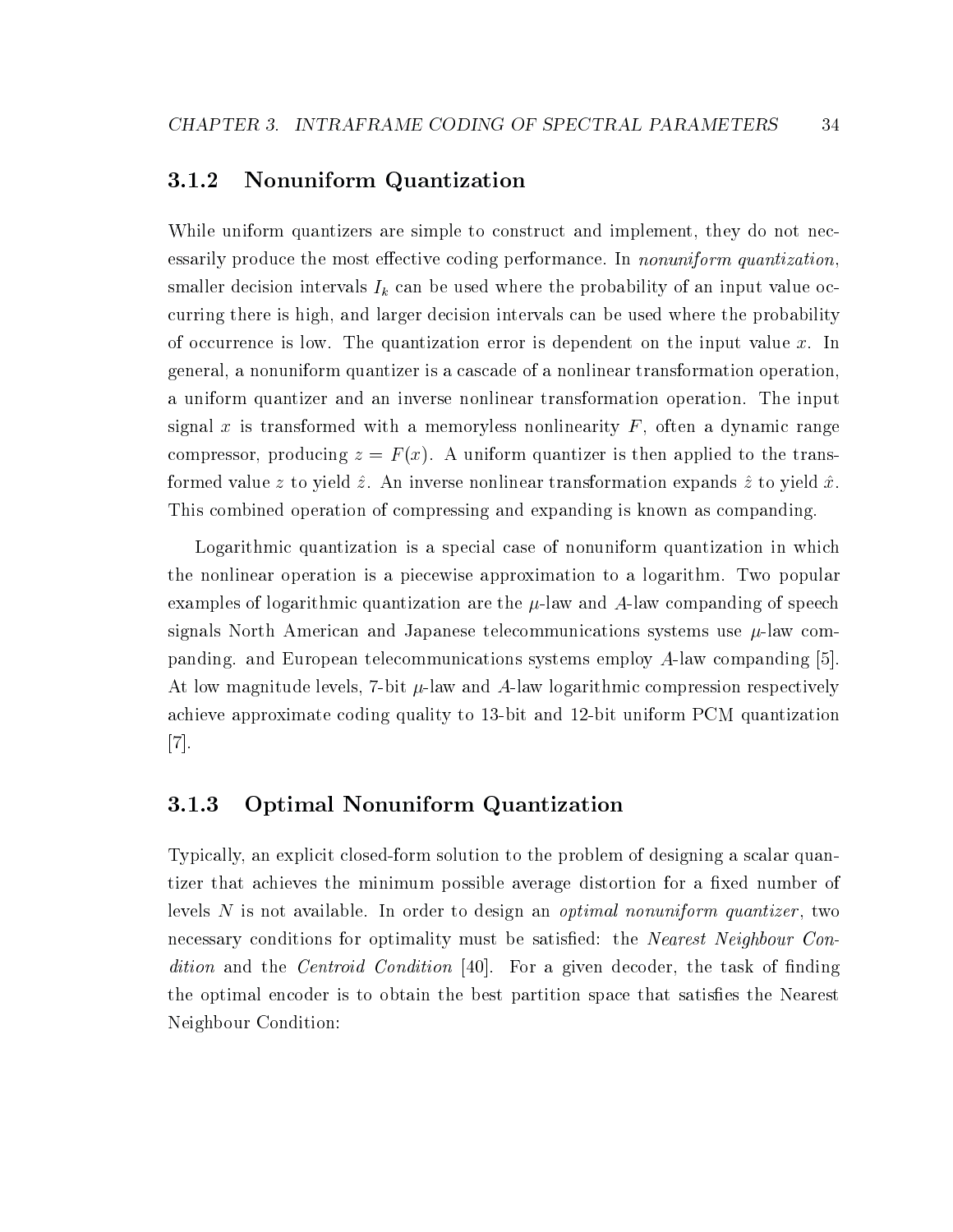For a given set of output levels,  $C = \{y_k\}$ , the partition cells satisfy

$$
I_k \quad \subset \quad \{x \mid d(x, y_k) \le d(x, y_j), \ j \ne k\},\tag{3.8}
$$

$$
Q(x) = y_k \text{ only if } d(x, y_k) \le d(x, y_j) \,\forall j \ne k. \tag{3.9}
$$

Thus, given the decoder, the encoder is a minimum distortion or nearest neighbour mapping:

$$
d(x, Q(x)) = \min_{y_k \in C} d(x, y_k).
$$
 (3.10)

The Centroid Condition requires that for a given encoder, the output levels for the partition cells in an optimal decoder are the centroids of that mass:

Given a nondegenerate partition,  $\{R_k\}$ , the unique optimal codebook for a random variable X with respect to the mean squared error is given by

$$
y_k = \text{cent } (R_k) = \arg\min_y \ E[d(X, y) | X \in R_k]. \tag{3.11}
$$

The two necessary conditions for optimality give rise to scalar quantizer design algorithms. In particular, Lloyd [41] proposed various design algorithms in which the quantizer is found iteratively until a predefined stopping criterion has been met. The Lloyd I Algorithm improves a given codebook in each iteration. The initial codebook may simply be the codebook for the uniform or logarithmic scalar quantizer. The necessary conditions for optimality infer that the algorithm must produce a sequence of codebooks with monotone nonincreasing values of average distortion.

## 3.1.4 Scalar Quantization Performance Results

Most CELP and VSELP coders employ scalar quantization to encode each speech spectral parameter independently from each other. The proper choice of parametric representation of the LP filter coefficients is influenced by its quantization performance. Reflection coefficients are often used for quantization because they exhibit less sensitivity to quantization errors than predictor coefficients  $[4, 11]$ . More recently, line spectral frequencies (LSF's) have become more popular for use in spectral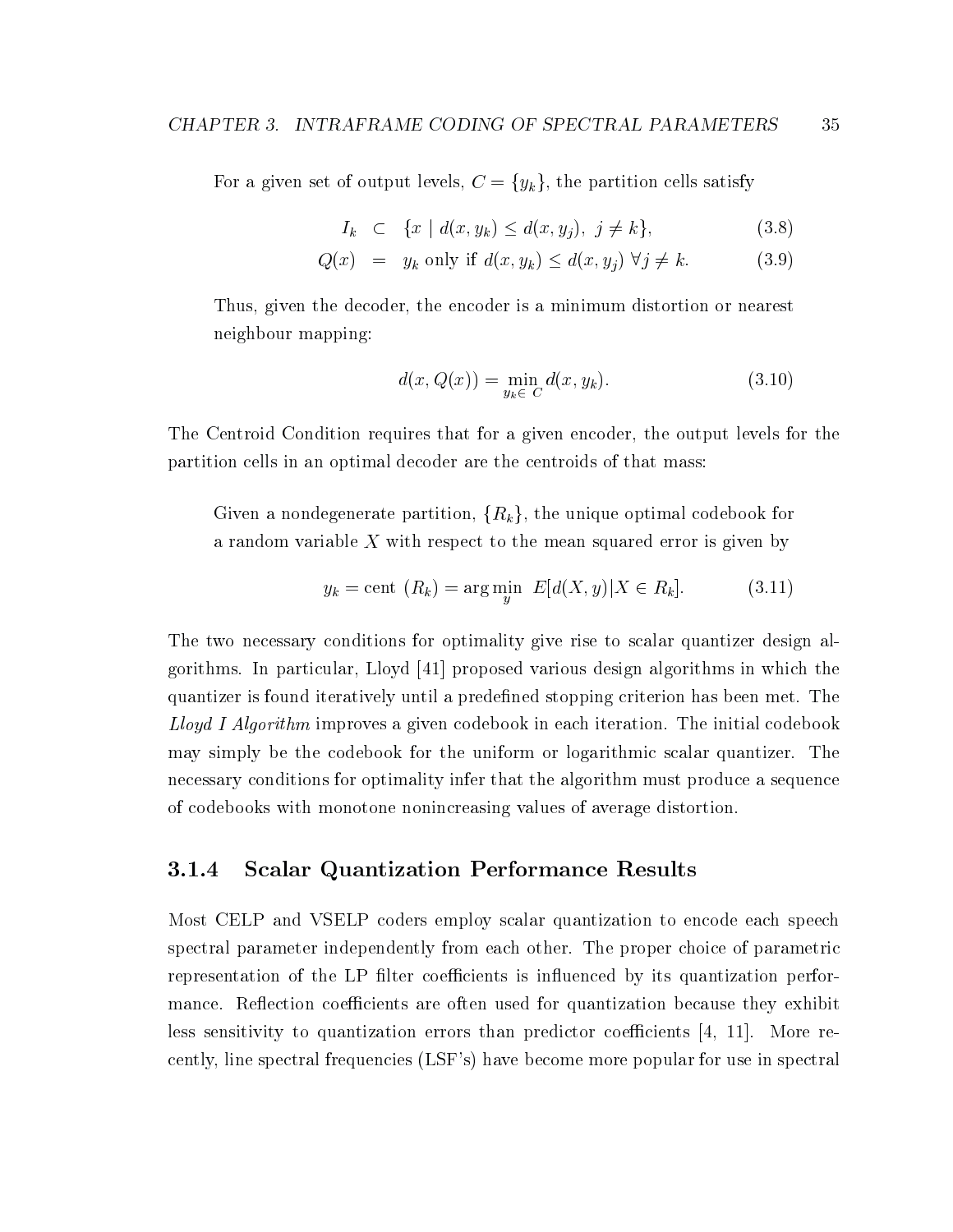quantization [42,43, 28, 44]. We now present a comparison of the various scalar quantization methods discussed thus far. Our performance results are based on the training set and test set of 10-th order LP feature vectors as described in Chapter 2.

## Reflection Coefficients

Problems may arise when quantization is performed on reflection coefficients whose magnitudes approach  $|k_m| = 1$ . Filter stability can only be assured when the decoded reflection coefficients have magnitudes less than unity. By converting reflection coefficients to log area ratios  $(LAR)$ , we can achieve more efficient quantization gains at the regions near  $k_m = \pm 1$  [4]. This nonlinear one-to-one transformation spreads the magnitude scale that can be occupied by the predictor coefficient (see Figure 3.1). Hence, uniform quantization of log area ratio coefficients is equivalent to nonuniform quantization of reflection coefficients. Additional coding gain may be obtained by employing optimal nonuniform scalar quantization on the log area ratio coefficients.

Uniform and optimal nonuniform scalar quantizers with bit rates of 40 bits/frame and 42 bits/frame are designed for the LAR's. The unweighted Euclidean distance measure for LAR's is used as the criterion for the nonuniform scalar quantizer design. As the first few reflection coefficients are more perceptually important than the last few reflection coefficients, more quantization levels or bits are allocated to those first few coefficients. Table 3.1 presents the  $SQ$  bit allocation of the individual LAR's, and Table 3.2 summarizes the log spectral distortion (SD) performance of the uniform and nonuniform  $SQ$  of LAR's for the two bit rates. Nonuniform  $SQ$  offers a reduction of approximately 0.15 dB in average SD over uniform SQ. In addition, the number of spectral outliers in nonuniform SQ relative to that in uniform SQ is reduced for 40 bits/frame. Transparent coding quality is achieved using optimal nonuniform SQ of log area ratios at both bit rates,

## Line Spectral Frequencies

Line spectral frequencies (LSF's) offer numerous advantages for their use as spectral coding parameters [42, 43, 28]. LSF's approximate the locations of the formant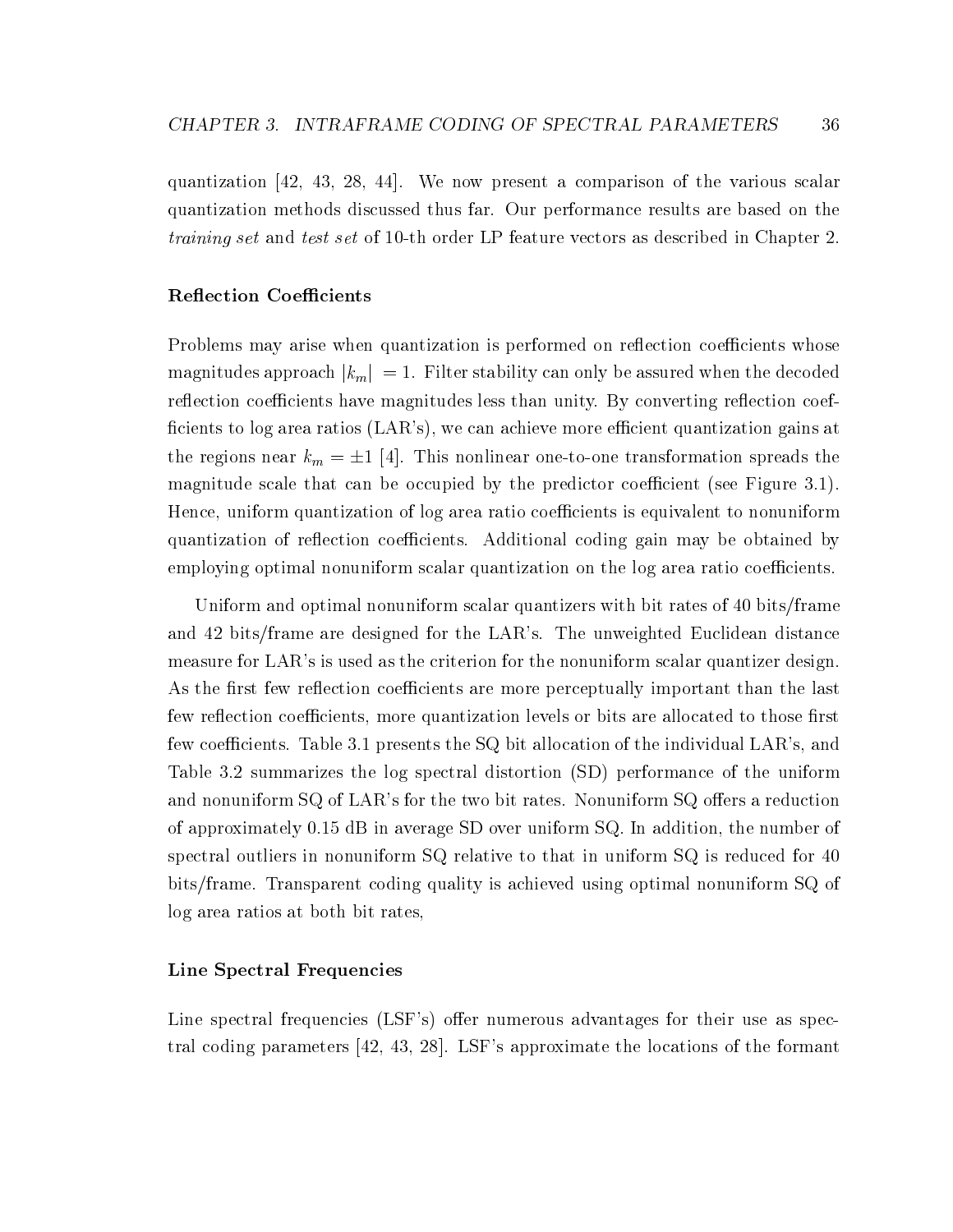

Figure 3.1: Distribution of training set log area ratios.

| Bits per | Bit Allocation for Log Area Ratios |                   |  |                 |  |  |  |  |  |  |
|----------|------------------------------------|-------------------|--|-----------------|--|--|--|--|--|--|
| Frame    |                                    | 1 2 3 4 5 6 7 8 9 |  |                 |  |  |  |  |  |  |
| 49       |                                    | 6 6 6 5 4 4 3 3 3 |  |                 |  |  |  |  |  |  |
| 40.      |                                    |                   |  | 6 5 5 4 3 3 3 3 |  |  |  |  |  |  |

Table 3.1: Bit allocation for scalar quantization of log area ratios.

| Quantizer  | $_{\rm{Bits/}}$ | Average   | SD Outliers (%) |          |
|------------|-----------------|-----------|-----------------|----------|
| Type       | Frame           | $SD$ (dB) | $2-4$ dB        | $> 4$ dB |
| Uniform    | 42              | 1 17      | 2.01            | 0.01     |
| Uniform    | 40              | 1 28      | 4.31            | 0.00     |
| Nonuniform | 42              | 1.01      | 2.62            | 0.04     |
| Nonuniform | 40              | 1.03      | 2.79            | 0.05     |

Table 3.2: SD performance for scalar quantization of test set log area ratios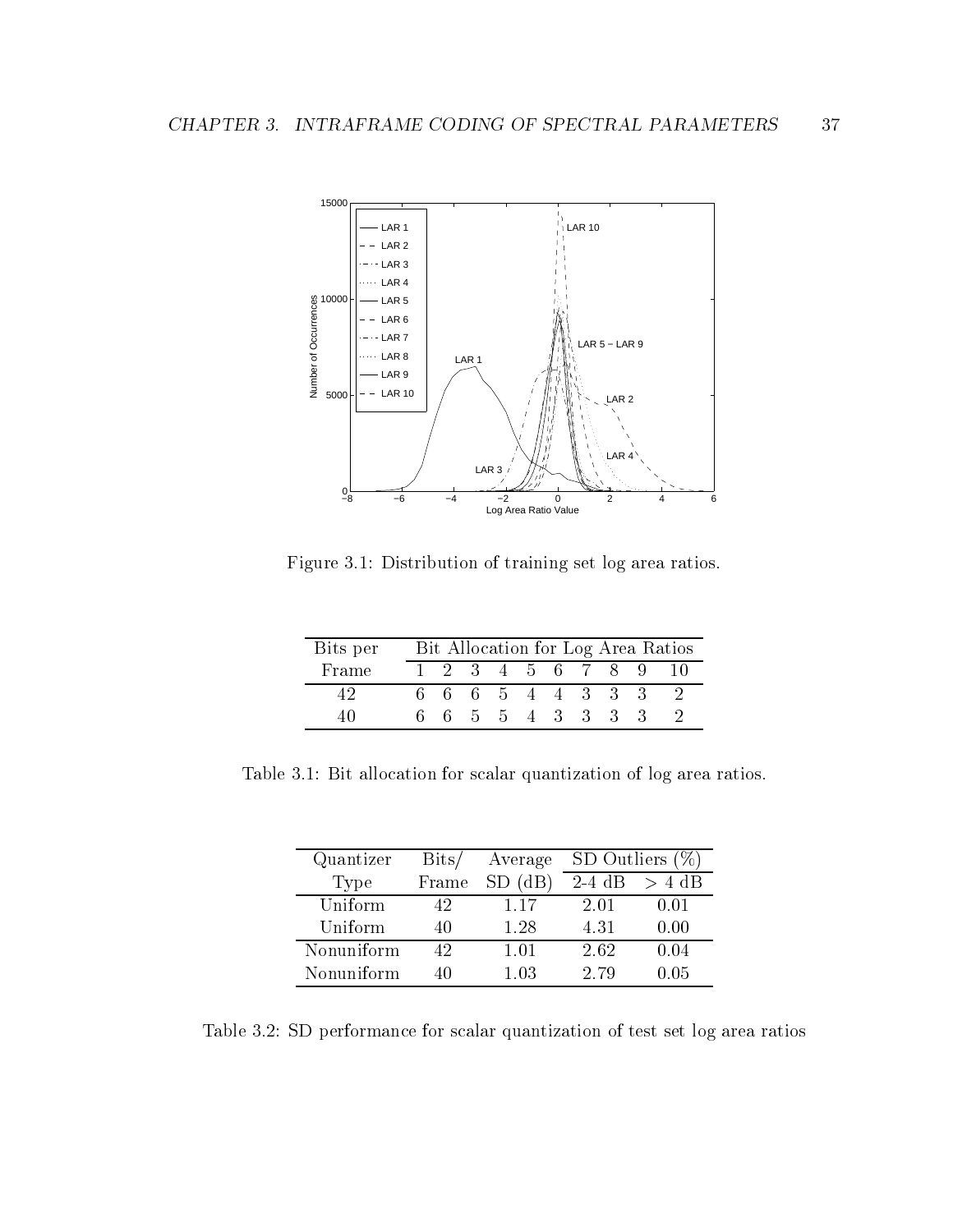

Figure 3.2: Distribution of training set line spectral frequencies.

| Bits per |   | Bit Allocation for LSF's |    |           |   |         |                |                             |                             |    |
|----------|---|--------------------------|----|-----------|---|---------|----------------|-----------------------------|-----------------------------|----|
| Frame    |   | $-2$                     | -3 |           |   | 4 5 6 7 |                | 8.                          | 9                           | 10 |
|          |   |                          |    | 5 5 5 5 3 |   |         |                | $\mathbf{3}$                | -3-                         |    |
| 36       |   |                          |    | 4         | 4 | 4       | 3 <sup>3</sup> | $3 -$                       | $\mathcal{S}_{\mathcal{S}}$ | -3 |
| 34       | 3 |                          |    | 4         | 4 | $-3$    | $\mathcal{S}$  | $\mathcal{S}_{\mathcal{S}}$ |                             |    |

Table 3.3: Bit allocation for scalar quantization of line spectral frequencies.

| Quantizer  | $_{\rm{Bits}}$ | Average | SD Outliers |           |
|------------|----------------|---------|-------------|-----------|
| Type       | Frame          | (dB)    | $2-4$ dB    | 4 dB<br>ゝ |
| Uniform    | 40             | 1.18    | 4.12        | 0.01      |
| Uniform    | 36             | 1.43    | 8.79        | 0.01      |
| Uniform    | 34             | 1.66    | 21.26       | 0.03      |
| 1016 CELP  | 34             | 1.39    | 8.64        | 0.03      |
| Nonuniform | 40             | 0.93    | 1.34        | 0.05      |
| Nonuniform | 36             | 1.17    | 3.87        | 0.05      |
| Nonuniform | 34             | 1.24    | 4.83        | 0.06      |

Table 3.4: SD performance for scalar quantization of test set line spectral frequencies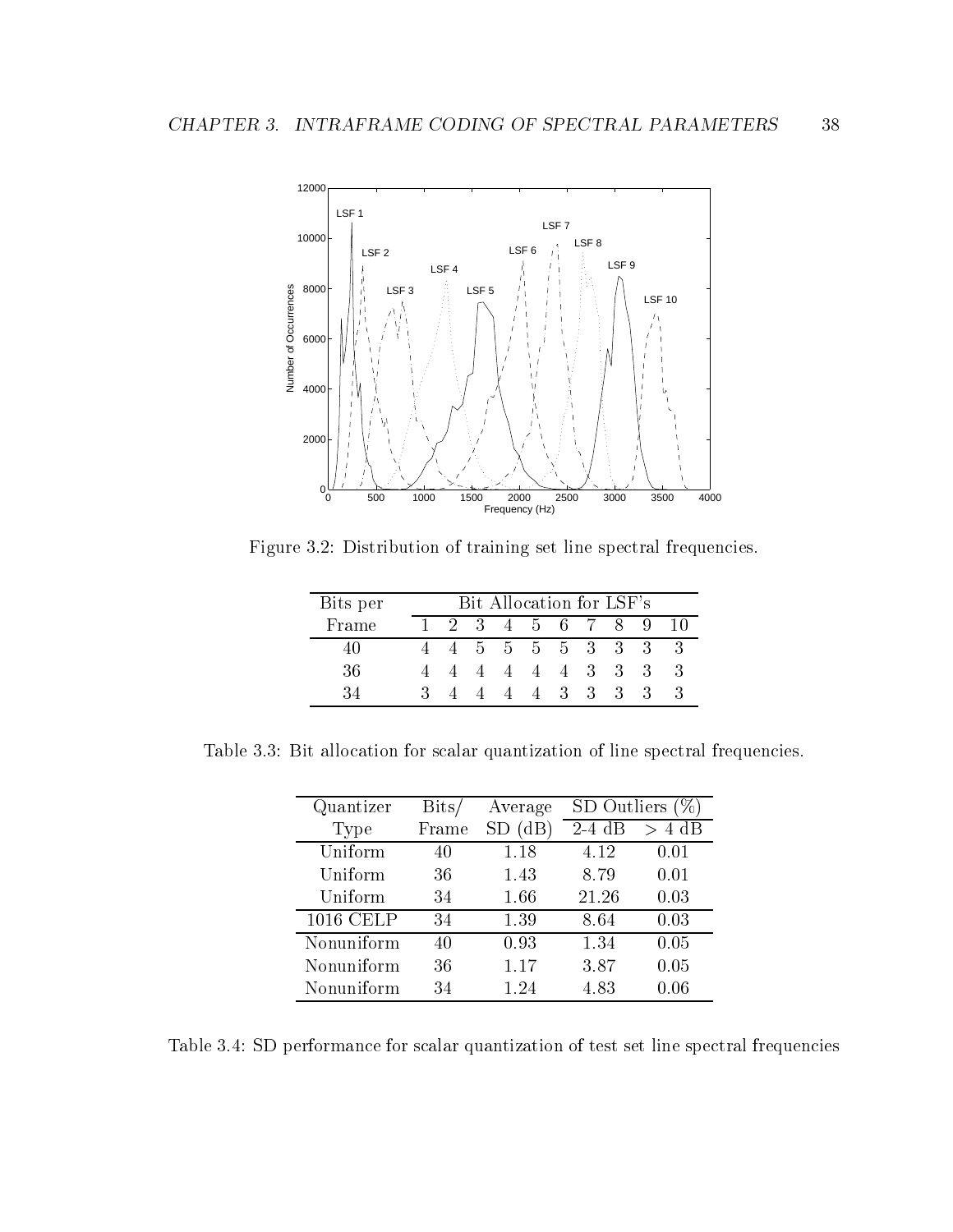frequencies, and exhibit distinct localized distributions as shown in Figure 3.2. Furthermore, the higher order LSF's are less perceptually signicant than the lower order LSF's; hence, those higher order LSF's can be coarsely quantized. Table 3.3 presents the bit allocations for uniform and optimal nonuniform SQ's for rates of 34 and 36 bits/frame. The optimality criterion for the nonuniform quantizer design is the weighted Euclidean LSF distance measure, using the weights proposed by Paliwal and Atal [1]. In addition, a 34-bit quantizer based upon the quantization levels as defined in the U.S. Federal Standard 1016 CELP speech coder [45] is also included for comparison.

Our performance results shown in Table 3.4 confirm that optimal nonuniform quantization provides higher coding gain than uniform quantization at comparable bit rates. Nonuniform SQ at 34 bits/frame attains a reduction of 0.38 dB in average SD compared to uniform SQ. In addition, the nonuniform quantizer signicantly reduces the overall number of spectral outliers. At 34 bits/frame, the 1016 CELP SQ performs better than the uniform quantizer, but worse than the nonuniform quantizer. This is due to the nonuniform quantizer having been optimized to the distributions of LSF's in the training set, and the 1016 CELP SQ having been designed with an another speech database. In comparison with the results for LAR's (see Table 3.2), LSF's offer comparable results at lower bit rates.  $SQ$  using LSF's at 40 bits/frame exhibit signicantly better results than SQ using LAR's at 42 bits/frame. Transparent coding quality is attained with nonuniform SQ of LSF's at around 40 bits/frame.

For scalar quantization of reflection coefficients and log area ratios, the LP synthesis filter is always guaranteed to be stable. One property of LSF's which guarantees the stability of the  $p$ -th order LP synthesis filter is that the LSF's magnitude values in the vector x must be in ascending order:

$$
0 < x_1 < x_2 < \ldots < x_p < 4000 \quad \text{[Hz]}.\tag{3.12}
$$

However, independent quantization of the LSF's may occasionally cause certain reconstructed LSF's to cross over and no longer be ordered in ascending order. These unstable filters dues to LSF cross-overs must be found and corrected. A simple solution is to merely switch the positions of the quantized LSF's causing the cross-over problem, such that the LSF's are reordered in ascending fashion. Table 3.5 reveals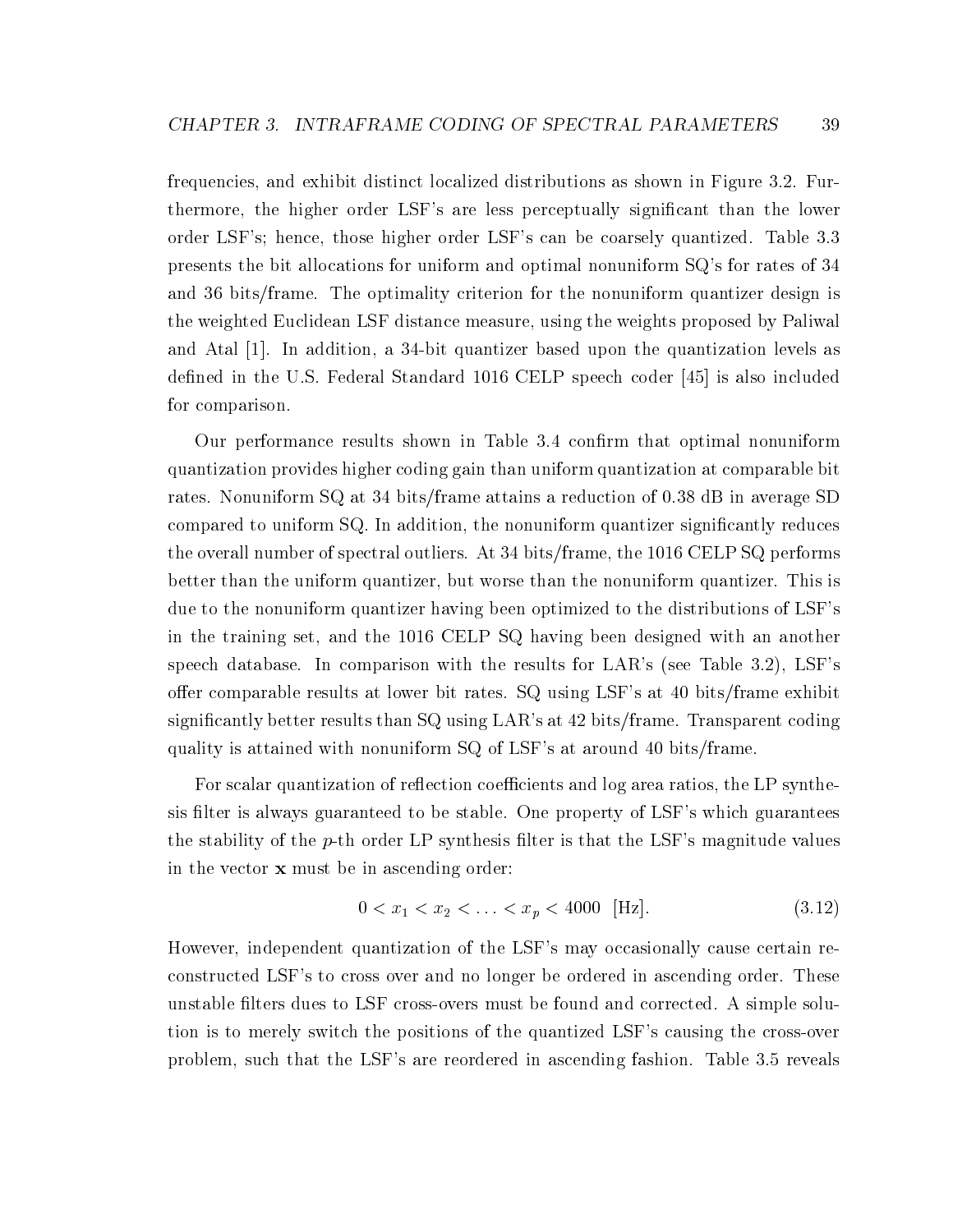| Quantizer  | $_{\rm{Bits}}$ |        | Out of 7700 Test Vectors |
|------------|----------------|--------|--------------------------|
| Type       | Frame          | Number | Percentage               |
| Uniform    | 40             | 91     | 1.18                     |
| Uniform    | 36             | 172    | 2.23                     |
| Uniform    | 34             | 241    | 3.13                     |
| 1016 CELP  | 34             | 84     | 1.09                     |
| Nonuniform | 40             | 17     | 0.22                     |
| Nonuniform | 36             | 76     | 0.99                     |
| Nonuniform | 34             | 107    | 1.39                     |

Table 3.5: Number of unstable frames due to scalar quantization of line spectral frequencies.

that uniform SQ of LSF's yield a significant number of unstable filters during decoding. Employing nonuniform SQ, including the one described in the 1016 CELP coder, can reduce the number of unstable lters encountered during quantization.

#### **Vector Quantization**  $3.2$

Vector quantization (VQ) is the extension of scalar quantization to a multidimensional space. Whereas scalar quantization maps a single input value to a single value from finite set of outputs, vector quantization maps a block or vector of input values to a single vector from a finite set of output vectors. Shannon  $[46, 47]$  has shown that for a given bit rate, coding longer blocks of information will always attain better performance in terms of lower distortion. The improved performance in VQ over SQ is the result of its ability to exploit any correlation among the vector components, and to mimic the shape of the vector source density [48, 49, 50].

Vector quantization can provide rapid decoding using a simple look-up table. Figure 3.3 illustrates the basic structure of a vector quantizer. The vector quantizer, or encoder, maps a k-dimensional input vector  $x$  to a channel symbol, or index, i which is transmitted over some channel. The encoder partitions the input vector multidimensional space into N regions as  $P = \{R_1, R_2, \ldots, R_N\}$  where

$$
R_i = \{ \mathbf{x} \mid d(\mathbf{x}, \mathbf{y}_i) \le d(\mathbf{x}, \mathbf{y}_j), \ j \ne i \}. \tag{3.13}
$$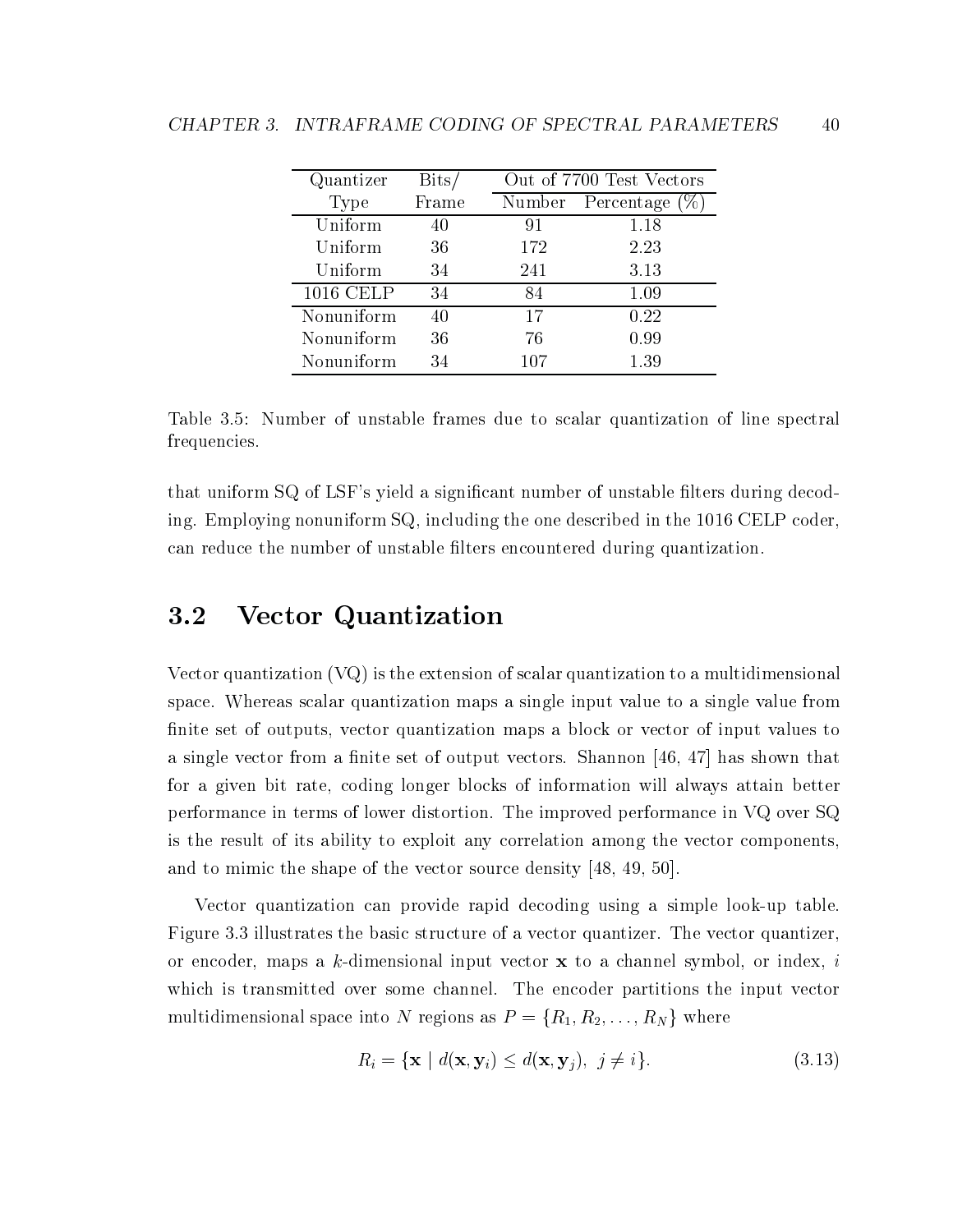

Figure 3.3: Model of a Vector Quantizer.

The vector  $y_i$  is the codevector associated with the region  $R_i$ . The index is chosen as the partition cell  $R_i$  in the k-dimensional space where x belongs to. An inverse vector quantizer, or decoder, would map the symbol  $i$  onto the appropriate output codevector  $\hat{\mathbf{x}} = \mathbf{y}_i$  using a simple table look-up procedure.

## 3.2.1 Conditions for Optimality

The performance of VQ is dependent upon the partition space of the encoder and the reproduction vectors, or codevectors, of the decoder. A vector quantizer is optimal when the average distortion  $E[d(X, \hat{X})]$  is minimized for the input vector sequence X. While there is no direct method for VQ design, iterative methods are readily available. Two necessary conditions for codebook optimality need to be satisfied during design: one for the encoder, and one for the decoder. These two optimality conditions are vector extensions of the Nearest Neighbour Condition and the Centroid Condition that were first introduced by Lloyd for scalar quantizer design  $[40, 41]$ .

## Nearest Neighbour Condition

Given a decoder and its finite set of output codevectors  $C$ , the encoder's optimal partition cells  $\{R_i\}$  satisfy

$$
R_i \subset \{ \mathbf{x} \mid d(\mathbf{x}, \mathbf{y}_i) \leq d(\mathbf{x}, \mathbf{y}_j); \forall j \}.
$$
 (3.14)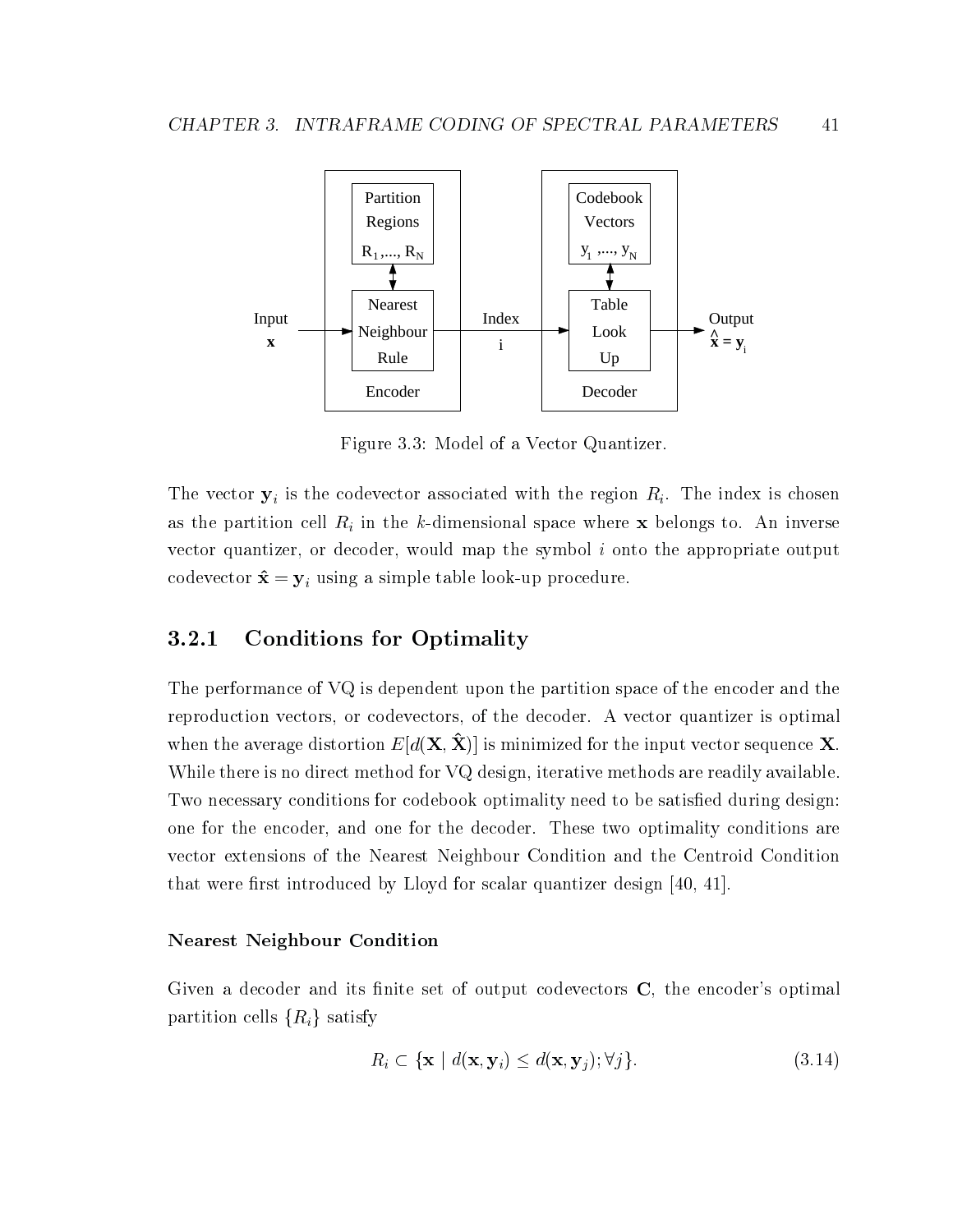That is to say the partition regions are defined by the codevectors  $\{y_i\}$  in C:

$$
Q(\mathbf{x}) = \mathbf{y}_i \quad \text{only if} \quad d(\mathbf{x}, \mathbf{y}_i) \le d(\mathbf{x}, \mathbf{y}_j) \ \forall j. \tag{3.15}
$$

In addition, an arbitrary "tie-breaking" rule may be defined for cases in which an input vector x is equidistant from two or more codewords.

### Centroid Condition

Given an encoder's partition  $P = \{R_i \mid i = 1,\ldots,N\}$ , the optimal codevectors  $y_i$  in **C** are the centroids in each partition cell  $R_i$ :

$$
\mathbf{y}_i = \text{cent}(R_i) \tag{3.16}
$$

$$
= \arg\min_{\mathbf{y}} \ E[d(\mathbf{x}, \mathbf{y}) | \mathbf{x} \in R_i]. \tag{3.17}
$$

When the squared error distortion measure is used for VQ design, the centroids are defined as the centers of mass of the partition cells.

<sup>y</sup>

## 3.2.2 Generalized Lloyd Algorithm

An iterative algorithm is used to design a VQ codebook. A set of representative vectors of the source is compiled for training, and the codebook is optimized using a suitable distortion measure. The *Generalized Lloyd Algorithm* (GLA), also known as the LBG algorithm [51], is perhaps the most commonly used iterative clustering algorithm for optimal VQ design based on training vectors:

- **Step 1** Start with an initial codebook  $C_1$ . Let  $m = 1$ .
- **Step 2** Given the codebook  $\mathbf{C}_m$ , perform the Lloyd Iteration to produce the new codebook  $\mathbf{C}_{m+1}$ .
- **Step 3** Compute the average distortion for  $\mathbf{C}_{m+1}$ . If it has changed by a small enough amount since the last iteration, stop. Otherwise, let  $m = m + 1$  and repeat Steps 2 and 3.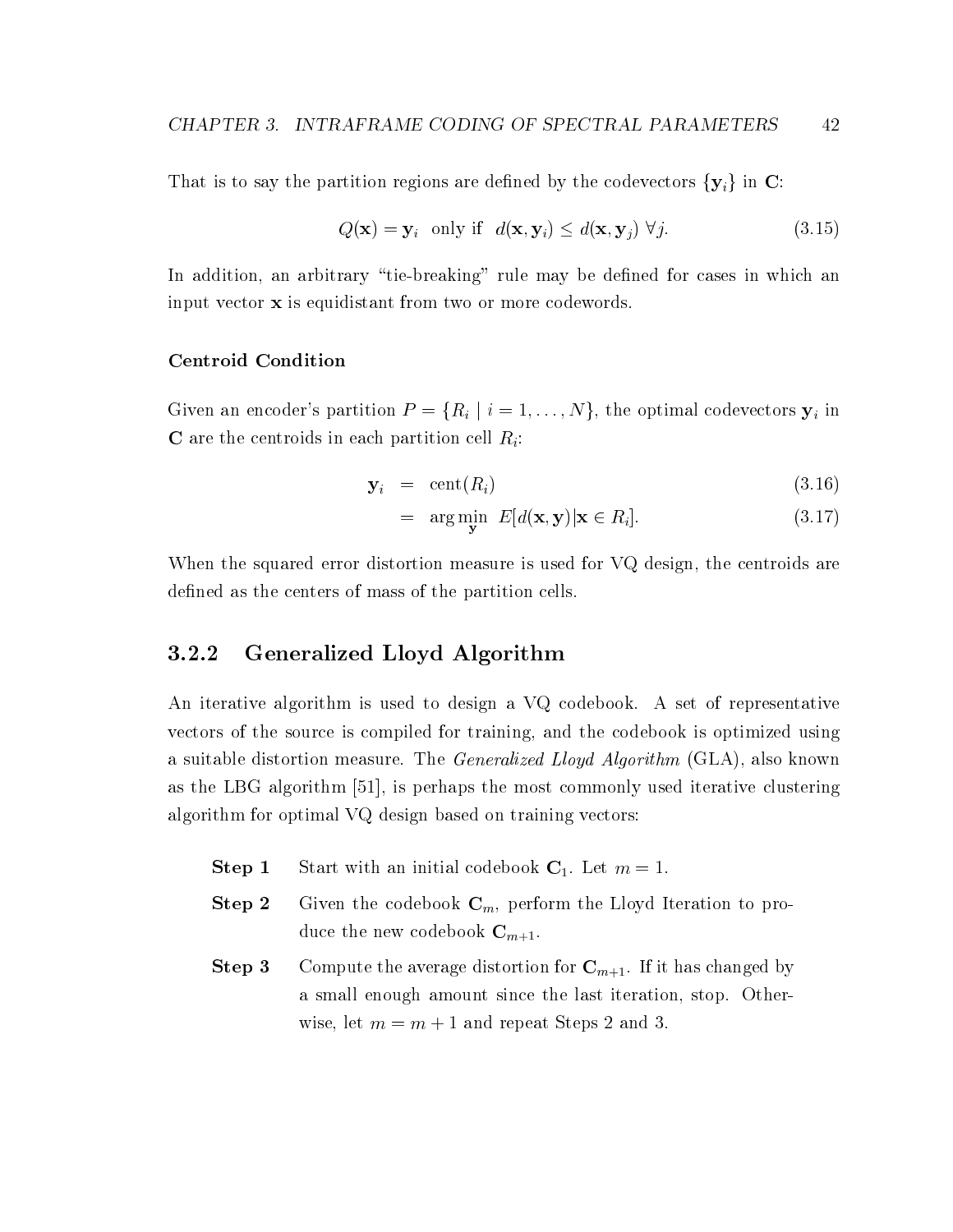The average distortion of a vector quantizer monotonically decreases or remains unchanged with each iteration of the GLA by alternately optimizing the encoder (given a decoder) and the decoder (given an encoder). Step 2 in the GLA is the vector extension of the Lloyd Iteration which was first defined for optimal nonuniform  $SQ$ design:

- **Step 2a** Given a codebook  $\mathbf{C}_m = {\mathbf{y}_i}$ , partition the training set into cluster sets  $R_i$  using the Nearest Neighbour Condition, where  $R_i = \{ \mathbf{x} \in T \mid d(\mathbf{x}, \mathbf{y}_i) \leq d(\mathbf{x}, \mathbf{y}_j), \text{ all } j \neq i \}, \text{ and a suitable}$ tie-breaking rule.
- **Step 2b** Using the Centroid Condition, compute the centroids for the cluster sets just found in Step 1 to obtain the new codebook  $\mathbf{C}_{m+1} = \{ \text{cent } (R_i) \mid i = 1,\ldots,N \}.$  If an empty cell was generated in Step (a), an alternate code vector assignment is made (in place of the centroid computation) for that cell.

The size of the training set and the number of GLA iterations are critical factors during the training process. The set should be sufficiently large in order to closely approximate the statistical characteristics of the vector sequence. A reasonable rule of thumb for effective VQ design is that the ratio of training set vectors  $M$  to the number of codebook vectors  $N$  should be above 50 [48, 52]. In addition, the codebook should not be overly trained such that it will perform poorly when used with other input vectors. Testing of the VQ is done on a separate set of test vectors that were not used during training in order to determine how well the VQ performs. In speech coding applications, a VQ will perform adequately when used on speech signals that were recorded under similar conditions as those in the training set. However, its performance may be reduced when used with other forms of speech.

Since VQ design is an optimization problem, obtaining a suitable initial codebook is a crucial step for an effective VQ mapping. Numerous initialization methods have been proposed for vector quantization codebook design: remote coding, pruning, pairwise nearest-neighbour design, product codes. and splitting [40]. The splitting algorithm introduced by Linde *et al*  $|51|$  generates increasingly larger codebooks of a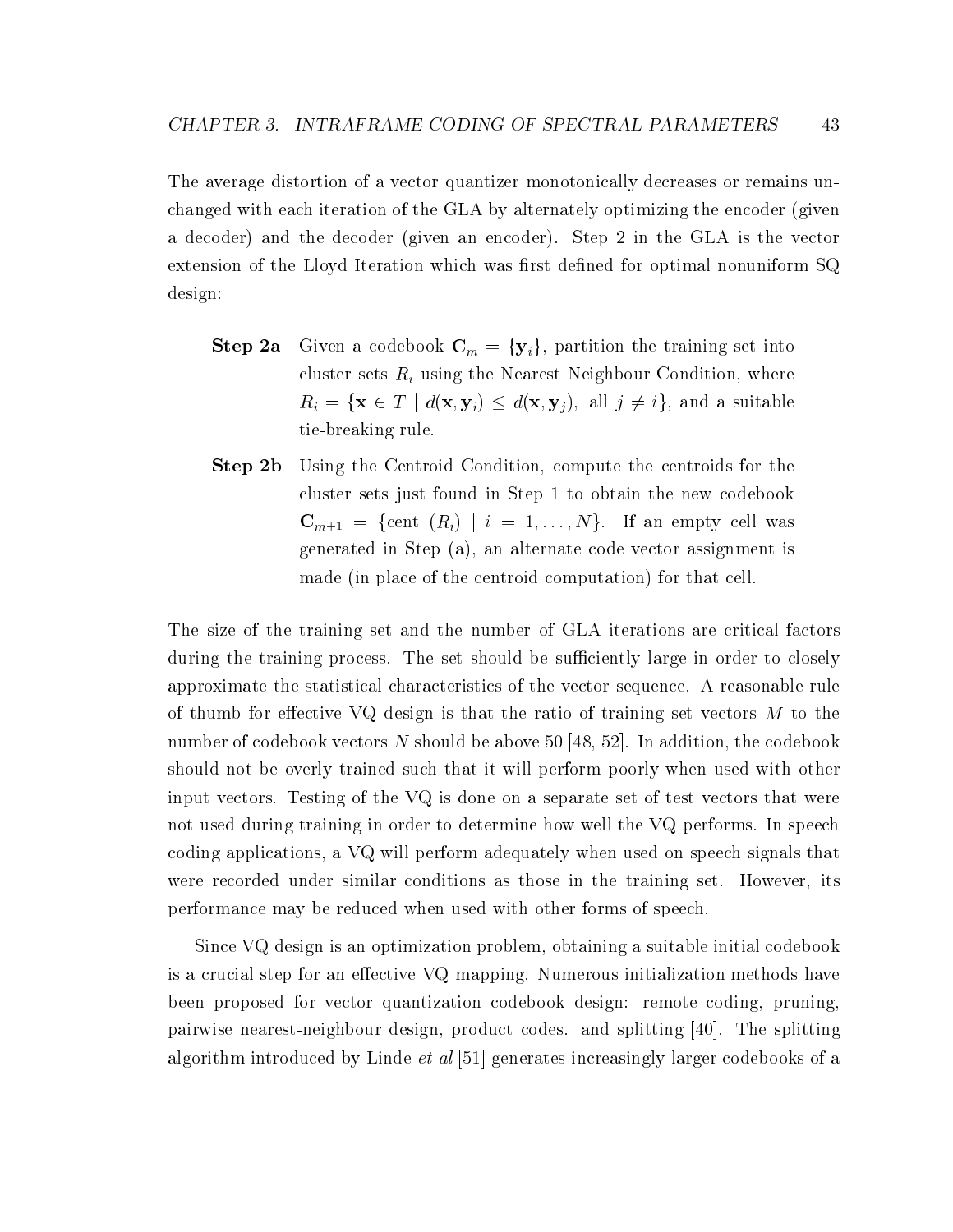fixed dimension. The globally optimal one codevector codebook of a training set is simply the centroid of the sequence. This codevector  $y_0$  is split into two codewords  $y_0$  and  $y_0 + \epsilon$  where  $\epsilon$  is an arbitrarily chosen vector with a small Euclidean norm. The GLA can be run on this codebook to produce a good 2-codevector codebook. This process continues until the desired  $N = 2<sup>r</sup>$ -vector codebook has been generated.

Katsavounidis et al [53] proposed a technique which is similar to pruning. The assumption is made that training vectors that are far apart from each other are more likely to belong to different classes. This method can be applied to an arbitrary codebook size, and does not suffer from the required  $N = 2<sup>r</sup>$  splitting restriction. Unlike the pruning method, there is no need to specify a threshold. A variation of the above algorithm was adopted as the codebook initialization method for quantizer design in this thesis.

## 3.3 Generalized Product Code VQ

Rate-distortion theory [50] states that a vector quantizer can reach the theoretical optimal performance as the vector dimension becomes infinitely large. In unconstrained or full-search VQ, a single codebook containing  $N = 2<sup>b</sup>$  codevectors is used to quantize a vector **x** of dimension k at a rate of r bits per vector component, or  $b = kr$ bits per vector. However, the search complexity of an unconstrained VQ codebook increases exponentially with the vector dimension. In addition, the memory requirements for storing the VQ codebook becomes prohibitively large with the dimension of the vector sequence.

Generalized product code (GPC) vector quantization [54] encompasses a family of vector quantizers in which distortion performance is slightly sacriced in return for substantial savings in codebook storage and search complexity. Rather than employing one single codebook, the input vector can be encoded and decoded using a set of m indices of lengths  $\{b_1, b_2, \ldots, b_m\}$  bits such that

$$
\sum_{i=1}^{m} b_i = b = kr.
$$
\n(3.18)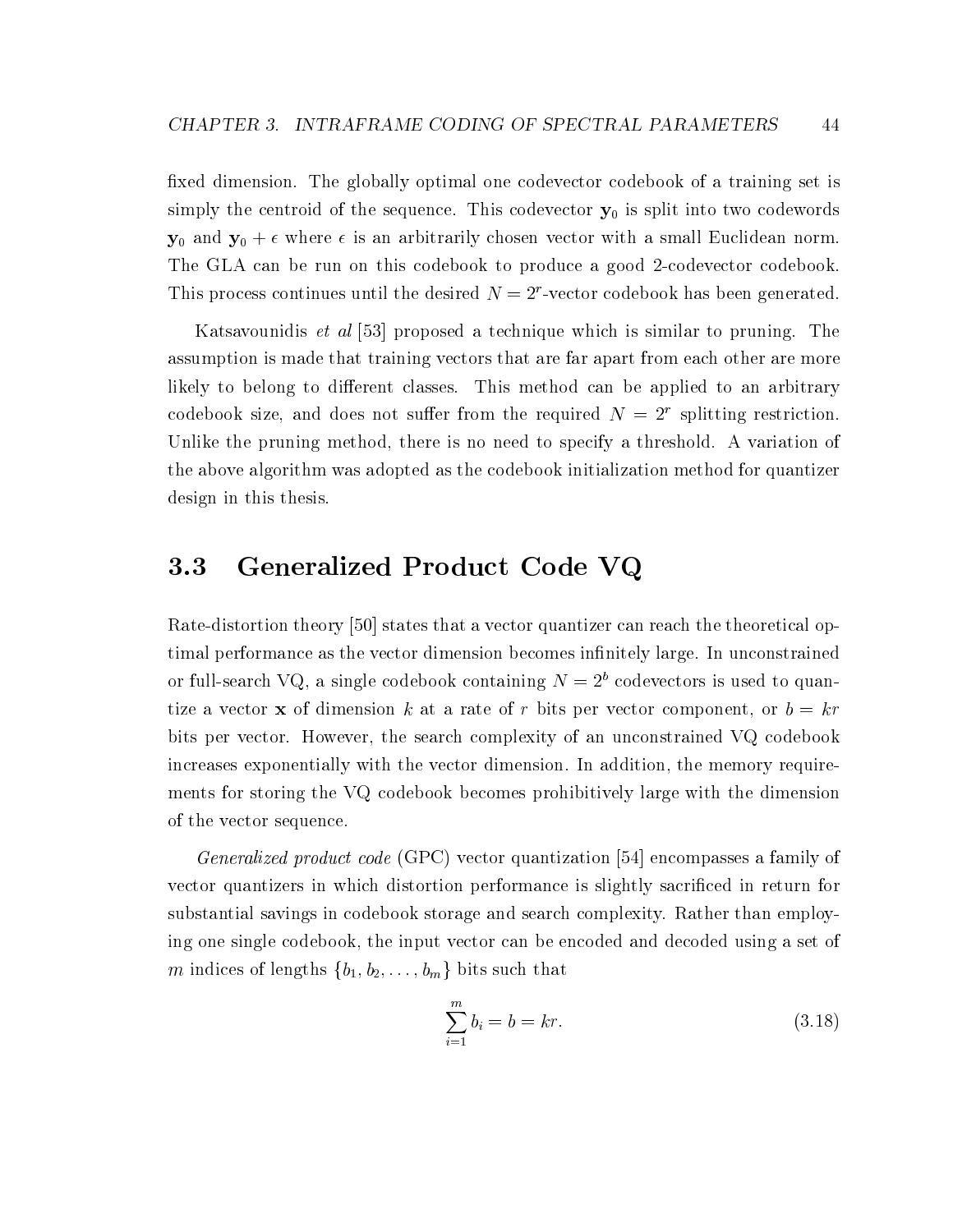The decoder possesses a set of m codebooks  $C_i$ , each containing  $2^{b_i}$  feature codevectors  $c_{i,j}$ , where  $j = 1, \ldots, 2^{b_i}$ . The decoder then reconstructs the vector **x** as  $\hat{\mathbf{x}}$  using a synthesis mapping function  $g()$  such that

$$
\hat{\mathbf{x}} = \mathbf{g}(\hat{\mathbf{f}}_1, \dots, \hat{\mathbf{f}}_m),\tag{3.19}
$$

where  $\hat{\mathbf{f}}_i$  is the feature codevector selected from the codebook  $C_i$ . The encoder decomposes the vector **x** into the features  $f_1$ , ...,  $f_m$ , where  $f_i$  is a scalar or vector of dimension  $k_i$ . The overall distortion measure can be expressed as

$$
d(\mathbf{x}, \hat{\mathbf{x}}) = \sum_{i=1}^{m} d(\mathbf{f}_i, \hat{\mathbf{f}}_i).
$$
 (3.20)

In this thesis, we focus on a simple class of GPC structures known as summation product code (SPC) VQ. The synthesis mapping function for a SPC is simply the summation of all  $m$  feature vectors:

$$
\hat{\mathbf{x}} = \sum_{i=1}^{m} \hat{\mathbf{f}}_i.
$$
 (3.21)

Two examples of SPC's will be discussed: split vector quantization and multi-stage vector quantization.

## 3.3.1 Multi-Stage VQ

Also known as residual  $VQ$  (RVQ), multi-stage vector quantization (MSVQ) consists of a cascade of VQ stages, wherein each stage quantizes a feature vector  $f_i$ , As illustrated in Figure 3.4, the *i*-th stage feature vector  $f_i$  of an *m*-stage vector quantizer (m-MSVQ) is obtained by subtracting from the input vector the sum of quantized feature vectors from the previous stages:

$$
\mathbf{f}_i = \mathbf{x} - \sum_{j=1}^{i-1} \hat{\mathbf{f}}_j.
$$
 (3.22)

where the first feature vector  $f_1 = x$ . For MSVQ, the input vector x is coarsely quantized in the first stage, and the resultant quantization residual error vector is used as the input vector to the second stage. Each subsequent stage progressively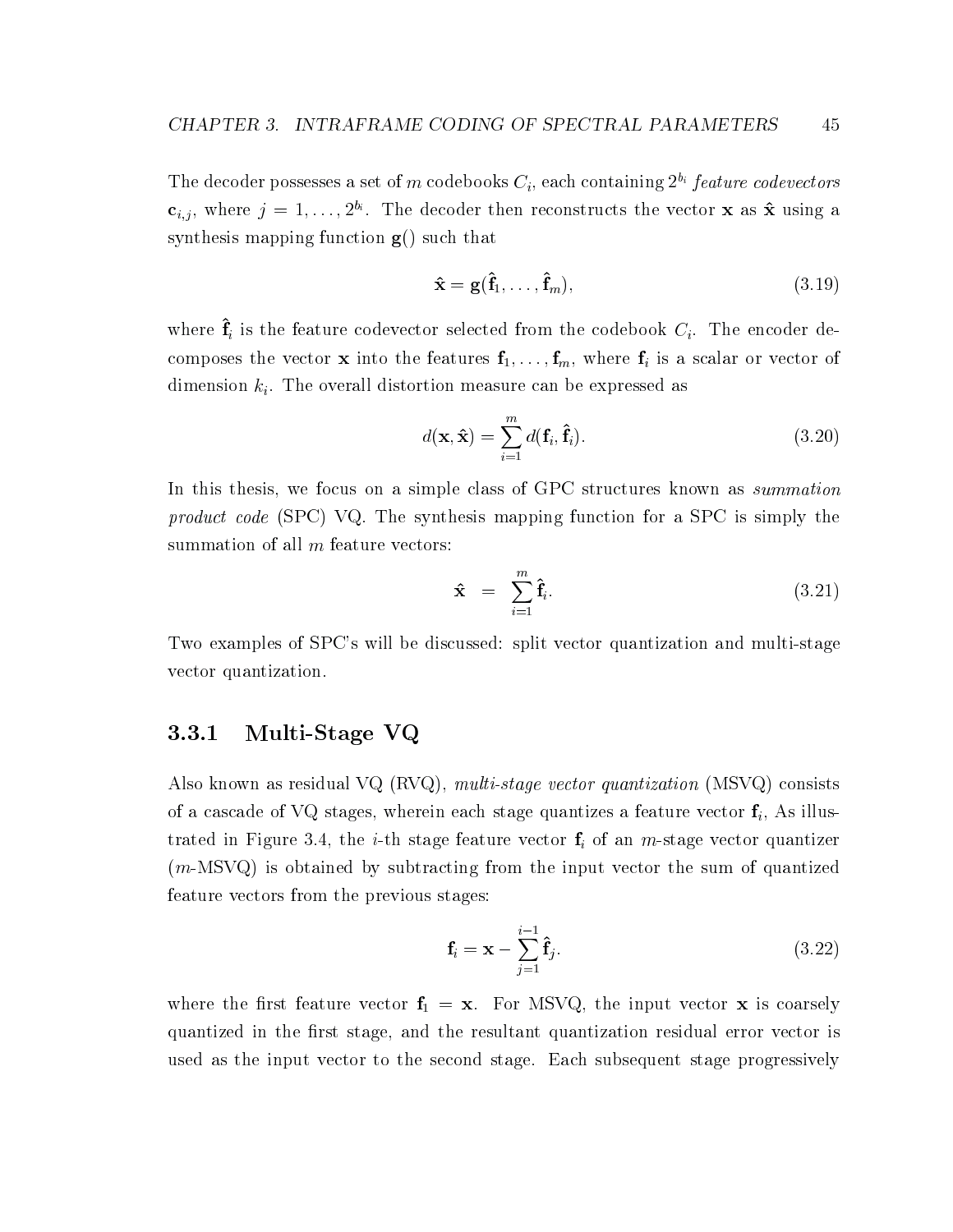

Figure 3.4: Multi-stage vector quantizer (m-MSVQ).

provides finer quantization of the input vector by quantizing the residual vector of the previous stage. For m-MSVQ. the reconstructed vector is then obtained by summing the  $m$  quantized residual vectors:

$$
\hat{\mathbf{x}} = \mathbf{g}(\hat{\mathbf{f}}_1, \dots, \hat{\mathbf{f}}_m) = \sum_{i=1}^m \hat{\mathbf{f}}_i.
$$
 (3.23)

While the performance of MSVQ tends to deteriorate as more stages are used, the storage and complexity also decrease. For m-MSVQ, the storage cost is  $\sum_{i=1}^{m} 2^{b_i}$ , where  $b_i$  is the number of bits allocated to the *i*-th stage quantizer.

## 3.3.2 Split VQ

In *split vector quantization* (SVQ), a high dimension vector can be partitioned into two or more subvectors of lower dimensions which are then independently vector quantized. A k-dimensional feature vector **x** is a concatenation of m subvectors  $f_i$ whose dimensions  $k_i$  sum up to  $k$ :

$$
\mathbf{x} = [\mathbf{f}_1^T, \dots, \mathbf{f}_m^T]^T, \tag{3.24}
$$

where

$$
\sum_{i=1}^{m} k_i = k.
$$
\n(3.25)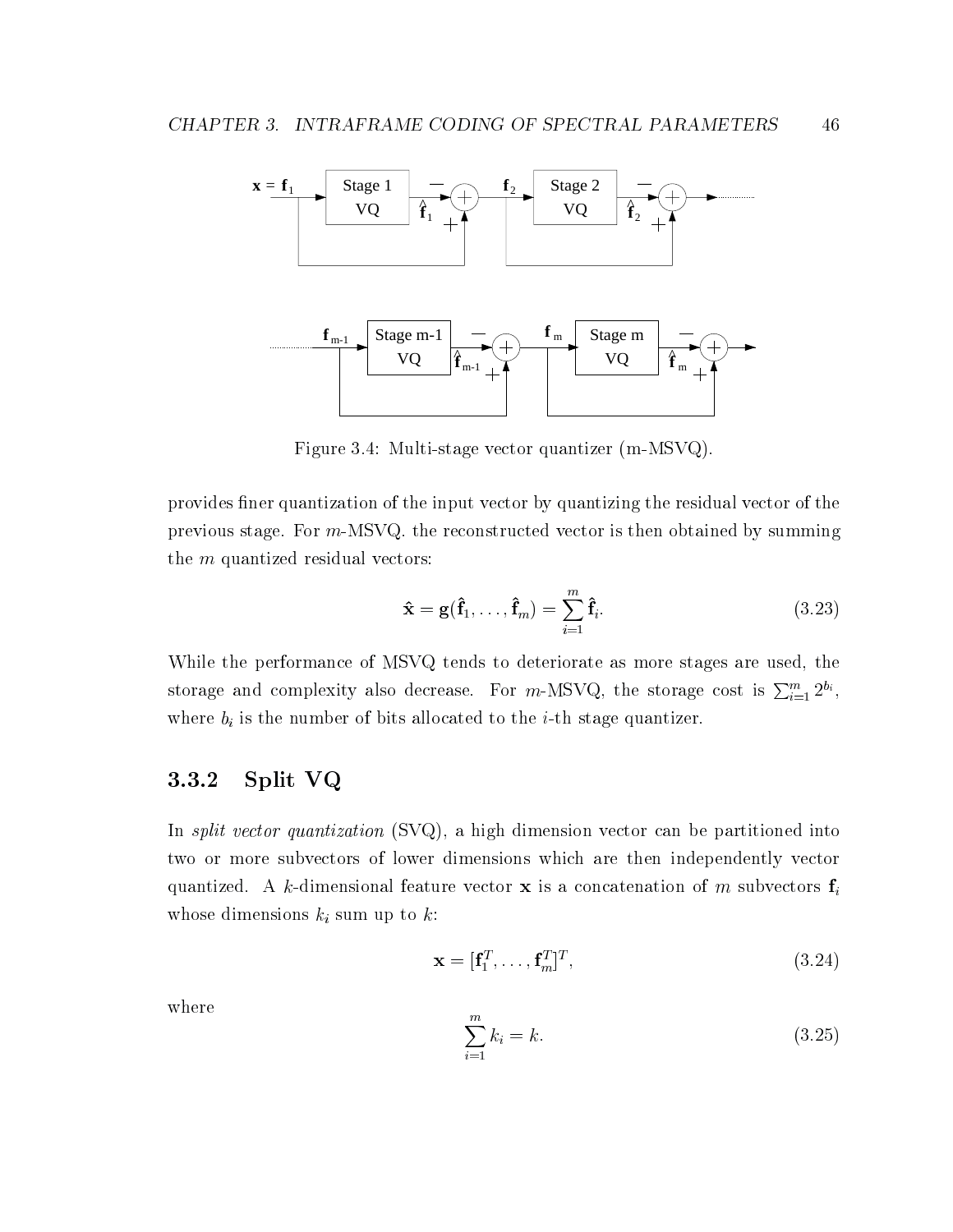Hence, SVQ is also known as partitioned VQ, or concatenation product code VQ (CPC). In fact, scalar quantization of a k-dimensional vector is equivalent to  $k$ -way split vector quantization in which the vector has been split into  $k$  one-dimensional subvectors. We also note that SVQ is a special class of MSVQ in which certain feature vector components are constrained to be zero. For example, the *i*-th subvector  $f_i$  of the vector **x** is equivalent to the *i*-th stage k-dimensional vector  $x_i$  where the first  $\sum_{j=1}^{i-1} k_j$  and last  $\sum_{j=i+1}^{m} k_j$  vector components are set to zero.

## 3.3.3 Vector Quantization Performance Results

Vector quantization of various speech spectral parameters has been reported. In [48], Makhoul *et al.* have shown that  $VQ$  of reflection coefficients and log area ratios easily outperform SQ. Hagen [25] reports that full VQ and 2-MSVQ of cepstral coefficients at rates of  $18{-}22$  bits/frame yield an average SD of 1 dB. However, line spectral frequencies (LSF's) have been the most popular choice for representing the LP coefficients in spectral coding. Transparent coding quality can be achieved at about 24 bits/frame using SVQ and at about 21 bits/frame using more elaborate VQ techniques [1, 15].

For reliable VQ design, it has been noted that the ratio of training set vectors to codevectors  $M/N$  should be above 50. In our experiments, the number of training set vectors is  $M = 72400$ . For SQ, the highest number of codewords used for each quantizer is  $N = 64$ , yielding a more than sufficient ratio of  $M/N = 1131.25$ . For SVQ and MSVQ, we design codebooks with  $N = 2048$  or  $N = 4096$  entries which do not meet the minimum training set ratio requirement and are subsequently overtrained. These overtrained codebooks may produce higher average SD values than expected for the test set.

Generalized product code VQ structures such as SVQ and MSVQ enables us to design quantizers that will reduce the problem of requiring large training sets. By dividing the vector into subvectors and feature vectors, the encoding search complexity and codebook storage complexity are reduced. While the rms log spectral distortion (SD) measure is our primary objective indicator of coding efficiency, the high computational cost of calculating the SD makes it impractical for codebook design and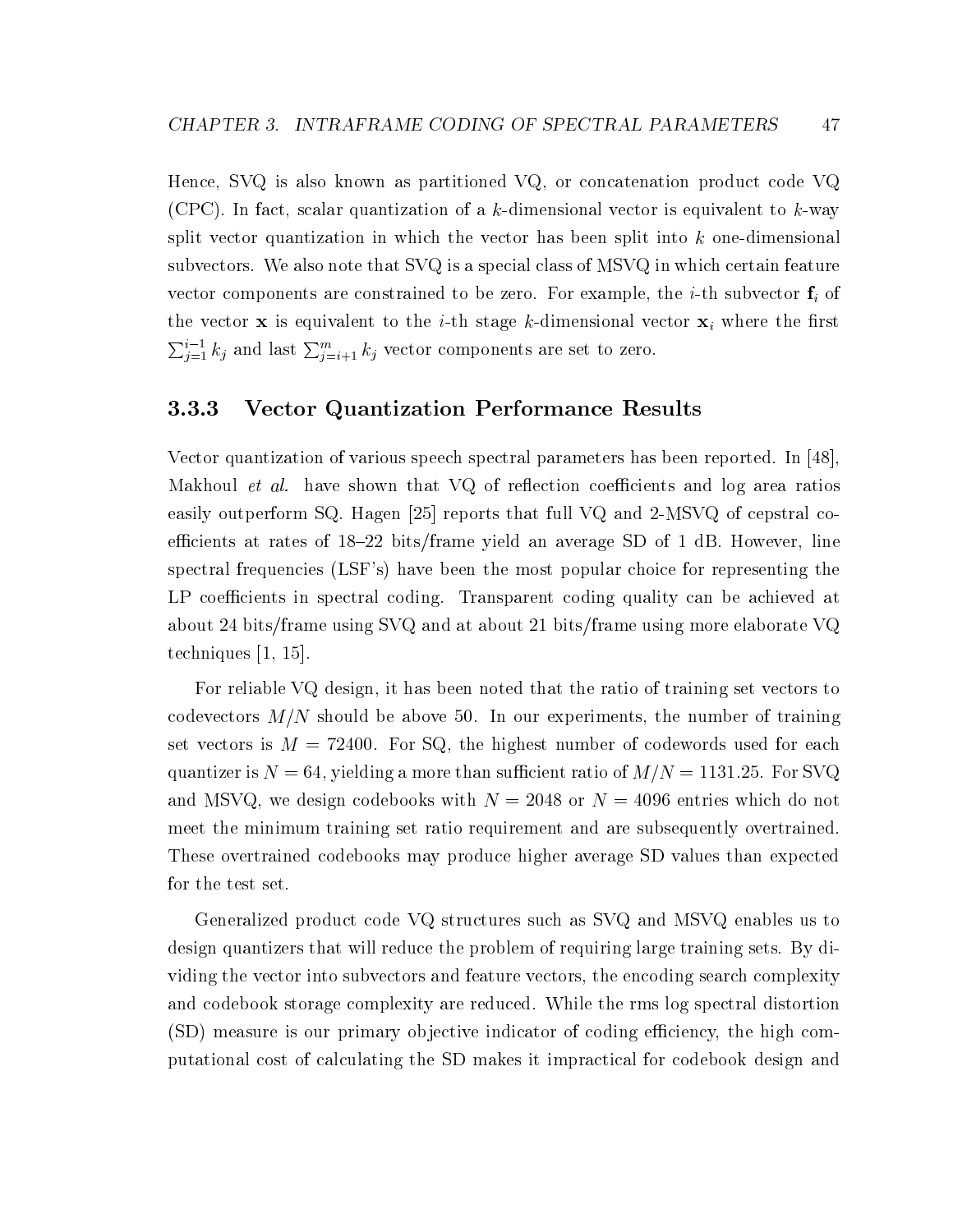encoding codebook search. Instead, the weighted Euclidean LSF mean squared-error measure is used for codebook design and encoding. The codebooks are designed using the Generalized Lloyd Algorithm to minimize the distortion criterion of the training set LSF vectors.

## Split VQ

For split vector quantization, we explore 2-SVQ and 3-SVQ of LSF vectors in which the vector is partitioned into 2 subvectors and 3 subvectors respectively. We adopt the splitting configurations for 2-SVQ and 3-SVQ in Paliwal and Atal [1]. For 2-SVQ. the 10-dimensional LSF vector into subvectors of dimensions 4 and 6. For 3-SVQ, the 10-dimensional vector is split into subvectors of dimensions 3, 3 and 4 respectively. More bits are assigned to the lower frequency portions of the LSF vector. However, we modify our bit allocation slightly to obtain slightly better SD performance results. For example, it was suggested that 10 bits be allocated to the upper 6-dimensional vector and 11 bits be allocated to the lower 4-dimensional vector for 21-bit 2-SVQ. Our results shown in Table 3.6 contradict this suggestion. Lower overall distortion is obtained for (10,11) rather than (11,10). One possible explanation is that it may be preferable to have smaller discrepancies in bit resolution for the vector components. For example, a (10,11) bit allocation yields resolutions of 2.5 bits per component in the 4-dimensional subvector and 1.83 bits per component in the 6-dimensional subvector. A (11,10) bit allocation yields respective resolutions of 2.75 bits/component and 1.67 bits/component. Figure 3.2 also points out that more bits are required to effectively code the middle order LSF's ( $\omega_4$ ,  $\omega_5$ ,  $\omega_6$ ). We note that for 3-SVQ, any extra bit is assigned to the middle subvector before the lower subvector as exemplified in Table 3.6.

Figure 3.5 plots the average spectral distortion results for both 2-SVQ and 3- SVQ at various bit rates. Figure 3.6 plots the number of spectral outliers having SD between 2–4 dB and above 4 dB for 2-SVQ and 3-SVQ. As 2-SVQ entails higher coding resolution for each subvector, the SD results show that 2-SVQ outperforms 3-SVQ. Transparent coding quality is achieved at 26 bits/frame for 2-SVQ and 28 bits/frame for 3-SVQ, which differs from the 24 bits/frame for 2-SVQ reported by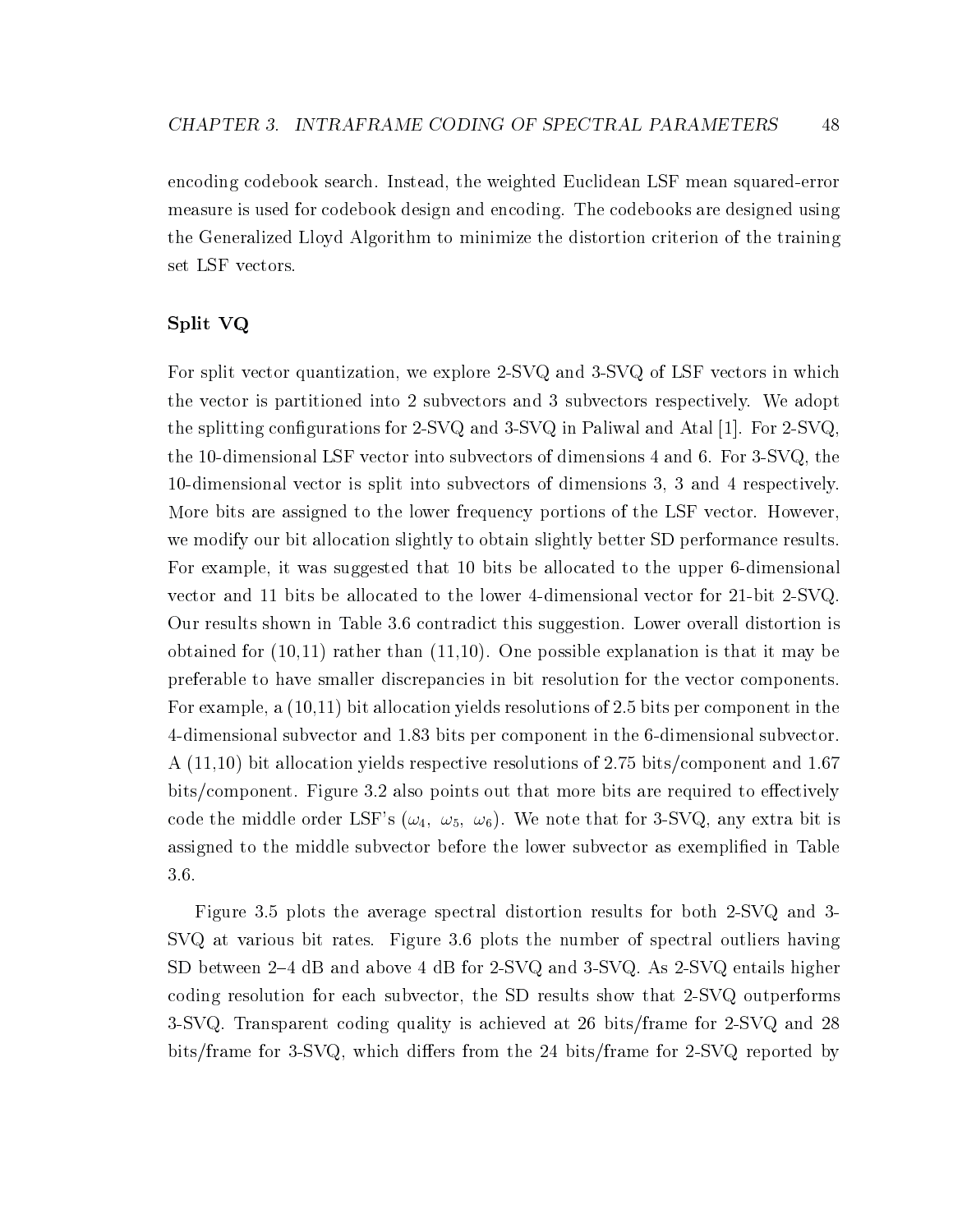|           |       |                   | Test Set            |          | Training Set |                    |          |          |
|-----------|-------|-------------------|---------------------|----------|--------------|--------------------|----------|----------|
| Quantizer | Bit   | Average           | SD Outliers<br>$\%$ |          | Average      | SD Outliers<br>(9) |          |          |
| Type      | Alloc | (dB)<br><b>SD</b> | $2-4$ dB            | $> 4$ dB |              | $\rm dB$           | $2-4$ dB | $> 4$ dB |
| $2-SVQ$   | 10,11 | 1.40              | 6.01                | 0.04     |              | 1.32               | 4.87     | 0.01     |
| $2-SVQ$   | 11.10 | 1.44              | 8.25                | 0.04     |              | 1.36               | 6.69     | 0.02     |
| $3-SVQ$   | 8,7,7 | 1.42              | 6.66                | 0.01     |              | 1.44               | 8.94     | 0.04     |
| $3-SVQ$   | 7,8,7 | 1.35              | 3.55                | 0.03     |              | 1.36               | 5.23     | 0.03     |
| $3-SVQ$   | 7,7,8 | 1.41              | 6.82                | 0.04     |              | 1.45               | 9.44     | 0.05     |

Table 3.6: SD Performance of split vector quantization (m-SVQ) using different bit allocations for the same bit rate. The bit rate for 2-SVQ is 21 bits/frame, and the bit rate for 3-SVQ is 22 bits/frame.



Figure 3.5: SD performance for split vector quantization (m-SVQ) of training set and test set LSF's.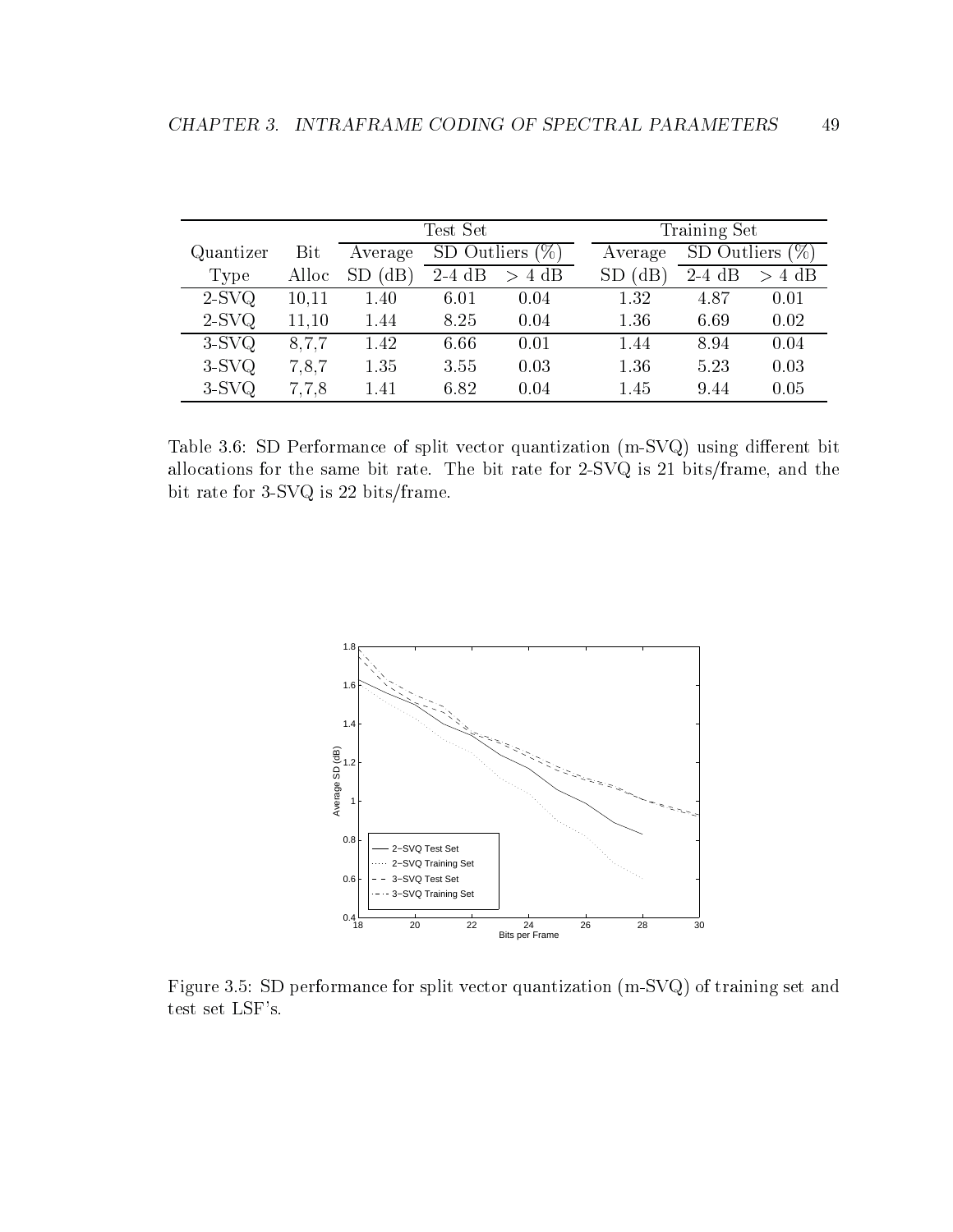

Figure 3.6: Spectral outliers for split vector quantization (m-SVQ) of training set and test set LSF's.

Paliwal and Atal [1]. The amount of spectral outliers number well below 3% for rates above 24 bits/frame, and 2-SVQ produce slightly fewer outliers than 3-SVQ. We note that the SD performance for the training set is, in general, better than that for the test set. The only exception is that the training set results for 3-SVQ are inferior to the test set results at lower bit rates. Nonetheless, both 2-SVQ and 3-SVQ exhibit the trend that the deviation between the average SD for the training set and the average SD for the test set increases at higher bit rates, since the training set ratio  $M/N$  also decreases.

## Multi-Stage VQ

For multi-stage vector quantization, we explore 2-MSVQ and 3-MSVQ of LSF vectors in which the vector is quantized using 2 cascaded stages and 3 cascaded stages respectively. The first stage codebook in both 2-MSVQ and 3-MSVQ is designed using the GLA on the training set LSF vector sequence. The codebooks for any subsequent stage are trained with the residual error vector sequence obtained from the previous stage. Whenever possible, an equal number of bits is allocated to each vector stage. Any additional bits are assigned to the earlier stages.

Figure 3.7 presents the average spectral distortion results for both 2-MSVQ and 3-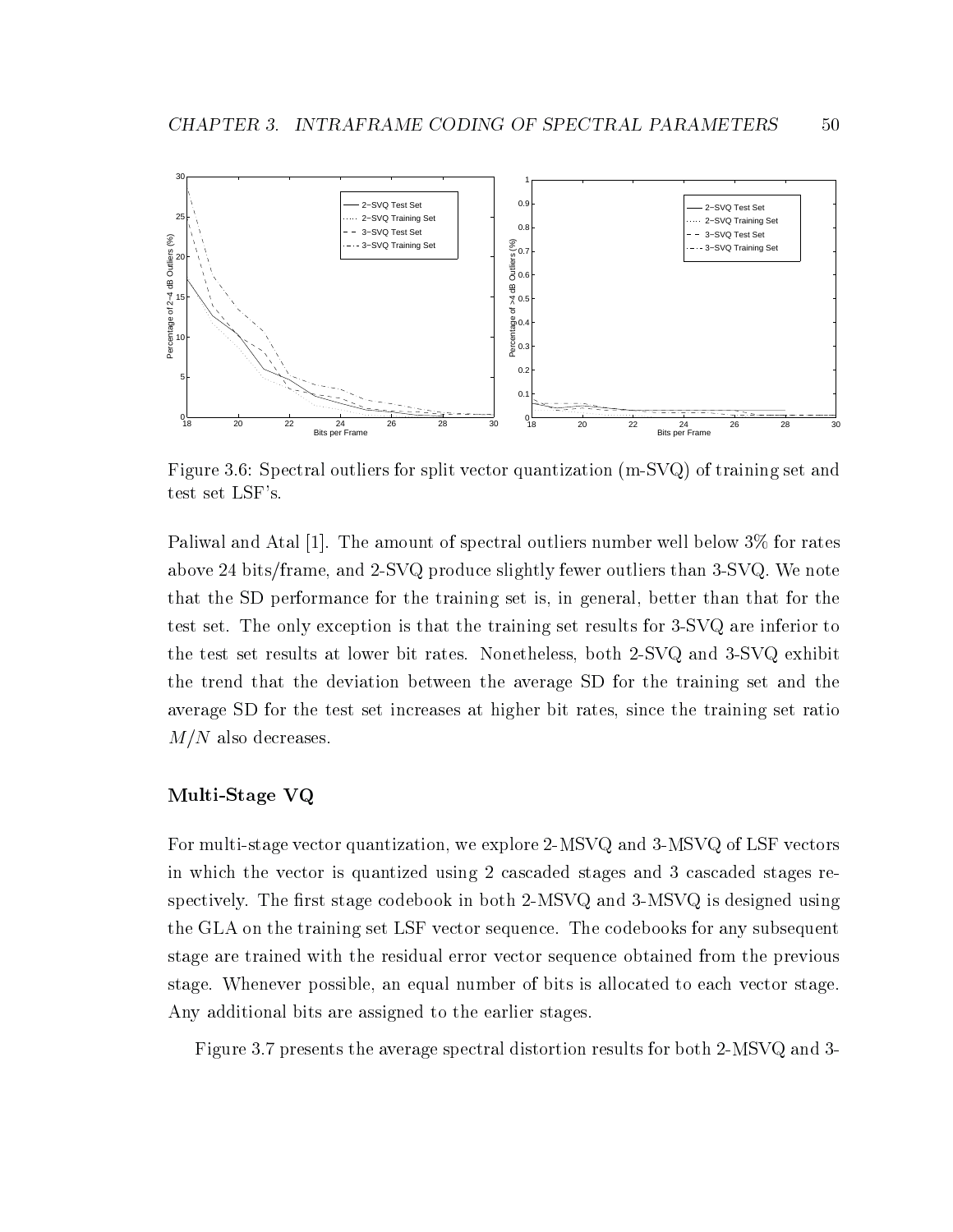

Figure 3.7: SD performance for multi-stage vector quantization (m-MSVQ) of training set and test set LSF's.



Figure 3.8: Spectral outliers for multi-stage vector quantization (m-MSVQ) of training set and test set LSF's.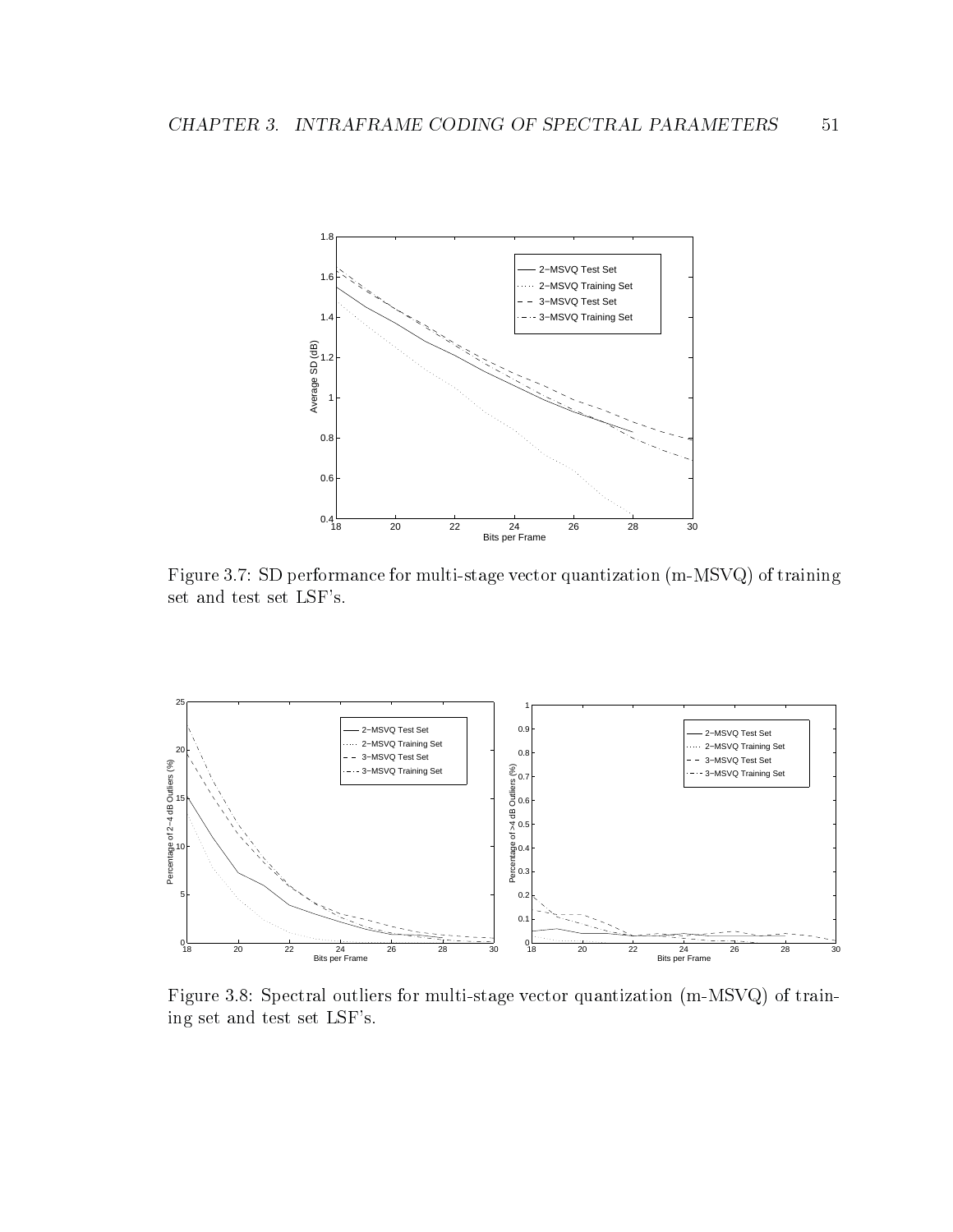MSVQ at various bit rates. Figure 3.8 plots the number of spectral outliers having SD between 2–4 dB and above 4 dB for 2-MSVQ and 3-MSVQ. The measurements confirm that the training set results indeed outperform the test set results. The deviation between the training set average SD and the test set average SD increases dramatically as the bit rate increases. Like SVQ, 2-MSVQ provides higher coding resolution than 3- MSVQ in terms of average SD performance and the number of spectral outliers. Using the test set results as the prime gauge for MSVQ codebook performance, transparent coding occurs at 25 bits/frame for 2-MSVQ and 26 bits/frame for 3-MSVQ, which concurs with the 25 bits/frame for 2-MSVQ observed by Paliwal and Atal in [1]. The number of spectral outliers having SD greater than 2 dB number below 3% for bit rates above 24 bits/frame.

### Comparison Between SVQ and MSVQ

Figures 3.9 and 3.10 illustrate the relative average SD performances between 2-SVQ and 2-MSVQ, and between 3-SVQ and 3-MSVQ, respectively. Comparisons for both the test set and training set LSF's are shown. SVQ is a derivative form of MSVQ where certain components of the feature vectors of MSVQ are constrained to be zero such that the summation of the feature vectors is equivalent to the concatenation of  ${\rm SVQ}$  subvectors [54]. Consequently, our experimental results confirm the observations that MSVQ outperforms SVQ [15, 38]. At an average SD level of 1 dB, 2-MSVQ has an advantage of 1 bit/frame over 2-SVQ, and 3-MSVQ has an advantage of 2 bits/frame over 3-SVQ. Nonetheless, SVQ is a viable option for spectral coding due to its lower encoding complexity.

Figure 3.11 presents the SNR and SNRseg results for employing SVQ and MSVQ on the test set LSF vectors at varied bit rates. The segmental SNR values are based on the same 20-ms (160 sample) frame segments that are used for spectral analysis and coding. Because SNRseg compensates for any under-emphasis of weak signal performance in SNR, SNRseg provides a more accurate time-domain waveform measure of coding performance. For both SVQ and MSVQ, the SNRseg values are higher than the SNR values by approximately 3 dB. In addition, the time-domain measurements confirm the assertion that quantization at higher bit resolutions yield higher SNR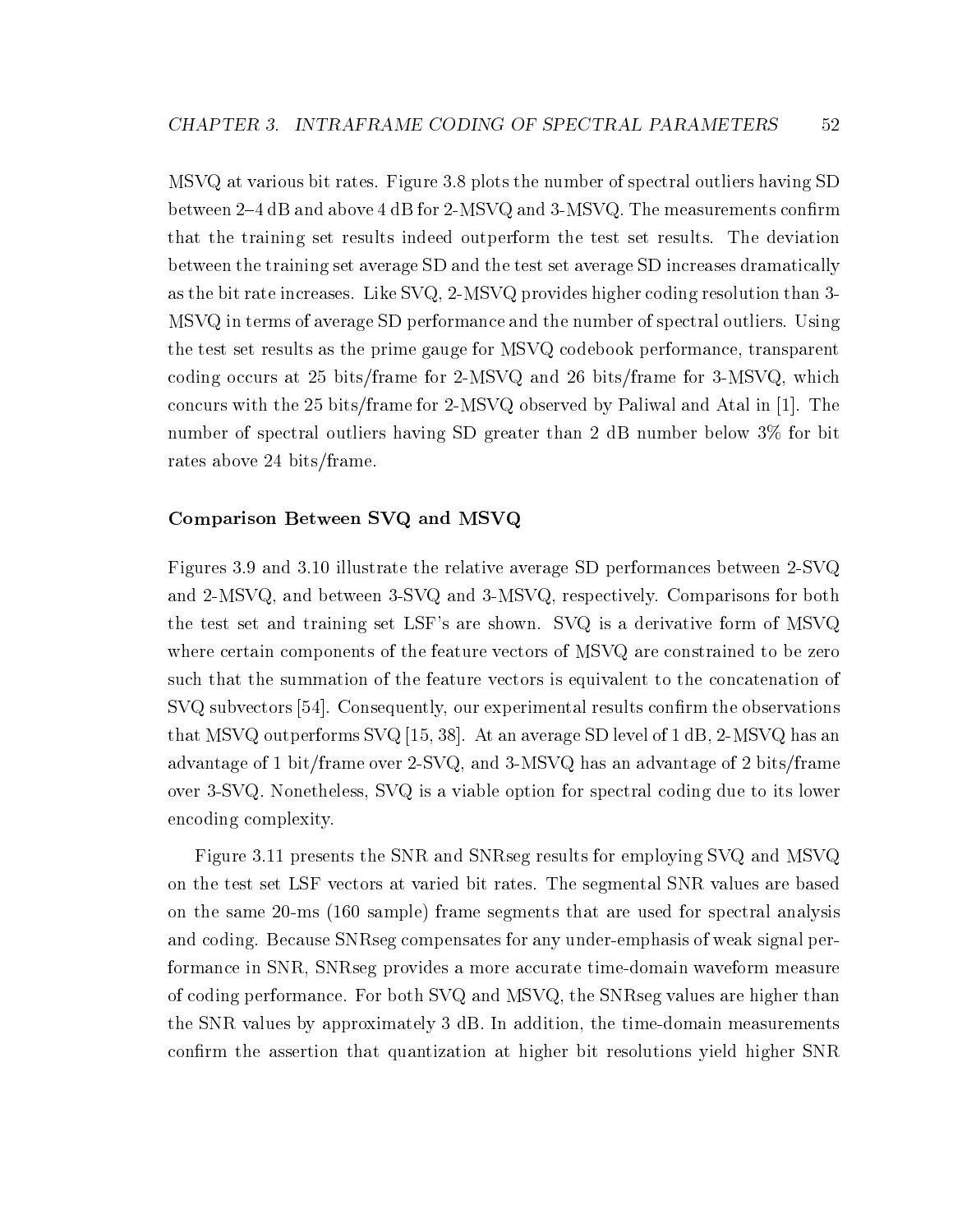

Figure 3.9: SD performance for 2-SVQ and 2-MSVQ of test set and training set LSF's.



Figure 3.10: SD performance for 3-SVQ and 3-MSVQ of test set and training set LSF's.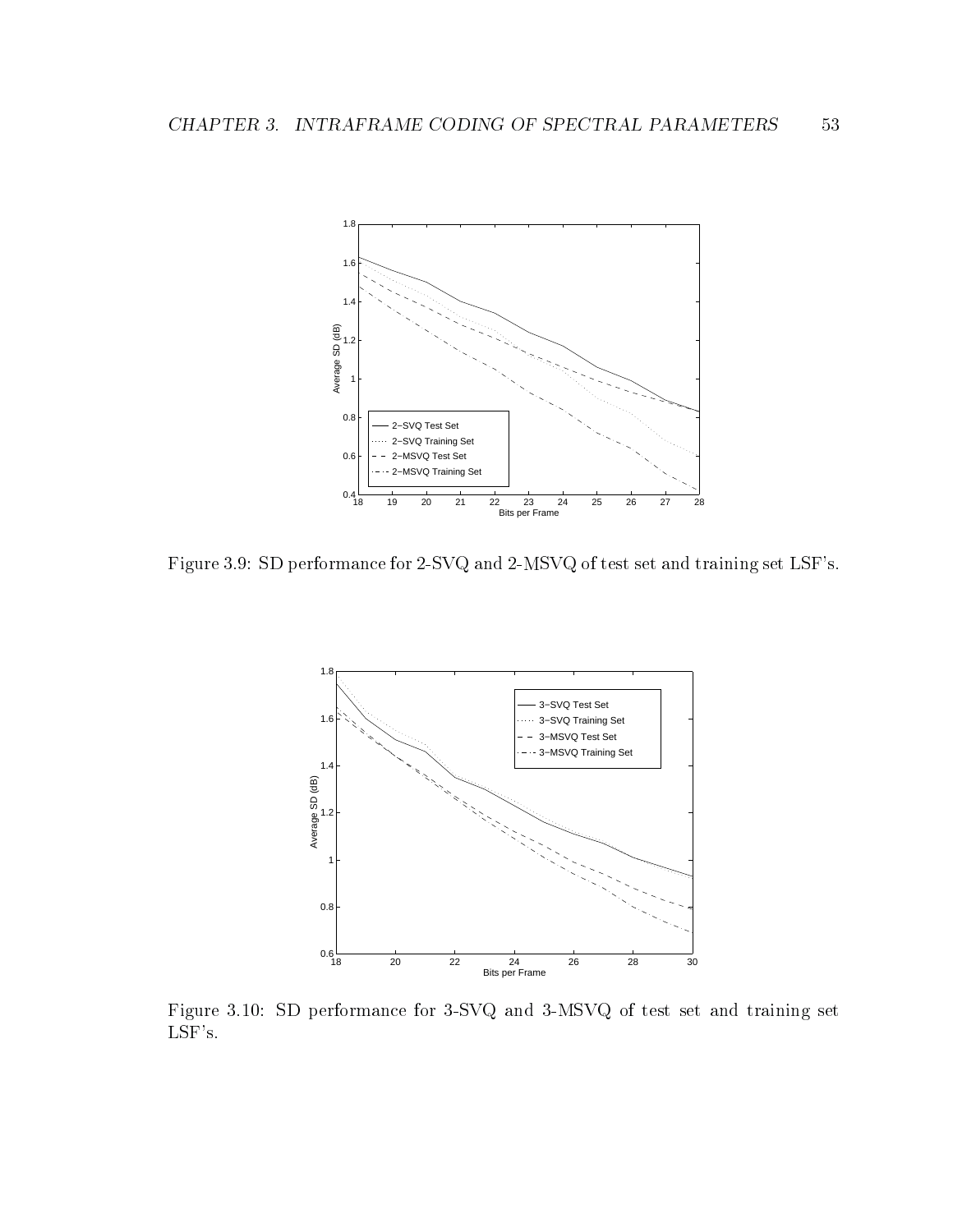

Figure 3.11: SNR and segmental SNR performance for (a) SVQ and (b) MSVQ of test set LSF's.

| Quantizer   | $_{\rm{Bits/}}$ |        | Test Set (7700 Vectors)  |        | Training Set (72400 Vectors) |
|-------------|-----------------|--------|--------------------------|--------|------------------------------|
| <b>Type</b> | Frame           |        | Number Percentage $(\%)$ | Number | Percentage $(\%)$            |
| $2-SVQ$     | 20              | 13     | 0.17                     | 93     | 0.13                         |
| $3-SVQ$     | 20              | 13     | 0.17                     | 92     | 0.13                         |
| $2-SVQ$     | 24              | 4      | 0.05                     | 25     | 0.03                         |
| $3-SVQ$     | 24              | 3      | 0.04                     | 56     | 0.08                         |
| $2-MSVQ$    | 20              | 15     | 0.19                     | 84     | 0.12                         |
| $3-MSVQ$    | 20              | 12     | 0.16                     | 163    | 0.23                         |
| $2-MSVQ$    | 24              | 5      | 0.06                     | 20     | 0.03                         |
| $3-MSVQ$    | 24              | $10\,$ | 0.13                     | 77     | 0.11                         |

Table 3.7: Number of unstable frames due to product code vector quantization of  $\operatorname{LSF's}.$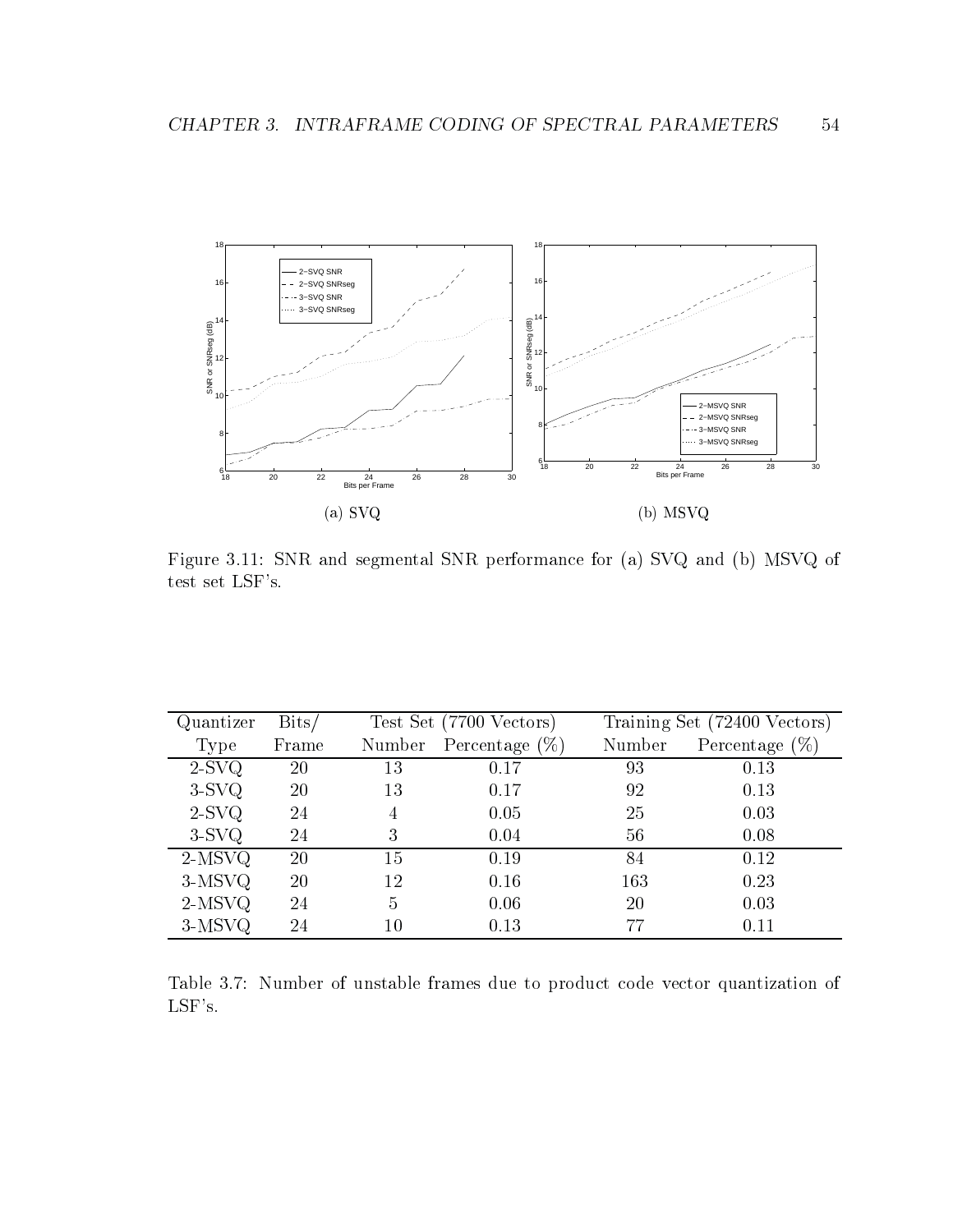and SNRseg values. Both SNR and SNRseg increase with higher bit rates. Also, SNR and SNRseg are higher for 2-SVQ than that for 3-SVQ at the same bit rate. The same observation is made for 2-MSVQ in comparison with 3-MSVQ. Moreover, MSVQ provides higher SNR and SNRseg values than SVQ.

The quantization of LSF's does not guarantee the stability of the reconstructed LP synthesis filter. Certain quantized LSF values may cross over, causing the LSF vector to be no longer ordered in ascending fashion. Vector quantization has a distinct advantage over scalar quantization by accounting for the natural ordering of the LSF's in each subvector of the speech frame. Compared to our SQ experimental results in Table 3.5, both SVQ and MSVQ (see Table 3.7) succeed in further reducing the amount of unstable LP synthesis filters. The percentage of unstable filters is substantially reduced to less than  $0.25\%$ . However, SVQ and MSVQ do differ in the manner in which filter stability is handled. In the case of SVQ, each subvector codebook benets from the ordering property of the LSF's, but crossovers may occur for adjacent LSF's belonging to different subvectors. In the case of  $MSVQ$ , the first stage codebook benefits from the full vector quantization of the LSF vector to maximize stability. The residual stages are oblivious to any natural ordering that is required for the vector to be quantized. As a result, 3-SVQ and 3-MSVQ tend to produce slightly more unstable filters than 2-SVQ and 2-MSVQ, and SVQ tends to exhibit fewer unstable filters than MSVQ.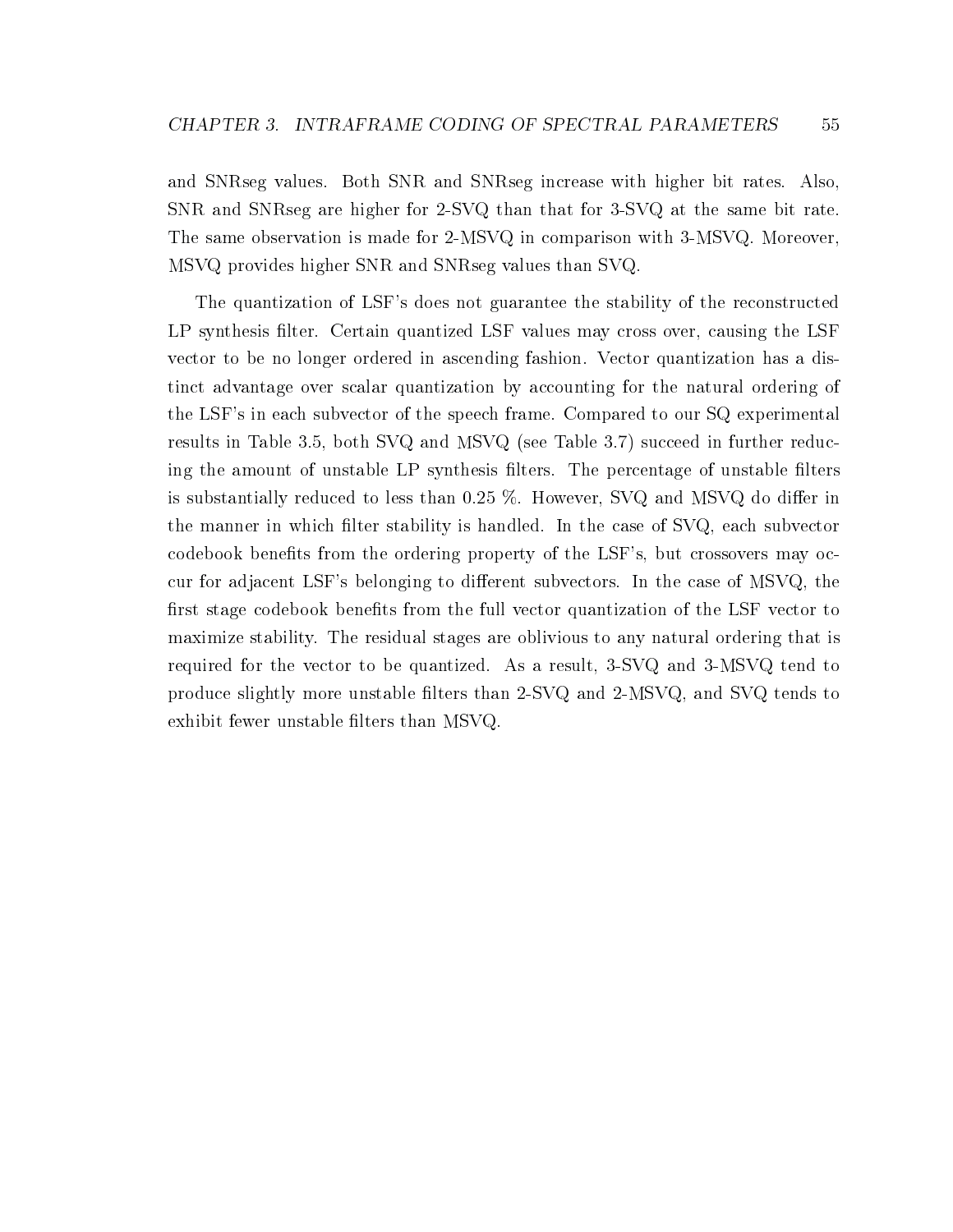# chapter 4 chapter 4 chapter 4 chapter 4 chapter 4 chapter 4 chapter 4 chapter 4 chapter 4 chapter 4 chapter 4 c

# Interframe Coding of Spectral Parameters

In this chapter, we investigate the problem of exploiting any interdependencies between speech frames in spectral coding. The existence of interframe correlation for speech spectra, and speech spectral parameters, is demonstrated. Interframe vector prediction methods such as moving average vector prediction, vector linear prediction and nonlinear vector prediction are discussed. A predictive vector quantization spectral coding scheme is introduced which limits channel error propagation while employing interframe correlation. This scheme uses a fixed predictor, and does not involve any adaptive switching between coding modes (to be discussed in Chapter 5). In particular, nonlinear predictive split vector quantization is compared with linear predictive split vector quantization and intraframe split vector quantization.

## 4.1 Correlation of Spectral Parameters

Conventional linear predictive coding based coders typically employ intraframe coding to encode the spectrum for each speech frame separately. However, there is redundancy between neighbouring speech frames within a phoneme. Figure 4.1 (a) illustrates the high degree of similarity among successive speech spectral envelopes within a particular phoneme. However, it can also be noted in Figure 4.1 (b) that the spectrum changes abruptly at the instant when a transition from one phoneme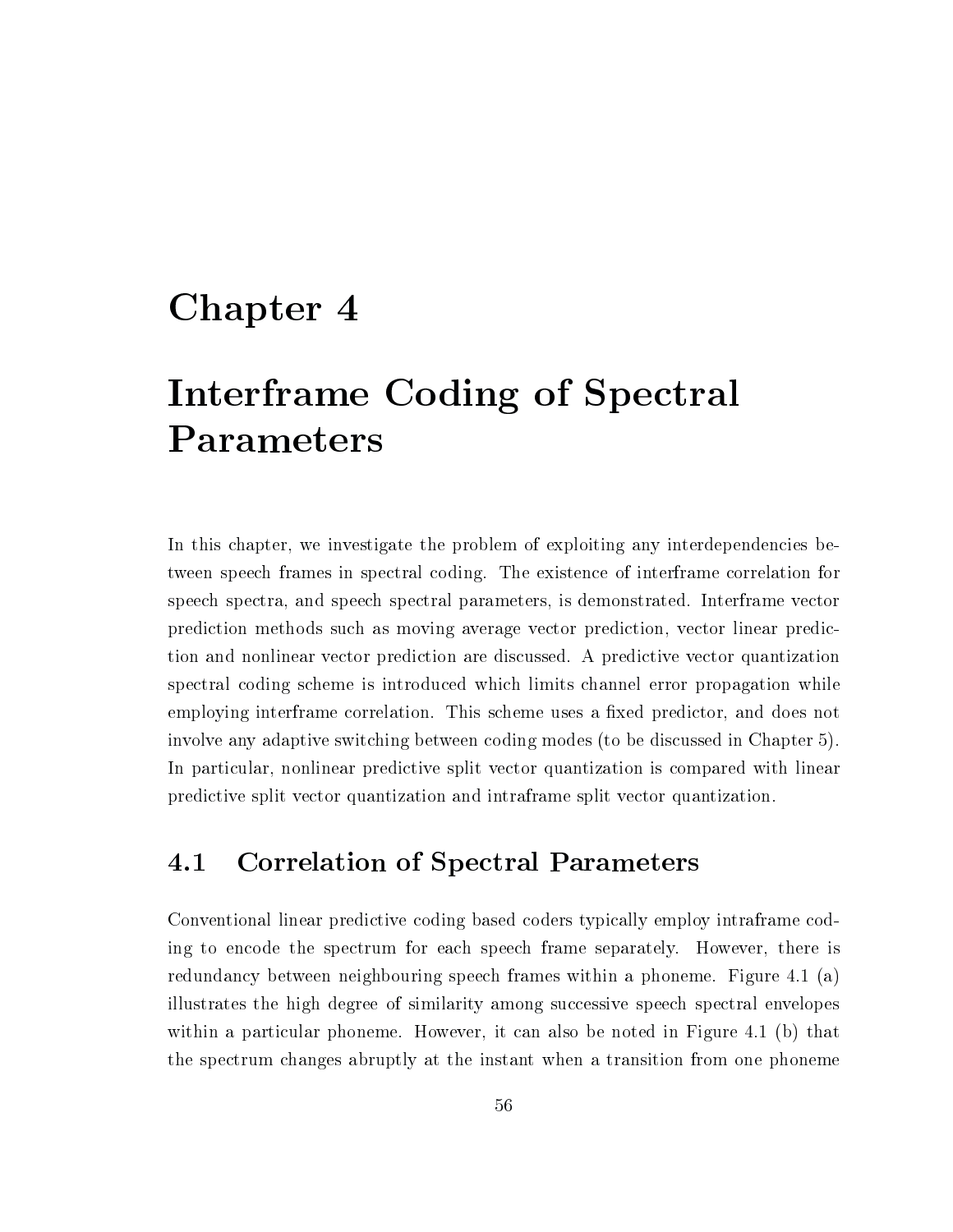

Figure 4.1: Illustrations of similarity among successive speech spectral envelopes at intervals of 20 ms.



Figure 4.2: Normalized interframe autocorrelation coefficients of line spectral frequencies (a) 1-5 and (b) 6-10 at varying delays. The frame period of 20 ms.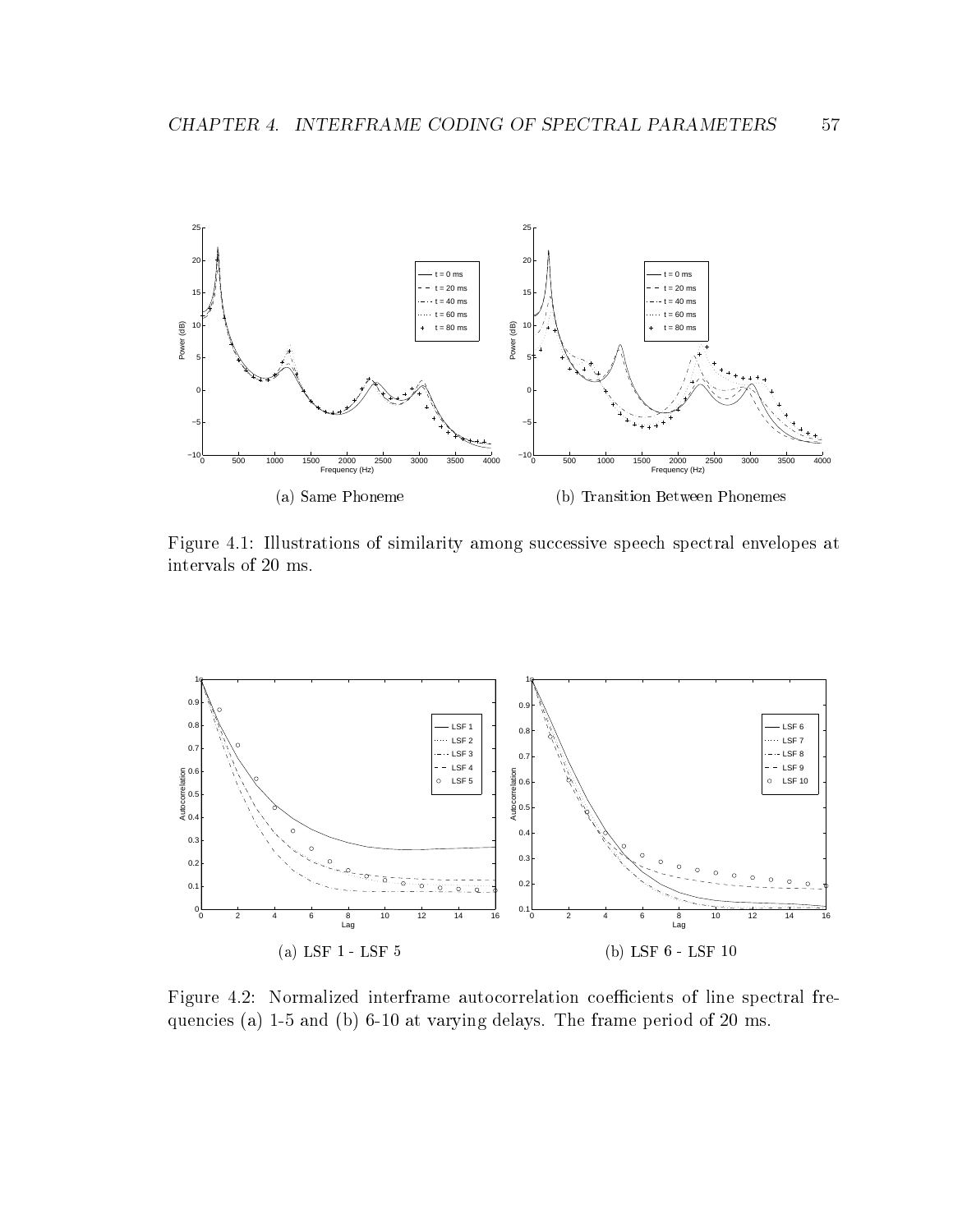to another occurs, resulting in low interframe correlation.

Speech is assumed to be a pseudo-stationary process. Due to the slow variation of the short term spectrum in speech, there is a considerable degree of correlation in the sequence of speech spectra. As line spectral frequencies model the shape of the spectral envelope, there is also correlation between neighbouring frames of LSF parameters [55]. Using the training set of LSF vectors adopted in this thesis, Figure 4.2 presents the normalized autocorrelation function for the  $i$ -th line spectral frequency  $r_i(k)$  where

$$
r_i(k) = \frac{E[\omega_n^i \omega_{n-k}^i]}{E[\omega_n^i \omega_n^i]}
$$
\n(4.1)

where  $\omega_n^i$  is the *i*-th LSF for the *n*-th frame. In [17], a higher degree correlation between neighbouring frames of LSF parameters is noted for a frame period of 10 ms.

## 4.2 Prediction of Spectral Parameters

Rather than encoding the individual short-term speech spectra, it is possible to employ interframe predictive coding to model the speech spectral parameter vector sequence. The error between the predicted spectrum based on previous frames and the actual spectrum of the current frame may be encoded. In interframe coding, the speech spectral parameter vector sequence can be also be modeled as a moving average vector process or as an autoregressive (linear predictive) vector process. Furthermore, each spectral parameter sequence may also be modeled as an individual moving average or autoregressive process. Linear prediction is optimal when the speech spectral parameter sequence is stationary and Gaussian. Nonlinear prediction can provide a more accurate model without any prior knowledge of the statistical behaviour of the spectral parameter sequence.

#### $4.2.1$ Moving Average Vector Prediction

A p-th order moving average (MA) scalar process  $x[n]$  has the form:

$$
x[n] = \sum_{i=0}^{p} a_i e[n-i]
$$
 (4.2)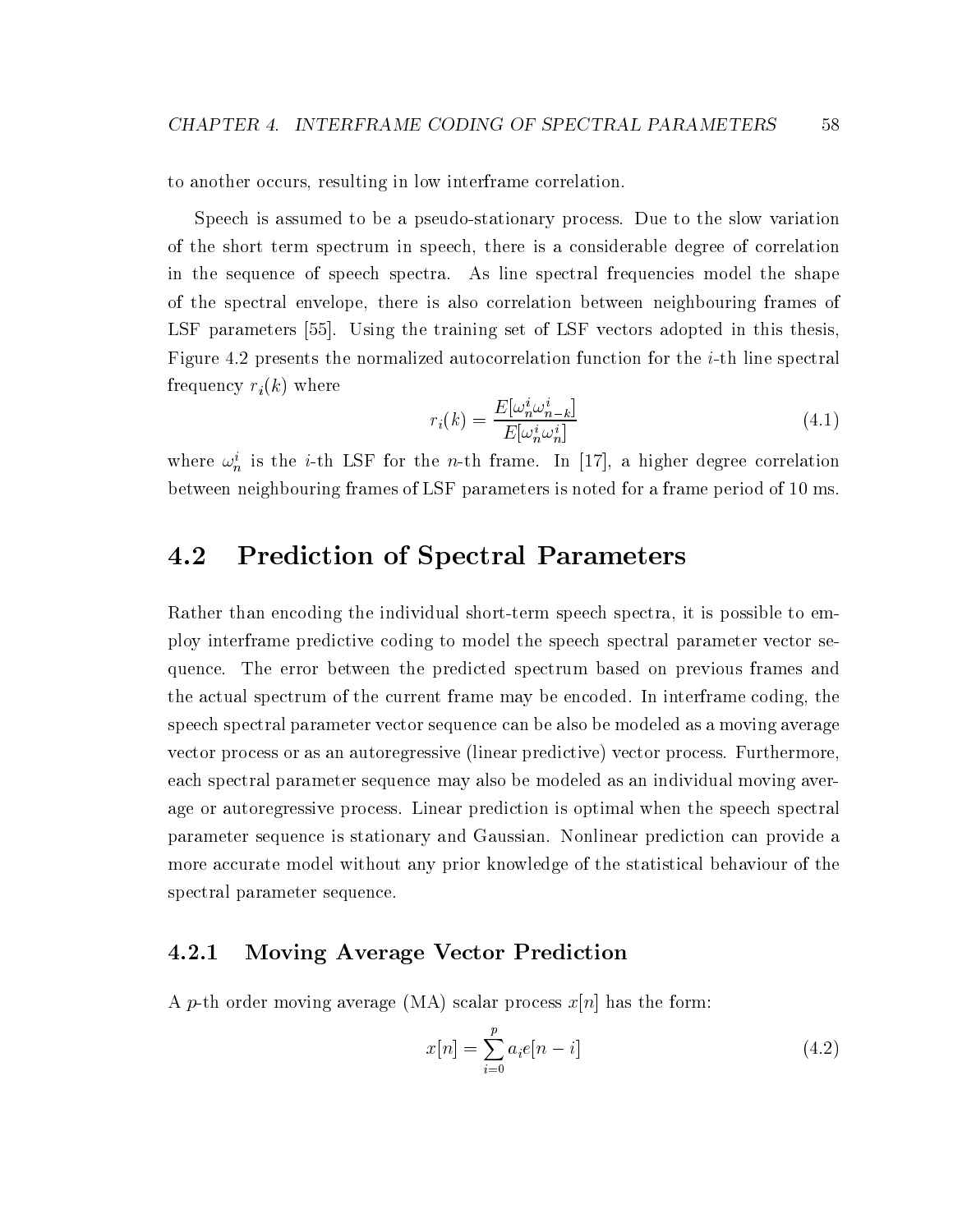where the input sequence  $e[n]$  is independent and identically distributed (i.i.d.), and  $x[n]$  is mean-removed. A moving average process is equivalent to passing white noise through an all-zero filter. If the finite-impulse-response (FIR) filter coefficients  $\{a_i\}$ are held constant, MA predictive coding involves encoding the residual signal  $e[n]$ . One advantage of MA prediction is that error propagation is limited by the order of the FIR filter.

The autocorrelation function of the moving average process  $R_x(k)$  is defined as follows:

$$
R_x(k) = E\left\{x[n]x[n-k]\right\} \tag{4.3}
$$

$$
= E\left\{\sum_{i=0}^{p} a_i e[n-i] \sum_{j=0}^{p} a_j e[n-k-j] \right\} \tag{4.4}
$$

$$
= \sum_{i=0}^{p} a_i \sum_{j=k}^{p+k} a_{j+k} E\left\{e[n-i]e[n-j]\right\} \tag{4.5}
$$

$$
= \sum_{i=0}^{p} a_i \sum_{j=k}^{p+k} a_{j+k} R_e(i-j), \qquad (4.6)
$$

where  $\mathcal{I}(\ell_1, \ell_2)$  is the autocorrelation function of the input process e $[n]$ . Assuming that the input process  $e[n]$  is independent and identically distributed with variance  $\sigma_{e}$ ,

$$
R_e(|i-j|) = \begin{cases} \sigma_e^2 & i = j, \\ 0 & i \neq j. \end{cases} \tag{4.7}
$$

Thus, the autocorrelation function can be reduced to a set of equations

$$
R_x(k) = \begin{cases} \sum_{i=0}^{p-|k|} a_i a_{i+k} \sigma_e^2 & |k| \le p, \\ 0 & |k| > p. \end{cases}
$$
 (4.8)

Because the impulse response of a MA process is finite, the autocorrelation function is also finite.

Recall in Chapter 2 that for a  $p$ -th order autoregressive (AR) process, the AR filter coefficients  $\{a_i\}, i = 1, \ldots, p$ , can be solved recursively from the set of Yule-Walker equations:

$$
R(i) = \sum_{j=1}^{p} a_j R(|i-j|) \quad 1 \le i \le p. \tag{4.9}
$$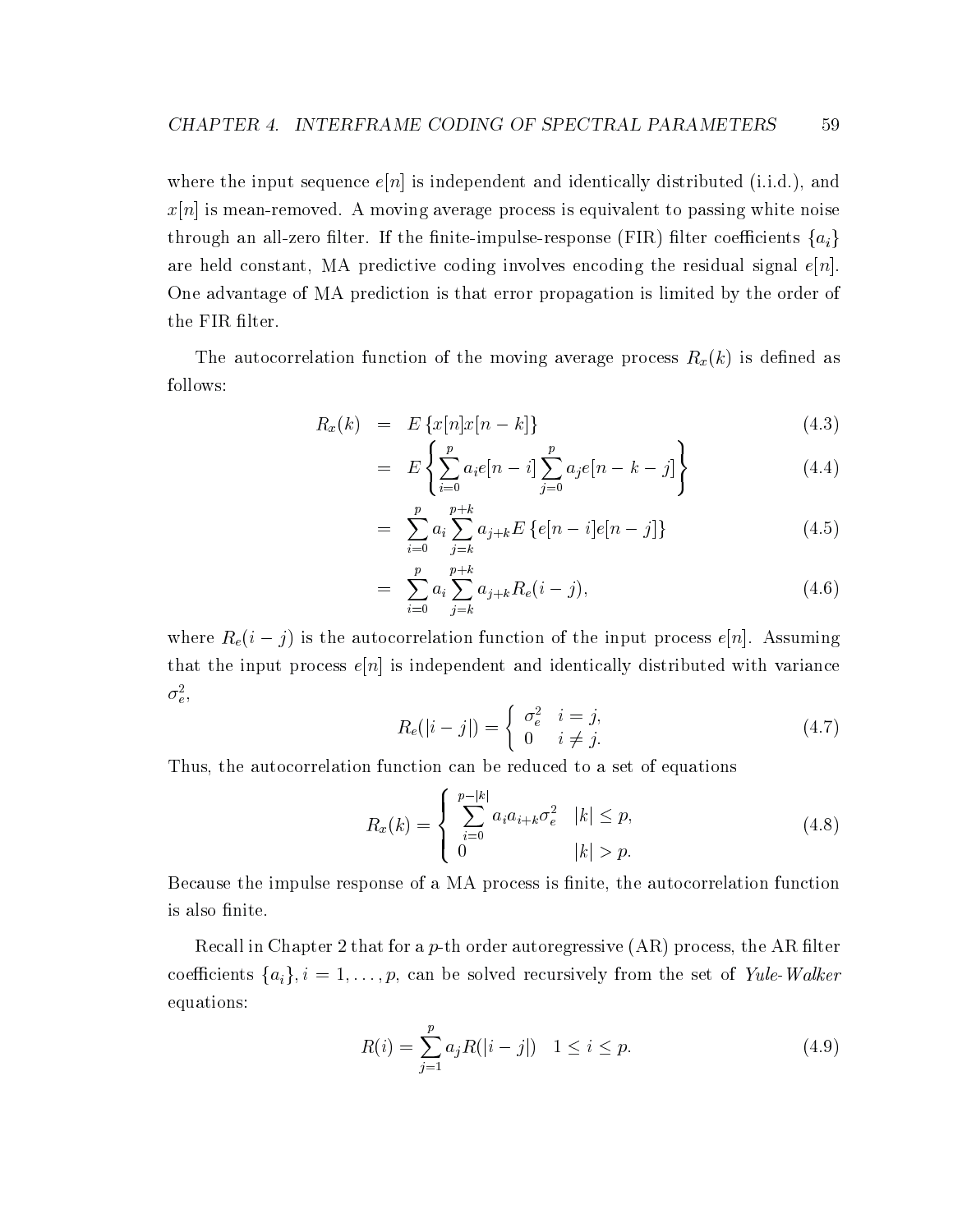The set of equations derived from the autocorrelation function of a MA process cannot be solved as easily as that for an AR process. The MA autocorrelation function equations are nonlinear, and need to be solved iteratively [56, 57]. Box and Jenkins [58] developed a simple procedure that yields an estimate of the system parameters.

It is possible that each speech spectral parameter sequence can be modeled as a p-th order MA process. At frame n, the *i*-th component of of the k-dimensional mean-removed spectral parameter vector  $x_n$  is predicted as

$$
\tilde{x}_n^{(i)} = \sum_{j=1}^p a_j^{(i)} e_{n-j}^{(i)}
$$
\n(4.10)

where  $a_i^{(i)}$  are the  $j$  are the MA prediction coefficients corresponding to the  $i$ -th element of the LSF vector, and  $e_{n-i}^{(i)}$  is the  $n-j$  is the residual vector at frame  $n-j$ . The above can be rewritten as

$$
\tilde{\mathbf{x}}_n = \sum_{j=1}^p \mathbf{A}_j \mathbf{e}_{n-j},\tag{4.11}
$$

where  $\mathbf{A}_j$  is a diagonal matrix. When the prediction matrices  $\{\mathbf{A}_j\}$  are not restricted as diagonal matrices, then intercomponent correlation of the spectral parameter vector  $\mathbf{x}_n$  may be used in interframe vector prediction.

#### $4.2.2$ Vector Linear Prediction

A simpler prediction method for the linear modeling of speech spectral parameter vectors is finite order scalar linear prediction (SLP). Let  $\{x_n\}$  be a sequence of kdimensional mean-removed spectral parameter vectors, where the mean is obtained from the training set LSF vectors. The i-th speech spectral parameter in the current frame n  $x_n^{(i)}$  is linearly predicted by the corresponding *i*-th speech spectral parameter from a finite number  $p$  of previous frames:

$$
\tilde{x}_n^{(i)} = \sum_{j=1}^p a_j x_{n-j}^{(i)},\tag{4.12}
$$

where each  $a_i$  is a scalar prediction coefficient. Each spectral parameter is treated as an independent stationary process where the predictor only uses the corresponding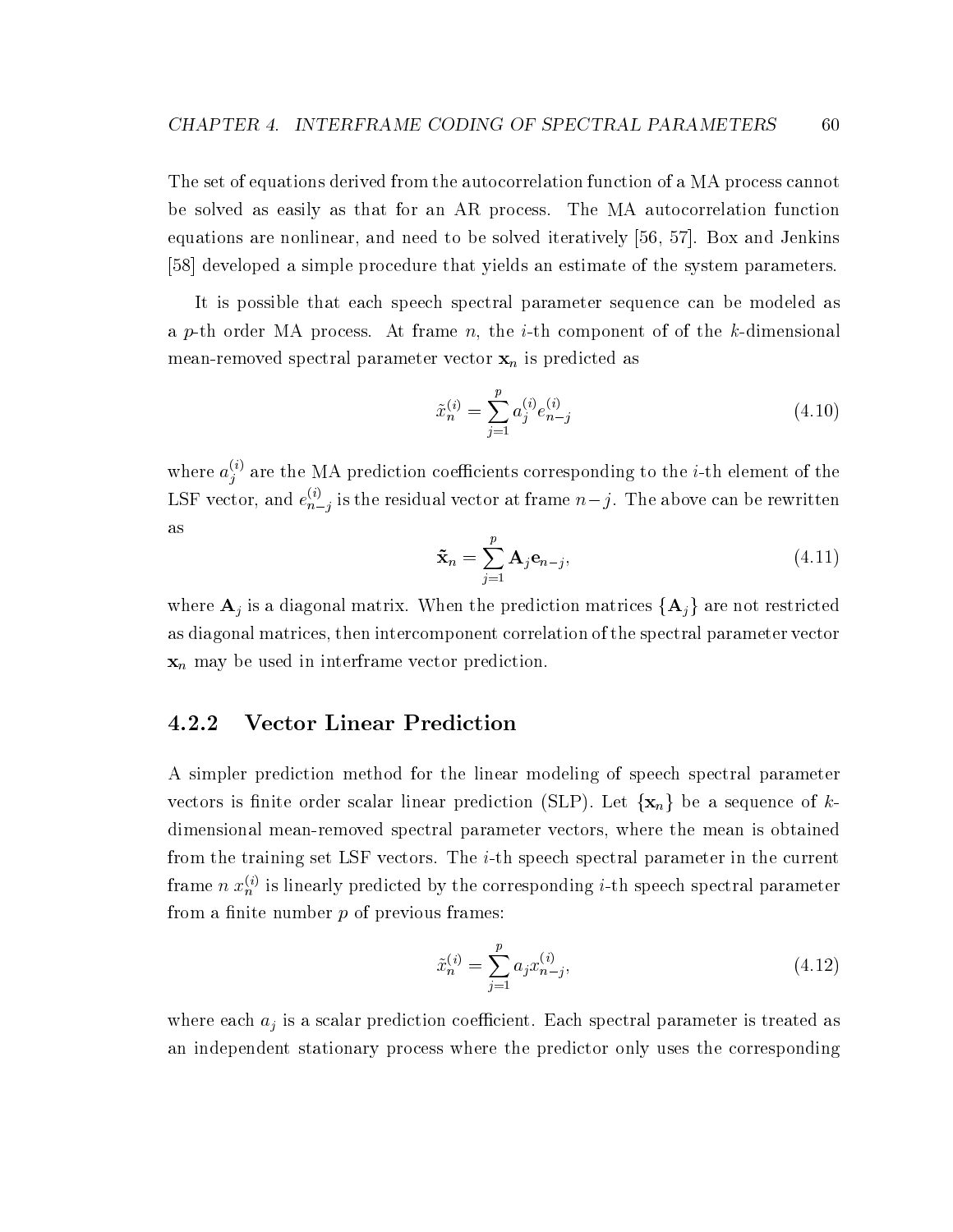spectral parameter from prior frames to estimate the one component of the current frame vector. For a k-dimensional speech spectral vector process, k independent scalar linear predictors are combined to model the spectral parameter sequences.

Vector linear prediction (VLP) [59, 40, 60, 61] is the vector extension of scalar linear prediction. The *p*-th order prediction of  $\mathbf{x}_n$  is

$$
\tilde{\mathbf{x}}_n = \sum_{j=1}^p \mathbf{A}_j \mathbf{x}_{n-j} \tag{4.13}
$$

where each  $A_j$  is a  $\kappa \times \kappa$  prediction coefficient matrix. Vector finear prediction is a multichannel filtering problem. By applying vector linear prediction, each component in the current frame vector is predicted not only from the corresponding component of previous frames, but also from the other components of previous frames. From Equation 4.13, we can predict the *i*-th spectral parameter in frame n as

$$
\tilde{x}_n^{(i)} = \sum_{j=1}^p \mathbf{a}_{ji}^T \mathbf{x}_{n-j}, \quad i = 1, 2, \dots, k,
$$
\n(4.14)

where  $a_{ji}^T$  is the *i*-th row vector of the *j*-th prediction matrix  $A_j$ . When the prediction matrices are forced to be diagonal, vector linear prediction reduces to the aforementioned special case of scalar linear prediction.

The prediction residual or error vector for the *n*-th frame  $e_n$  is

$$
\mathbf{e}_n = \mathbf{x}_n - \tilde{\mathbf{x}}_n. \tag{4.15}
$$

An optimal vector predictor minimizes the prediction residual energy  $E\left\Vert \mathbf{e}_{n}\right\Vert$  . When empirical data is used during predictor design, ergodicity is assumed and a time average of the squared error  $\|\mathbf{e}_n\|$  is used instead. The open loop prediction gain (in dB) of any vector predictor is defined as

$$
G_p = 10 \log_{10} \frac{E \|\mathbf{x}_n\|^2}{E \|\mathbf{e}_n\|^2} \text{ dB.}
$$
 (4.16)

To find the optimal p-th order open-loop predictor for the vector process  $\{x_n\}$ , we mst denne the  $\kappa \times \kappa$  correlation matrix  $\mathbf{r}_{ij}$  as

$$
\mathbf{R}_{ij} = E\left[\mathbf{x}_{n-i}\mathbf{x}_{n-j}^T\right] = \mathbf{R}_{ji}.
$$
 (4.17)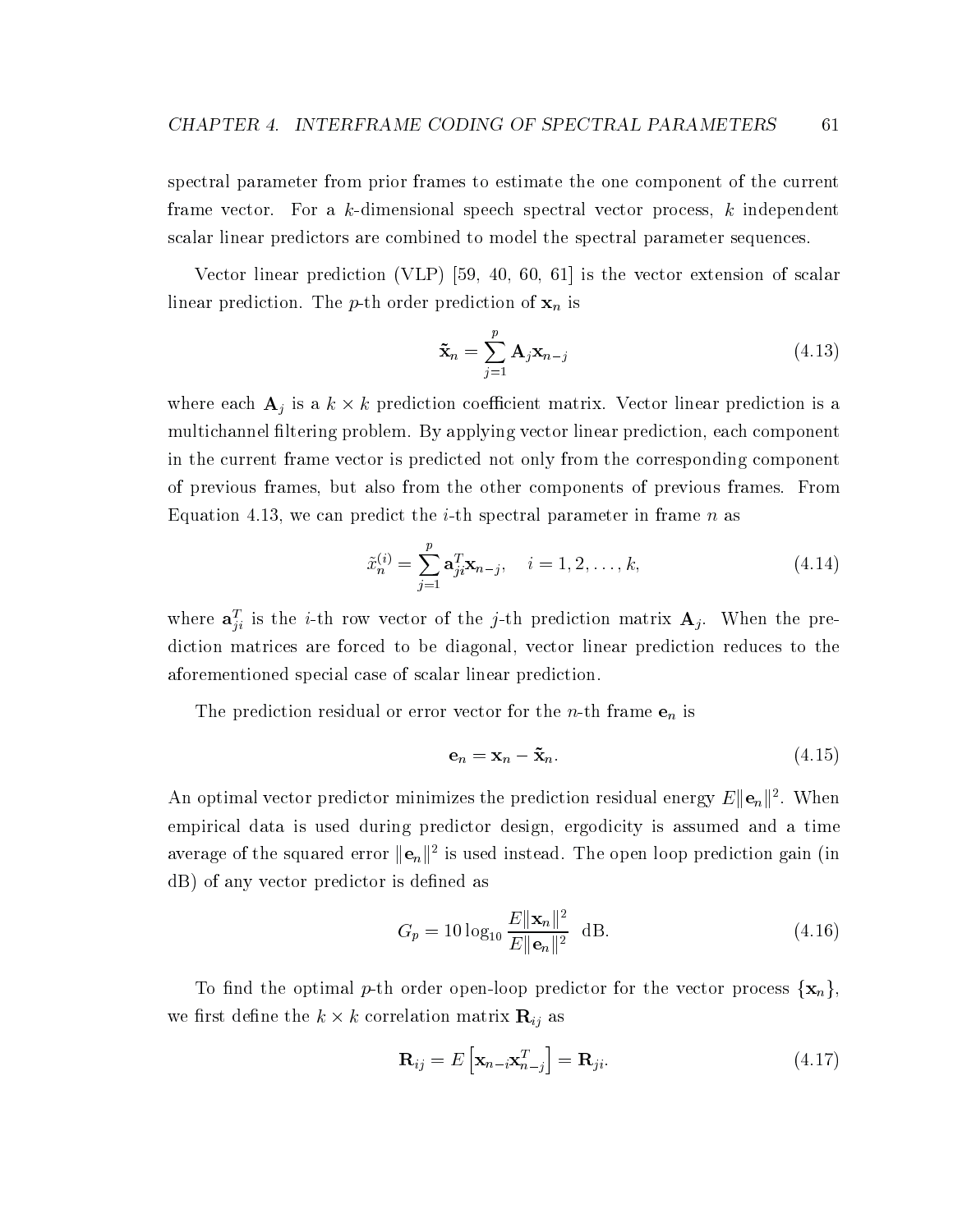For an optimal  $p$ -th order predictor, the orthogonality principle [40] states that the *i*-th component of the *k*-dimensional prediction error vector  $e_n$ ,  $e_n^{(i)}$ , is orthogonal to all the components in the p previous observation vectors  $x_{n-j}$ , so that

$$
E\left[e_n^{(i)}\mathbf{x}_{n-j}\right] = \mathbf{0} \quad j = 1,\dots,p, \quad i = 1,\dots,k. \tag{4.18}
$$

Equivalently,

$$
E\left[\mathbf{e}_n \mathbf{x}_{n-j}\right] = \mathbf{0} \quad j = 1, \dots, p. \tag{4.19}
$$

By substituting Equation 4.13 into Equation 4.19, we obtain

$$
E\left\{ \left[ \mathbf{x}_{n} - \sum_{v=1}^{p} \mathbf{A}_{v} \mathbf{x}_{n-v} \right] \mathbf{x}_{n-j} \right\} = \mathbf{0}.
$$
 (4.20)

The above can be rewritten as

$$
\mathbf{R}_{0j} = \sum_{v=1}^{p} \mathbf{A}_v \mathbf{R}_{vj}, \quad j = 1, \dots, p,
$$
\n(4.21)

which is the matrix equivalent of a finite memory Wiener-Hopf equation. For first order vector linear prediction, we have

$$
\mathbf{R}_{01} = \mathbf{A}_1 \mathbf{R}_{11}. \tag{4.22}
$$

Assuming that  $x_n$  is a nondeterministic process, where the elements of the vector are linearly independent, the optimal first order predictor is

$$
\mathbf{A}_1 = \mathbf{R}_{01} \mathbf{R}_{11}^{-1}.
$$
 (4.23)

For the general case of the  $p$ -th order predictor, Equation 4.20 can be expressed as the matrix equation:

$$
\begin{bmatrix}\n\mathbf{R}_{11} & \mathbf{R}_{12} & \dots & \mathbf{R}_{1p} \\
\mathbf{R}_{21} & \mathbf{R}_{22} & \dots & \mathbf{R}_{2p} \\
\vdots & \vdots & \ddots & \vdots \\
\mathbf{R}_{p1} & \mathbf{R}_{p2} & \dots & \mathbf{R}_{pp}\n\end{bmatrix}\n\begin{bmatrix}\n\mathbf{A}_1^T \\
\mathbf{A}_2^T \\
\vdots \\
\mathbf{A}_p^T\n\end{bmatrix} =\n\begin{bmatrix}\n\mathbf{R}_{10} \\
\mathbf{R}_{20} \\
\vdots \\
\mathbf{R}_{p0}\n\end{bmatrix},
$$
\n(4.24)

or simply,

$$
\mathcal{R}\mathbf{A}^T = \mathbf{R}.\tag{4.25}
$$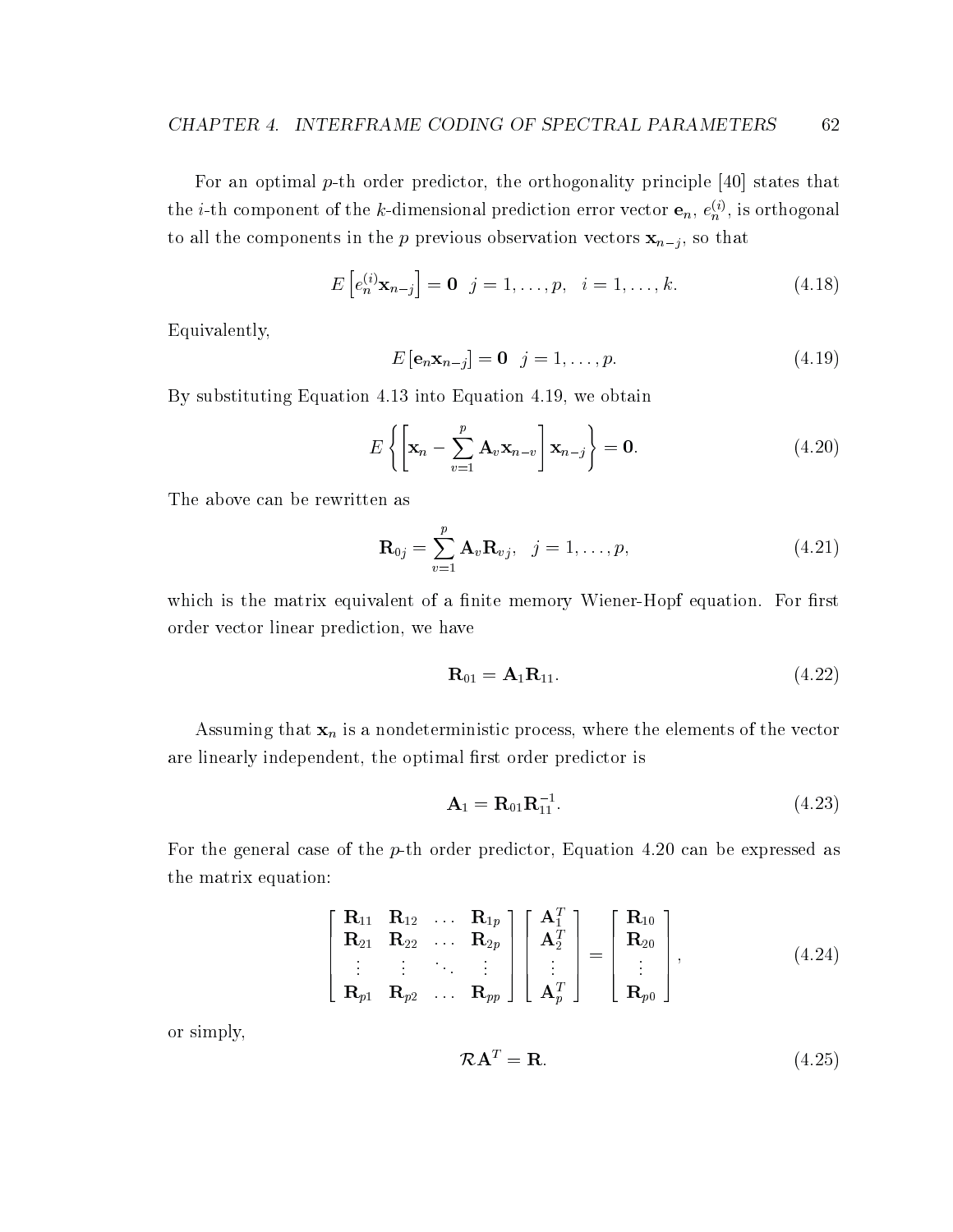$\text{Cov}(k) = \text{Cov}(k) - \text{Cov}(k)$  is not in general and in general and in general and in general and in general and in general and in general and in general and in general and in general and in general and in general and in ge R is the correlation matrix of the  $(kp)$ -dimensional random vector  $y_n$  where

$$
\mathbf{y}_n = \begin{bmatrix} \mathbf{x}_n \\ \mathbf{x}_{n-1} \\ \vdots \\ \mathbf{x}_{n-p+1} \end{bmatrix}
$$
 (4.26)

63

Thus, R is semi-positive density density density density of such a large mass  $\mathcal{O}$ trix is complex and can suffer from numerical instability. A generalized version of the Levinson-Durbin recursion method described in [60, 61] may instead be used to efficiently determine the prediction coefficient matrices.

In practice, the statistical character of the vector process is not known a priori, and empirical data is used to determine p-th order vector linear predictor. Rather than computing the expectation, the estimated correlation matrices are obtained as

$$
\hat{\mathbf{R}}_{ij} = \frac{1}{N} \sum_{N} \mathbf{x}_{n-i} \mathbf{x}_{n-j}^T,
$$
\n(4.27)

where N is the number of observed vectors. When  $x_n$  is stationary and ergodic, and  $N$  is sufficiently large, the estimated correlation matrix will be very close to the correlation matrix  $\mathbf{R}_{ij} = E[\mathbf{x}_{n-i}\mathbf{x}_{n-j}^T]$ . We briefly discuss two methods for computing the vector linear prediction coefficient matrices based on empirical data. They are the vector extensions of the autocorrelation method and the covariance method.

#### Autocorrelation Method

Let N be the number of observable vectors in  $x_n$  such that we assume  $x_n = 0$  for n and n  $\equiv$  0 and 10 and 10 and 10 and 10 and 10 and 10 and 10 and 10 and 10 and 10 and 10 and 10 and 10 and 1 this finite duration, the vector process is assumed to be stationary. To solve for the prediction matrices, the prediction error D is minimized:

$$
D = \sum_{n=-\infty}^{\infty} \left\| \mathbf{x}_n - \sum_{j=1}^{p} \mathbf{A}_j \mathbf{x}_{n-j} \right\|^2.
$$
 (4.28)

which interest that the state  $\lambda$  (p  $\lambda$  ) terms in the above extends of the above provided corrects. prediction errors because the vectors  $x_n$  where  $n < 0$  have been forced to become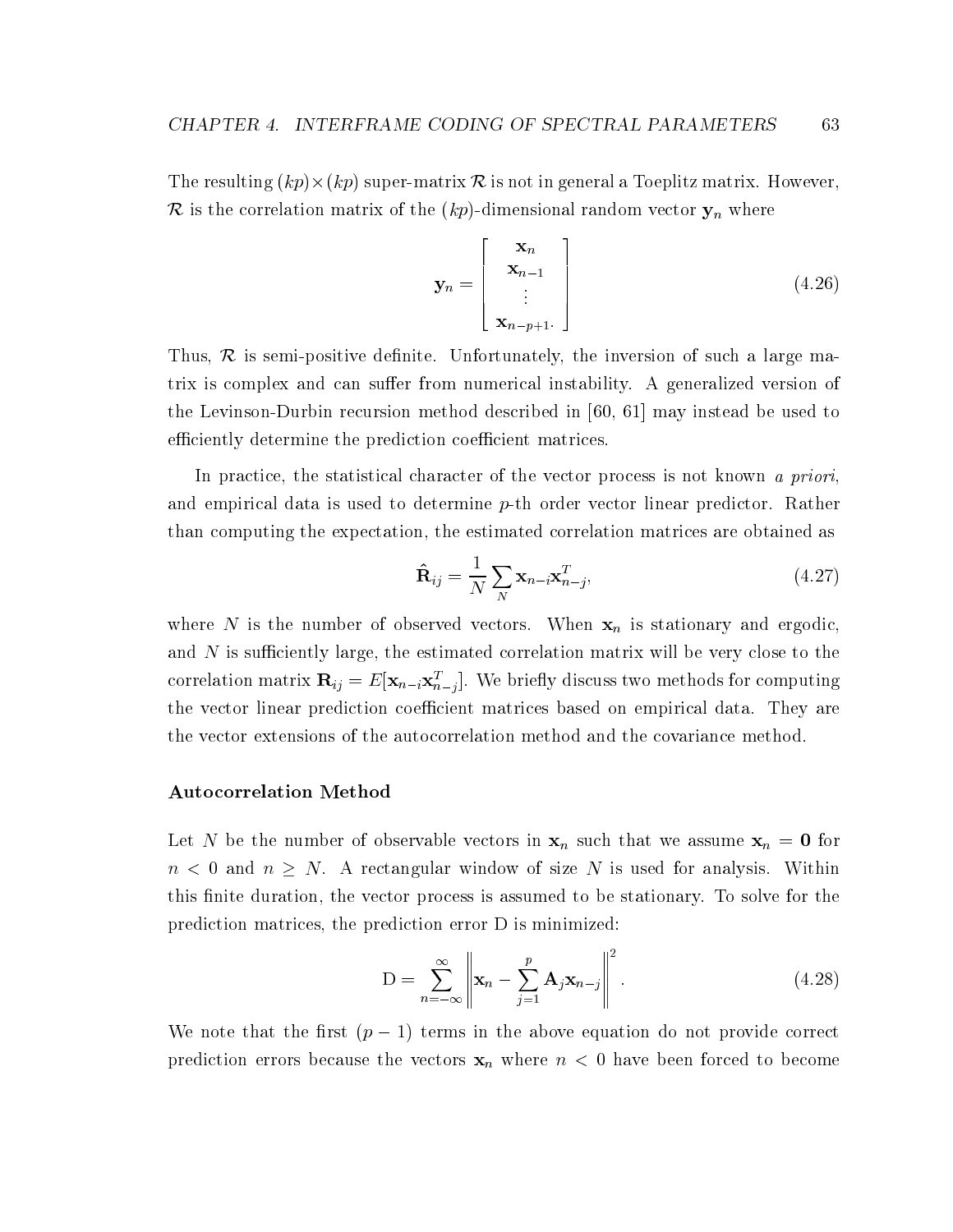zero vectors. The correlation matrices are computed using Equation 4.27. to form the matrix equation

$$
\mathcal{R}\mathbf{A}^T = \mathbf{R}^T \tag{4.29}
$$

where  $\alpha$  is a block Toeplitz matrix. We construct matrix and  $\alpha$  and  $\alpha$  for  $\alpha$ a generalized version of the Levinson-Durbin recursion algorithm that can efficiently solve for the optimal vector linear predictor.

#### Covariance Method

In the covariance method, the analysis window length is reduced to  $\alpha$  (n  $\beta$  ) such that that prediction error sum does not depend on any non-observable vectors  $x_n$ . Thus, the correlation matrix  $\mathbf{R}_{ij}$  is defined as

$$
\mathbf{R}_{ij} = \sum_{n=p}^{N} \mathbf{x}_{n-i} \mathbf{x}_{n-j}^T.
$$
 (4.30)

The prediction matrices must be determined by directly solving

$$
\mathcal{R}\mathbf{A}^T = \mathbf{R}^T \tag{4.31}
$$

For an isommetric, and under certain conditions, is positive semi-der certain conditions, is positive semi-der certain conditions, is positive semi-der certain conditions, in the certain conditions, is positive semi-der c with probability one [40], implying that Cholesky decomposition can be used to solve for the matrix equation.

#### 4.2.3 Nonlinear Vector Prediction

Acoustical phenomena produced in the vocal tract are not linear. Linear prediction and moving average prediction do not extract any nonlinearities present in speech [62, 63, 64]. Nonlinear prediction can be implemented using various methods based on the M-th order Volterra filter or the neural network. In  $[62]$ , Townshend employs nonlinear dynamics and chaotic process modeling to show that nonlinear predictors outperform linear predictors by about  $2-3$  dB in prediction gain. While the aforementioned studies center upon the analysis of the speech signal, they provide the impetus to determine if any nonlinearities exist in the sequence of successive speech spectra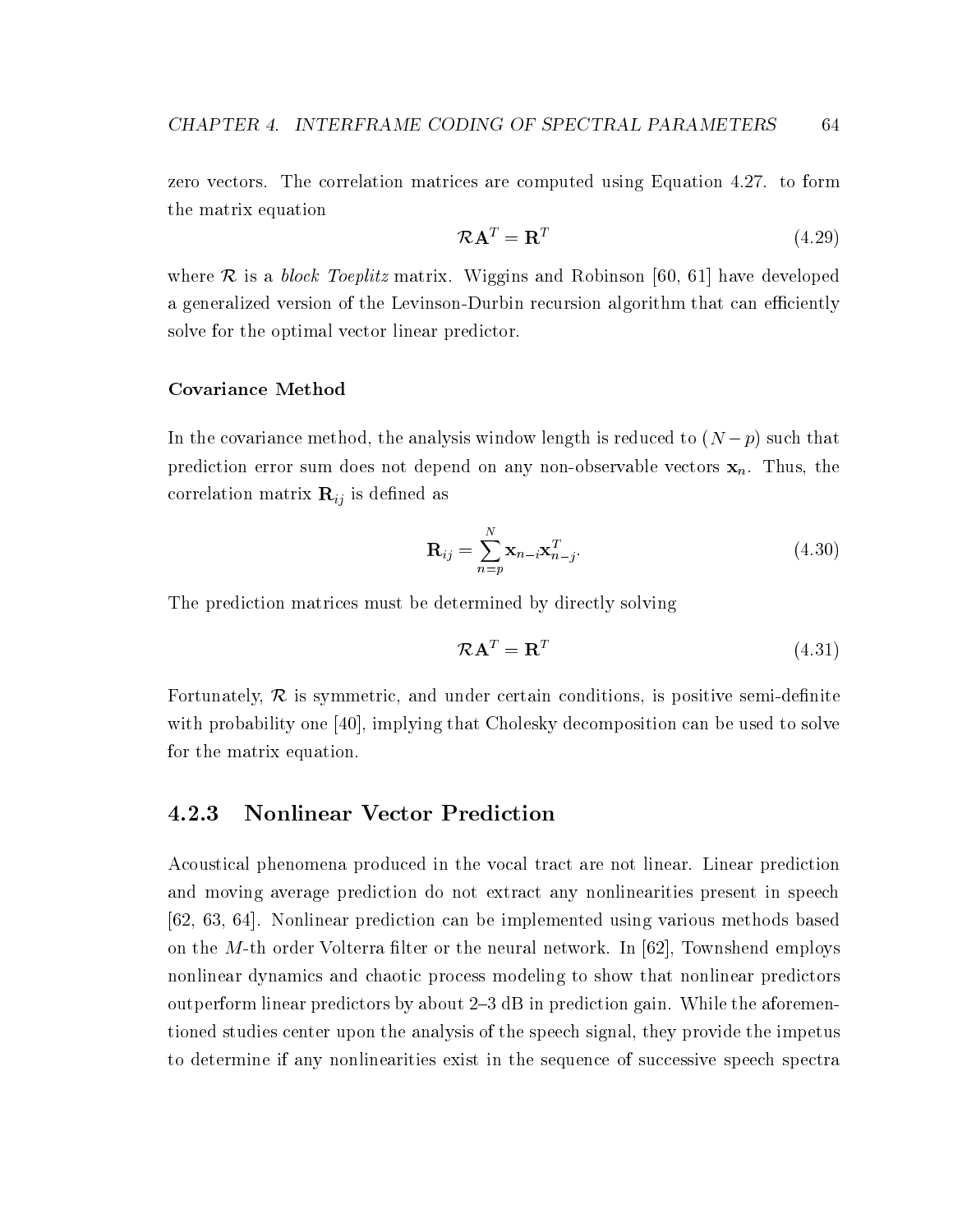due to linear predictive analysis. Since linear prediction is a special case of nonlinear prediction, nonlinear prediction can outperform linear prediction.

Scalar nonlinear prediction can be modeled with a second order Volterra filter [63]:

$$
\tilde{x}[n] = H_1(x[n]) + H_2(x[n]) \tag{4.32}
$$

$$
= \sum_{i=1}^{p} h_i x[n-i] + \sum_{i=1}^{p} \sum_{j=i}^{p} h_{i,j} x[n-i] \cdot x[n-j] \tag{4.33}
$$

where p is the prediction order of the nonlinear filter.  $H_1()$  is a first order Volterra kernel which is a linear and time invariant operator.  $H_2()$  is a second order Volterra kernel which introduces nonlinearity into the operation. The least squares solution for the second order Volterra filter coefficients  $h_i$  and  $h_{i,j}$  is derived in [63]. While the least squares solution can be determined analytically, the number of filter coefficients increases rapidly with the predictor order  $p$ , and synthesis filter stability is not guaranteed.

Neural networks [63, 64, 65] have also been used to model nonlinearities in speech. Inspired by human biological nervous systems, a neural network is a nonlinear directed graph with weighted paths that can store patterns, by changing the weights, and can recall patterns from incomplete or unknown inputs [66]. Unlike Volterra filters, the number of network coefficients does not grow rapidly with the prediction order  $p$ . The major disadvantage with neural networks is that the least squares solution for the filter coefficients cannot be expressed analytically. Nonetheless, a neural network can be trained using a large amount of data such that a nonlinear mapping is learned.

Townshend [62] introduces a nonparametric mapping from one state to the next state. The mapping is nonparametric because, in the statistical sense, no knowledge of the underlying probability distribution of the speech signal is required. The concept of local approximation  $|67|$  is used to partition the mapping into a finite set of local regions  $R_i$  and to apply some parametric model  $f_i(x[n])$  to each region. Each partition region  $R_i$  consists of a set of all input samples  $x[n]$  that are closest to  $x_i$  such that the distance  $||x[n] - x_i||$  is minimized. However, the local parametric model is not used to calculate the predicted value  $f_i(x[n])$ . Rather, the singular value  $f_i(x_i)$  is output for every input value  $x[n]$  that belongs to the local region  $R_i$ .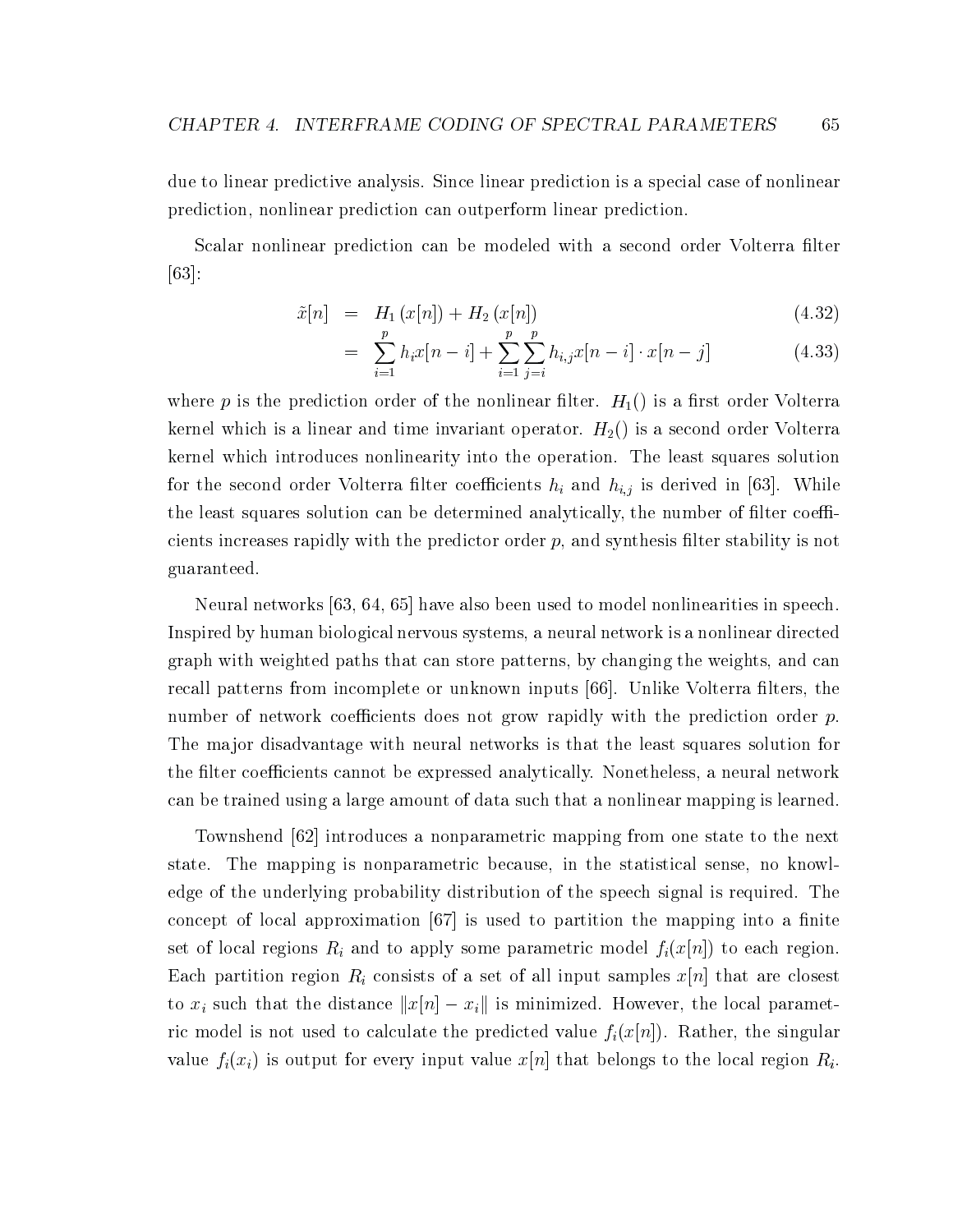The local parametric models remain unknown to the nonlinear predictor, and the nonlinear predictor merely outputs one value for each local region. The idea of using local approximation is analogous to scalar quantization. While Townshend's work was performed to advocate the use of nonlinear predictive coding of speech, it also provides the framework for nonlinear vector prediction of short-term speech spectral parameters.

In [68], Gersho formulates a first order nonlinear predictor design known as nonlinear interpolative vector quantization (NLIVQ) that is nonparametric and based on vector quantization of training data. The minimum mean-square error (MMSE) estimate (prediction) Y of a random vector Y given another random vector (observation) X is the conditional expectation of Y given X:

$$
\tilde{\mathbf{Y}}(\mathbf{X}) = E[\mathbf{Y}|\mathbf{X}]. \tag{4.34}
$$

If the joint probability distribution of  $X$  and  $Y$  is not known, we can generally assume that the conditional expectation is a nonlinear function. If the observation X is quantized to a finite set of possible values  $\{\hat{\mathbf{x}}^{(i)}\}$ , there is also only a finite number of possible conditional expectation values  $\{\tilde{\mathbf{y}}^{(i)}\}$ , where

$$
\tilde{\mathbf{y}}^{(i)} = E[\mathbf{Y}|\hat{\mathbf{x}}^{(i)}].\tag{4.35}
$$

Thus, even without knowledge of the functional form of the MMSE estimator, a table of conditional expectation values can be found as part of the process of designing the quantizer for **X** [68]. Accordingly, associated with the *i*-th partition region of the VQ encoder  $R_i$  is the decoder output  $\mathbf{\hat{x}}^{(i)}$  as well as the MMSE estimate value  $\mathbf{\tilde{y}}^{(i)}$ . Let  $\{\mathbf x_n\}_1^M$  be the set of M sequential LSF training vectors. and  $\{\hat{\mathbf x}^{(i)}\}_1^N$  be the codebook of N LSF codevectors. The partition regions for the vector quantizer become

$$
R_i = \{ \mathbf{x}_n : VQ(\mathbf{x}_n) = \hat{\mathbf{x}}^{(i)} \},\tag{4.36}
$$

which represent the finite size clusters of training set vectors that form the training set. Associated with each VQ partition region is a nonlinear predictor partition region  $P_i$ :

$$
P_i = {\mathbf{x}_{n+1} : VQ(\mathbf{x}_n) = \hat{\mathbf{x}}^{(i)}},\tag{4.37}
$$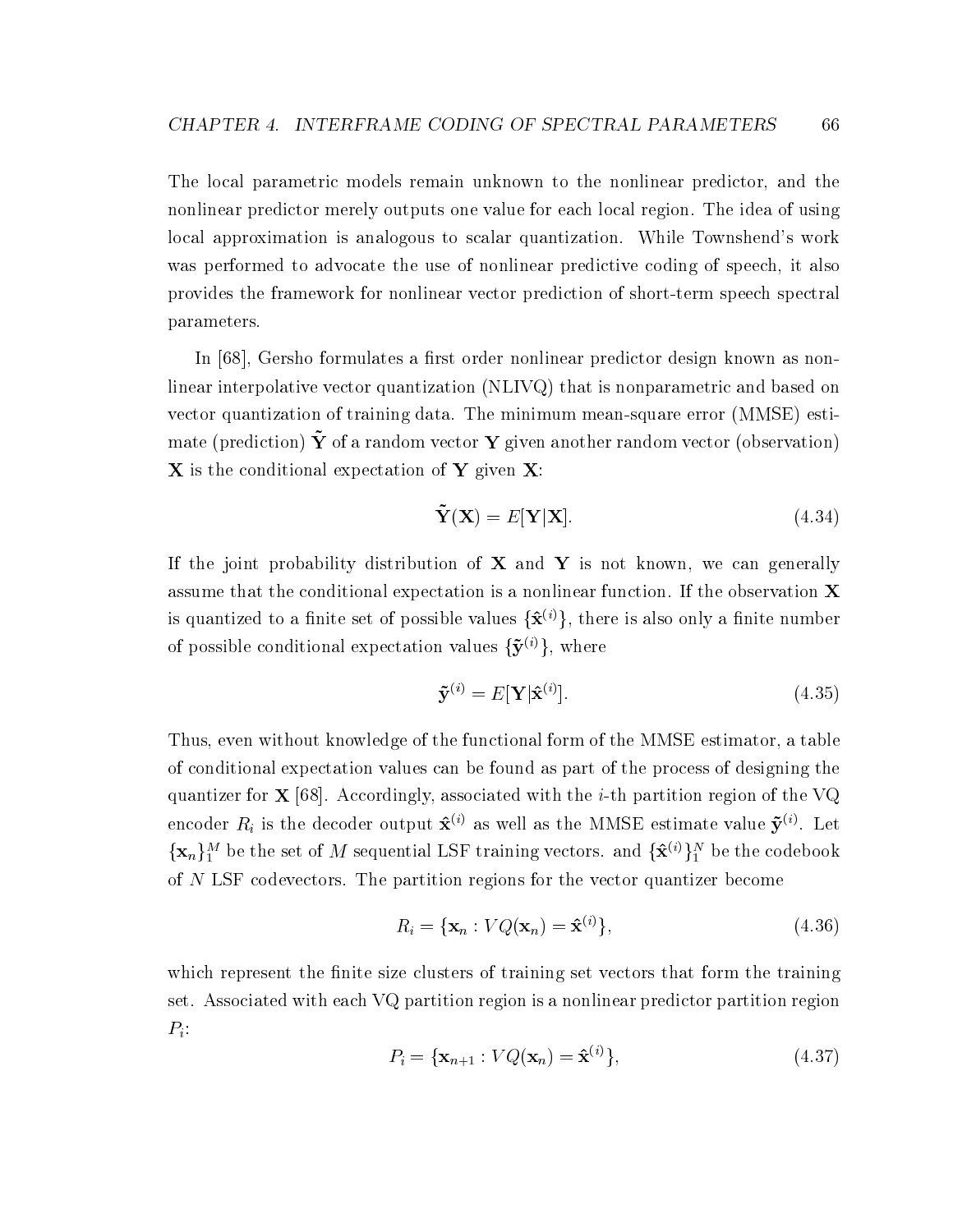which represent the finite size clusters of training set vectors  $x_{n+1}$  in which the previous frame vector  $\mathbf{x}_n$  was quantized as  $\mathbf{\hat{x}}^{(i)}$ . Let  $N(R_i)$  denote the number of training set vectors in the cluster  $R_i$ , and we note that  $N(P_i) = N(R_i)$ . The conditional expectation value  $\tilde{\mathbf{y}}^{(i)}$  is

$$
\tilde{\mathbf{y}} = \frac{1}{N(R_i)} \sum_{\mathbf{x}_n \in R_i} \mathbf{x}_{n+1}.
$$
\n(4.38)

Thus, the optimal predicted value for the current frame vector  $x_n$  is

$$
\tilde{\mathbf{x}}_n = \{\tilde{\mathbf{y}}_i | VQ(\mathbf{x}_{n-1}) = \hat{\mathbf{x}}_i\}.
$$
\n(4.39)

It is straightforward to extend the above VQ-based nonlinear prediction scheme to first order nonlinear prediction of LSF vectors: replace the random vectors  $X$  and Y with the previously quantized frame vector  $\hat{\mathbf{x}}_{n-1}$  and the current frame vector  $\mathbf{x}_n$ .

The nonlinear vector predictor is constructed as a codebook of conditional expectations  $\tilde{\mathbf{x}}_n$ , one for each distinct value of the quantized observation  $\hat{\mathbf{x}}_{n-1}$ . However, designing a full-dimensional nonlinear vector predictor requires a prohibitively large amount of codebook memory and training vectors. For example, if 24 bits are used to encode  $x_{n-1}$  with intraframe VQ, then the prediction codebook requires  $2^{24}$  distinct estimates for  $x_n$ . *Product code VQ* [54] structures can be used for the interframe predictor as for the intraframe quantizer. If  $x_{n-1}$  is quantized to  $\hat{x}_{n-1}$  using L-way SVQ  $(L-SVQ)$ , then the predictor for  $\mathbf{x}_n$  will also be split into L split predictors in exactly the same manner as splitting  $\hat{\mathbf{x}}_{n-1}$ . Hence, for each distinct value of a subvector of  $\hat{\mathbf{x}}_{n-1}$ , we assign one value (obtained during codebook training) to the corresponding subvector of the prediction  $\tilde{\mathbf{x}}_n$ .

#### 4.2.4 Vector Prediction Performance Results

The prediction gains for scalar linear prediction, vector linear prediction and nonlinear vector prediction of unquantized spectral parameter vectors are compared. Log spectral parameters and line spectral frequencies are two parametric representations of LP filter coefficients that can be used in interframe predictive coding of LP filter spectra. Log spectral parameters form a uniformly sampled representation of the continuous log spectral envelope. Conversely, the relative distances between log spectral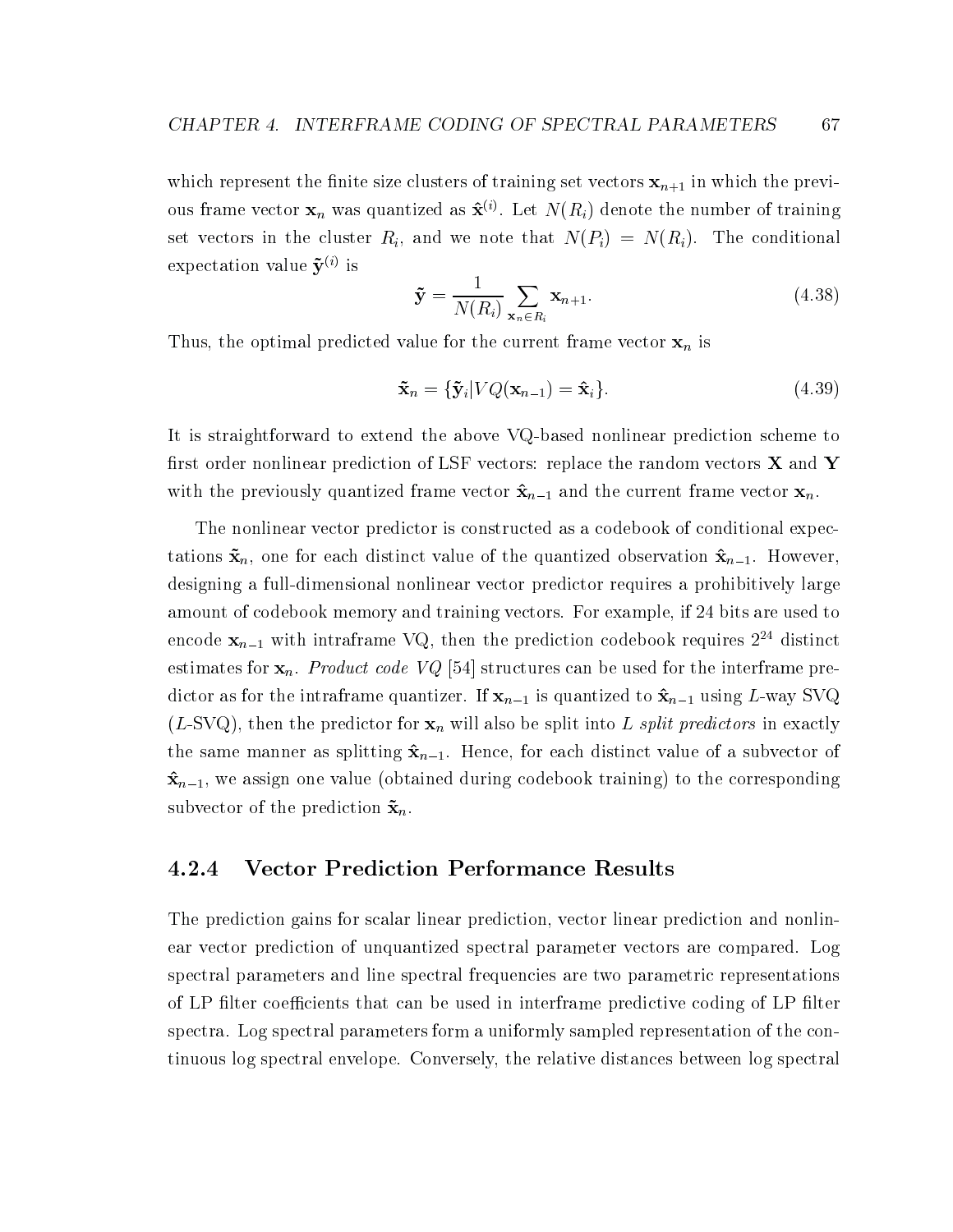frequencies determine the spectral envelope shape: distant LSF's indicate a valley in the LP filter spectrum within that frequency range, and close LSF's indicate a peak in the spectrum. Scalar linear prediction and vector linear prediction of LSF's and log spectral parameters are discussed first, followed by a comparison between nonlinear prediction and linear prediction of LSF vectors.

#### Line Spectral Frequencies versus Log Spectral Parameters

A vector linear predictor estimates a k-dimensional log spectral vector of the current frame  $x_n$  by using a linear combination of p previous log spectral vectors  $x_{n-j}$ :

$$
\tilde{\mathbf{x}}_n = \sum_{j=1}^p A_j \mathbf{x}_{n-j} \tag{4.40}
$$

where  $A_j$  is a  $\kappa \times \kappa$  prediction matrix. In [50], a predictor is chosen for every frame from a finite set or codebook of vector predictors that provides the best estimate of the current vector based on its previous vectors. About 0.5 dB can be gained by using a very large codebook. Furthermore, Shoham [30] reports that for a very small predictor codebook, prediction gain is almost independent of the prediction order. Thus, if we are restricted to one vector predictor, no signicant increase in prediction gain can be garnered using higher order prediction.

The first order prediction gain for a single 33-dimensional vector predictor was reported to be as high as10 dB. However, we note that the prediction gain values reported in [30] are articially high because it neglects to use the mean-removed log spectral vector sequence in the prediction gain calculation. Rather than using the mean-removed vector process  $x_n$ , the prediction gain is calculated using:

$$
G_p^{\dagger} = 10 \log_{10} \frac{E[\|\mathbf{x}_n + \mathbf{m}\|^2]}{E[\|(\mathbf{x}_n + \mathbf{m}) - (\tilde{\mathbf{x}}_n + \mathbf{m})\|^2]} \text{ dB}, \qquad (4.41)
$$

where  $\bf{m}$  is the log spectral vector mean. Table 4.1 reports the first order scalar linear prediction gain values we obtain for the log spectral parameter vectors from our training set speech database. The first order vector linear predictor is designed using the autocorrelation method. Both prediction gain formulae, Equations 4.16 and 4.41, are employed. Using Equation 4.41, we note that our values are comparable to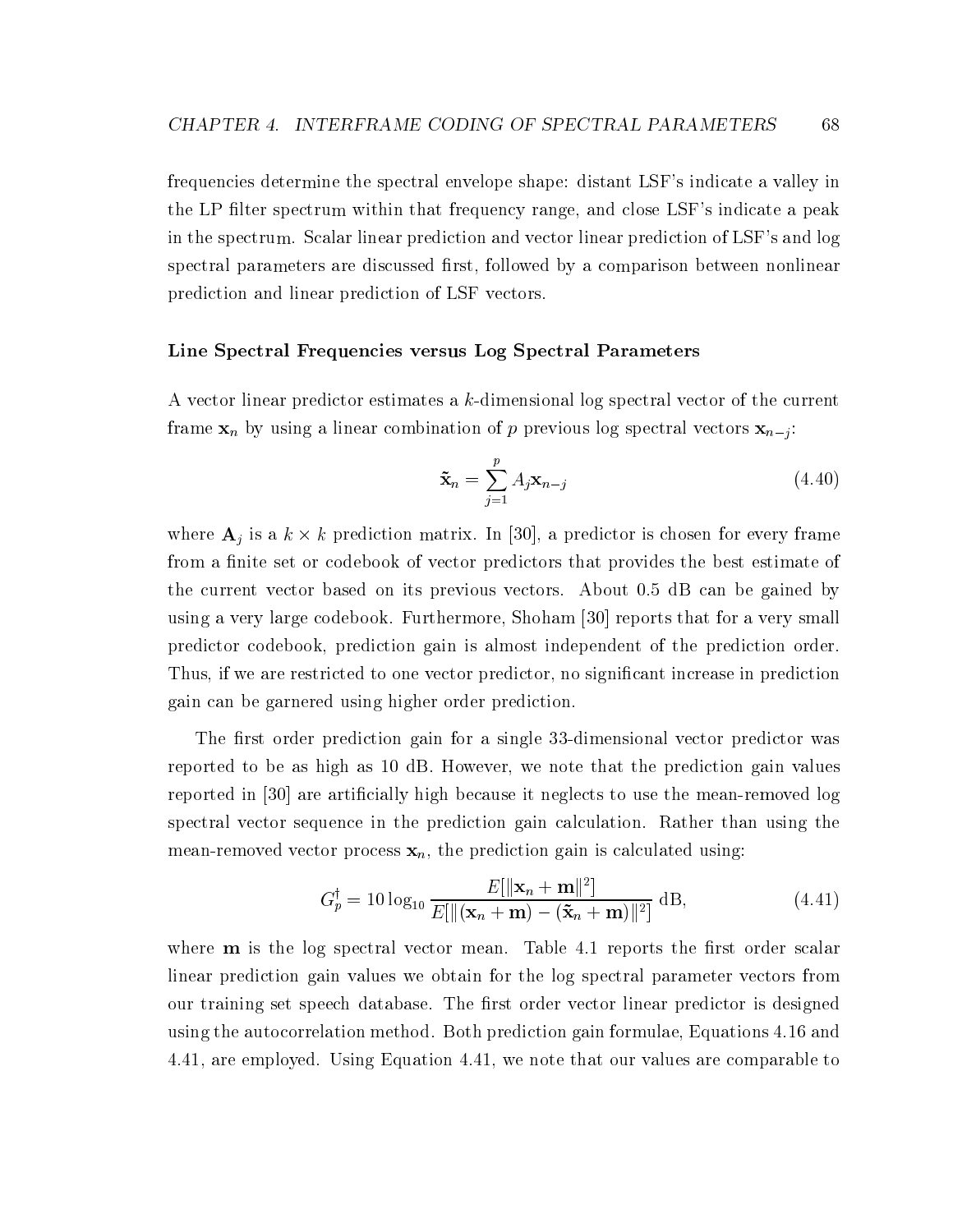| Vector    |           | Prediction Prediction  |
|-----------|-----------|------------------------|
| Dimension | Gain (dB) | Gain <sup>†</sup> (dB) |
| 33        | 4.618     | 9.593                  |
| 65        | 4.631     | 9.582                  |
| 97        | 4.634     | 9.578                  |
| 129       | 4.637     | 9.576                  |

Table 4.1: First order overall scalar linear prediction gain of training set log spectral vectors. Prediction Gain<sup>†</sup> corresponds to the values obtained for the training set vectors using the prediction gain formula defined by Shoham.

those reported by Shoham, and that it articially increases the prediction gain by approximately 4.9 dB. Furthermore, Shoham notes that using higher dimension log spectral vectors do not increase the prediction gain.

To determine the effectiveness of LSF's for use in vector linear prediction, we calculate the open-loop prediction gain for a first order vector linear predictor designed for the training set 10-dimensional LSF vector database using the autocorrelation method. In addition to overall prediction gain for VLP defined in Equation 4.16, we also measure the prediction gain for the *i*-th LSF vector component,  $G_p^{(i)}$ .  $G_p^{(i)}$  is measured as the ratio in dB between the sample variance of component  $x^{(i)}$  and that of its prediction residual:

$$
G_p^{(i)} = 10 \log_{10} \frac{\sigma_{x^{(i)}}^2}{E[(x_n^{(i)} - \tilde{x}_n^{(i)})^2]} \text{ dB.}
$$
 (4.42)

The resultant first order prediction gains are presented in Table 4.2. In addition, the prediction gain as a function of scalar linear predictor order is also presented, where scalar linear prediction is the special case of vector linear prediction in which the prediction coefficient matrices are diagonal.

Table 4.2 reveals that not much additional gain can be attained with higher order scalar linear prediction. This partly supports the observation in  $[30]$  that for a fixed predictor, the prediction gain is almost independent of the prediction order. Furthermore, we observe that first order vector linear prediction offers higher gain than even scalar linear prediction of order 32. We also note that prediction gain increases with smaller frame shift intervals as there is higher correlation between speech samples of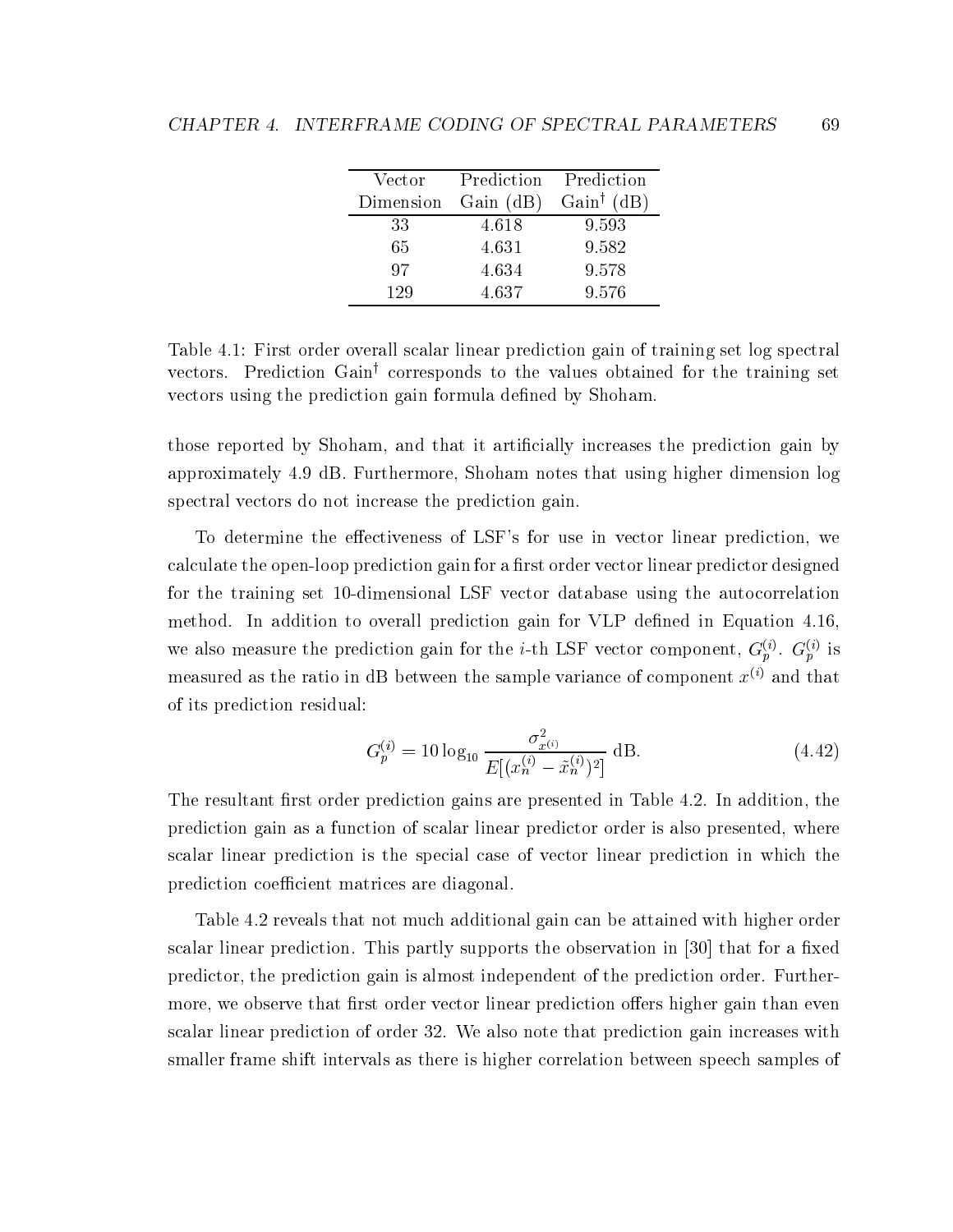| Prediction | Overall    |         | $G_n^{(i)}$          |                  | $dB$ ) for LSF's 1-5 |                  |
|------------|------------|---------|----------------------|------------------|----------------------|------------------|
| Order      | $G_p$ (dB) | $LSF$ 1 | LSF<br>$\mathcal{P}$ | LSF <sub>3</sub> | LSF 4                | LSF <sub>5</sub> |
| $SLP-1$    | 4.714      | 4.553   | 4.005                | 3.640            | 4.288                | 6.108            |
| $SLP-2$    | 4.753      | 4.556   | 4.011                | 3.662            | 4.328                | 6.225            |
| $SLP-4$    | 4.759      | 4.561   | 4.013                | 3.664            | 4.329                | 6.237            |
| $SLP-8$    | 4.765      | 4.575   | 4.017                | 3.668            | 4.336                | 6.240            |
| $SLP-16$   | 4.774      | 4.614   | 4.026                | 3.674            | 4.347                | 6.243            |
| $SLP-32$   | 4.783      | 4.638   | 4.035                | 3.681            | 4.360                | 6.247            |
| $VLP-1$    | 4.834      | 4.578   | 4.084                | 3.827            | 4.450                | 6.179            |
|            |            |         |                      |                  |                      |                  |
| Prediction | Overall    |         | $G_n^{(i)}$<br>dB)   |                  | for LSF's $6-10$     |                  |
| Order      | $G_p$ (dB) | $LSF$ 6 | LSF<br>-7            | LSF 8            | LSF 9                | $LSF$ 10         |
| $SLP-1$    | 4.714      | 5.370   | 4.854                | 4.598            | 4.102                | 4.011            |
| $SLP-2$    | 4.753      | 5.421   | 4.876                | 4.618            | 4.104                | 4.011            |
| $SLP-4$    | 4.759      | 5.427   | 4.886                | 4.623            | 4.107                | 4.021            |
| $SLP-8$    | 4.765      | 5.430   | 4.891                | 4.626            | 4.123                | 4.043            |
| $SLP-16$   | 4.774      | 5.437   | 4.898                | 4.634            | 4.140                | 4.058            |
| $SLP-32$   | 4.783      | 5.447   | 4.908                | 4.641            | 4.147                | 4.063            |

Table 4.2: Scalar linear prediction (SLP) gain in dB of training set LSF vectors and LSF vector components as a function of scalar linear predictor order. Also included is the first order vector linear prediction (VLP) gain in dB of training set LSF vectors and LSF vector components.

closer proximity. Table 4.3 reveals that approximately 3.5 dB of additional gain is garnered for each LSF vector and vector component by halving the frame shift period from 20 ms to 10 ms for our first order scalar and vector linear predictor designs.

At a frame shift period of 20 ms, our first order scalar linear prediction matrix is

$$
\mathbf{A}_{1}^{\text{SLP}} = \left[ \begin{array}{cccccccccccc} 0.81 & 0 & 0 & 0 & 0 & 0 & 0 & 0 & 0 & 0 & 0 \\ 0 & 0.78 & 0 & 0 & 0 & 0 & 0 & 0 & 0 & 0 & 0 \\ 0 & 0 & 0.75 & 0 & 0 & 0 & 0 & 0 & 0 & 0 & 0 \\ 0 & 0 & 0 & 0.79 & 0 & 0 & 0 & 0 & 0 & 0 & 0 \\ 0 & 0 & 0 & 0.87 & 0 & 0 & 0 & 0 & 0 & 0 \\ 0 & 0 & 0 & 0 & 0.84 & 0 & 0 & 0 & 0 & 0 \\ 0 & 0 & 0 & 0 & 0 & 0 & 0.82 & 0 & 0 & 0 \\ 0 & 0 & 0 & 0 & 0 & 0 & 0 & 0.81 & 0 & 0 \\ 0 & 0 & 0 & 0 & 0 & 0 & 0 & 0 & 0.78 & 0 \\ 0 & 0 & 0 & 0 & 0 & 0 & 0 & 0 & 0 & 0.78 \end{array} \right] (4.43)
$$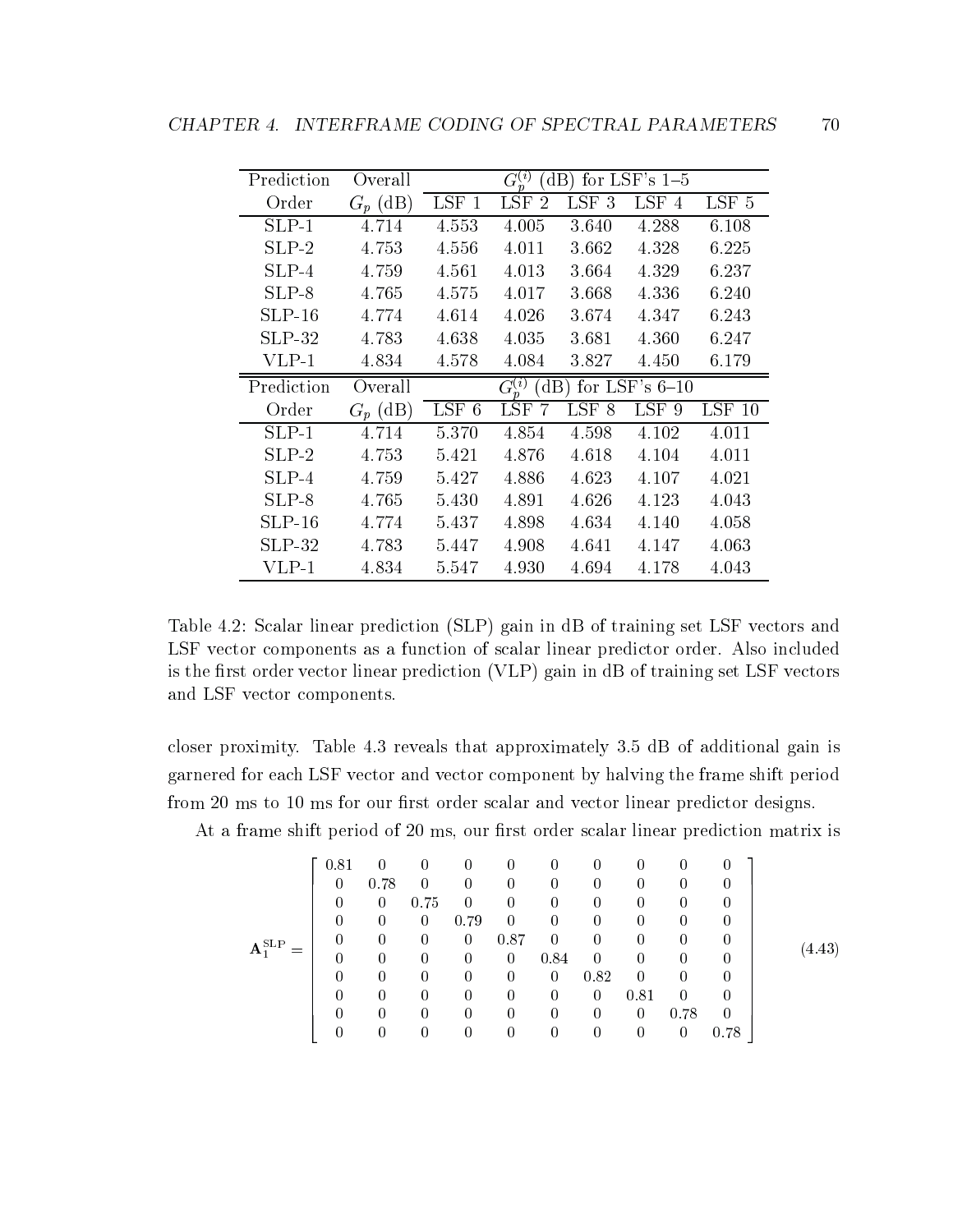| Predictor     | Overall       |       |                  | $(dB)$ for LSF's 1-5  |       |          |
|---------------|---------------|-------|------------------|-----------------------|-------|----------|
|               | (dB)<br>$G_n$ | LSF 1 | LSF <sub>2</sub> | LSF 3                 | LSF 4 | LSF 5    |
| Scalar Linear | 8.057         | 7.680 | 7.168            | 6.942                 | 7.697 | 9.766    |
| Vector Linear | 8.134         | 7.702 | 7.223            | 7.068                 | 7.801 | 9.809    |
|               |               |       |                  |                       |       |          |
| Predictor     | Overall       |       |                  | (dB) for LSF's $6-10$ |       |          |
|               | (dB           | LSF 6 | LSF 7            | LSF 8                 | LSF 9 | $LSF$ 10 |
| Scalar Linear | 8.057         | 8.875 | 8.156            | 7.819                 | 7.071 | 7.090    |

Table 4.3: First order vector and scalar linear prediction gain in dB of training set LSF vector and vector components at 10 ms shift intervals.

and our first order vector linear prediction matrix is

$$
\mathbf{A}_{1}^{\text{VLP}} = \begin{bmatrix} 0.78 & 0.03 & 0.00 & 0.00 & -0.01 & 0.00 & 0.00 & -0.00 & 0.01 & -0.01 \\ 0.11 & 0.70 & 0.06 & 0.01 & -0.01 & -0.02 & 0.02 & 0.02 & 0.02 & 0.02 \\ -0.13 & 0.14 & 0.66 & 0.03 & 0.01 & 0.00 & 0.02 & 0.07 & 0.08 & 0.09 \\ -0.01 & 0.01 & 0.03 & 0.72 & 0.08 & -0.02 & 0.04 & -0.02 & 0.14 & 0.08 \\ -0.03 & -0.01 & -0.06 & 0.05 & 0.84 & 0.03 & 0.01 & 0.02 & 0.03 & 0.05 \\ 0.00 & -0.02 & -0.02 & -0.03 & 0.11 & 0.73 & 0.06 & -0.00 & 0.09 & 0.00 \\ 0.00 & -0.02 & -0.02 & -0.00 & 0.01 & 0.04 & 0.76 & 0.06 & 0.00 & 0.03 \\ -0.05 & -0.01 & 0.01 & -0.04 & 0.03 & -0.01 & 0.05 & 0.74 & 0.05 & 0.02 \\ -0.04 & -0.03 & 0.01 & 0.01 & -0.02 & 0.02 & -0.00 & 0.04 & 0.72 & 0.06 \\ -0.04 & -0.02 & 0.02 & 0.00 & -0.01 & -0.02 & -0.01 & -0.01 & 0.00 & 0.75 \end{bmatrix} . \tag{4.44}
$$

The magnitudes of the diagonal elements in  $A_1^+$  are less than than those in  $A_1^+$ . In the previous LSF frame vector  $x_{n-1}$ , the components closest to the *i*-th LSF component have a higher degree of intercomponent correlation in predicting the i-th LSF component in  $x_n$  than those components in  $x_{n-1}$  further away from the *i*-th LSF vector component.

In comparison with the prediction gain values obtained for log spectral parameter vectors of dimensions greater than 33, linear prediction of LSF vectors of lower dimensions provide equivalent, if not higher, prediction gain. Furthermore, first order vector linear prediction easily outperforms scalar linear prediction. Since it has been noted that the prediction gain remains relatively unchanged with high order linear prediction  $[30, 55]$ , we shall restrict ourselves to first order scalar and vector linear prediction for the remainder of this thesis.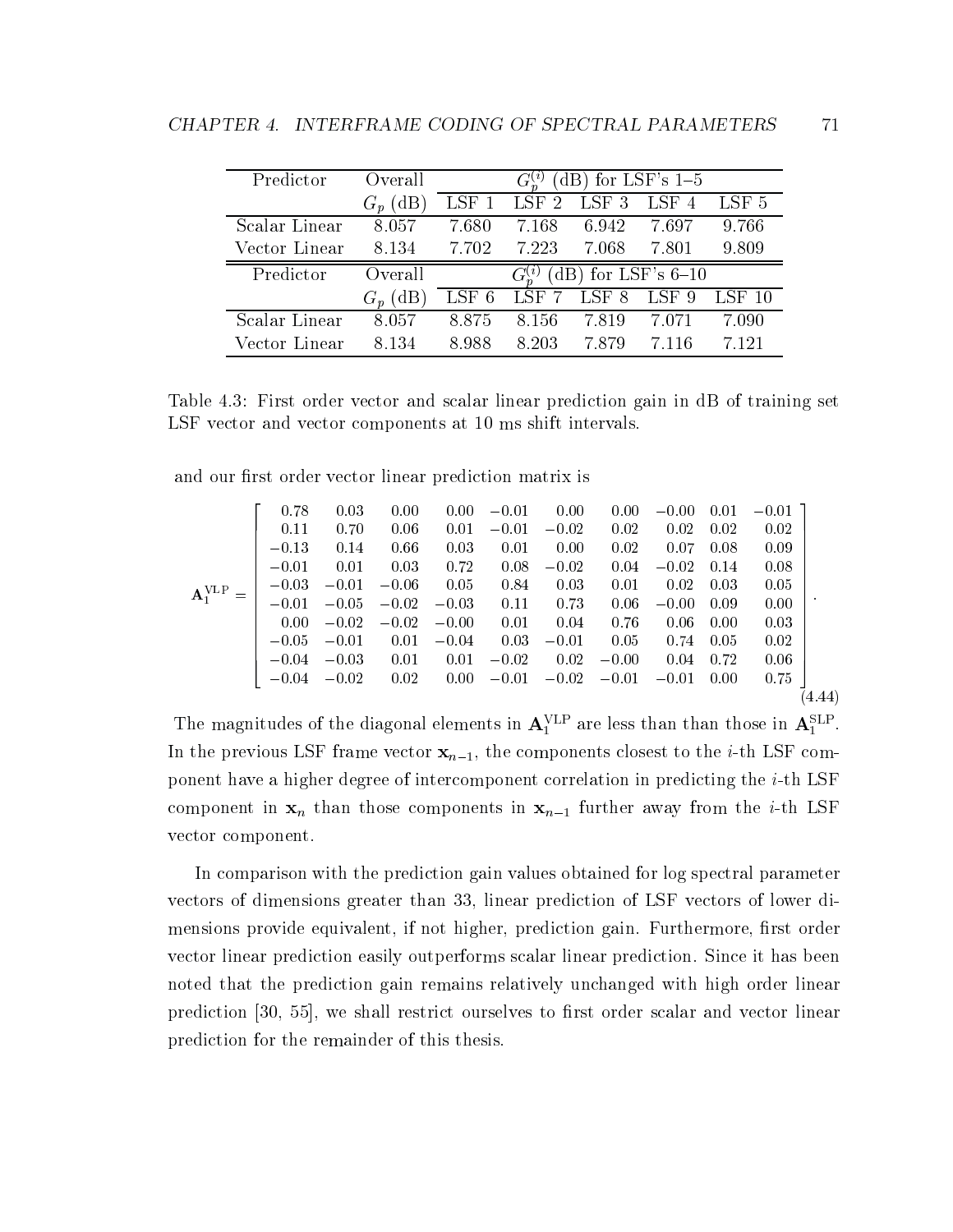#### Nonlinear Prediction versus Linear Prediction

Our proposed first order nonlinear predictor for the LSF frame vector  $x_n$  is based on the previous quantized frame vector  $\hat{\mathbf{x}}_{n-1}$ . In order to obtain a more valid comparison between linear prediction and nonlinear prediction, first order scalar and vector linear prediction of  $x_n$  will also be performed using the quantized vector  $\hat{x}_{n-1}$ :

$$
\mathbf{x}_n = \mathbf{A}_1 \hat{\mathbf{x}}_{n-1}.\tag{4.45}
$$

For both the training set and test set, each LSF vector is encoded using intraframe split vector quantization to generate "quantized" training and test sets. The vectors  $\hat{\mathbf{x}}_{n-1}$  in the "quantized" sets are then used to estimate the vectors  $\mathbf{x}_n$  in the original sets. For comparison, the prediction gain for each individual LSF vector component  $G_p^{(i)}$  and the overall prediction gain  $G_p$  are measured as a function of first order predictor type and splitting configuration used for encoding  $x_{n-1}$  and for predicting  $\mathbf{x}_n$ . Tables 4.4 and 4.5 contain the results for the training set and test set, respectively, where prediction is based on the vector  $\hat{\mathbf{x}}_{n-1}$  that has been encoded using 24-bit intraframe 2-SVQ or 3-SVQ as described in Chapter 3. In 2-SVQ, the frame vector is split into two subvectors of dimensions  $(4, 6)$ , and each subvector is quantized using 12 bits. In 3-SVQ, the frame vector is split into three subvectors of dimensions (3, 3, 4), and each subvector is quantized using 8 bits.

In Table 4.4, we note that vector linear prediction outperforms scalar linear prediction, and nonlinear prediction outperforms both scalar and vector linear prediction. The advantage of nonlinear over linear prediction is greater for the lower order than the higher order LSF's. The splitting configuration also affects how well prediction performs; using two subvectors (2-SVQ) provides higher prediction gain than using three subvectors (3-SVQ). Moreover, the coarser quantization of intra-coded frame vector  $x_{n-1}$  in the "quantized" training or test set due to using 3-SVQ instead of 2-SVQ degrades the prediction gain. While the training set results indicate that nonlinear prediction outperforms linear prediction, it does not indicate how robust the nonlinear prediction would be compared to linear prediction when employed on the vectors outside the training set.

In Table 4.5, we note that nonlinear prediction does not provide better prediction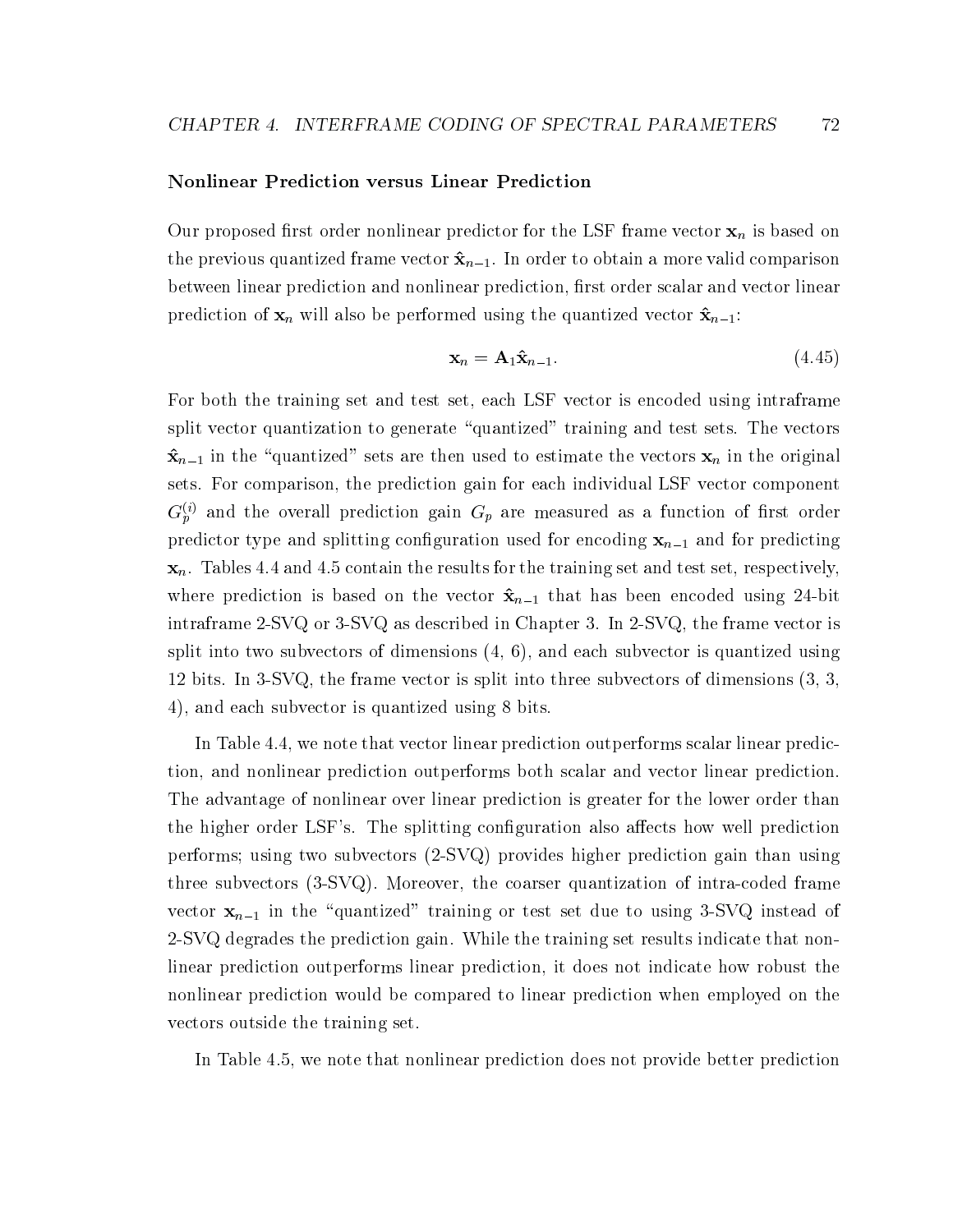| Predictor   | Overall    |         | $G_n^{(i)}$                |           | $(dB)$ for LSF's 1-5 |                  |
|-------------|------------|---------|----------------------------|-----------|----------------------|------------------|
| <b>Type</b> | $G_n$ (dB) | $LSF$ 1 | LSF<br>$\mathcal{D}$       | LSF<br>-3 | LSF<br>4             | LSF <sub>5</sub> |
| $2-SLP$     | 4.527      | 4.348   | 3.939                      | 3.592     | 4.215                | 5.993            |
| $2$ -VLP    | 4.638      | 4.373   | 4.017                      | 3.776     | 4.367                | 6.064            |
| $2-NLP$     | 5.016      | 4.832   | 4.552                      | 4.306     | 4.759                | 6.380            |
| $3-SLP$     | 4.459      | 4.187   | 3.880                      | 3.555     | 4.136                | 5.846            |
| $3-VLP$     | 4.577      | 4.210   | 3.960                      | 3.729     | 4.289                | 5.913            |
| $3-NLP$     | 4.606      | 4.309   | 4.096                      | 3.777     | 4.288                | 5.937            |
| Predictor   |            |         | $G^{(i)}_*$<br>$\text{dB}$ |           | for LSF's $6-10$     |                  |
|             | Overall    |         |                            |           |                      |                  |
| <b>Type</b> | $G_p$ (dB) | LSF 6   | <b>LSF</b>                 | LSF 8     | LSF <sub>9</sub>     | $LSF$ 10         |
| $2-SLP$     | 4.527      | 5.262   | 4.682                      | 4.366     | 3.512                | 3.094            |
| $2$ -VLP    | 4.638      | 5.425   | 4.750                      | 4.449     | 3.573                | 3.146            |
| $2-NLP$     | 5.016      | 5.759   | 5.134                      | 4.790     | 3.817                | 3.329            |
| $3-SLP$     | 4.459      | 5.064   | 4.705                      | 4.444     | 3.770                | 2.800            |
| $3-VLP$     | 4.577      | 5.261   | 4.776                      | 4.515     | 3.831                | 2.908            |

Table 4.4: First order prediction gain for each training set LSF vector component as a function of splitting configuration and predictor type. Prediction is based on previous frame vector quantized with 24 bits.

gain than linear prediction for the test set. One explanation is that our nonlinear vector predictor is designed as a concatenation of nonlinear subvector predictors, whereas our vector linear predictor is designed using the full dimensionality of the training set vectors. In [40], we note that there are two design-controllable sources of suboptimality for the nonlinear predictor: the finite size  $N$  of the VQ codebook used to quantize  $x_{n-1}$  and the finite size M of the training set used to design the prediction codebook. Due to the splitting configuration in our nonlinear prediction design, a larger training set may be required so that nonlinear vector prediction is more robust than scalar and vector linear prediction for vectors outside the training set. Another possibility is that our prediction gain results do not provide an accurate interpretation of how well nonlinear prediction performs relative linear prediction in interframe spectral coding. Spectral distortion measurements may yield a clearer picture for this particular comparison.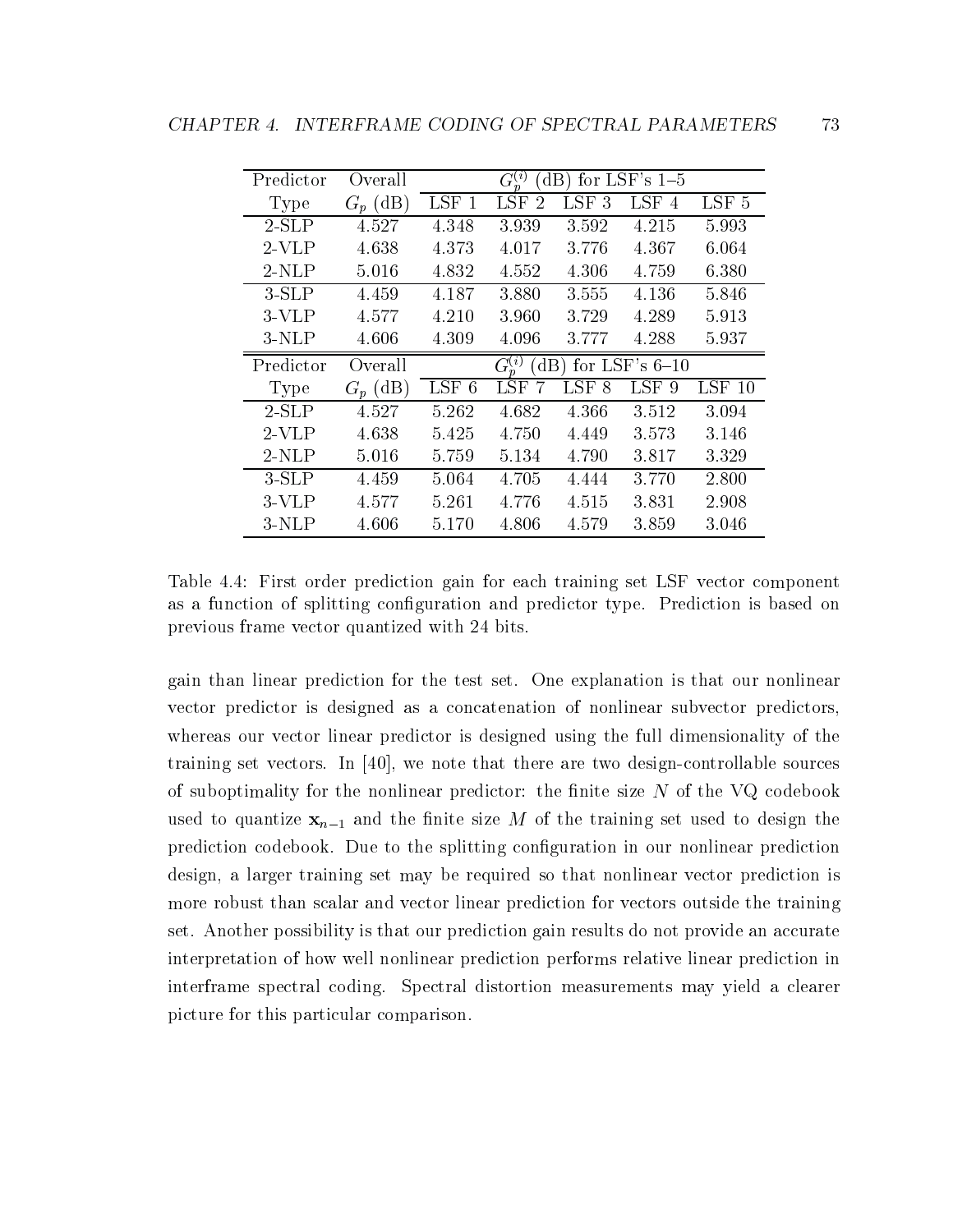| Predictor   | Overall    |         | $G_n^{(i)}$ | $\rm dB$ )       | for LSF's $1-5$         |          |
|-------------|------------|---------|-------------|------------------|-------------------------|----------|
| <b>Type</b> | $G_n$ (dB) | $LSF$ 1 | LSF<br>2    | LSF 3            | LSF 4                   | LSF 5    |
| $2-SLP$     | 4.956      | 3.885   | 4.374       | 4.350            | 5.104                   | 6.635    |
| $2$ -VLP    | 5.079      | 3.924   | 4.503       | 4.595            | 5.235                   | 6.657    |
| $2-NLP$     | 4.794      | 3.722   | 4.253       | 4.276            | 4.895                   | 6.434    |
| $3-SLP$     | 4.907      | 3.828   | 4.315       | 4.249            | 5.012                   | 6.530    |
| $3-VLP$     | 5.035      | 3.865   | 4.444       | 4.500            | 5.130                   | 6.540    |
| $3-NLP$     | 4.987      | 3.886   | 4.443       | 4.510            | 5.015                   | 6.541    |
| Predictor   | Overall    |         | $G_n^{(i)}$ |                  | $(dB)$ for LSF's $6-10$ |          |
|             |            |         |             |                  |                         |          |
| <b>Type</b> | $G_p$ (dB) | $LSF$ 6 | LSF         | LSF <sub>8</sub> | LSF <sub>9</sub>        | $LSF$ 10 |
| $2-SLP$     | 4.956      | 5.300   | 5.170       | 4.727            | 2.846                   | 2.603    |
| $2$ -VLP    | 5.079      | 5.478   | 5.260       | 4.766            | 3.028                   | 2.767    |
| $2-NLP$     | 4.794      | 5.146   | 5.057       | 4.374            | 2.753                   | 2.552    |
| $3-SLP$     | 4.907      | 5.094   | 5.372       | 4.886            | 3.314                   | 1.662    |
| $3-VLP$     | 5.035      | 5.324   | 5.445       | 4.915            | 3.467                   | 1.920    |

Table 4.5: First order prediction gain for each test set LSF vector component as a function of splitting configuration and predictor type. Prediction is based on previous frame vector quantized with 24 bits.

## 4.3 Predictive Vector Quantization

In intraframe coding, a memoryless vector quantizer will code each input vector independent of any knowledge of past or future frame vectors. However, a large vector dimension is required to guarantee nearly optimal performance [46, 47]. At low vector dimensions, vector quantizers that employ feedback can yield higher performance results than memoryless vector quantizers by using the correlation between vectors more effectively. Predictive vector quantization  $(PVQ)$ , the vector extension of a DPCM system, belongs to the class of feedback vector quantizers. It consists of two components: a memoryless vector quantizer and a vector predictor. In the encoder, an error vector is calculated as the difference between the input vector and the prediction vector and is coded by the memoryless VQ. The feedback occurs when the encoder output is fed back into the vector predictor to estimate the next input vector.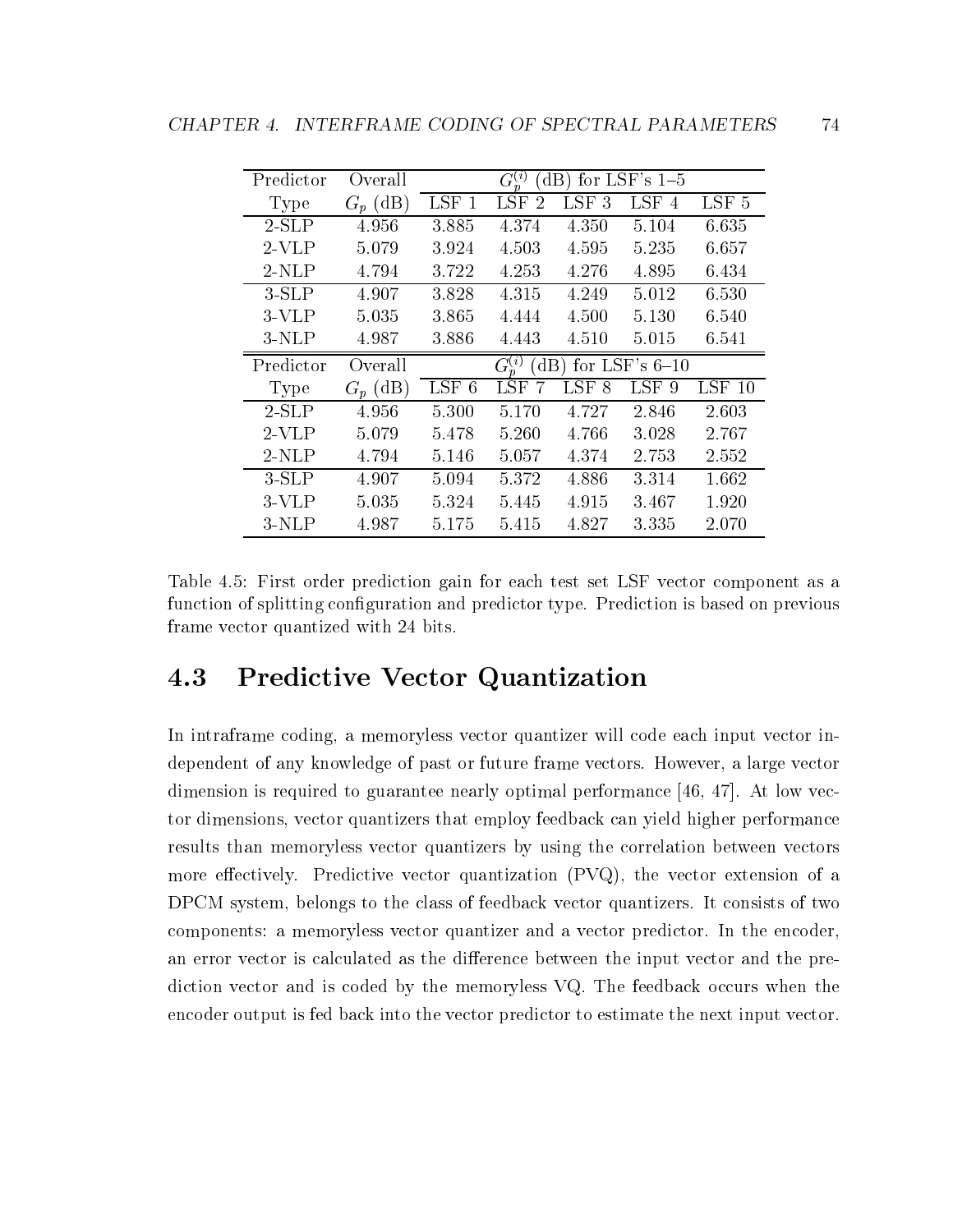#### Moving Average Predictive Vector Quantization 4.3.1

In moving average predictive vector quantization (MAPVQ), the current frame vector  $x_n$  of dimension k is approximated as a linear combination of the p previously encoded error vectors  $\hat{\mathbf{e}}_{n-j}$ :

$$
\tilde{\mathbf{x}}_n = \sum_{j=1}^p \mathbf{A}_j \hat{\mathbf{e}}_{n-j},
$$
\n(4.46)

where  $A_j$ ,  $j = 1, \ldots, p$  are  $\kappa \times \kappa$  prediction matrices. The encoder and decoder structure of MAPVQ is sketched in Figure 4.3. In the encoder, the quantized prediction error vector is fed back to the vector predictor. In the decoder, the quantized prediction error vector is fed forward to the vector predictor. Due to this feedforward loop in the decoder, any channel errors introduced into the prediction error vector VQ index will be limited by the order of the MA vector predictor.

MAPVQ has been proposed for use in spectral quantization [18]. In particular, the ITU-T G.729 8 kb/s speech coding standard employs 4-th order moving average



Moving Average Predictive VQ Decoder

Figure 4.3: Moving average predictive vector quantization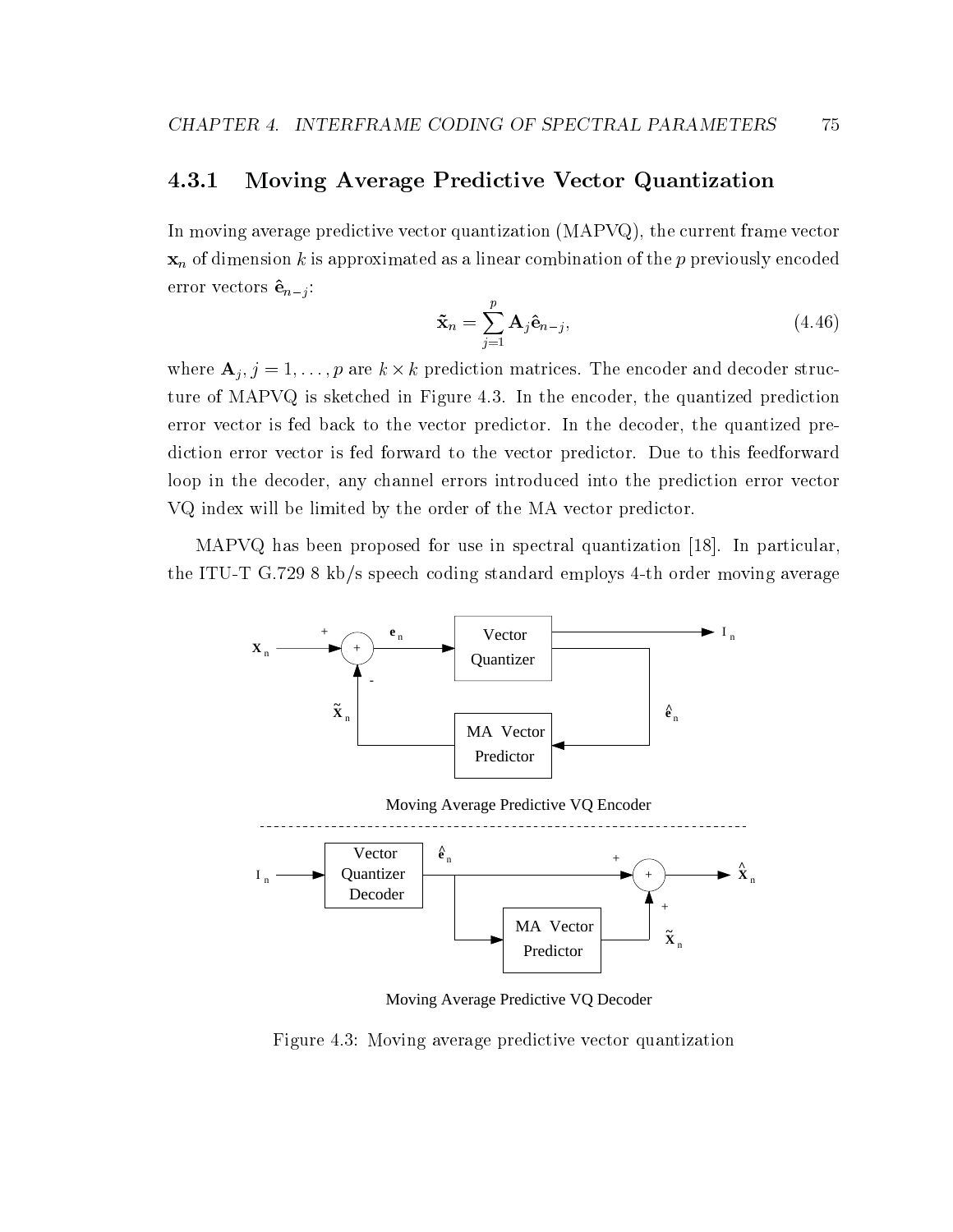prediction to predict the 10-dimensional LSF vectors in each frame [12]. In frame *n*, the *i*-th mean-removed LSF parameter  $x_n^{(i)}$  is predicted as

$$
\tilde{x}_n^{(i)} = \sum_{j=1}^4 a_j^{(i)} \hat{e}_{n-j}^{(i)}
$$
\n(4.47)

where  $a_i^{(i)}$  are the  $j$  are the MA prediction coefficients corresponding to the  $i$ -th element of the LSF vector, and  $\hat{e}_{n-i}^{(i)}$  is the  $n-j$  is the  $i$ -th component in the quantized residual vector at frame  $\bm{J}$ 

$$
\tilde{\mathbf{x}}_n = \sum_{j=1}^4 \mathbf{A}_j \hat{\mathbf{e}}_{n-j},\tag{4.48}
$$

where  $A_i$  are diagonal MA prediction matrices. In G.729, the mean-removed LSF's are differentially quantized with 2-MSVQ, with the second stage vector quantized using 2-SVQ. The prediction vector is produced from one of two sets of MA prediction coefficients are used, requiring 1 bit of side information for transmission. Transmission errors on the LSF's persist for only four frames.

### 4.3.2 Linear Predictive Vector Quantization

Vector linear prediction is typically chosen in predictive vector quantizers for its simplicity and well-known behaviour. Given a k-dimensional vector sequence  $\{x_n\}$ , the p-th order vector linear predictor generates a prediction  $\tilde{\mathbf{x}}_n$  of the current vector  $\mathbf{x}_n$  based on p preceding reconstructed vectors  $\mathbf{\hat{x}}_{n-j}$ , as

$$
\tilde{\mathbf{x}}_n = \sum_{j=1}^p \mathbf{A}_j \hat{\mathbf{x}}_{n-j} \tag{4.49}
$$

where  $A_j, j = 1, \ldots, p$  are  $\kappa \times \kappa$  prediction matrices. When all p prediction matrices are diagonal, vector linear prediction reduces to the special case of scalar linear prediction. The term predictive vector quantization (PVQ) is commonly applied to the case when an autoregressive predictor is used. In this thesis, PVQ will denote both the general case of vector linear predictive VQ and the special case of scalar linear predictive VQ.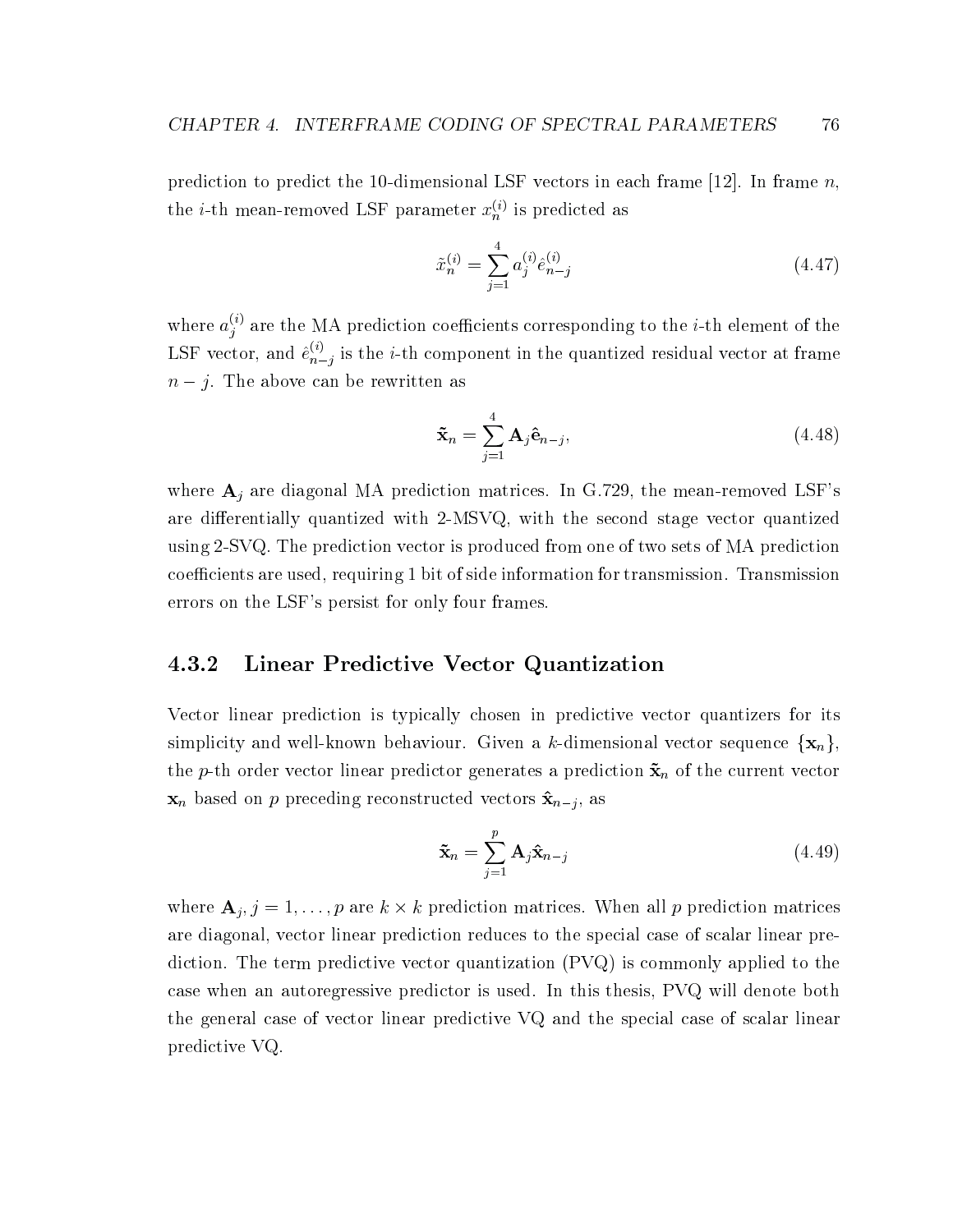

Predictive VQ Decoder

Figure 4.4: Predictive vector quantization

Figure 4.4 illustrates the general structure of PVQ. For scalar linear predictive vector quantization, the boxes labeled "vector predictor" in Figure 4.4 are constructed as a bank of k scalar linear predictors instead of a single k-dimensional vector linear predictor. A feedback loop in the decoder is used to reconstruct the current vector  $\mathbf{\hat{x}}_n$ :

$$
\hat{\mathbf{x}}_n = \tilde{\mathbf{x}}_n + \hat{\mathbf{e}}_n. \tag{4.50}
$$

Due to this feedback loop, the effects of occasional channel errors will propagate over many frames in a decaying fashion. Unlike in MAPVQ, the error propagation in PVQ can extend beyond the order of the linear predictor.

To limit the channel error propagation in interframe coding that employs linear predictive vector quantization, we adopt de Marca's non-recursive prediction framework  $[19]$ . The framework is depicted in Figure 4.5, where the boxes labeled "predictor" are instrumented as a bank of scalar linear predictors in de Marca's scheme, but can be replaced by a vector linear predictor. In this coding scheme, intraframe split vector quantization is interleaved with interframe predictive split vector quantization.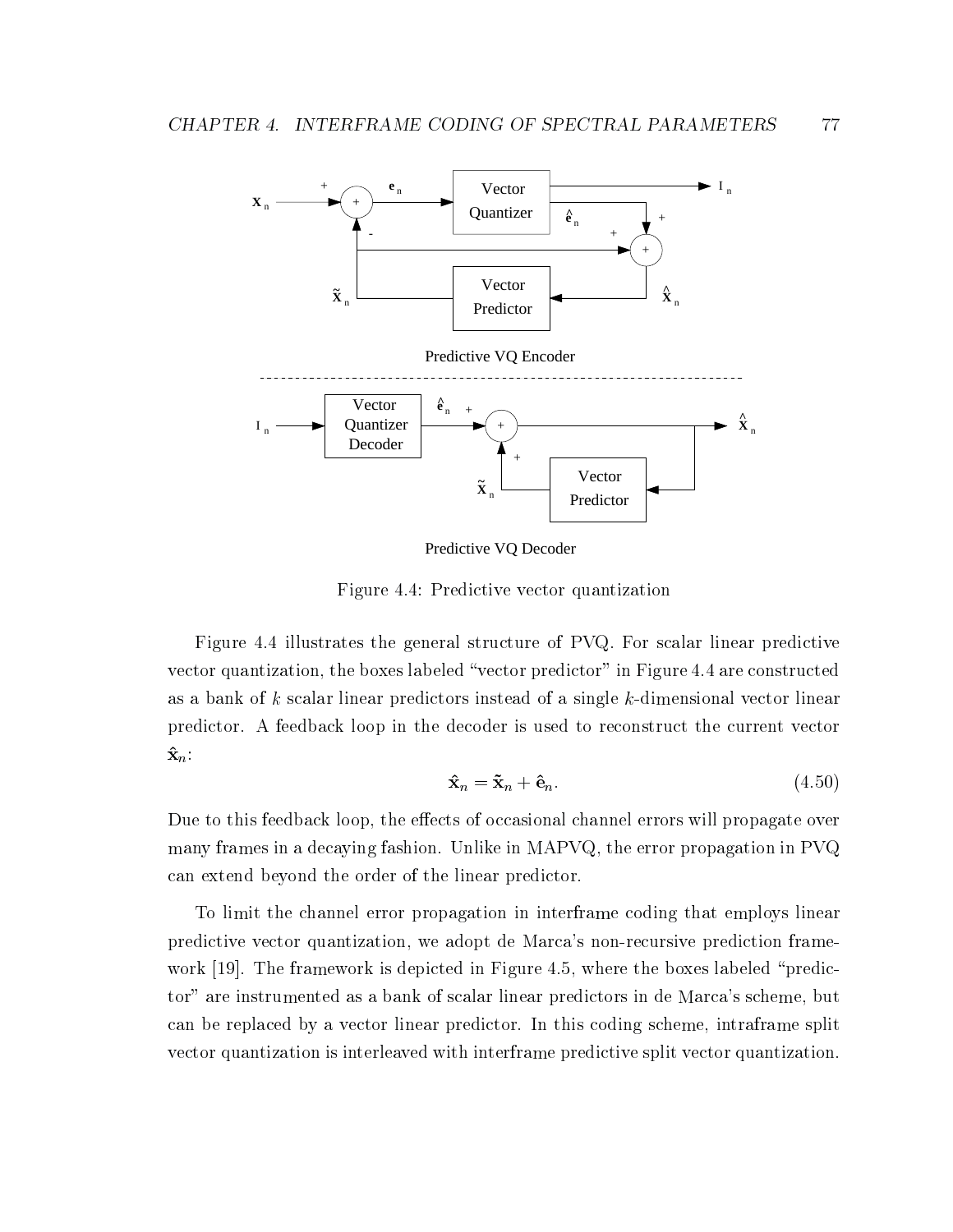

Predictive SVQ - Intraframe SVQ Encoder



Predictive SVQ - Intraframe SVQ Decoder

Figure 4.5: Interleaved Predictive Split Vector Quantization with Intraframe Split Vector Quantization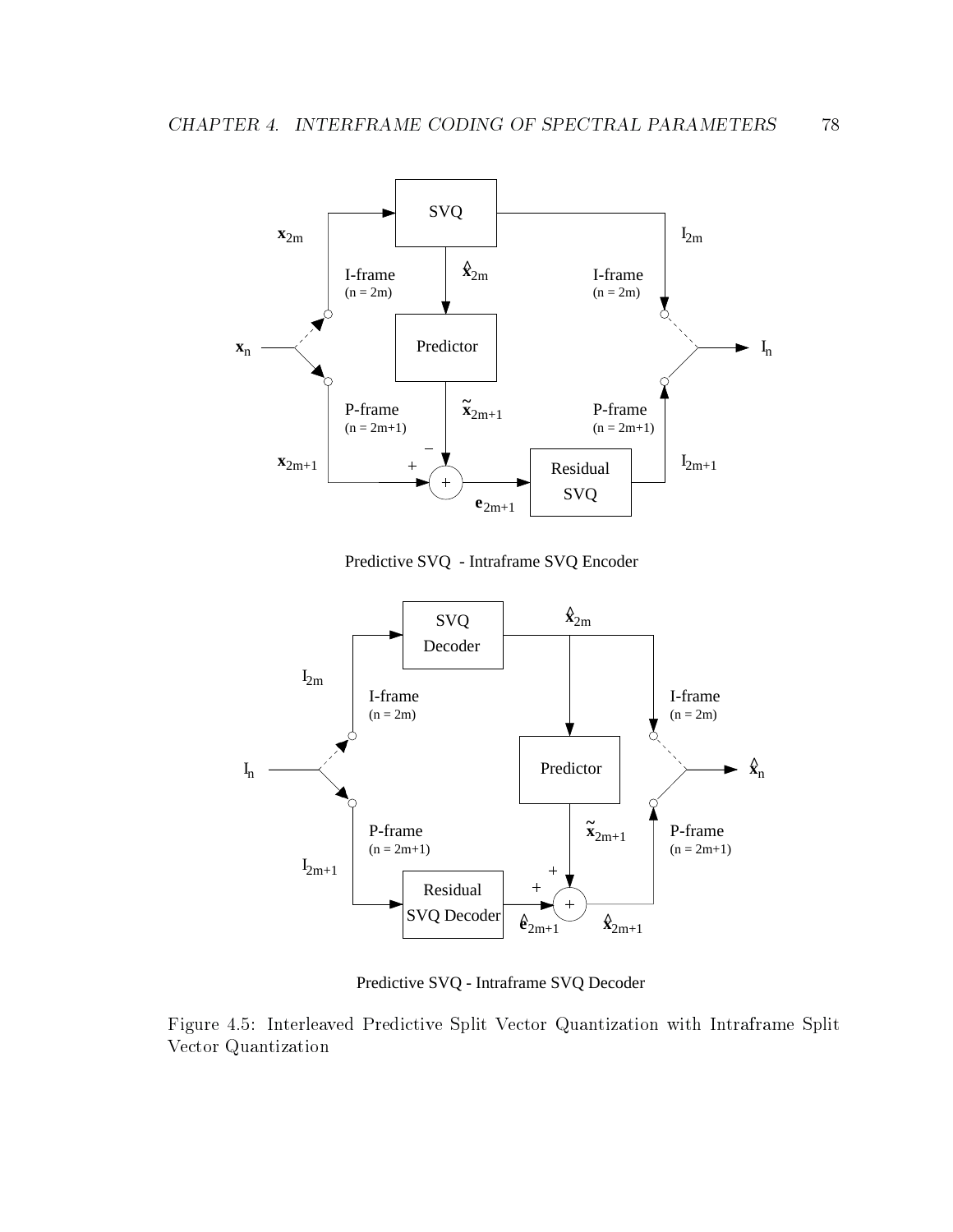Let  $\{x_n\}$  be a sequence of 10-dimensional LSF vectors, derived from 20-ms LP analysis intervals, to be encoded. The LSF vectors are grouped together into contiguous pairs  $(\mathbf{x}_{2m}, \mathbf{x}_{2m+1})$ . The vector  $\mathbf{x}_{2m}$  is encoded with intraframe SVQ and is denoted as an *intra-coded frame* (I-frame). We let  $\hat{\mathbf{x}}[2m]$  be the quantized  $\mathbf{x}_{2m}$  and  $\mathbf{I}_{2m}$  denote the corresponding codevector indices that are transmitted to the decoder. From  $\mathbf{\hat{x}}_{2m}$ , the predictor generates a prediction  $\tilde{\mathbf{x}}_{2m+1}$  of the LSF vector  $\mathbf{x}_{2m+1}$ , which is said to be a *predicted frame* (P-frame). The prediction error vector is calculated as

$$
\mathbf{e}_{2m+1} = \mathbf{x}_{2m+1} - \tilde{\mathbf{x}}_{2m+1},\tag{4.51}
$$

and is then quantized to  $\hat{\mathbf{e}}_{2m+1}$  using a different SVQ ("residual SVQ" in Figure 4.5); the transmitted codevector indices are  $\mathbf{I}_{2m+1}$ . The quantized LSF vector of the P-frame can be reconstructed by adding the quantized residual to the prediction:

$$
\hat{\mathbf{x}}_{2m+1} = \tilde{\mathbf{x}}_{2m+1} + \hat{\mathbf{e}}_{2m+1}.
$$
\n(4.52)

This encoding process is then repeated by alternately applying intraframe SVQ to  $\mathbf{x}_{2m}$  and predictive SVQ to  $\mathbf{x}_{2m+1}$  for  $m = 1, 2, 3, \ldots$  Both scalar and vector linear prediction are explored, but the order p of the prediction has been restricted to one. De Marca's scheme [19] is labeled as *scalar linear predictive SVQ* (PSVQ), wherein each LSF vector component in the P-frame is predicted only from the corresponding (quantized) LSF vector component in the preceding I-frame. When the prediction matrices are not diagonal, the predictive SVQ framework then specializes to vector (linear) predictive SVQ (VPSVQ).

By exploiting the interframe redundancy of LSF parameters, fewer bits are required to encode the prediction residual vector in the P-frames than those required to encode the LSF vector in the I-frames. In this coding framework, the gain attained for interframe coding is offset by the fact that only half of the frames are predictively coded. If longer error propagation can be tolerated, intraframe coding can be executed less often while the intervening frames are all interframe coded.

The mismatch in bits allocated for coding the I-frame and the P-frame leads to a variable rate coding scheme. Currently, the North American (TIA) digital cellular standard employs a time-division multiple-access (TDMA) transmission frame size of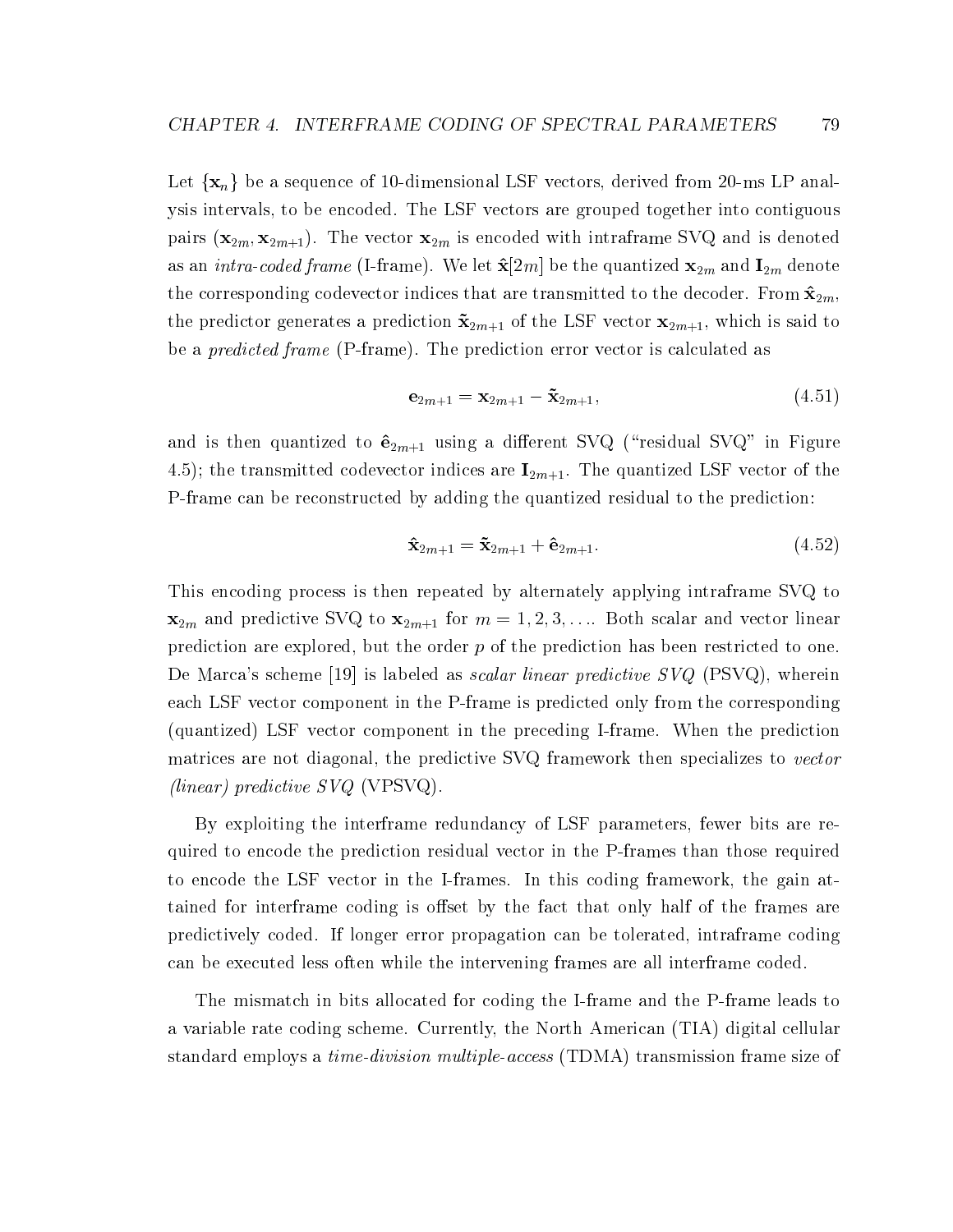40 ms [69, 19], which is equivalent to two 20-ms LP analysis frames. In such a system, we can maintain a constant bit rate for every TDMA transmission frame, as long as PSVQ or VPSVQ is performed only on every other LP analysis frame. However, if every frame must be allocated the same number of bits for spectral coding, an additional buffering delay of one frame would be incurred.

#### 4.3.3 Nonlinear Predictive Vector Quantization

To gauge the performance of interframe spectral coding using nonlinear prediction, we introduce *nonlinear predictive vector quantization*  $(NPVQ)$  where a first order nonlinear vector predictor is placed in the "vector predictor" block of the PVQ structure depicted in Figure 4.4. This prediction scheme is based on applying Gersho's nonlinear interpolative VQ [68] to SVQ and multistage VQ structures [54]. Given a k dimensional vector sequence  $\{x_n\}$ , the first order nonlinear vector predictor generates a prediction  $\tilde{\mathbf{x}}_n$  of the current vector  $\mathbf{x}_n$  based on the preceding reconstructed vector  $\mathbf{x}_{n-1}$ . The prediction residual vector  $\mathbf{c}_n = \mathbf{x}_n$   $\mathbf{x}_n$  is encoded to  $\mathbf{c}_n$  and its codevector index  $I_n$  is transmitted. The reconstructed frame vector is then reconstructed as  $\mathbf{\hat{x}}_n = \mathbf{\tilde{x}}_n + \mathbf{\hat{e}}_n$ . Due to the VQ nature of the nonlinear predictor, there is an "added" step of mapping the preceding reconstructed vector  $\hat{\mathbf{x}}_{n-1}$  onto the partition space of the nonlinear predictor to produce the estimate  $\tilde{\mathbf{x}}_n$ . Thus, additional computational complexity is incurred during codebook search in NPVQ over PVQ.

Moreover, channel error propagation remains a predominant factor in NPVQ due to the feedback reconstruction loop in the decoder. To limit the error propagation to within one frame, we also employ de Marca's non-recursive prediction framework [19]. When a nonlinear predictor is used for the \predictor" block in the structure of Figure 4.5, the P-frame vector is regarded as being encoded with nonlinear predictive  $SVQ$  (NPSVQ). In this work, for each  $L$ -SVQ configuration we explore, the I-frame, P-frame and prediction vectors are all split in identical fashions. Although NPSVQ requires twice the codebook storage of PSVQ and VPSVQ, the computational complexity for encoding the P-frame vector  $\mathbf{x}_{2m+1}$  remains virtually unchanged; the mapping operation of the reconstructed vector  $\mathbf{x}_{2m}$  in the nonlinear predictor to estimate  $x_{2m+1}$  is already performed explicitly in the intraframe coding of the I-frame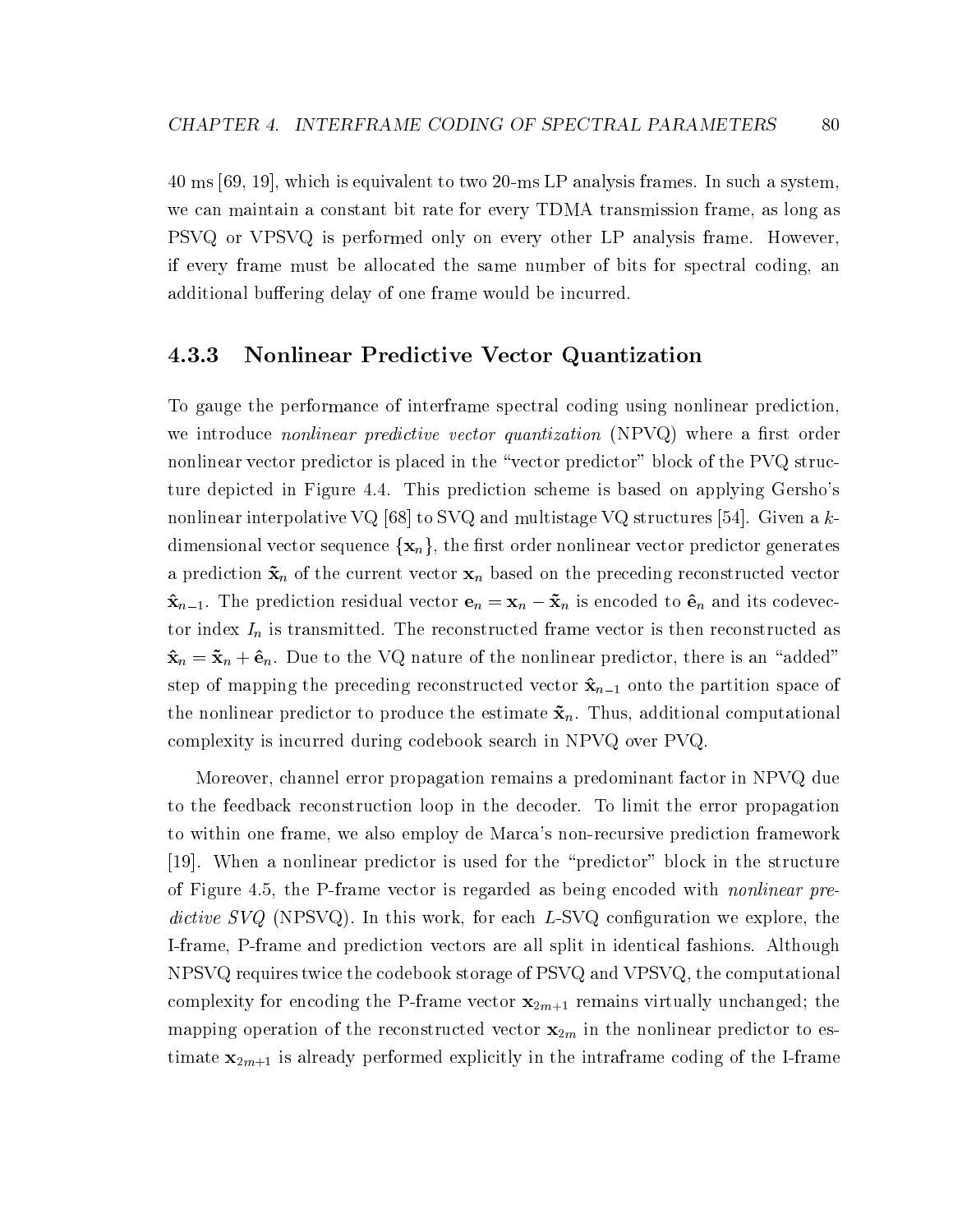vector  $\mathbf{x}_{2m}$ .

In NPSVQ, the nonlinear predictor and the residual quantizer (for the P-frame) are separately optimized. Each of the prediction and residual codebooks achieves the minimum distortion incurred in encoding the vector at that stage. A possibility exists that a better scheme would be to design the predictor and the residual quantizer jointly to minimize the overall MSE. The I-frame quantizer, the nonlinear predictor, and the P-frame residual quantizer together can be regarded as constituting a variant of 2-stage MSVQ. As a result, we can apply a joint optimization algorithm to design the codebooks of the two stages [54]; we denote this as *jointly optimized NPSVQ* (JNPSVQ).

### 4.3.4 Predictive Vector Quantization Performance Results

A comparison is conducted between linear and nonlinear predictive VQ at various bit rates. We present first order predictive spectral coding results for two different scenarios. In the first case, interframe coding is performed on all frames using the recursive framework of Figure 4.4, under the assumption that effects due to channel errors can be neglected. In the second case, interframe coding is interleaved with intraframe coding at every other frame using the non-recursive framework of Figure 4.5 such that error propagation is limited to within one frame. These results are also compared against memoryless (intraframe) SVQ at 24 bits per frame (see Table 4.6) to measure the performance gain of interframe coding over intraframe coding.

|                                       |                                      | Test Set |      |                            | Training Set |                   |
|---------------------------------------|--------------------------------------|----------|------|----------------------------|--------------|-------------------|
| Intraframe Average SD Outliers $(\%)$ |                                      |          |      | Average SD Outliers $(\%)$ |              |                   |
| $m-SVQ$                               | SD (dB) $\overline{2-4}$ dB $> 4$ dB |          |      | $SD$ (dB)                  |              | $2-4$ dB $> 4$ dB |
| $2-SVQ$                               | 1.17                                 | 1.74     | 0.03 | 1.04                       | 0.95         | 0.00              |
| $3-SVQ$                               | 1.23                                 | 2.38     | 0.03 | 1.25                       | 3.49         | 0.02              |

In both test set-ups, the prediction error vector  $e_n$  is encoded using either 2-SVQ

Table 4.6: SD performance results for intraframe split VQ (m-SVQ) of test set and training set LSF's at 24 bits/frame.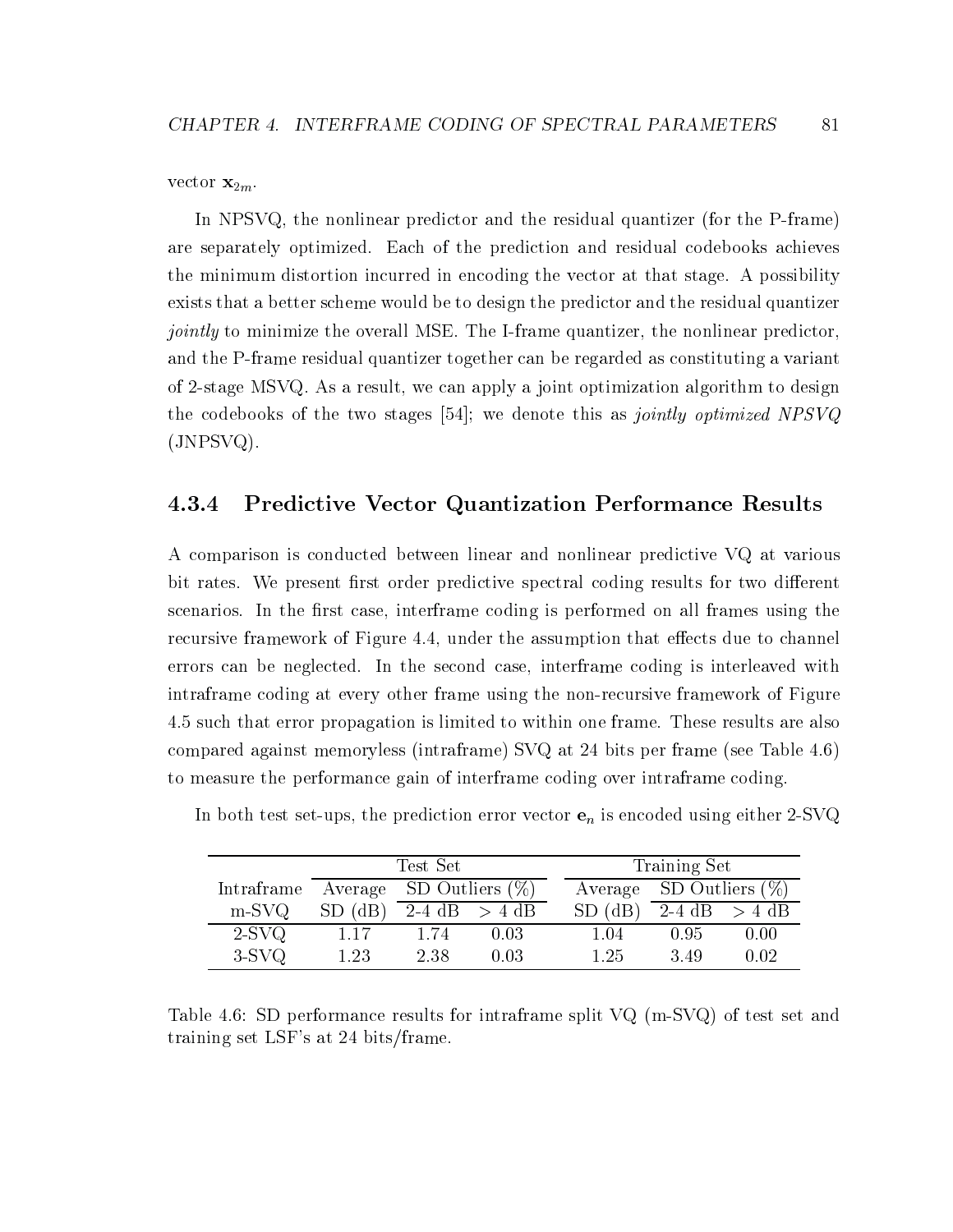or  $3$ -SVQ at various bit rates. With the training set of LSF vectors [15] [39], we first design the intraframe SVQ codebooks used and also their corresponding scalar linear prediction matrix, vector linear prediction matrix or nonlinear predictor codebooks [68]. These predictors are all designed using the unquantized training set LSF vectors. For each prediction scheme, a set of residual training vectors is then obtained by subtracting the prediction vector for the  $n$ -th frame from the LSF training vector of the *n*-th frame, where *n* indexes all the vectors in the training set. The codebooks for the interframe SVQ are then designed using the set of residual training vectors.

#### PVQ without Intraframe Coding

Figures 4.6, 4.7 and 4.8 contain the spectral distortion (SD) performance results of interframe prediction in the absence of intraframe coding. The plots indicate that vector linear prediction performs only slightly better than both nonlinear vector prediction and scalar linear prediction. However, we note that our nonlinear predictor is, depending on the splitting configuration, a group of subvector predictors. Furthermore, prediction is based on the preceding frame vector which is reconstructed using the quantized prediction error vector, rather than the preceding intraframe quantized frame vector. Linear prediction is based on a full 10 10 coecient matrix. Nonlinear prediction is based on  $m$  split prediction codebooks, where  $m$  is the splitting



Figure 4.6: SD performance for predictive SVQ (m-PSVQ) of training set and test set LSF's. Interframe coding is performed on all frames.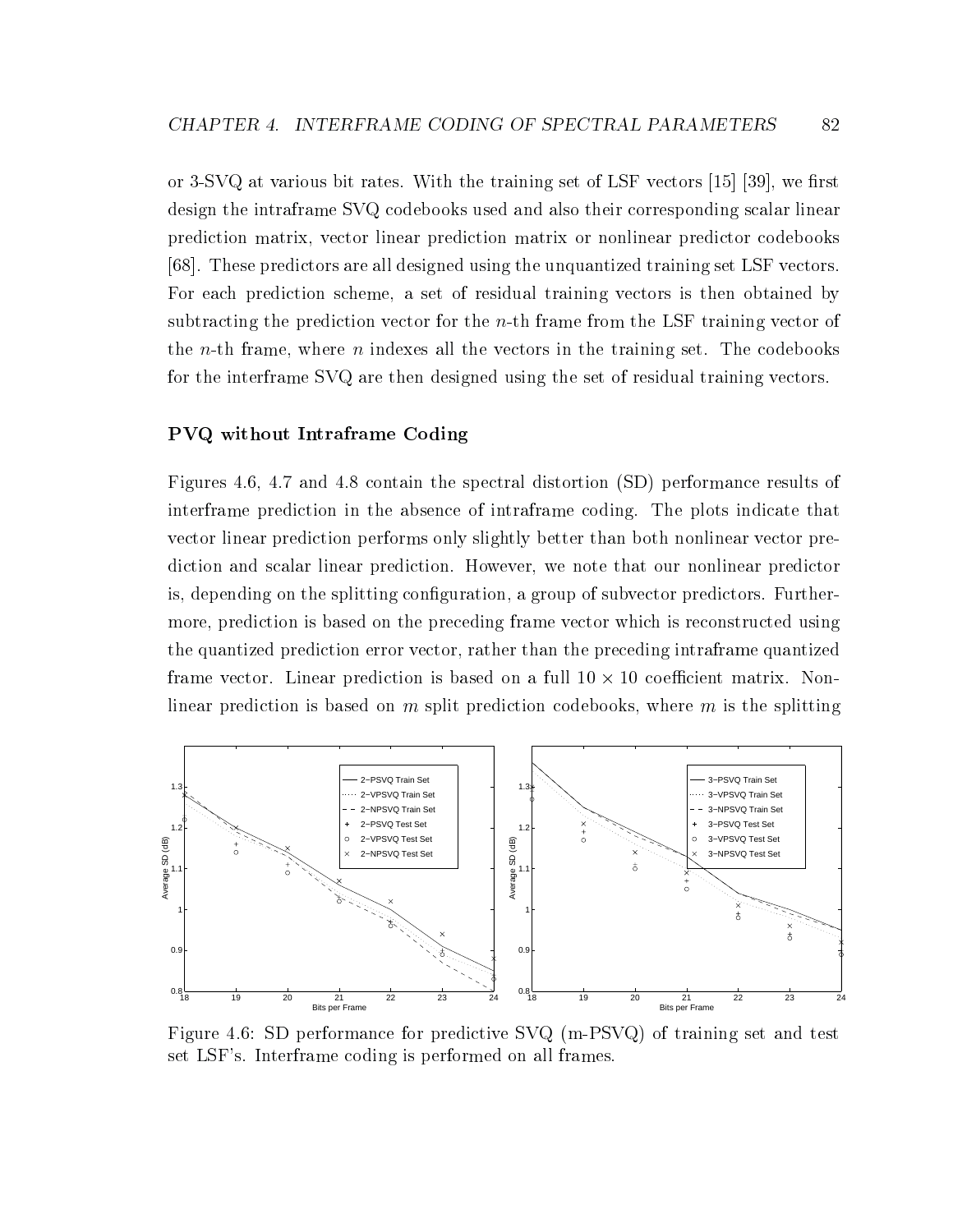

Figure 4.7: 2-4 dB spectral outliers for predictive SVQ (m-PSVQ) of training set and test set LSF's. Interframe coding is performed on all frames.



Figure 4.8: >4 dB spectral outliers for predictive SVQ (m-PSVQ) of training set and test set LSF's. Interframe coding is performed on all frames.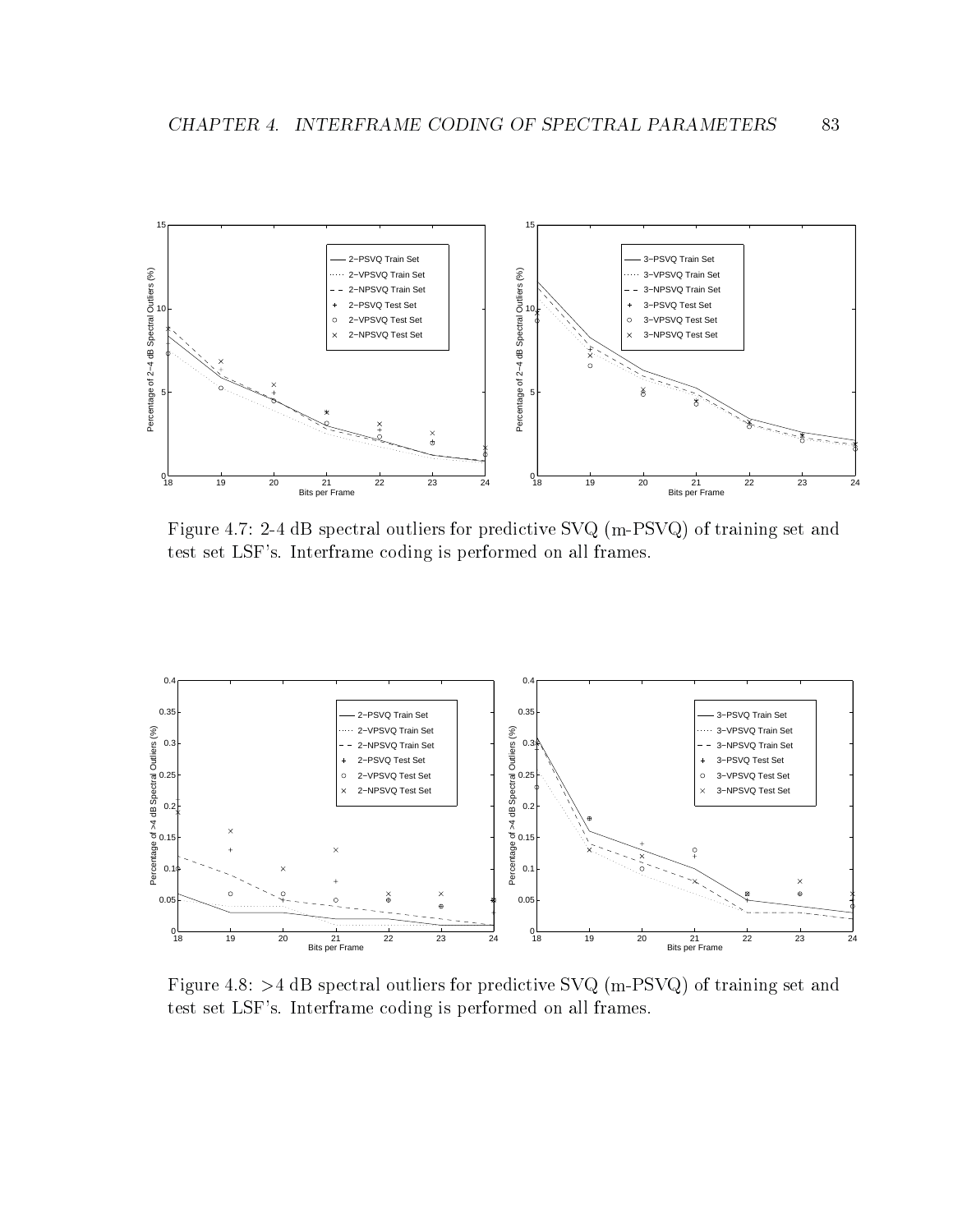configuration used for  $m$ -SVQ.

Compared to 24-bit intraframe SVQ, equivalent SD is obtained for 19-bit interframe SVQ, resulting in a gain of 5 bits/frame. Transparent intraframe coding quality was reported for 2-SVQ at 26 bits/frame and for 3-SVQ at 28 bits/frame. For interframe prediction, transparent coding quality was obtained with 2-SVQ for the prediction error at  $21{-}22$  bits/frame, yielding a performance gain of 5-6 bits. When 3-SVQ is applied to the error vector, transparent coding quality is attained at 22 bits/frame, with a gain of up to 6 bits. We note that the number of spectral outliers here is much higher than in intraframe coding as there are instances in the LSF vector process where interframe correlation is low and high prediction errors occur.

#### PVQ with Intraframe Coding

Figures 4.9, 4.10 and 4.11 contain the SD performance of interframe predictive 2- SVQ (for P-frames) interleaved with intraframe 2-SVQ (for I-frames) at every other frame. Within the training set, nonlinear prediction outperforms linear prediction. Outside the training set, linear prediction gives a modest improvement over nonlinear prediction in terms of average SD. However, nonlinear prediction is slightly more



Figure 4.9: SD performance for 2-PSVQ, 2-VPSVQ and 2-NPSVQ of training set and test set LSF's. Interframe coding is performed on the P-frames and 24-bit intraframe coding is performed on the I-frames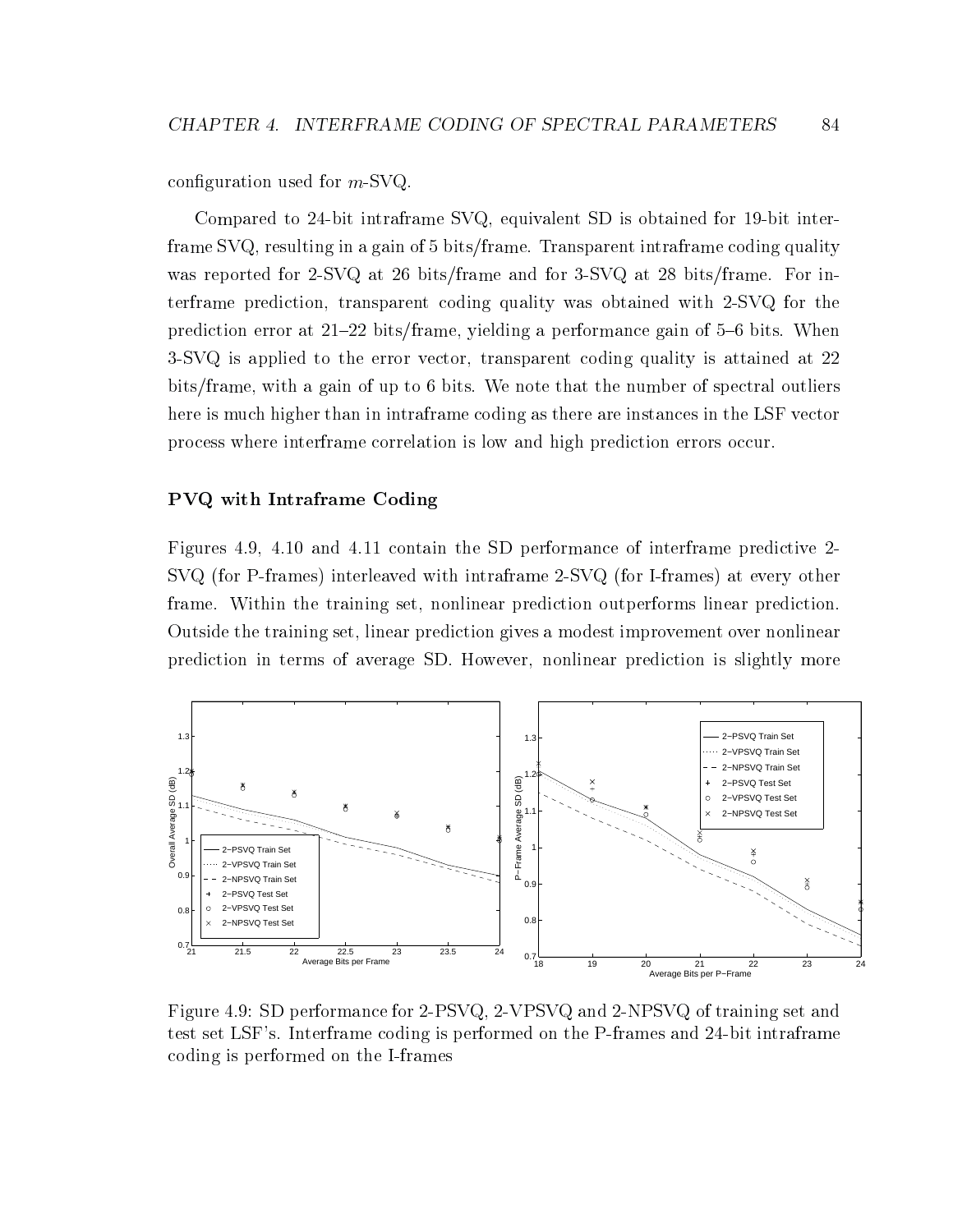

Figure 4.10: 2-4 dB spectral outliers for 2-PSVQ, 2-VPSVQ and 2-NPSVQ of training set and test set LSF's. Interframe coding is performed on the P-frames and 24-bit intraframe coding is performed on the I-frames



Figure 4.11: >4 dB spectral outliers for 2-PSVQ, 2-VPSVQ and 2-NPSVQ of training set and test set LSF's. Interframe coding is performed on the P-frames and 24-bit intraframe coding is performed on the I-frames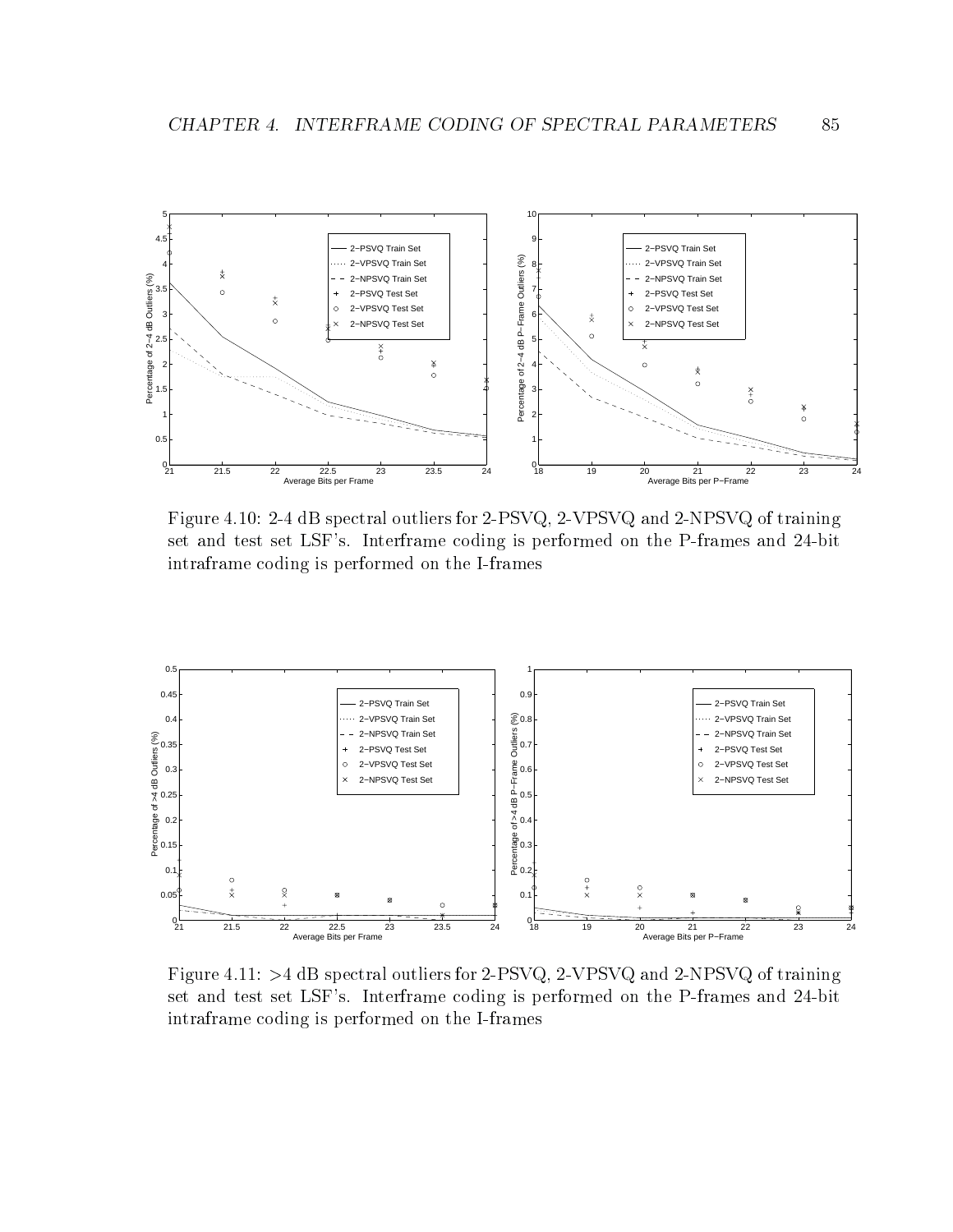effective at reducing the total number of spectral outliers than linear prediction (see Figures 4.10 and 4.11). The plots indicate that nonlinear and linear predictive coding achieve similar performance gains over intraframe coding.

For the test set, the I-frame encoded vectors yield an average SD of 1.17 dB with 1.17 % 2-4 dB outliers and 0.00 % >4 dB outliers. In our alternating coding scheme, equivalent SD performance is obtained using 19-bit predictive 2-SVQ for Pframes relative to 24-bit 2-SVQ for I-frames. This performance gain of 5 bits per P-frame corresponds to our results in the preceding section. Thus, an overall gain of 2.5 bits per frame is garnered. For transparent coding quality in the P-frames, interframe predictive coding at 22 bits are required. For transparent coding quality in all frames, an overall bit rate of 24 bits/frame is required.

Figures 4.12, 4.13 and 4.14 depict the SD performance of interframe predictive 3-SVQ (for P-frames) interleaved with intraframe 3-SVQ (for I-frames). Unlike our training set results for prediction using a 2-subvector splitting conguration, there is no discernible advantage of nonlinear vector prediction over vector linear prediction. Within the training set, nonlinear prediction outperforms linear prediction. Outside the training set, the results also indicate that there is no difference between nonlinear



Figure 4.12: SD performance for 3-PSVQ, 3-VPSVQ and 3-NPSVQ of training set and test set LSF's. Interframe coding is performed on the P-frames and 24-bit intraframe coding is performed on the I-frames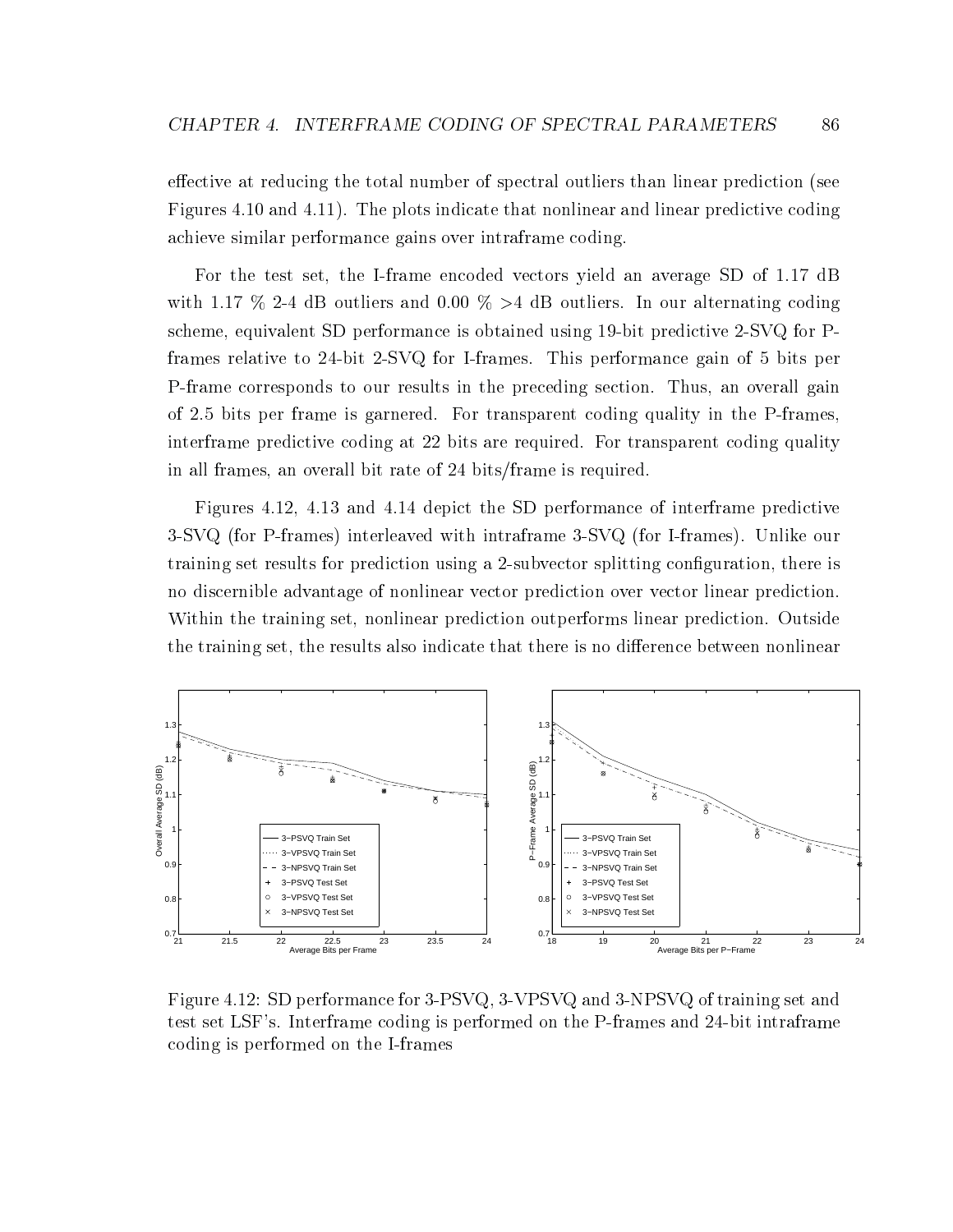

Figure 4.13: 2-4 dB spectral outliers for 3-PSVQ, 3-VPSVQ and 3-NPSVQ of training set and test set LSF's. Interframe coding is performed on the P-frames and 24-bit intraframe coding is performed on the I-frames



Figure 4.14: >4 dB spectral outliers for 3-PSVQ, 3-VPSVQ and 3-NPSVQ of training set and test set LSF's. Interframe coding is performed on the P-frames and 24-bit intraframe coding is performed on the I-frames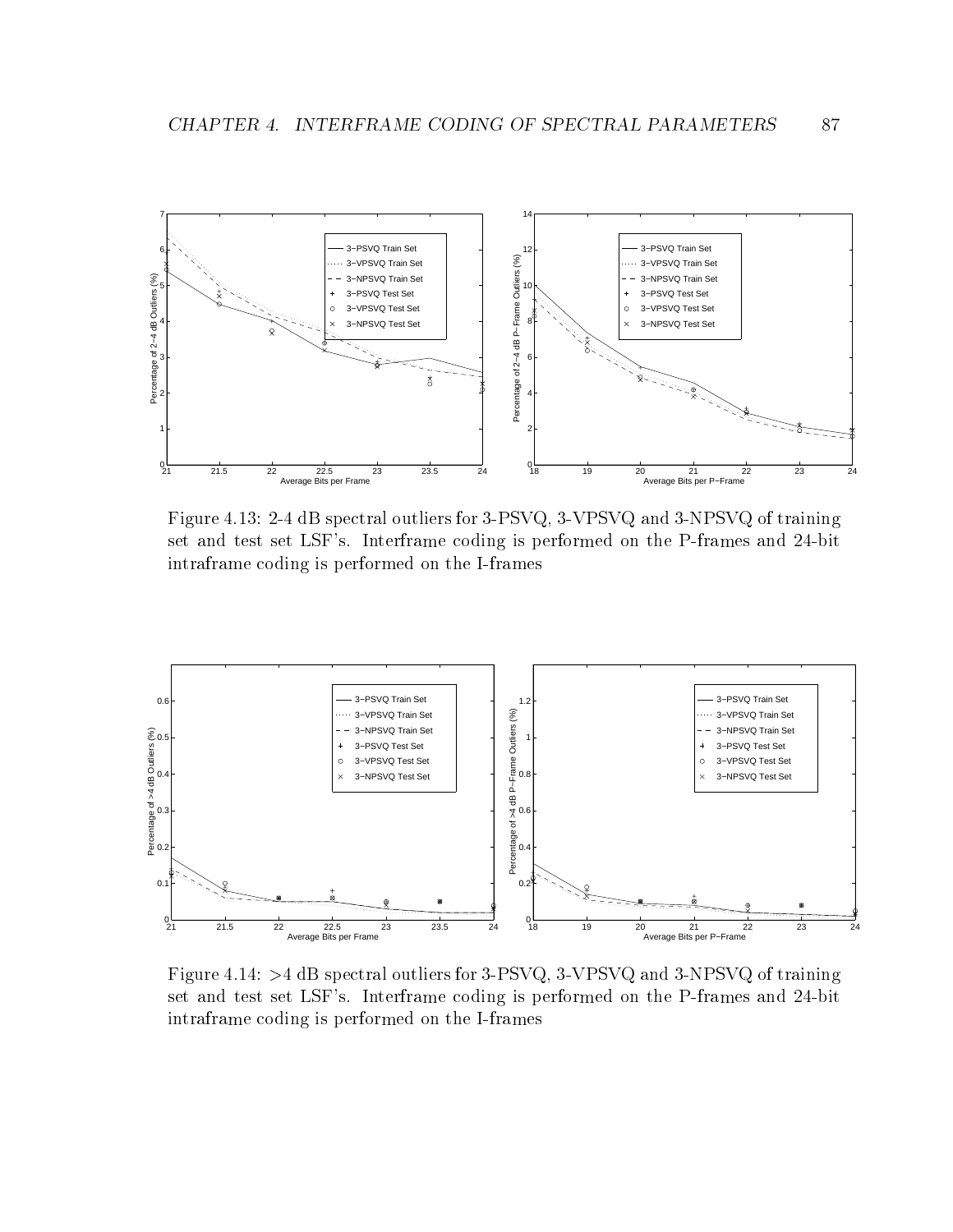prediction and linear prediction. This indicates that the resolution produced by a 3-way splitting of the nonlinear predictor degrades its performance to the point that nonlinear prediction offers no distinct improvement over linear prediction.

For the test set, the I-frame encoded (24-bit) vectors yield an average SD of 1.23 dB with 2.60  $\%$  2-4 dB outliers and 0.03  $\%$  >4 dB outliers. In this interleaved coding framework, 24-bit 3-SVQ SD performance for the I-frames can be matched in the P-frames using  $18-19$  bits for the predictive  $3$ -SVQ, which is equivalent to a gain of 5{6 bits per P-frame or an average gain of 3 bits per frame. For transparent coding quality in the P-frames, interframe predictive coding at 22 bits are required, as in the 2-subvector case. For transparent coding quality in all frames, an overall bit rate higher than 24 bits/frame is required.

Only 3-way splitting is studied for jointly optimized NPSVQ. In JNPSVQ, the nonlinear prediction subvector codebook and the residual subvector codebook are jointly updated using the iterative joint codebook design method for 2-MSVQ structures in [54]. Each iteration of the joint-optimization algorithm involves solving a set of  $(N_1 + N_2)$  linear equations as a minimum weighted linear least-squares system, where  $N_1$  and  $N_2$  represent the codebook sizes for the predictor and residual



Figure 4.15: SD performance for 3-NPSVQ and 3-JNPSVQ of training set and test set LSF's. Interframe coding is performed on the P-frames and 24-bit intraframe coding is performed on the I-frames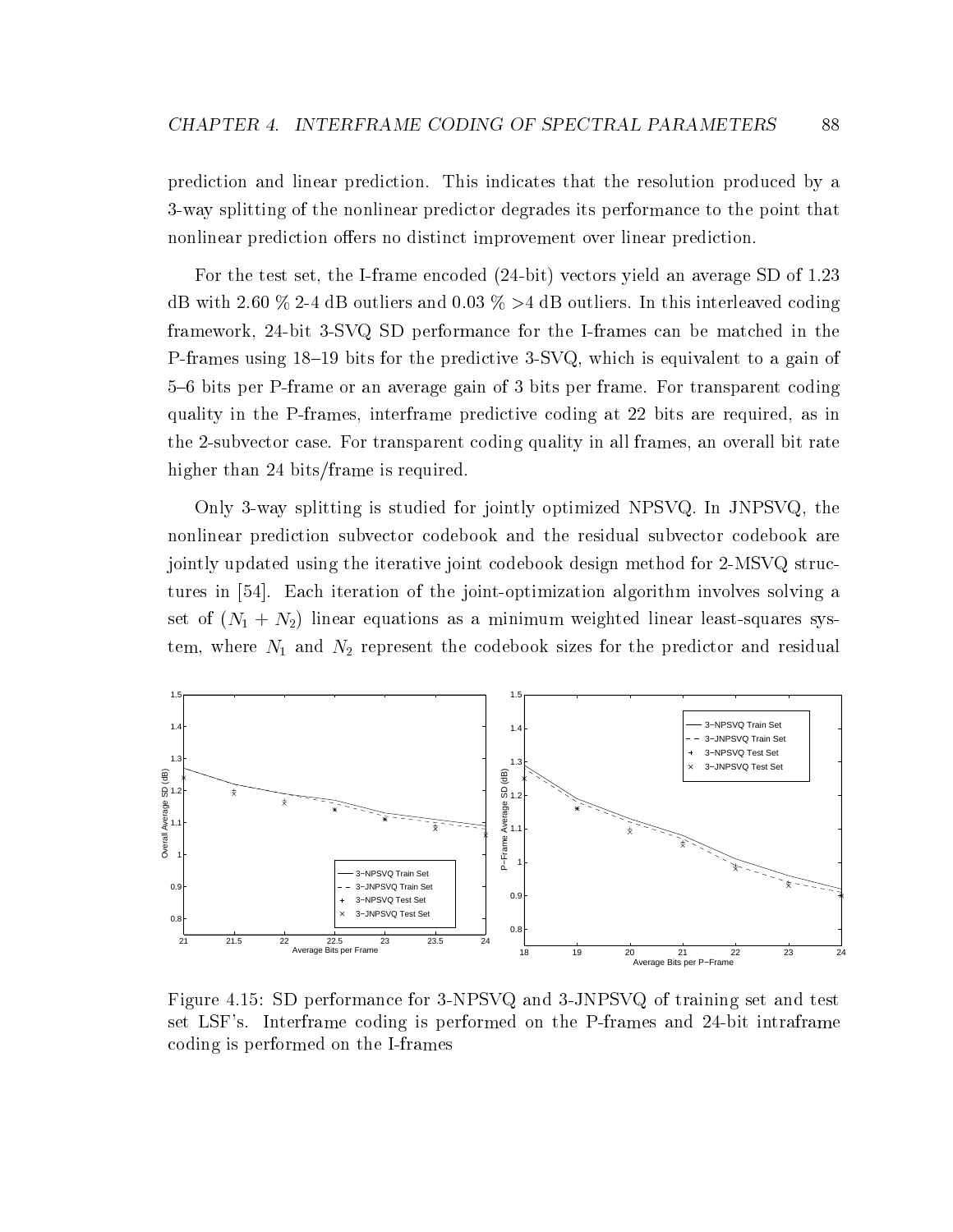

Figure 4.16: 2-4 dB spectral outliers for 3-NPSVQ and 3-JNPSVQ of training set and test set LSF's. Interframe coding is performed on the P-frames and intraframe coding is performed on the I-frames



Figure 4.17: >4 dB spectral outliers for 3-NPSVQ and 3-JNPSVQ of training set and test set LSF's. Interframe coding is performed on the P-frames and 24-bit intraframe coding is performed on the I-frames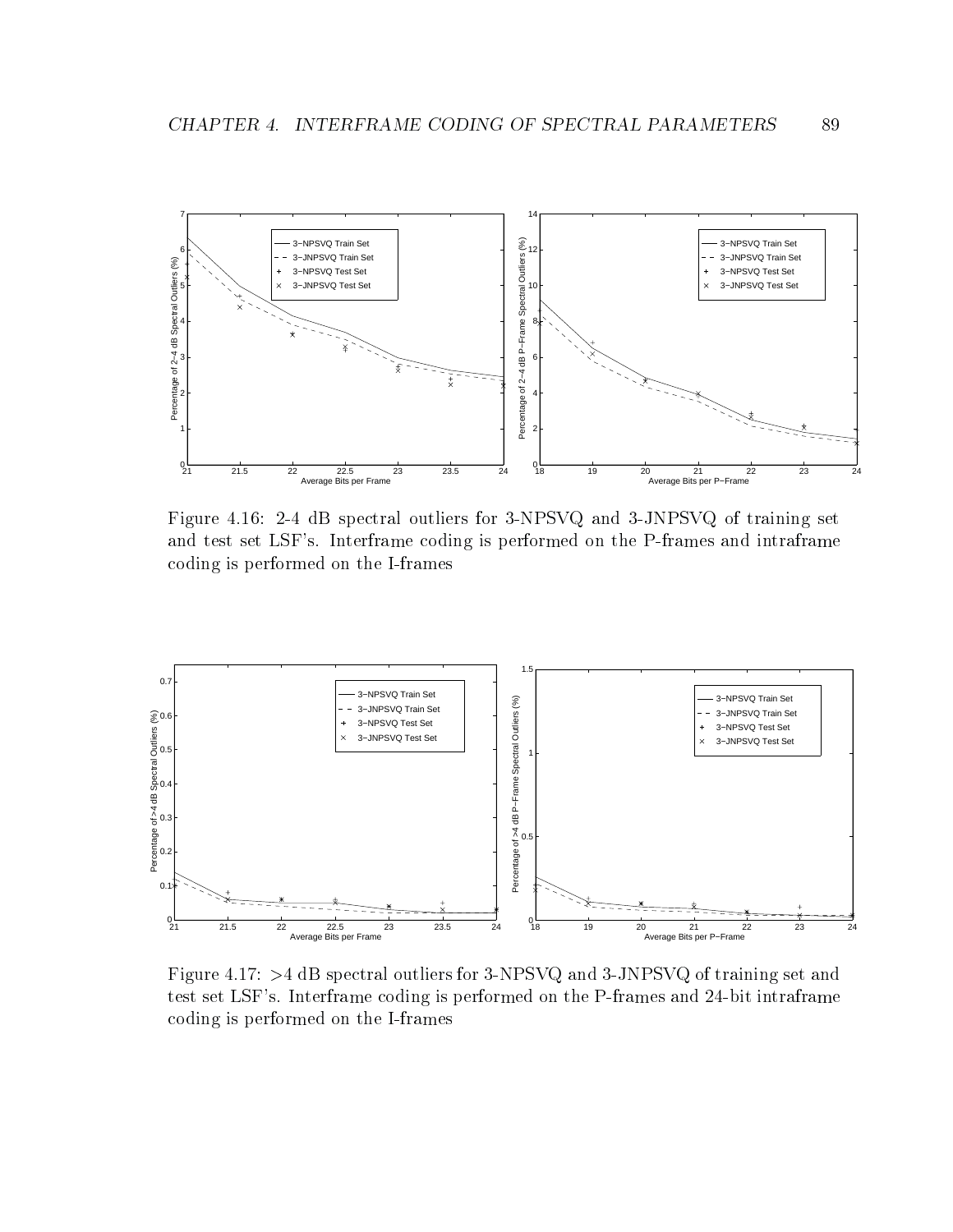|          | Splitting NPSVQ Bits $SVO$ Bits Preference $(\%)$ |           |       |      |
|----------|---------------------------------------------------|-----------|-------|------|
| Config.  | per P-Frame                                       | per Frame | NPSVQ | SVQ  |
| $2$ -way |                                                   | 24        | 63.3  | 36.7 |
| $2$ -way |                                                   | 24        | 51.9  | 48.1 |
| $3$ -way | 19                                                | 24        | 44.1  | 55.9 |
| $3$ -way |                                                   | 94        | 432   | 56.8 |

Table 4.7: Subjective listening test results for NPSVQ (for P-frames) versus SVQ (for all frames).

quantizer respectively. However, each iteration also requires the calculation of  $N_1N_2$ \prediction-plus-residual" reproduction vectors. This can be computationally intensive at high coding resolutions. For example, when 2-way splitting is used, a subvector predicted using a 12-bit codebook, with its prediction residual subvector encoded using a 9-bit codebook, requires the calculation of up to  $2^{2} \cdot 2^{2} \equiv 2^{2}$  reproductions. Figures 4.15, 4.16 and 4.17 present the SD performance of 3-NPSVQ and jointly optimized 3-NPSVQ (3-JNPSVQ). In both the training set and test set, jointly optimized NPSVQ helps to reduce the number of spectral outliers while the average SD remains relatively unchanged. However, the higher computational complexity required for joint codebook design at high coding rates far outweighs the benefits of achieving a modest decrease in spectral outliers.

In addition to obtaining SD measurements, we also performed listening tests on the reconstructed speech. Using the simulation environment described in Chapter 2 (see Figure 2.3), speech is reconstructed using a synthesis filter with quantized coefficients, and with the filter excited by the unquantized linear prediction residual signal. The tests were conducted with  $12$  listeners using 4 different test-set sentences from a male speaker and a female speaker. In each test, a listener would listen to the original sentence and two encoded versions of the sentence. The listener was then asked to choose which encoded version was more similar to the reference.

Nonlinear predictive SVQ at  $18{-}19$  bits (for P-frames) interleaved with intraframe SVQ at 24 bits (for I-frames) is compared with intraframe SVQ at 24 bits (for all frames). For those test cases in which the listeners were able to make a choice, the percentages of nonlinear predictive SVQ being preferred over intraframe SVQ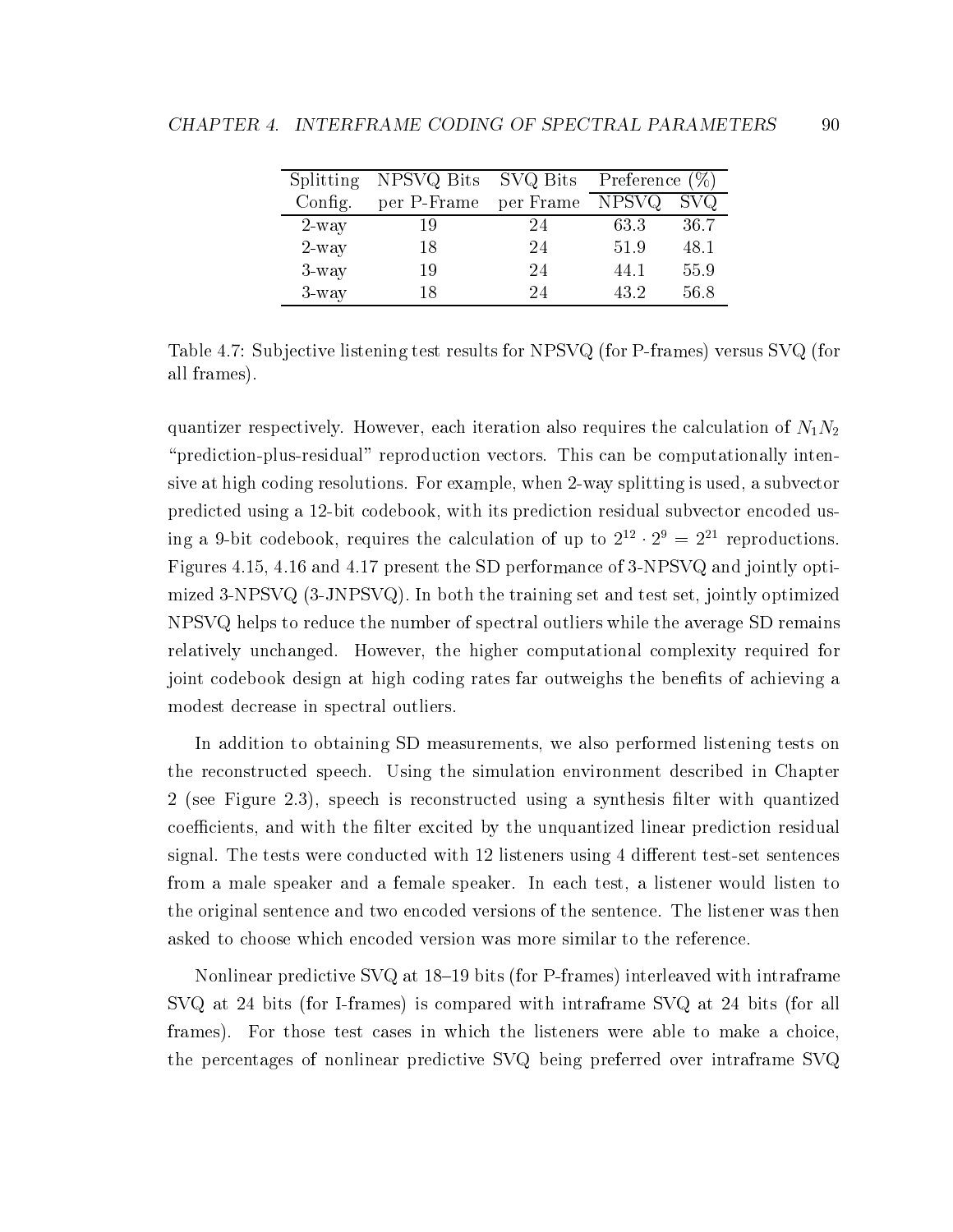at varied bit rates are shown in Table 4.7. When asked to choose between 2-SVQ at 24 bits/frame and 2-NPSVQ at an average rate of 21 bits/frame the listeners chose 2-NPSVQ over 2-SVQ in 52% of the test cases. In a comparison of 3-SVQ (24 bits/frame) and 3-NPSVQ (average of 21 bits/frame), 3-NPSVQ was preferred over  $3$ -SVQ approximately  $44\%$  of the time. Hence, the listening test results confirm our conclusion from the SD performance measurements that nonlinear interframe prediction achieves a performance gain of up to 6 bits per P-frame, or an overall gain of up to 3 bits per frame.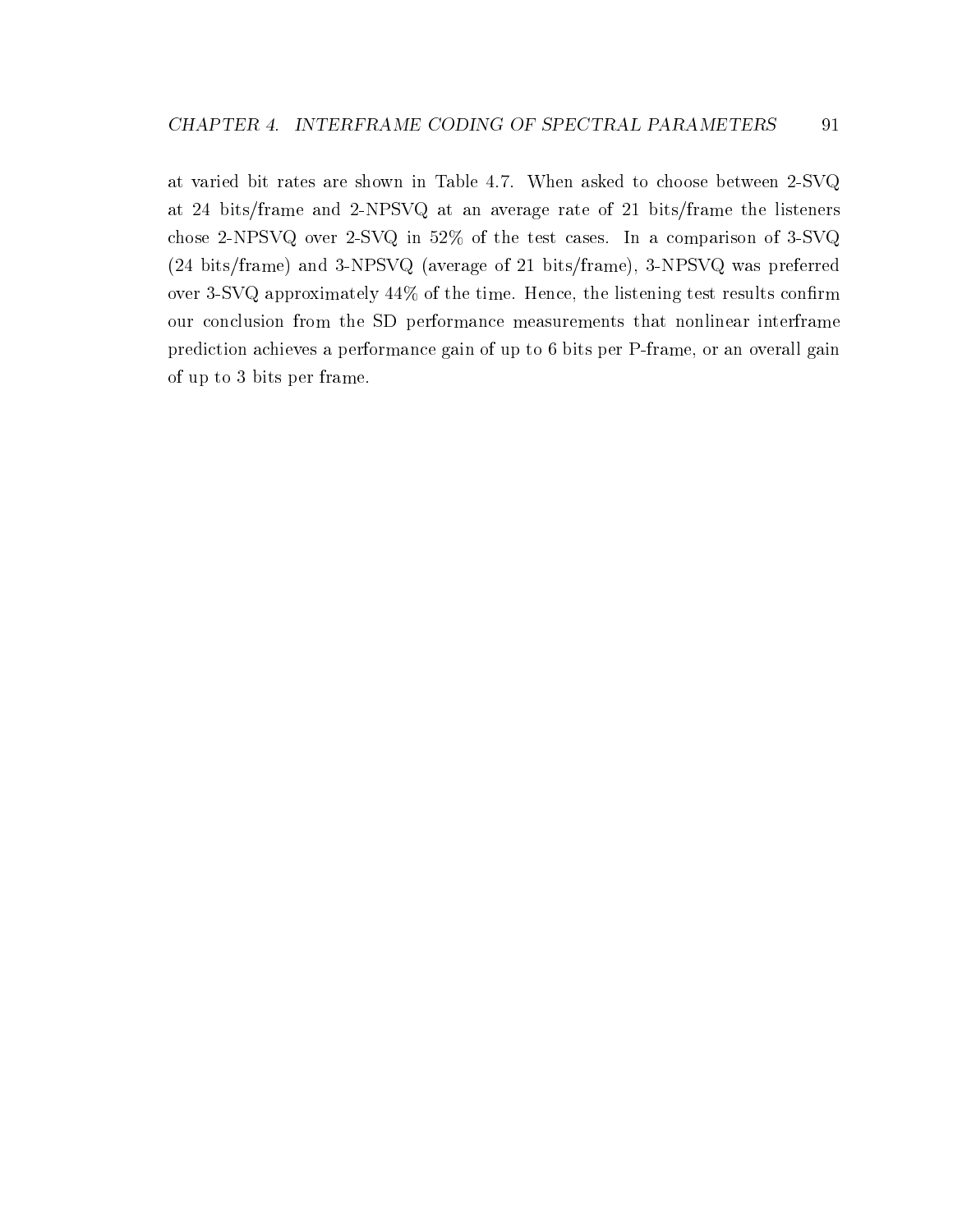# chapter 5 chapter 5 chapter 5 chapter 5 chapter 5 chapter 5 chapter 5 chapter 5 chapter 5 chapter 5 chapter 5 c

# Classied Coding of Spectral Parameters

Certain coders employ *multimodal* or *classified* coding where performance is improved by changing the coding scheme according to the current class of the speech signal being processed. In a *fixed rate* coder, the bit allocations among the various coding components themselves are altered, while the bit rate remains constant for each speech frame. If the total number of bits allocated to each frame is also allowed to vary, the coder is said to be operating at a *variable rate*. Classified spectral coding often plays an important role in multi-mode coding. In this chapter, we investigate the merits of applying phonetic classication in both intraframe and interframe spectral coding. In addition, a multimodal coding algorithm labeled as switched-adaptive predictive vector quantization is utilized on LSF vectors.

## 5.1 Classied Intraframe Coding

Speech is highly time-varying in general; there are sudden changes in the steady state speech signal. Accordingly, the bit rate required to code the speech signal at a constant level of quality varies with time. Variable rate speech coders can exploit the minimal rate needed to maintain a certain speech reproduction quality at all times [70]. Variable rate coding is suitable for packet switched communication networks. For applications using channels with fixed transmission rates, additional buffering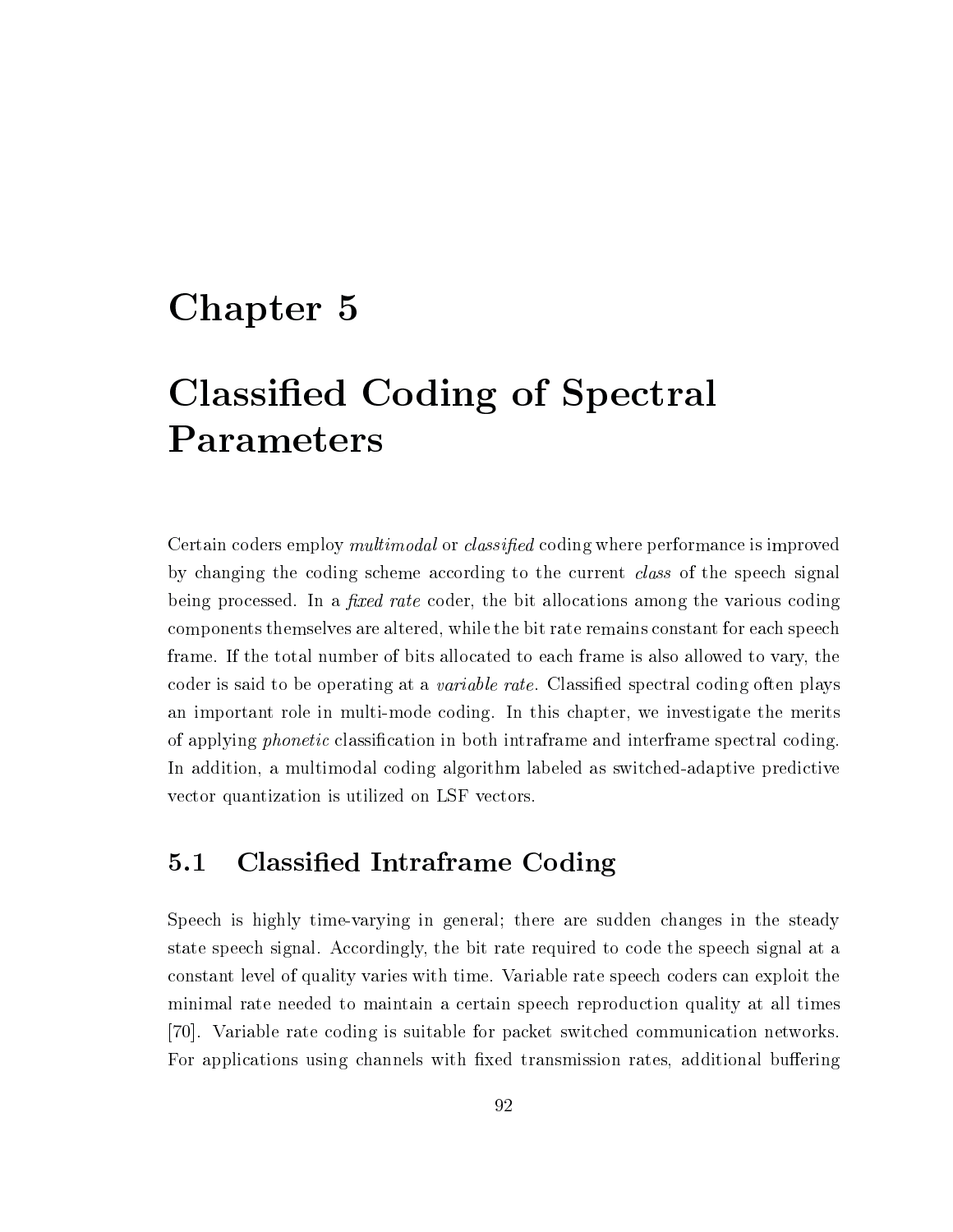(delay) and bit control overhead is required [40].

A classied coding scheme can be specialized such that certain types of speech will be encoded one way and other types encoded a different way. Multi-mode CELP coders dynamically change the bit allocation according to the local nature of the speech frame using objective criteria. In [71], the coder that produces the lowest SNR for each speech frame is chosen from a bank of eight CELP coders. The North American Telephone Industry Association (TIA) standard for variable rate digital cellular communications, based on code division multiple access (CDMA) [72], employs a variable rate multi-mode CELP coder known as QCELP [73] QCELP uses an energy-based frame classifier to choose among four different bit rates and coding configurations.

Speech can be viewed as a sequence of phonemes with each phoneme characterized by various physical and articulatory features [3]. At low bit rates, phonetic classication can vary the bit allocation requirements so that the more perceptually "sensitive" parameters are coded efficiently. The phonetically-based frame classifier of Wang and Gersho, and Paksoy *et al* [74, 75, 76], is adapted from the voicing algorithm in the U.S. Federal Standard 1015 (LPC-10E) vocoder [77, 78], where each speech frame is labeled as either voiced  $(V)$  or unvoiced  $(U)$ . Voicing is the simplest example of phonetic classication. The spectral envelopes for voiced (V) speech and unvoiced (U) speech are distinguishable from each other (see Figure 5.1). Voiced speech includes vowels and other phonemes that are characterized by noticeable formant peaks in the spectral envelope. While voiced sounds are generated when the vocal cords vibrate in a periodic or quasi-periodic manner, unvoiced speech occurs when the vocal tract produces a turbulent noise-like excitation. Unvoiced speech usually has a flatter spectrum than voiced speech, where the formants are not prominent.

#### $5.1.1$ 5.1.1 Classied Vector Quantization

In spectral coding, a single vector quantizer may not be robust enough to adequately encode every class of speech with similar performance. Accordingly, voicing classification can enhance our intraframe spectral quantization schemes. As unvoiced speech does not generally exhibit a distinct pattern of formants, fewer bits may be employed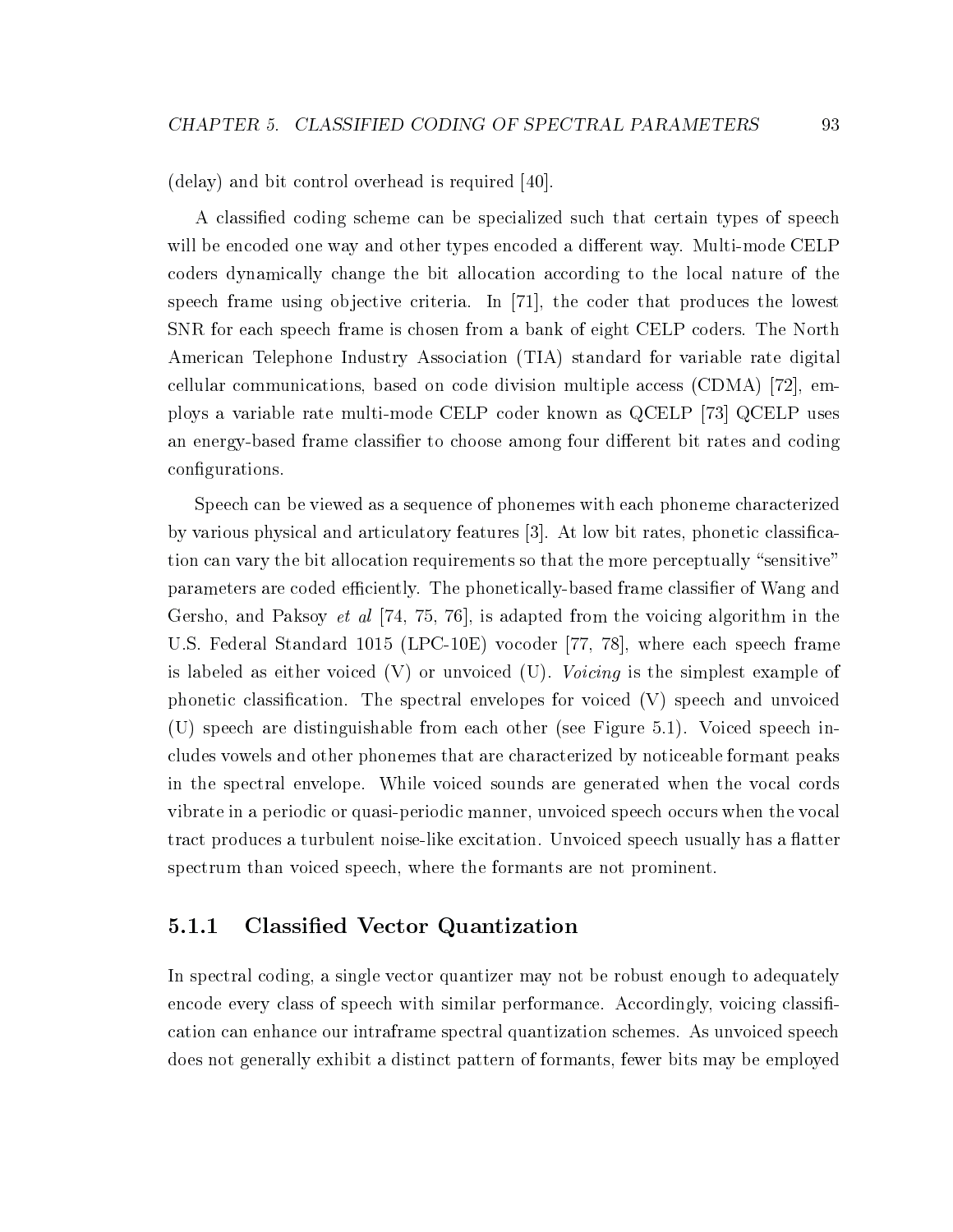

Figure 5.1: Sample LPC spectra of a voiced (V) frame and an unvoiced (U) frame.

to encode the LSF vectors from U frames than those from V frames. For example, the FS-1015 (LPC-10E) speech coder operates at a fixed rate, allocating 54 bits for LPC coding of voiced frames and 33 bits for unvoiced frames [77]. Voicing decisions are based on a weighted linear combination of seven extracted features: zero-crossing rate, low-band speech energy, first and second reflection coefficients, pre-emphasized energy-ratio, and forward and backward pitch prediction gains.

With voicing classification, intraframe SVQ of LSF vectors becomes *classified*  $SVO$  (CSVQ), wherein different sets of SVQ codebooks are designed for the V and U classes of LSF vectors. Our voicing algorithm is also based on the classifier used in the FS-1015 (LPC-10E) vocoder. With binary voicing classification, a one bit flag is transmitted to the receiver to indicate whether the voiced orunvoiced set of SVQ codebooks are is used for LSF vector reconstruction. As some speech coders already transmit such voicing information as part of the encoded bitstream, this does not automatically infer an additional cost in the spectral coding bit rate.

## 5.1.2 CSVQ Performance Results

Table 5.1 contains the distribution of voiced frames and unvoiced frames in the training set and test set of LSF frame vectors. Using the frame classifier of Paksoy *et al*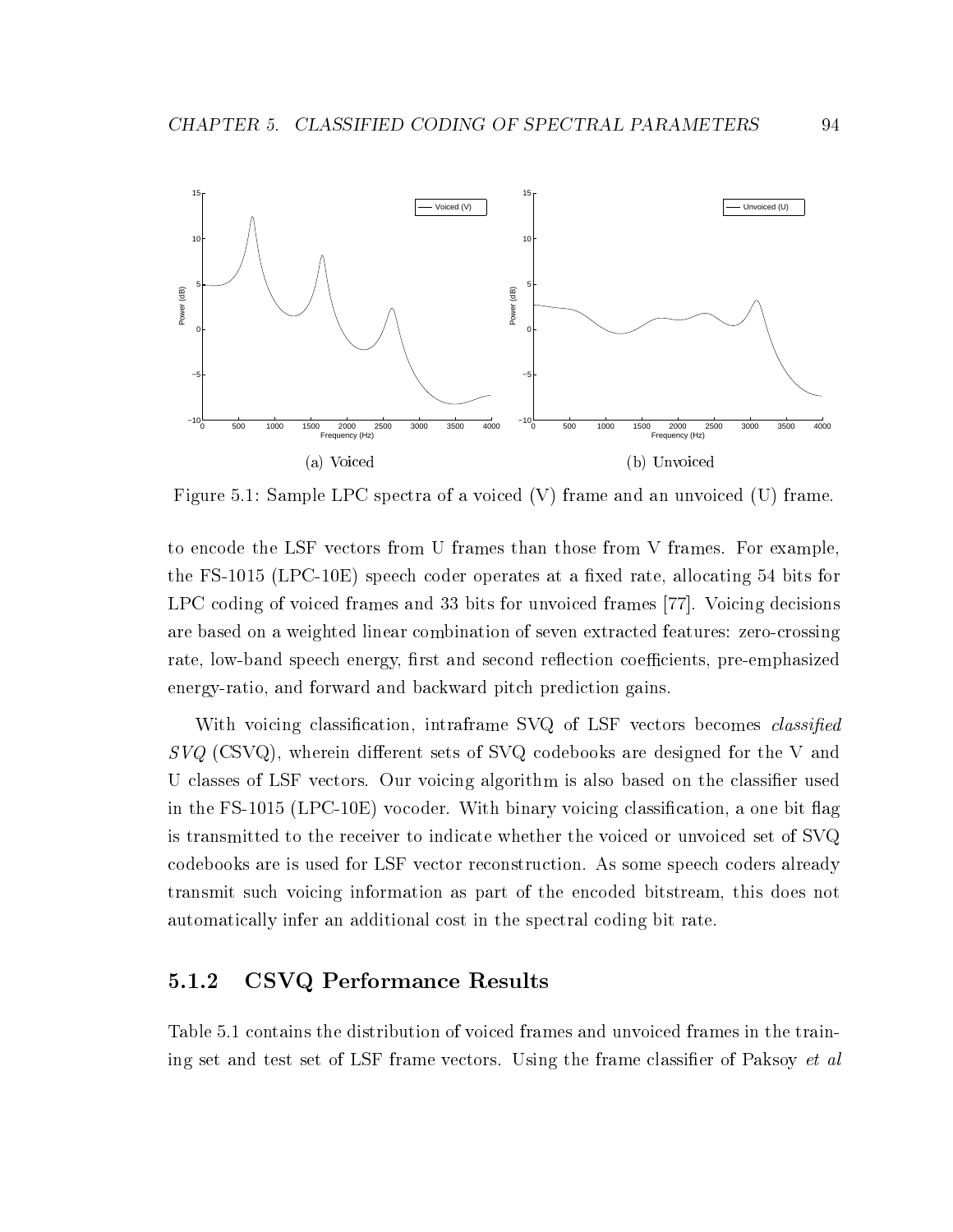|                | Training Set |        |        | Test Set |  |  |
|----------------|--------------|--------|--------|----------|--|--|
| Frames         | Number       |        | Number |          |  |  |
| Unvoiced $(U)$ | 26878        | 37.12  | 3180   | 41.30    |  |  |
| Voiced $(V)$   | 45522        | 62.88  | 4520   | 58.70    |  |  |
| Total          | 72400        | 100 00 | 7700   | 100 00   |  |  |

Table 5.1: Distribution of voiced and unvoiced LSF frame vectors for training and test sets.

[75, 76], it was observed in [79] that voiced frames usually outnumber unvoiced frames by a factor of 3 or 4. Using our frame classifier, which is solely based on raw voicing decisions for each frame, the relative number of unvoiced frames to voiced frames is noticeably higher. However, the classier in [79] additionally applies a median smoother to three neighbouring frames (a frame triplet) of those similar raw voicing decisions voicing decisions, yielding a revised voicing decision for the middle frame [74]. While the short-term phonetic characteristics of speech can vary from frame to frame, they can also vary within a frame. If a speech frame spans a transient from an unvoiced segment to a voiced segment, the resulting voicing decision cannot be easily determined. Using the median smoother, the middle frame in the triplet containing the raw decisions U-V-U is reclassied asunvoiced; the converse applies for the case of a V-U-V frame triplet. This suggests that no single frame belonging to one class can be surrounded or isolated by frames belonging to the other class.

The classied frames in the training set are separated into voiced and unvoiced training sets, and then used to design the intraframe split vector quantizers for each voicing class. Two splitting configurations are used for the 10-dimensional LSF vectors: 2-way splitting  $(4,6)$  and 3-way splitting  $(3,3,4)$ . SD performance results for 2way CSVQ (2-CSVQ) and 3-way CSVQ (3-CSVQ) are presented in Tables 5.2 through 5.7. In comparison with our objective measurements for intraframe *universal* 2-SVQ and 3-SVQ at 24 bits/frame in Chapter 3, we notice that unvoiced frames can be encoded with 2 fewer bits (22 bits/frame), but that voiced frames still require the same number of bits (24 bits/frame). This is not surprising as voiced speech is predominant over unvoiced speech, and there is a wider diversity in spectral shape for voiced speech.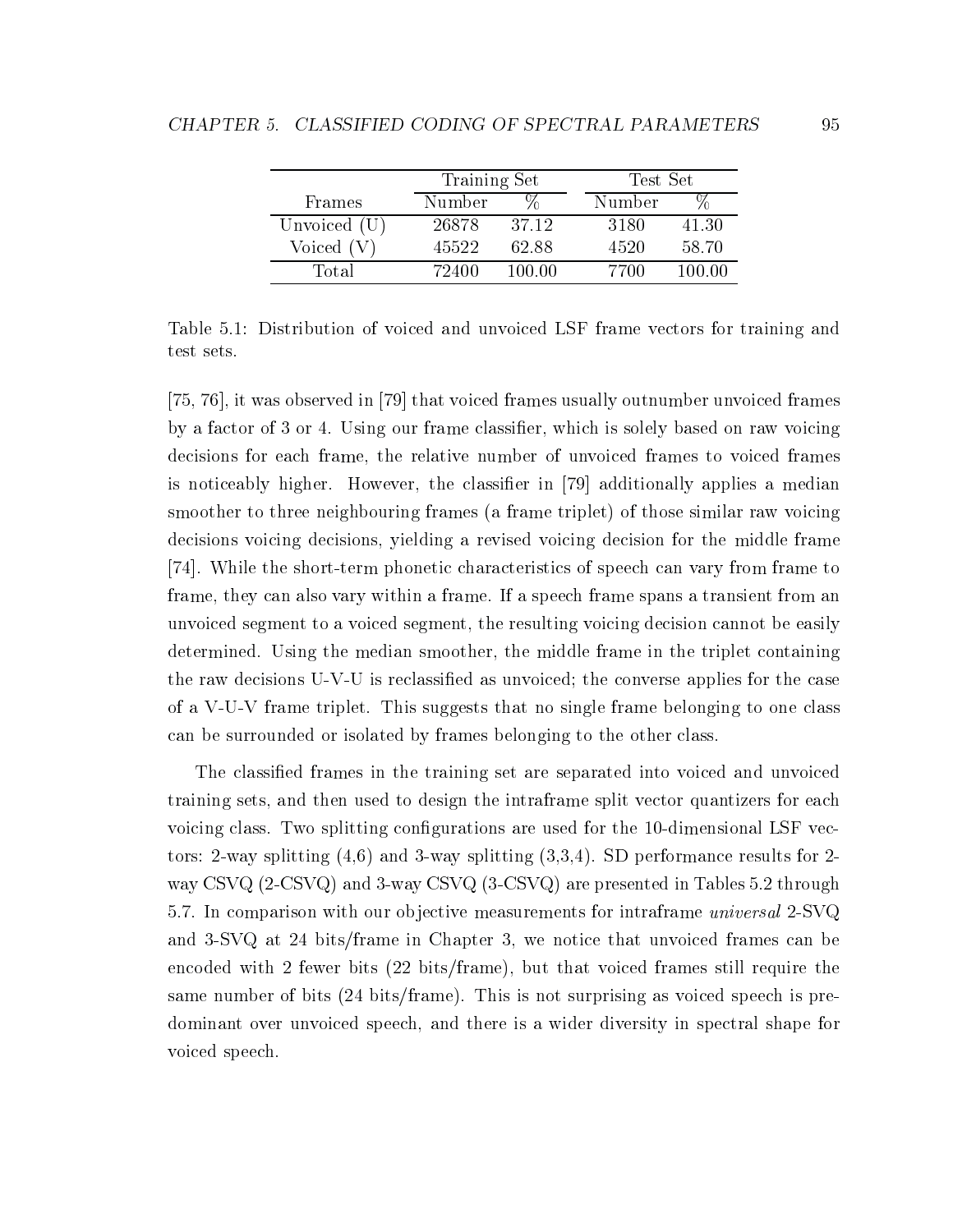|             |          | Training Set        |                |          | $\operatorname{Test}\nolimits \operatorname{Set}\nolimits$ |                  |  |  |  |
|-------------|----------|---------------------|----------------|----------|------------------------------------------------------------|------------------|--|--|--|
|             | Ave      | SD Outliers<br>$\%$ |                | Ave      |                                                            | SD Outliers<br>% |  |  |  |
| <b>Bits</b> | dB'      | $2-4$ dB            | 4 dB<br>$\geq$ | $\rm dB$ | $2-4$ dB                                                   | 4 dB<br>$\geq$   |  |  |  |
| 24          | 0.76     | 0.13                | 0.00           | 1.03     | 0.75                                                       | 0.00             |  |  |  |
| 23          | 0.86     | 0.26                | 0.00           | 1.10     | 1.32                                                       | 0.00             |  |  |  |
| 22          | 1.01     | 1.00                | 0.00           | 1.23     | 2.61                                                       | 0.00             |  |  |  |
| 21          | $1.11\,$ | 1.98                | 0.00           | 1.32     | 4.40                                                       | 0.00             |  |  |  |
| 20          | 1.25     | 5.04                | 0.00           | 1.38     | 7.67                                                       | 0.00             |  |  |  |

Table 5.2: SD performance for unvoiced class 2-SVQ of training set and test set unvoiced LSF frame vectors.

|             | Training Set |                    |            |             | $Test$ Set         |          |  |  |  |  |
|-------------|--------------|--------------------|------------|-------------|--------------------|----------|--|--|--|--|
|             | Ave          | SD Outliers $(\%)$ |            | Ave         | SD Outliers $(\%)$ |          |  |  |  |  |
| <b>Bits</b> | (dB)         | $2-4$ dB           | $> 4$ dB   | $SD$ $(dB)$ | $2-4$ dB           | $> 4$ dB |  |  |  |  |
| 24          | 1.03         | 0.75               | 0.00       | $1.20\,$    | 2.39               | 0.04     |  |  |  |  |
| 23          | 1.11         | 1.22               | $\rm 0.01$ | 1.27        | 3.21               | 0.02     |  |  |  |  |
| 22          | 1.26         | 3.30               | 0.02       | 1.40        | 6.46               | 0.02     |  |  |  |  |

Table 5.3: SD performance for voiced class 2-SVQ of training set and test set voiced LSF frame vectors.

|             |      | Training Set        |          |     |             | Test Set |      |  |  |  |
|-------------|------|---------------------|----------|-----|-------------|----------|------|--|--|--|
| $(V,U)$ Bit | Ave  | SD Outliers<br>$\%$ |          | Ave | SD Outliers | $\%$ ,   |      |  |  |  |
| Allocation  | (dB  | $2-4$ dB            | $> 4$ dB |     | (dB)        | $2-4$ dB | 4 dB |  |  |  |
| (24, 24)    | 0.93 | 0.52                | 0.00     |     | 1.13        | 1.71     | 0.03 |  |  |  |
| (24, 23)    | 0.97 | 0.57                | 0.00     |     | 1.16        | 1.95     | 0.03 |  |  |  |
| (24, 22)    | 1.02 | 0.84                | 0.00     |     | 1.21        | 2.48     | 0.03 |  |  |  |
| (24, 21)    | 1.06 | 1.21                | 0.00     |     | 1.25        | 3.22     | 0.03 |  |  |  |
| (24, 20)    | 1.11 | 2.34                | 0.00     |     | 1.28        | 4.57     | 0.03 |  |  |  |

Table 5.4: SD performance for classied 2-SVQ (2-CSVQ) of training set and test set LSF frame vectors.  $(V,U)$  refers to the number of bits allocated to the voiced  $(V)$ frames and the unvoiced (U) frames.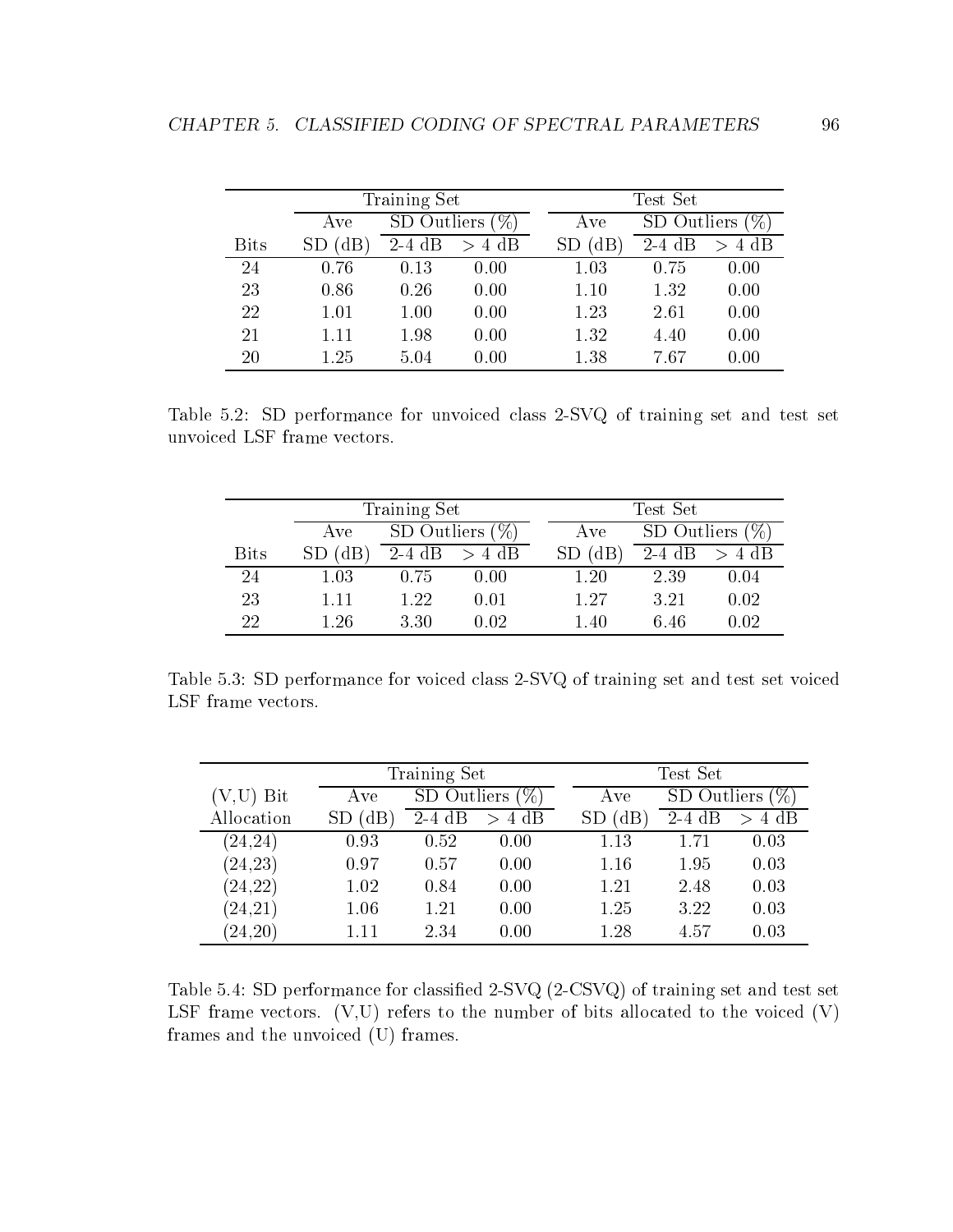|             |      | Training Set          |          |  |      | Test Set                       |          |  |  |  |  |
|-------------|------|-----------------------|----------|--|------|--------------------------------|----------|--|--|--|--|
|             | Ave  | SD Outliers<br>$\%$ . |          |  | Ave  | $\mathscr{C}_0$<br>SD Outliers |          |  |  |  |  |
| <b>Bits</b> | (dB) | $2-4$ dB              | $> 4$ dB |  | (dB  | $2-4$ dB                       | $> 4$ dB |  |  |  |  |
| 24          | 1.15 | 2.31                  | 0.00     |  | 1.18 | 1.86                           | 0.00     |  |  |  |  |
| 23          | 1.21 | 2.87                  | 0.01     |  | 1.24 | 2.33                           | 0.00     |  |  |  |  |
| 22          | 1.27 | 3.94                  | 0.01     |  | 1.29 | 2.99                           | 0.00     |  |  |  |  |
| 21          | 1.37 | 7.50                  | 0.01     |  | 1.40 | 5.57                           | 0.00     |  |  |  |  |
| 20          | 1.42 | 9.49                  | 0.01     |  | 1.45 | 6.76                           | 0.00     |  |  |  |  |

Table 5.5: SD performance for unvoiced class 3-SVQ of training set and test set unvoiced LSF frame vectors.

|             | Training Set |                    |            |             | $Test$ Set         |          |  |  |  |  |
|-------------|--------------|--------------------|------------|-------------|--------------------|----------|--|--|--|--|
|             | Ave          | SD Outliers $(\%)$ |            | Ave         | SD Outliers $(\%)$ |          |  |  |  |  |
| <b>Bits</b> | (dB)         | $2-4$ dB           | $> 4$ dB   | $SD$ $(dB)$ | $2-4$ dB           | $> 4$ dB |  |  |  |  |
| 24          | 1.30         | 3.48               | 0.03       | $1.28\,$    | 2.46               | 0.04     |  |  |  |  |
| 23          | 1.35         | 4.52               | 0.03       | 1.33        | 3.25               | 0.04     |  |  |  |  |
| 22          | $1.40\,$     | 5.66               | $\rm 0.03$ | 1.38        | 4.73               | 0.04     |  |  |  |  |

Table 5.6: SD performance for voiced class 3-SVQ of training set and test set voiced LSF frame vectors.

|             |      | Training Set       |          |      | Test Set    |      |  |  |  |
|-------------|------|--------------------|----------|------|-------------|------|--|--|--|
| $(V,U)$ Bit | Ave  | SD Outliers $(\%)$ |          | Ave  | SD Outliers |      |  |  |  |
| Allocation  | (dB) | $2-4$ dB           | $> 4$ dB | (dB) | $2-4$ dB    | 4 dB |  |  |  |
| (24, 24)    | 1.24 | 3.05               | 0.02     | 1.25 | 2.24        | 0.02 |  |  |  |
| (24, 23)    | 1.26 | 3.25               | 0.02     | 1.27 | 2.41        | 0.02 |  |  |  |
| (24, 22)    | 1.29 | 3.65               | 0.02     | 1.29 | 2.66        | 0.02 |  |  |  |
| (24, 21)    | 1.32 | 4.98               | 0.02     | 1.33 | 3.74        | 0.02 |  |  |  |
| (24, 20)    | 1.34 | 5.72               | 0.02     | 1.35 | 4.23        | 0.02 |  |  |  |

Table 5.7: SD performance for classied 3-SVQ (3-CSVQ) of training set and test set LSF frame vectors.  $(V,U)$  refers to the number of bits allocated to the voiced  $(V)$ frames and the unvoiced (U) frames.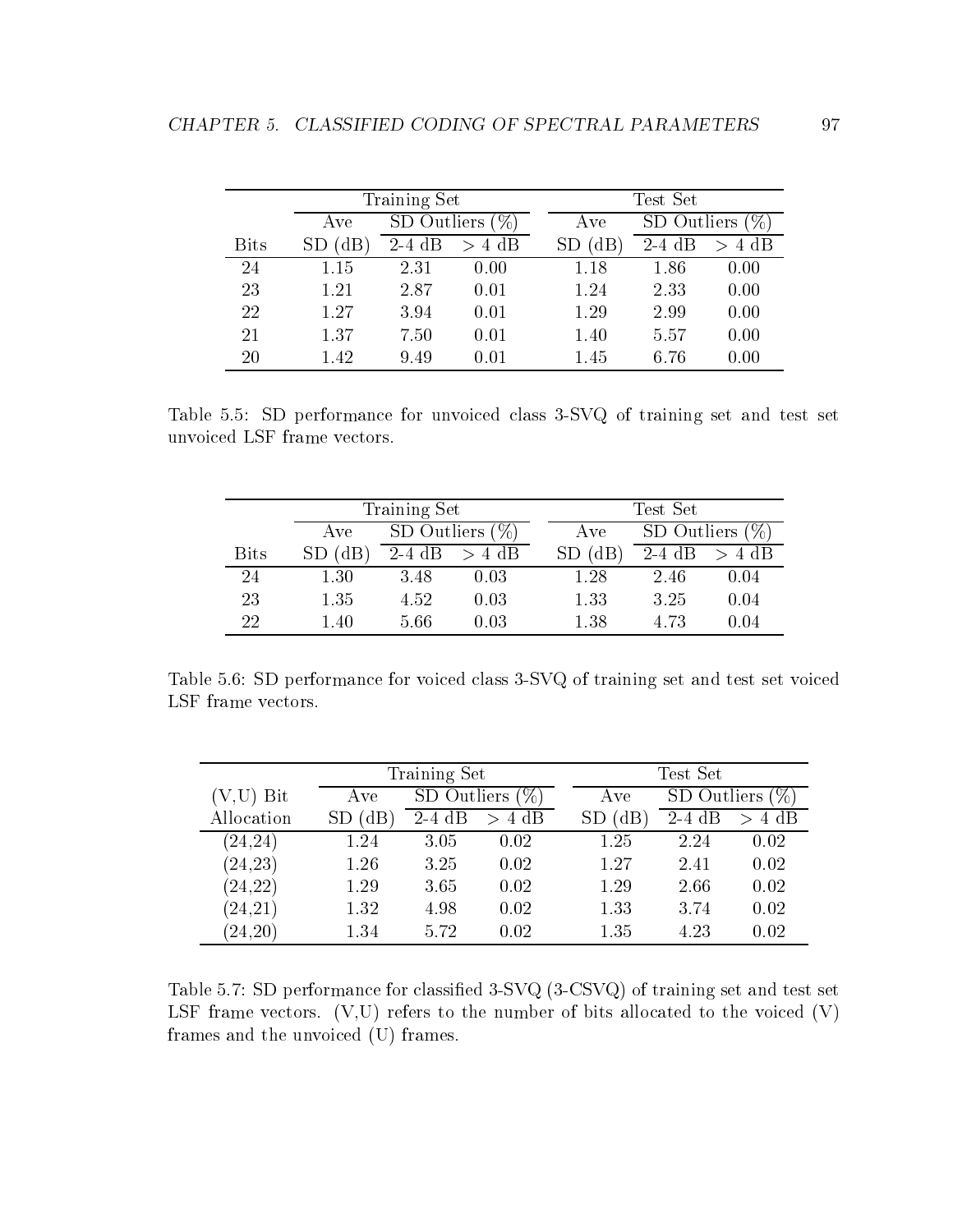Despite our high number of unvoiced frames, our SD performance results corroborate those reported by Hagen et al [79]. Hagen et al use rate distortion theory to predict that unconstrained VQ can attain an average SD of 1 dB at 18.8 bits and 20.7 bits for the unvoiced and voiced frames respectively. This difference corresponds to a savings of about 2 bits for unvoiced frames over voiced frames. As the human ear is more sensitive to distortions during steady-state speech than in transient speech, unvoiced frames can be encoded with even fewer bits. Based on sub jective listening tests, transparent coding quality can be achieved in a CELP coding context by using 9 bits for spectral coding in the unvoiced frames (corresponding to an average spectral distortion for unvoiced frames of 2.1 dB) and 24 bits in the voiced frames. Within the context of voicing classified spectral coding, Hagen *et al* propose that the 1 dB spectral distortion benchmark for transparent coding quality [1] be modied for unvoiced speech.

#### 5.2 Classied Interframe Coding  $5.2$

While intraframe spectral coding can profit from voicing classification, it was shown in Chapter 4 that interframe predictive coding also yields higher performance gain over universal intraframe coding. Lupini et al [80, 81] proposed a class-dependent 2.4  $kb/s$  CELP coder that employs an energy threshold-based classifier to discriminate between voiced, unvoiced and transition frames. Jiang and Cuperman [82] improved the coder by incorporating interframe spectral coding, where scalar linear predictive 6-stage MSVQ of LSF vectors at 18 bits/frame is used instead of memoryless 8-stage MSVQ at 24 bits/frame. However, all three classes share the same predictive MSVQ; frame classication only alters the bit allocations for the excitation vector coding component, and not the spectral coding component.

Additional gain can be garnered when interframe predictive spectral coding is also class-specific. Using binary voicing decisions, each speech frame is classified as either voiced or unvoiced. Any set of contiguous frames belonging to one class can then be concatenated into a single block belonging to that class. For example, a voiced block of frames can only be preceded and followed by unvoiced blocks of frames. In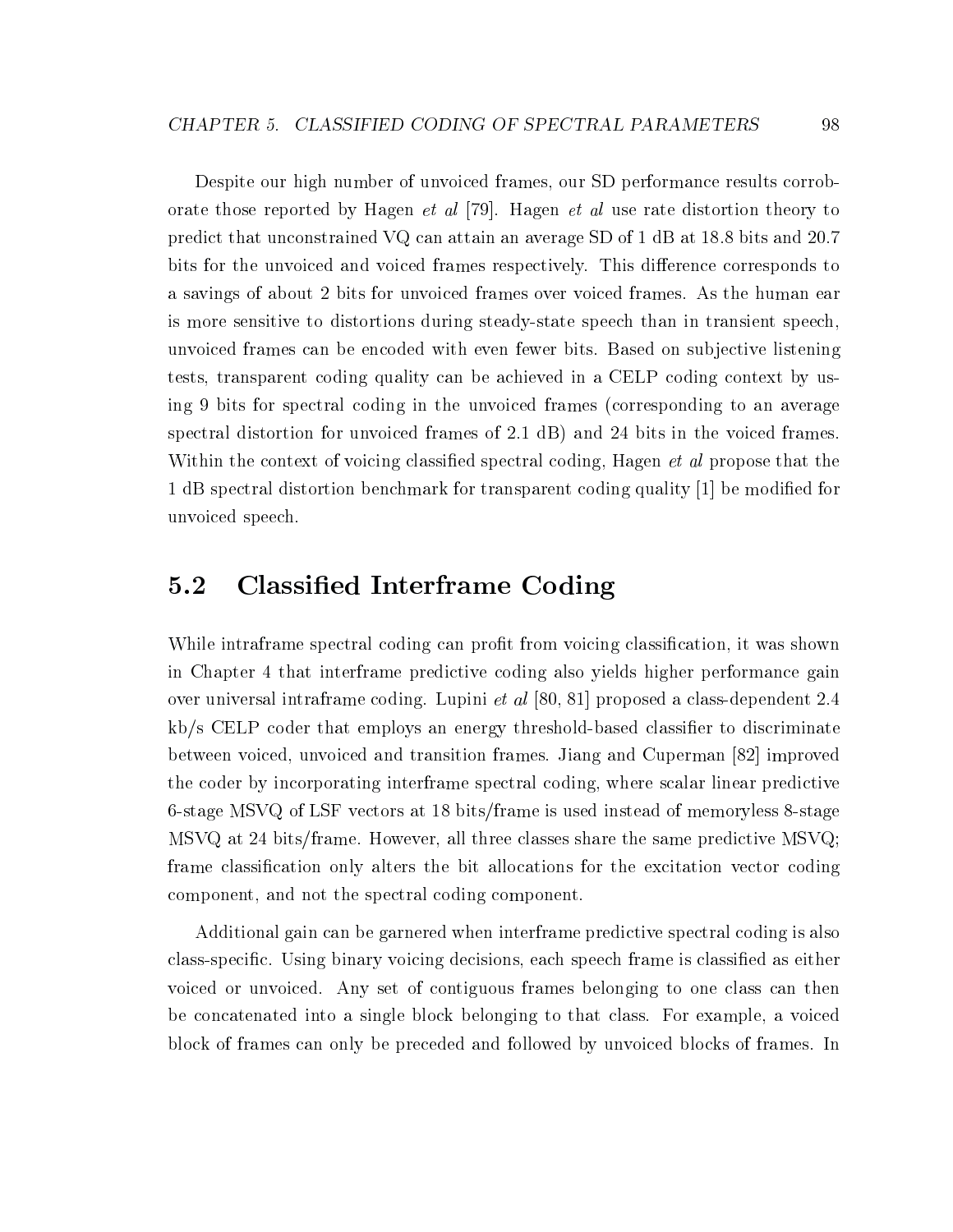[74], Wang and Gersho additionally subdivided the voiced class into three categories: lowpass, transient and steady-state. Interframe predictive spectral coding is applied to both steady-state and transient voiced frame blocks. Intraframe spectral is used for the lowpass voiced and unvoiced frame blocks.

## 5.2.1 Classied Predictive Vector Quantization

In first order interframe linear and nonlinear predictive  $VQ$  of LSF vectors, a gain of approximately 5 bits per frame is attained over intraframe VQ. If binary voicing classication is performed on the LSF vector sequence, there are four possible combinations of joint voiced/unvoiced classications for a frame pair consisting of the preceding reconstructed vector  $\hat{\mathbf{x}}_{n-1}$  and the current vector to be predicted  $\mathbf{x}_n$ : U-U, U-V, V-U and V-V. We call this classification-enhanced scheme *classified predictive* VQ (CPVQ).

We can also apply voicing classification to the non-recursive predictive coding methodology of de Marca [19] we label as scalar linear predictive SVQ (PSVQ) (see Figure 4.5), wherein interframe coding is alternated with intraframe coding at every other frame. This interleaving process limits channel error propagation to within one frame. With voicing classication, the intraframe SVQ in the intra-coded frame (I-frame) vector  $\mathbf{x}_{2m}$  now employs classified SVQ (CSVQ). The predicted frame (Pframe) vector  $\mathbf{x}_{2m+1}$  is then estimated using a predictor chosen according to the classes of the I-frame and P-frame vector pair, and its resultant prediction error vector  $e_{2m+1}$  is encoded using its corresponding class-specific "residual" SVQ. In de Marca's scheme, scalar linear prediction is used and we call this coding algorithm as *classified predictive SVQ* (CPSVQ). If vector linear prediction is employed instead of scalar linear prediction, then  $PSVQ$  becomes *classified vector linear predictive*  $SVQ$ (CVPSVQ).

When the vector predictors are designed using the framework of Gersho's nonlinear interpolative VQ [68], we denote this coding algorithm as *classified nonlinear* predictive  $SVQ$  (CNPSVQ). Two different voicing classified nonlinear predictive SVQ coding frameworks are studied: CNPSVQ-2 and CNPSVQ-4. For CNPSVQ-2, two sets (classes) of nonlinear vector predictor and P-frame NPSVQ codebooks are de-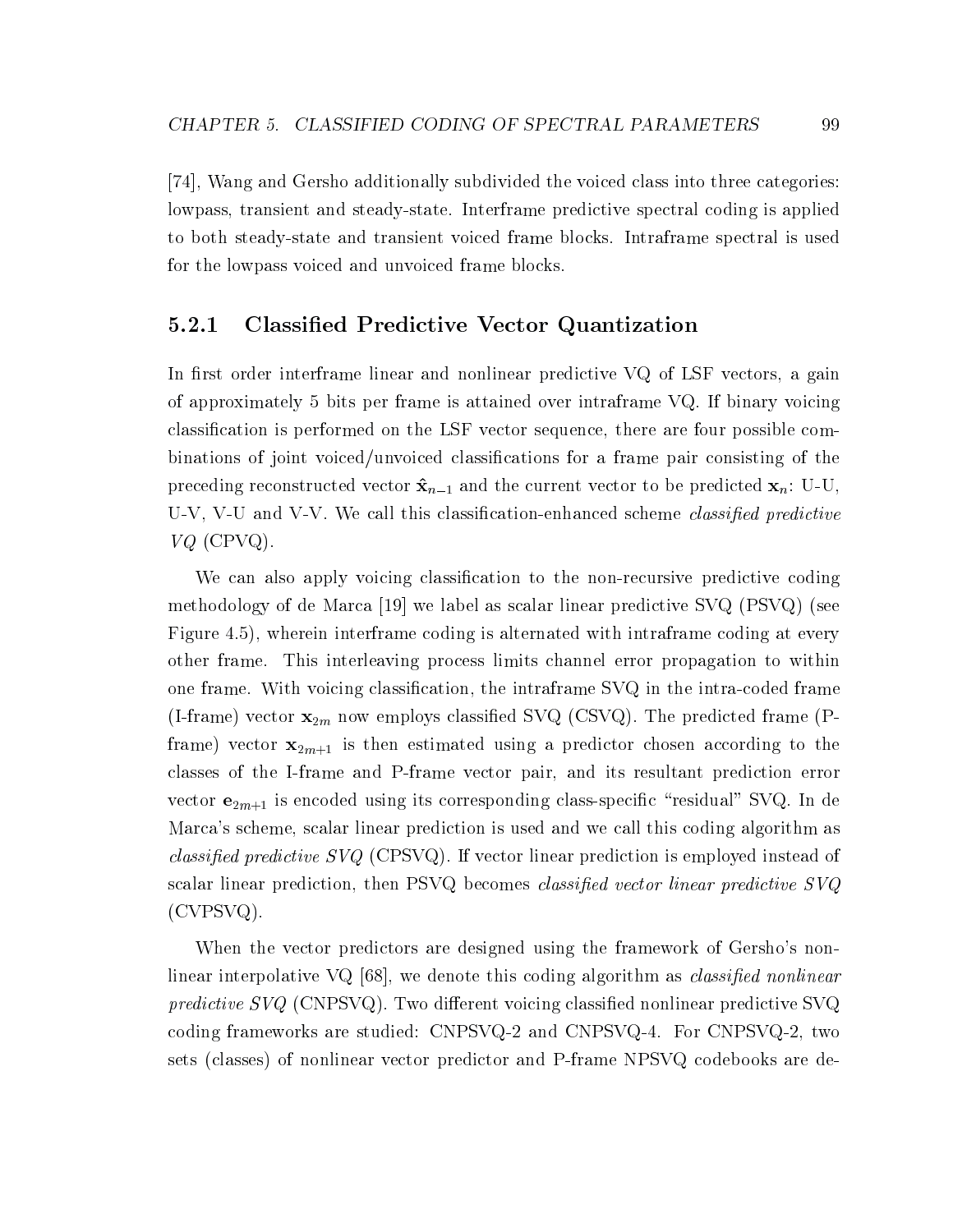| CNPSVQ-2         |              | Training Set |          | Test Set |
|------------------|--------------|--------------|----------|----------|
| Frame Pair       | Number       | %            | Number   | %        |
| U I-frame $(UI)$ | 13430        | 37.10        | 1589     | 41.27    |
| V I-frame (VI    | 22770        | 62.90        | 2261     | 58.73    |
| Total            | 36200        | 100.00       | 3850     | 100.00   |
| CNPSVQ-4         | Training Set |              | Test Set |          |
|                  |              |              |          |          |
| Frame Pair       | Number       | %            | Number   | %        |
| U-U              | 11602        | 36.05        | 1435     | 37.27    |
| $U-V$            | 1828         | 5.05         | 154      | 4.00     |
| V-U              | 1846         | 5.10         | 156      | 4.05     |
| V-V              | 20924        | 57.80        | 2105     | 54.68    |

Table 5.8: Distribution of voicing classied I-P frame pairs in the training set and the test set.

signed based solely on the voicing classification of the I-frame LSF vector, regardless of the voicing class of the P-frame LSF vector: UI and VI. For CNPSVQ-4, four sets (classes) of nonlinear vector predictor and P-frame NPSVQ codebooks are designed based on the corresponding voicing classifications of the I-P frame pair: U-U, U-V, V-U and V-V. In both scenarios, an additional one-bit voicing flag is transmitted for every frame period.

#### 5.2.2 CNPSVQ Performance Results 5.2.2

Table 5.8 presents the composition of I-P frame pairs grouped according to the voicing classes used in the two CNPSVQ predictor codebook designs. In the case of CNPSVQ-2, there are sufficient amounts of UI and VII-P frame pairs for training using 2-way splitting and 3-way splitting. For CNPSVQ-4, there is an insufficient number of training set U-V and V-U I-P frame pairs for reliable predictor codebook design using 2-way splitting. Therefore, both class-specic CNPSVQ coders will be studied using 3-way splitting only. The I-frame vectors are encoded with 3-CSVQ, wherein the unvoiced frames are quantized with 22 bits and the voiced frames are quantized with 24 bits. The bit allocation for the 3-SVQ codebooks used to code the P-frame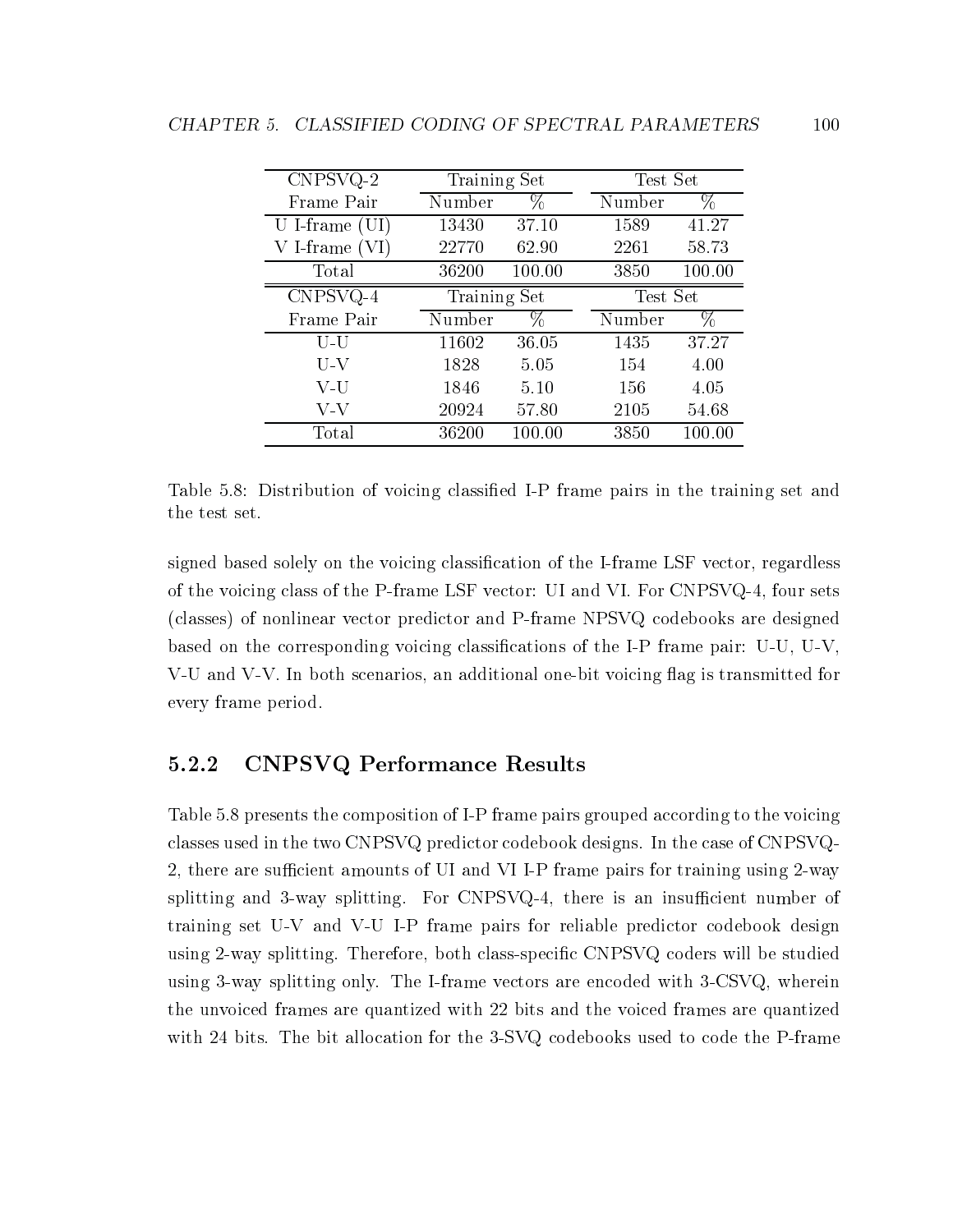prediction error vectors is varied.

Table 5.9 shows the prediction gain  $(G_p)$  results in dB of 3-CNPSVQ-2 for the training set LSF vectors. We also include the prediction gain results for classied interframe PSVQ using scalar linear prediction (SLP) and vector linear prediction  $(VLP)$ . As there is little appreciable difference among the three predictor types, and that nonlinear prediction only provides a modest improvement over linear prediction, we focus solely on nonlinear prediction for our performance evaluation of classied interframe  $PSVQ$ . Prediction using a voiced I-frame  $(VI)$  offers higher overall prediction gain than using an unvoiced I-frame (UI). For the VI class, prediction gain is highest around the middle order LSF coefficients and is very low for the high order LSF components. For the UI class, the prediction gain values are somewhat equivalent for all 10 LSF coefficients, with a small peak in the middle order coefficients. In both cases, the prediction gains for the low order LSF's are higher than those for the high order LSF's.

The  $G_p$  values for each LSF component in the training set using 3-CNPSVQ-4 are presented in Table 5.10. Here, we note that predicting an unvoiced P-frame from an unvoiced I-frame (U-U class) yields gain values that appear evenly distributed for the LSF components. For a voiced P-frame being predicted by a preceding voiced Iframe (V-V class), we observe the distinctive distribution of  $G_p$  values which indicate the middle order LSF's exhibit high interframe correlation and the high order LSF's exhibit very low interframe correlation. The highest overall  $G_p$  values are obtained with the V-U class, and the second highest  $G_p$  values are obtained with the U-V class. However, we must be aware that the values for the U-V and V-U classes may be articially high due to the relatively low number of I-P frame pair LSF vectors used during prediction codebook training.

Tables 5.11 and 5.12 summarize our SD measurements for the test set LSF vectors using 3-CNPSVQ-2 and 3-CNPSVQ-4. The P-frame quantization bits are varied such that the resultant average SD matches that for the I-frame. To gauge the gain from employing interframe prediction in classied coding, we compare these results with 3-CSVQ. When using 3-CSVQ on the whole test set with 24 bits for V frames and 22 bits for U frames, the average SD is 1.29 dB with 2.66 % 2-4 dB outliers. Both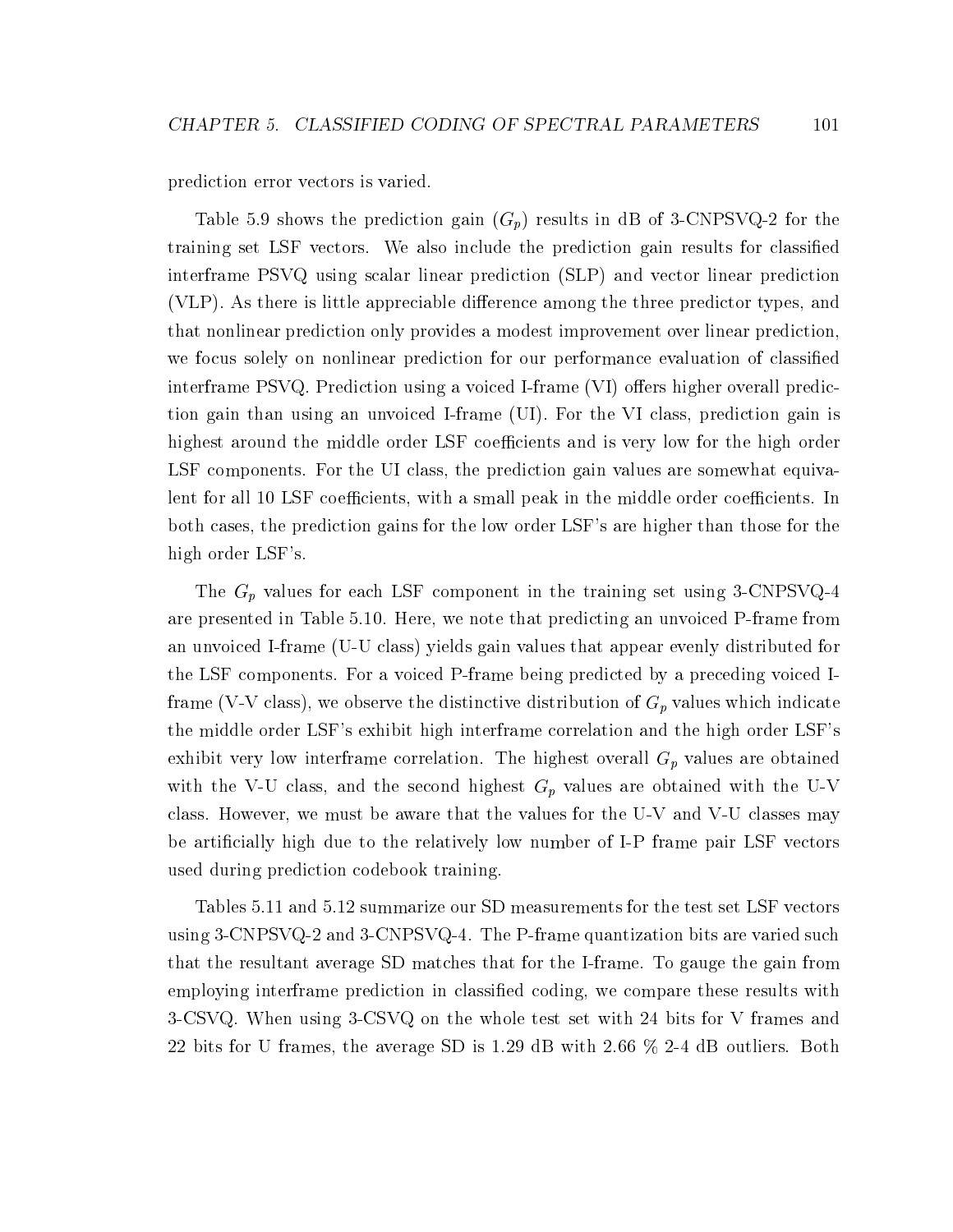|            | Predictor | I-Frame     | Overall    |         | $G_n^{(i)}$                  |                  | (dB) for LSF's $1-5$  |          |
|------------|-----------|-------------|------------|---------|------------------------------|------------------|-----------------------|----------|
| Type       | Class     | <b>Bits</b> | $G_p$ (dB) | LSF 1   | <b>LSF</b><br>$\overline{2}$ | <b>LSF</b><br>-3 | LSF 4                 | LSF 5    |
| <b>SLP</b> | UI        | 22          | N/A        | 4.425   | 3.765                        | 3.444            | 3.983                 | 5.671    |
| <b>VLP</b> | UI        | 22          | N/A        | 4.483   | 3.788                        | 3.592            | 4.070                 | 5.658    |
| <b>NLP</b> | UI        | 22          | 4.591      | 4.557   | 4.066                        | 3.701            | 4.151                 | 5.857    |
| <b>SLP</b> | VI        | 24          | N/A        | 4.082   | 3.950                        | 3.634            | 4.199                 | 5.959    |
| <b>VLP</b> | VI        | 24          | N/A        | 4.126   | 4.093                        | 3.838            | 4.360                 | 5.988    |
| <b>NLP</b> | VI        | 24          | 4.614      | 4.196   | 4.298                        | 3.914            | 4.387                 | 6.080    |
|            | Predictor | I-Frame     | Overall    |         | $G_n^{(i)}$                  |                  | (dB) for LSF's $6-10$ |          |
| Type       | Class     | <b>Bits</b> | $G_p$ (dB) | $LSF$ 6 | <b>LSF</b><br>-7             | LSF <sub>8</sub> | LSF 9                 | $LSF$ 10 |
| <b>SLP</b> | UI        | 22          | N/A        | 4.897   | 4.713                        | 4.736            | 4.361                 | 3.769    |
| VLP        | UI        | 22          | N/A        | 5.069   | 4.754                        | 4.815            | 4.433                 | 3.842    |
| <b>NLP</b> | UI        | 22          | 4.591      | 5.088   | 4.846                        | 4.867            | 4.314                 | 3.613    |
| <b>SLP</b> | VI        | 24          | N/A        | 5.123   | 4.748                        | 4.274            | 3.276                 | 1.922    |
| VLP        | VI        | 24          | N/A        | 5.290   | 4.806                        | 4.342            | 3.326                 | 2.171    |
| <b>NLP</b> | VI        | 24          | 4.614      | 5.247   | 4.861                        | 4.389            | 3.286                 | 1.891    |

Table 5.9: Prediction gain values for 3-CNPSVQ-2 on training set LSF vectors. Prediction gain values for scalar linear prediction (SLP) and vector linear prediction (VLP) are also included ascomparison with nonlinear vector prediction (NLP) used in CNPSVQ.

| Predictor | 1-Frame     | Overall       |                  | $G_n^{(i)}$              | $\langle dB \rangle$ | for LSF's $1-5$       |                  |
|-----------|-------------|---------------|------------------|--------------------------|----------------------|-----------------------|------------------|
| Class     | <b>Bits</b> | (dB)<br>$G_n$ | LSF <sub>1</sub> | <b>LSF</b><br>-2         | LSF <sub>3</sub>     | LSF<br>$\overline{4}$ | LSF <sub>5</sub> |
| U-U       | 22          | 4.437         | 4.405            | 3.903                    | 3.649                | 4.015                 | 5.591            |
| $U-V$     | 22          | 5.323         | 5.359            | 5.734                    | 3.423                | 4.727                 | 7.143            |
| V-U       | 24          | 4.795         | 4.152            | 4.218                    | 4.638                | 4.726                 | 5.825            |
| V-V       | 24          | 4.627         | 4.290            | 4.386                    | 3.857                | 4.369                 | 6.127            |
|           |             |               |                  |                          |                      |                       |                  |
| Predictor | I-Frame     | Overall       |                  | $G^{(i)}_*$<br>$\rm dB)$ |                      | for LSF's $6-10$      |                  |
| Class     | <b>Bits</b> | $G_p$ (dB)    | $LSF$ 6          | LSF                      | LSF 8                | LSF 9                 | LSF 10           |
| U-U       | 22          | 4.437         | 4.875            | 4.662                    | 4.703                | 4.303                 | 3.722            |
| U-V       | 22          | 5.323         | 6.193            | 5.795                    | 5.491                | 3.898                 | 2.452            |
| V-U       | 24          | 4.795         | 5.329            | 5.049                    | 4.589                | 3.667                 | 3.043            |

Table 5.10: Prediction gain values for 3-CNPSVQ-4 on training set LSF vectors.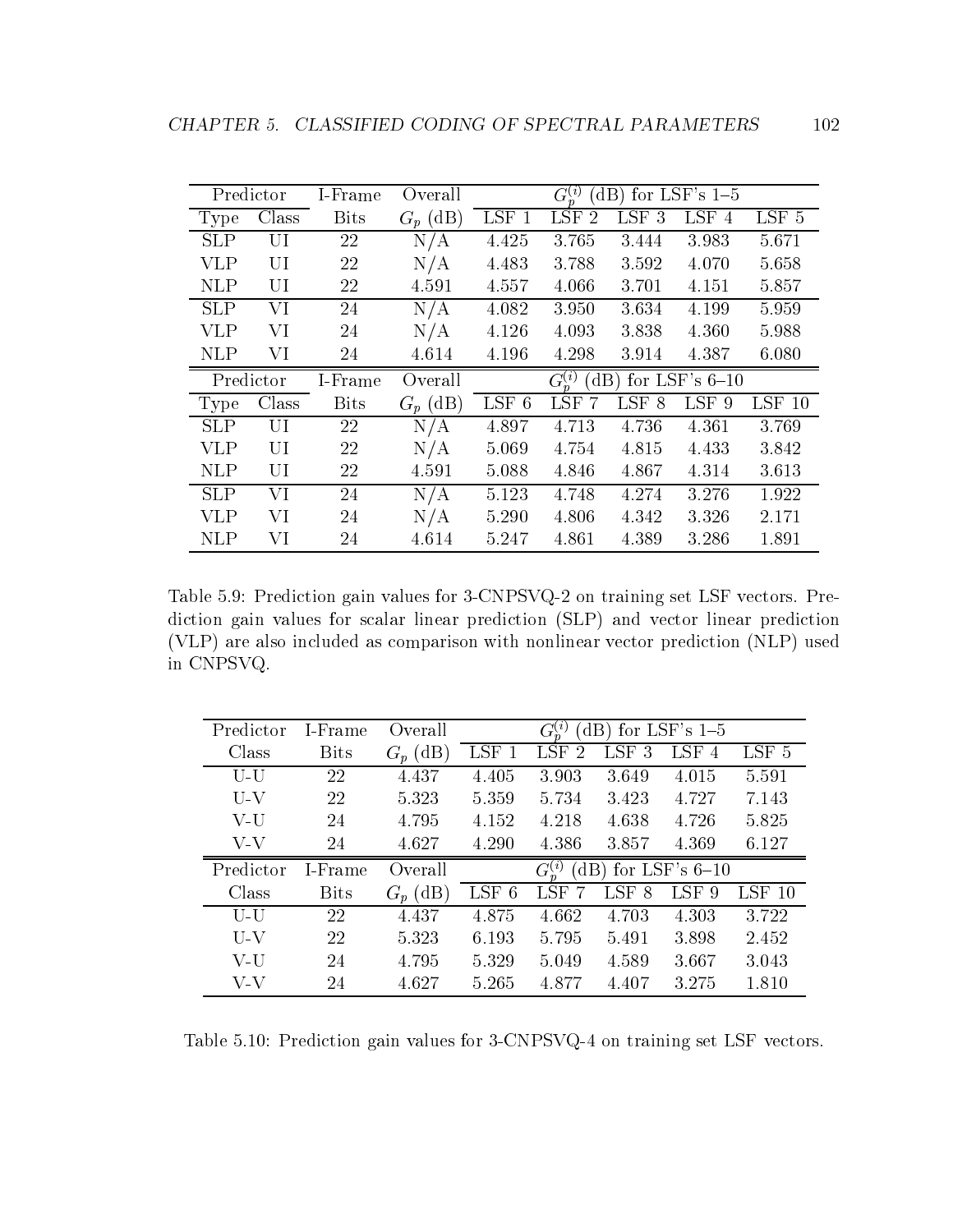|    | 3-CNPSVQ-2   |                       | Training Set |                |  | Test Set      |             |          |  |
|----|--------------|-----------------------|--------------|----------------|--|---------------|-------------|----------|--|
|    | P-Frame Bits | Ave                   | SD Outliers  |                |  | Ave           | SD Outliers |          |  |
|    |              | $^{\prime} \text{dB}$ | $2-4$ dB     | 4 dB<br>$\geq$ |  | $SD$ ( $dB$ ) | $2-4$ dB    | $> 4$ dB |  |
| 24 | 24           | 1.10                  | 2.39         | 0.01           |  | 1.10          | 2.49        | 0.03     |  |
| 19 | 19           | 1.24                  | 4.72         | 0.05           |  | 1.23          | 4.53        | 0.08     |  |
| 18 | 19           | 1.25                  | 5.15         | 0.07           |  | 1.25          | 4.94        | 0.09     |  |
| 19 | 18           | 1.27                  | 5.67         | 0.08           |  | 1.26          | 5.48        | 0.10     |  |
| 18 | 18           | 1.29                  | 6.10         | 0.10           |  | 1.28          | 5.88        | 0.12     |  |

Table 5.11: SD performance results of 3-CNPSVQ-2 for training set and test set LSF's. Bit-allocations for the I-frame are kept constant at 22 bits for an unvoiced (U) I-frame and 24 bits for a voiced (V) I-frame. Only the P-frame bit allocations are varied in the table.

|    | $3$ -CNPSVQ-4 |      | Training Set |      |  | Test Set |             |      |  |
|----|---------------|------|--------------|------|--|----------|-------------|------|--|
|    | P-Frame Bits  | Ave  | SD Outliers  |      |  | Ave      | SD Outliers |      |  |
|    |               |      | $2-4$ dB     | 4 dB |  | Έ        | $2-4$ dB    | 4 dB |  |
| 19 | 19            | 1.23 | 4.47         | 0.04 |  | 1.23     | 4.70        | 0.13 |  |
| 18 | 19            | 1.25 | 4.90         | 0.07 |  | 1.24     | 5.03        | 0.16 |  |
| 19 | 18            | 1.26 | 5.42         | 0.06 |  | 1.26     | 5.30        | 0.14 |  |
| 18 | 18            | 1.29 | 6.10         | 0.10 |  | 1.28     | 5.49        | 0.17 |  |

Table 5.12: SD performance results of 3-CNPSVQ-4 for training set and test set LSF's. Bit-allocations for the I-frame are kept constant at 22 bits for an unvoiced (U) I-frame and 24 bits for a voiced (V) I-frame. Only the P-frame bit allocations are varied in the table.

| Bits per | Preference $(\%)$         |      |
|----------|---------------------------|------|
|          | P-Frame 3-CNPSVQ-4 3-CSVQ |      |
| 19       | 54.3                      | 45.7 |
| 18       | 41 D                      | 58 S |

Table 5.13: Subjective listening test results for CNPSVQ (for P-frames) versus CSVQ (for all frames). For the intra-coded frames, voiced frames are encoded with 24 bits and unvoiced frames are encoded with 22 bits.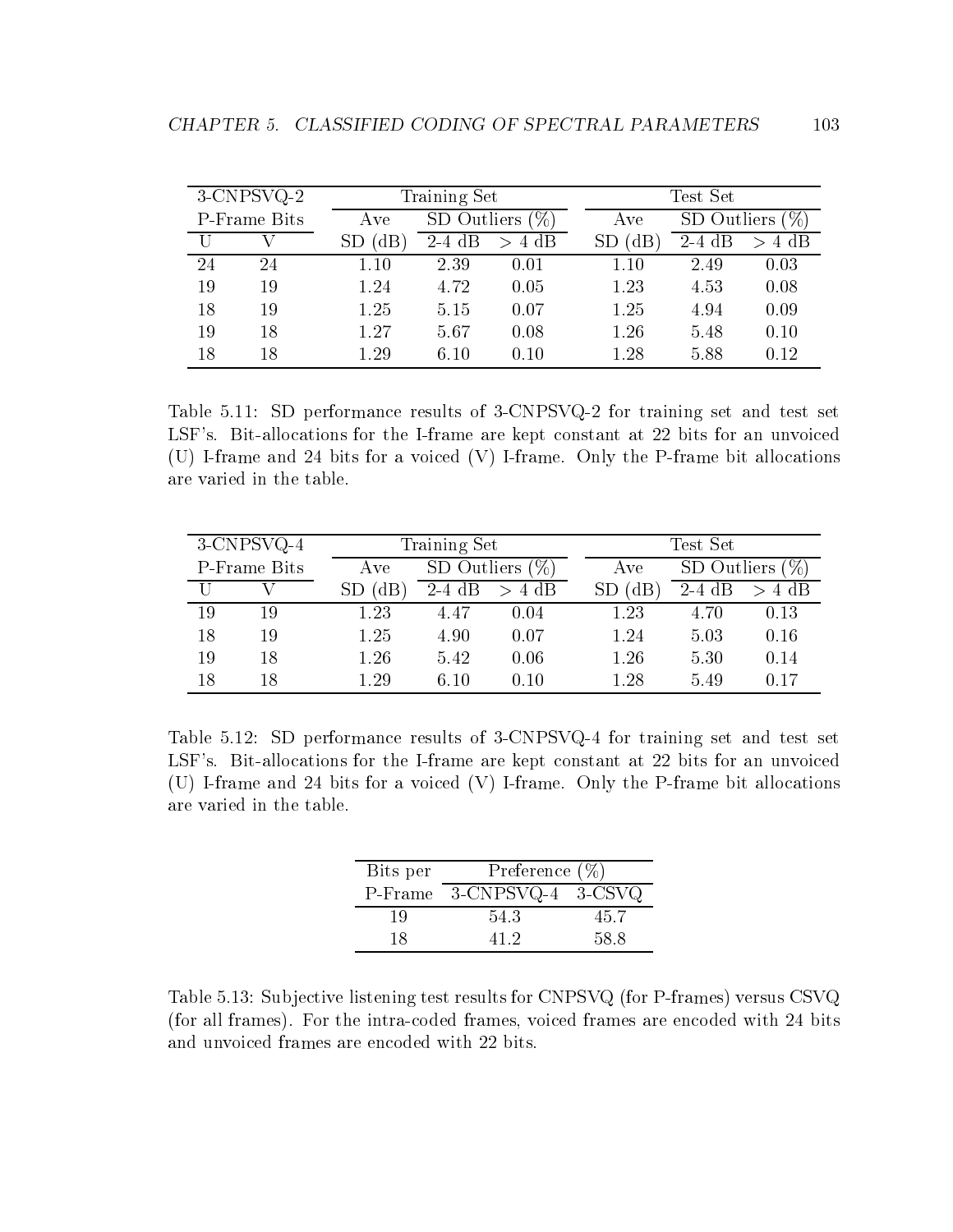3-CNPSVQ-2 and 3-CNPSVQ-4 can match the average SD mark using 18 bits for the P-frames for all classes, yielding average bit rates of 21 bits/frame for the VI, V-V and V-U classes and of 20 bits/frame for the UI, U-U and U-V classes. When voicing classication is applied to interframe predictive coding, a savings of 2 bits can be obtained on the unvoiced I-frames.

When comparing 3-CNPSVQ-2 with 3-CNPSVQ-4, we note that our training set SD measurements indicate that using 4 I-P frame pair voicing classes of predictor codebooks provides minimal improvement over using 2 I-frame voicing classes. Conversely, the test set results show that prediction using CNPSVQ-4 give slightly worse SD performance than prediction using CNPSVQ-2. This leads to the observation that voicing classication only enhances the I-frame bit allocation in our interleaved  $CNPSVQ$  scheme. On the other hand, we also suggest that the number of I-P frame pairs belonging to the transition classes U-V and V-U are so small that they have little impact on the overall improvement over unclassied predictive coding.

Informal listening tests were performed using reconstructed signals from the test set speech database. The tests were conducted using the same listening group and test-set sentences for the sub jective performance evaluation of nonlinear predictive SVQ. In each test, a listener would listen to the original sentence and two encoded versions of the sentence. Classied NPSVQ (for P-frames) interleaved with CSVQ (for I-frames) is compared with intraframe CSVQ (for all frames). For those frames encoded with CSVQ, 24 bits are used for the voiced frames and 22 bits are used for the unvoiced frames. The number of bits allocated for the P-frames encoded with CNPSVQ varied between 18 and 19 bits. The listener was then asked to choose which encoded version was more similar to the reference. Table 5.13 summarizes the listening test results for 3-CNPSVQ-4 compared with 3-CSVQ. When the CNPSVQ P-frame residual codebooks were designed for 19 bits/frame, listeners preferred CNPSVQ over intraframe CSVQ about half of the time. When the CNPSVQ P-frame residual vectors are encoded with 18 bits, listeners favoured it over intraframe CSVQ in slightly less than half of the test trials.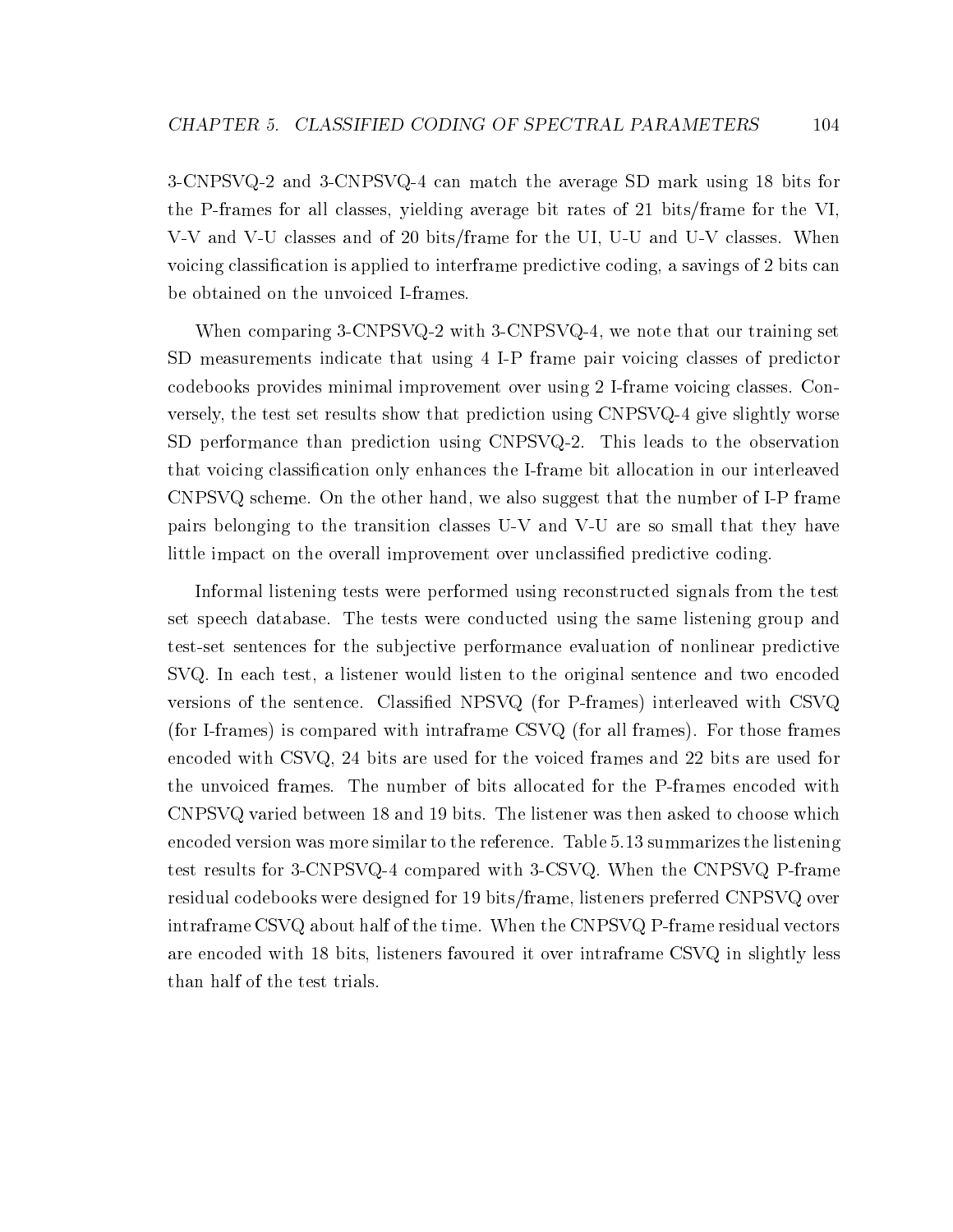#### $5.3$ Switched-Adaptive Interframe Coding

Predictive VQ of LSF vectors has been demonstrated to attain up to 5 bits per 20 ms frame compared to memoryless VQ. However, this is only true under error-free transmission conditions. Depending on the characteristics of the vector predictor, prediction errors can propagate over many frames; despite the bit savings, interframe predictive coding usually performs far worse than intraframe coding in a noisy channel. To limit error propagation to within one frame, we adopted a coding scheme which alternately used intraframe coding and interframe coding. This scheme can be modified to allow interframe coding be executed on a fixed block of  $m$  frames with intraframe coding be performed on single frames that separate the interframe encoded blocks from each other. Thus, error propagation is limited to a maximum  $m$  frames. We can denote this scheme as *switched* or *interleaved interframe coding*.

Large prediction errors are not always due to noisy transmission channels. Interframe prediction is advantageous only when there is a high degree of similarity between neighbouring LSF frame vectors. Speech is pseudo-stationary and, in general, exhibits high interframe correlation. Thus, the predictor and corresponding prediction error quantizer are designed according to this observation. Occasionally, sudden changes in the phonetic character of speech from one frame to another do occur. They are evident in the form of dissimilar LP spectral shapes, and implies low interframe correlation. Since the predictor and corresponding prediction error quantizer are designed for the general case of stationary speech, these transitional speech segments will result in high vector prediction errors.

In our studies of interframe predictive vector quantization, these prediction errors lead to a signicantly high number of spectral outliers. To circumvent this increase of spectral outliers due to inappropriate use of predictive coding, we can adaptively switch that frame to be encoded with a memoryless spectral coder. This intraframe coder can be designed specifically for those transition speech frames, and also has the advantage of not being susceptible to error propagation effects. Unlike our interleaved interframe coding scheme, where intraframe coding restricted to every  $m$ -th frame. switched-adaptive interframe coding will allow intraframe coding to be performed on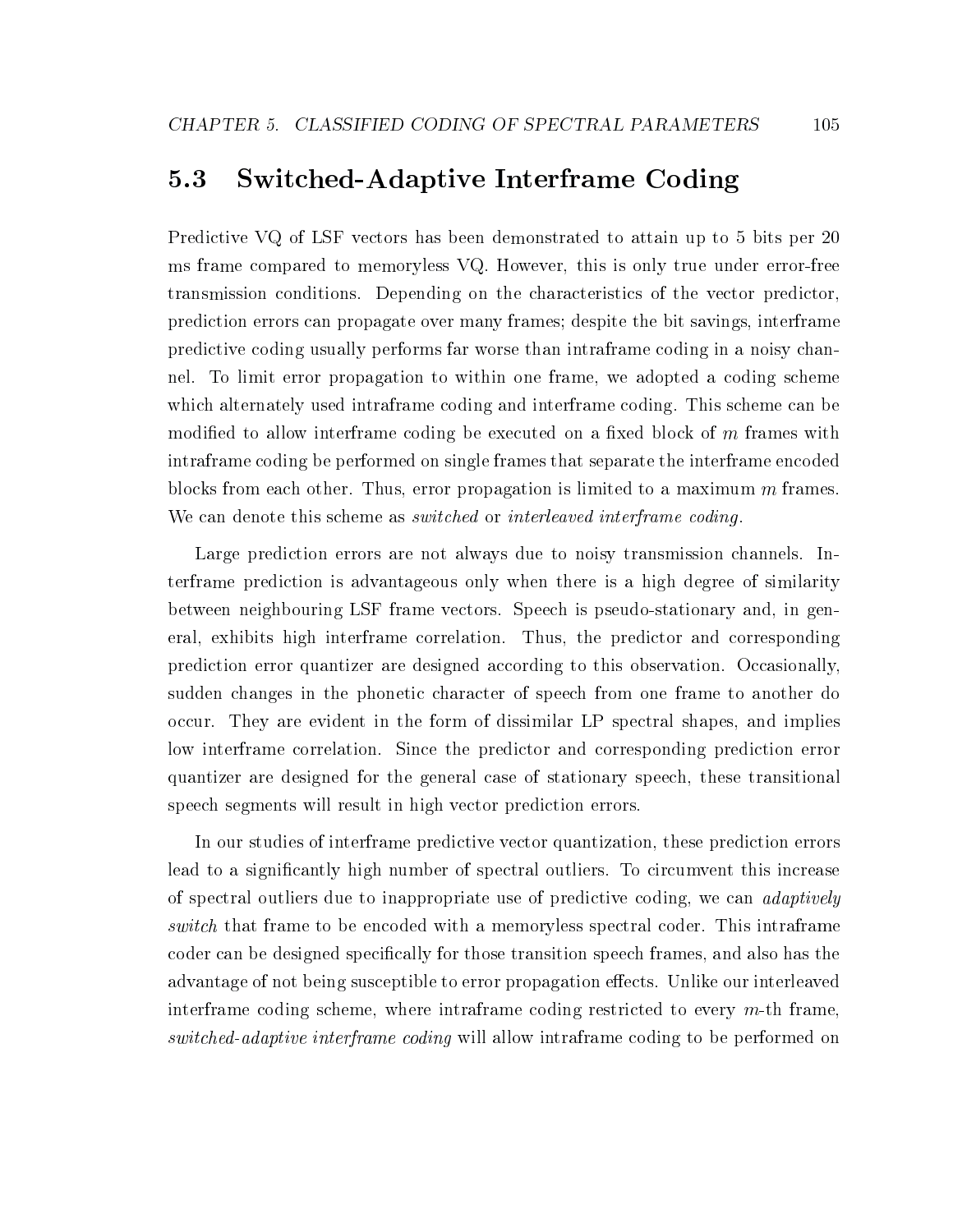any frame when a certain distortion measure indicates that interframe coding will yield a higher spectral distortion for that particular frame.

Several studies [74, 55, 83, 84] have indicated that such a mixture of interframe coding and intraframe coding is beneficial where local interframe correlation can vary. Yong et al [55] first introduced switched-adaptive interframe vector prediction  $(SIVP)$ wherein vector linear prediction combined with frame classification is used to encode LSF parameters. In [74], SIVP was employed on a phonetically classified CELP coder; the transient voiced and steady-state voiced classes used SIVP as a means to utilize the high correlation between frames and to reduce high prediction errors. For each frame, a prediction matrix is chosen from a set of predictors based on a statistical classication of the input LSF vector. The prediction error vector is quantized and sent to the decoder along with an index representing the selected prediction matrix. An "intraframe coding" class is also included where a "zero" prediction matrix is chosen, meaning the input LSF parameter vector is to be encoded directly.

### 5.3.1 Switched-Adaptive Predictive Vector Quantization

When predictive vector quantization is switched adaptively with intraframe vector quantization, we call this coding scheme switched-adaptive predictive vector quantiza $tion (SA-PVQ)$ . In this work, we will focus on first order prediction. To minimize the side information required for transmission to one bit, we restrict ourselves to using one predictor for interframe coding and the "zero" predictor for intraframe coding. In [55], frame classication is employed to switch the encoder to the proper coding mode. For SA-PVQ, we do not wish to be dependent on a classifier. Rather, switching will be carried out based on a comparison between the outputs of the intraframe coding component and the interframe coding component. When adaptive switching is applied to scalar linear predictive SVQ (PSVQ), the coding scheme becomes SA-PSVQ. Similarly, the adaptive switching enhanced versions of VPSVQ and NPSVQ are denoted as SA-VPSVQ and SA-NPSVQ respectively.

Without any loss in generality, Figure 5.2 illustrates the operation of the switchedadaptive predictive split vector quantizer. Let  $\{x_n\}$  be a sequence of LSF frame vectors. At frame  $n$ , the encoder performs both intraframe and interframe coding on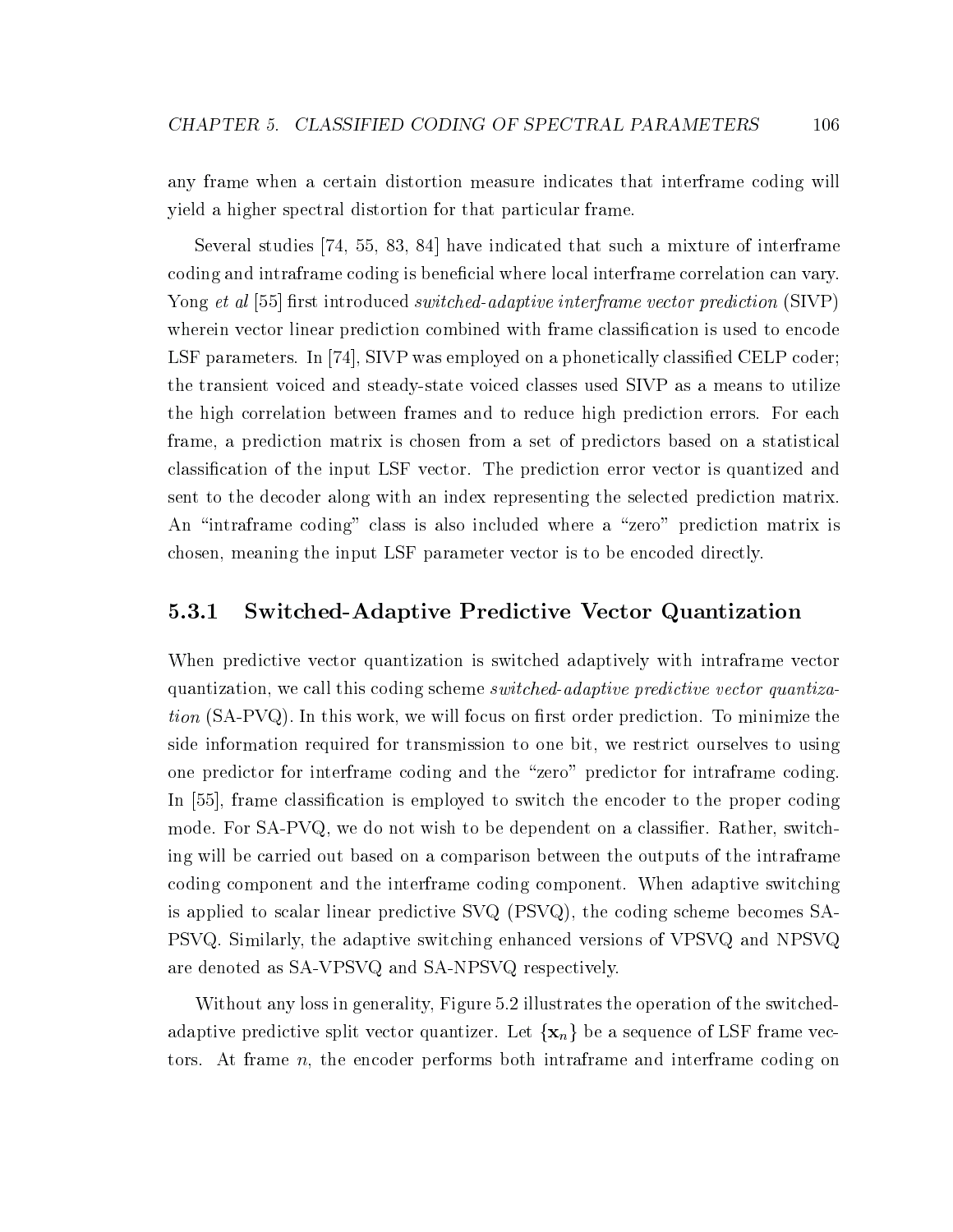

Switched-Adaptive Predictive SVQ Encoder



Switched-Adaptive Predictive SVQ Decoder

Figure 5.2: Switched-Adaptive Predictive Split Vector Quantization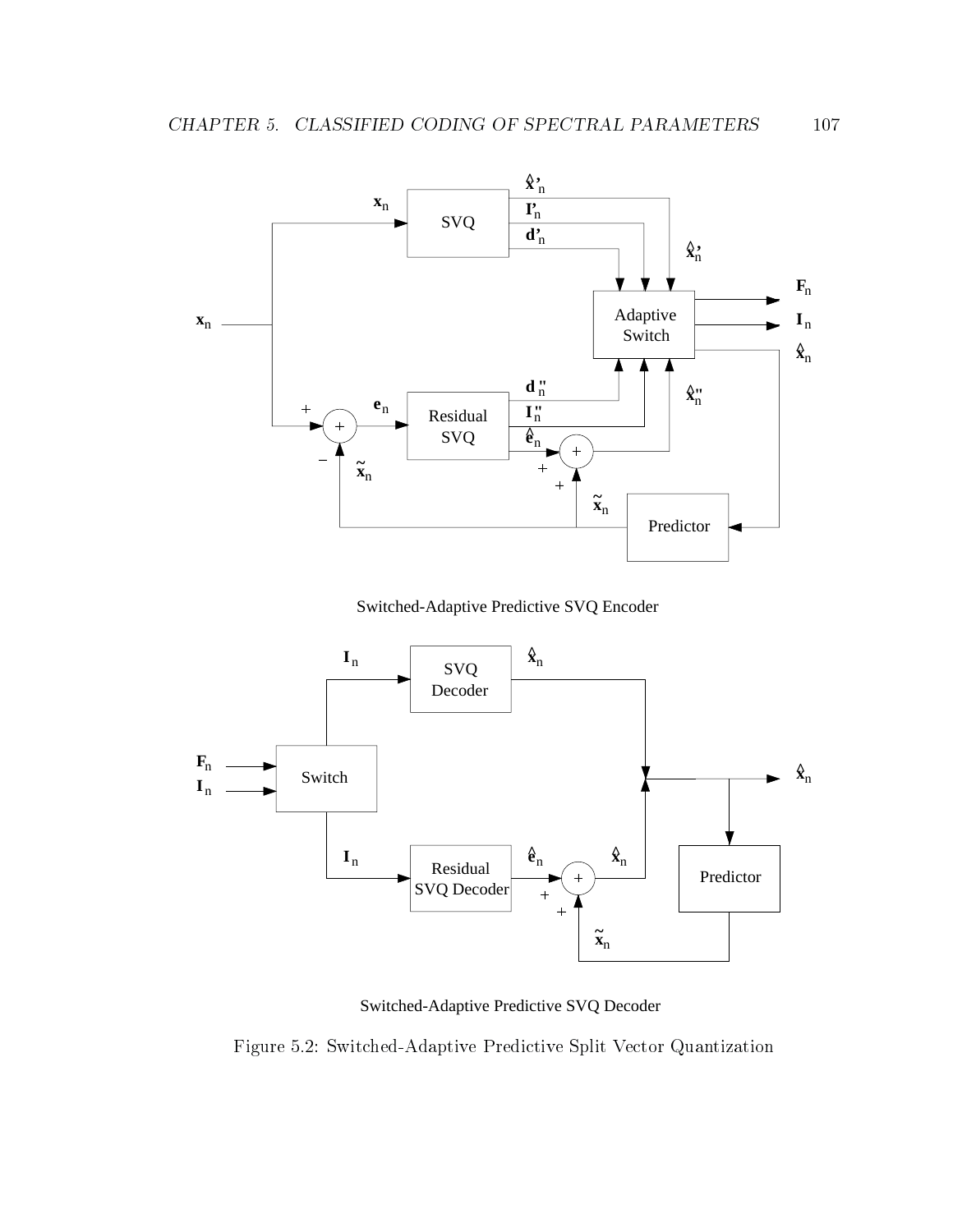the current LSF vector  $x_n$ . The intraframe coding component produces the quantized vector  $\mathbf{x}_n$ , along with the combined SVQ codevector indices  $\mathbf{1}_n$  and a resultant distortion measure  $d_n'$ . The interframe coding component first produces a first order prediction  $\tilde{\mathbf{x}}_n$  of the current frame vector based on the previous frame's chosen synthesized vector  $\mathbf{x}_{n-1}$ . The prediction error vector is then obtained as  $\mathbf{v}_n = \mathbf{x}_n$   $\mathbf{x}_n$ and encoded using SVQ as  ${\bf e}_n.$  The prediction residual SVQ codevector indices  ${\bf I}_n$  and the computed distortion measure  $d_n^{\prime\prime}$  are also produced. The encoder then compares the distortion values for both coding components,  $d_n$  and  $d_n$ , and chooses the method which produces the synthesized vector  $\hat{\mathbf{x}}_n$  with the lowest distortion:

$$
\hat{\mathbf{x}}_n = \begin{cases} \tilde{\mathbf{x}}_n + \hat{\mathbf{e}}_n, & d(\mathbf{e}_n, \hat{\mathbf{e}}_n) \le d(\mathbf{x}_n, \hat{\mathbf{x}}'_n), \\ \hat{\mathbf{x}}'_n, & d(\mathbf{e}_n, \hat{\mathbf{e}}_n) > d(\mathbf{x}_n, \hat{\mathbf{x}}'_n). \end{cases}
$$
(5.1)

The chosen SVQ codevector indices are then transmitted to the decoder as  $I_n$  and the chosen mode is sent via the one-bit flag  $F_n$ . At the decoder, the flag bit  $F_n$  is used to switch to the intraframe decoder or the interframe decoder to reconstruct the quantized frame vector  $\hat{\mathbf{x}}_n$ . The chosen reconstructed vector  $\hat{\mathbf{x}}_n$  will also be used as input to the first order predictor in the interframe coding component for the next frame  $n + 1$ .

In our implementation of the switched-adaptive interframe coding algorithm, the weighted Euclidean distance measure is used to compute the distortion for the SVQ codebook searches:

$$
d(\mathbf{x}, \hat{\mathbf{x}}) = (\mathbf{x} - \hat{\mathbf{x}})^T \mathbf{W} (\mathbf{x} - \hat{\mathbf{x}}) = ||\mathbf{x} - \hat{\mathbf{x}}||^2.
$$
 (5.2)

In the intraframe coding component, the unquantized and quantized LSF vectors are used; in the interframe coding component, the unquantized and quantized LSF prediction error vectors are used. In both cases, the same weighting matrix  $W$ , which is a function of the current LSF frame vector, is applied to the distance calculation. In [83], Nomura *et al* employed a different distortion criterion in their switched-adaptive interframe spectral coder. The selection of interframe PVQ or intraframe VQ is executed by comparing the norm of the prediction error vector to a certain threshold value T before quantization:

$$
\hat{\mathbf{x}}_n = \begin{cases} \n\tilde{\mathbf{x}}_n + \hat{\mathbf{e}}_n, & \|\mathbf{e}_n\|^2 \leq T, \\ \n\hat{\mathbf{x}}'_n, & \|\mathbf{e}_n\|^2 > T. \n\end{cases} \tag{5.3}
$$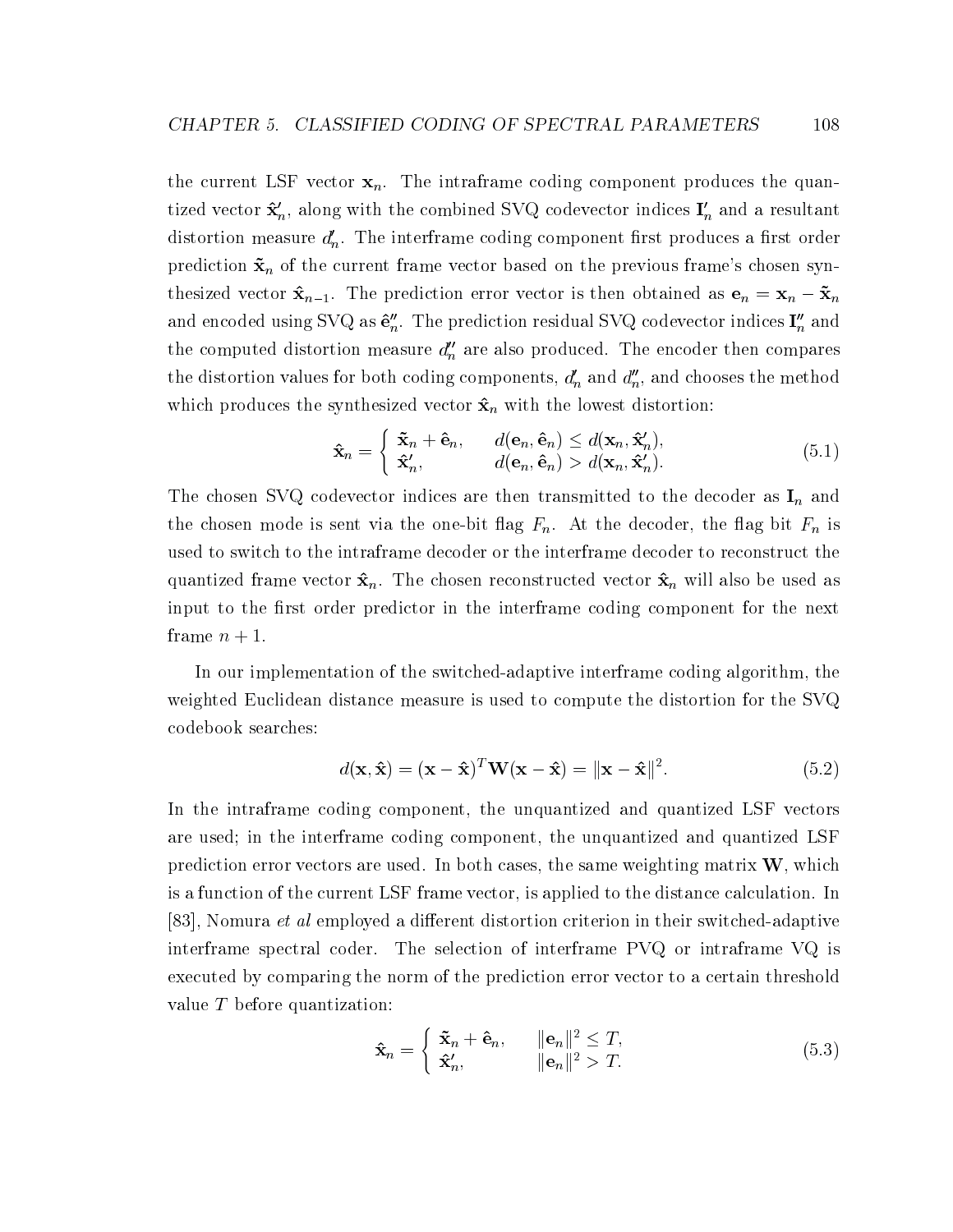The switched-adaptive PVQ coding paradigm can be used at both fixed and variable transmission rates. In variable rate coding, fewer bits are allocated to the interframe coding component as compared to the intraframe coding component such that the resulting average spectral distortions for both coding elements remain equivalent. In fixed rate coding, the same number of bits are allocated to both intraframe and interframe coding components. This may be at the expense of allowing somewhat higher degradation to occur within the intra-coded frames than within the predicted frames. In very recent work, Eriksson et al [84] proposed using the same number of codevectors for the PVQ as well as for the intraframe VQ, which they denote as safety-net  $VQ$ . In doing so, the bit allocation and codevector index assignments are simplied in a manner where the safety-net codebook, the interframe codebook and the switching flag bit are easily combined into an extended codebook.

## 5.3.2 SA-PVQ Performance Results

Switched-adaptive interframe coding using first order vector linear prediction and nonlinear vector prediction are studied. Scalar linear prediction is not included here because it is a special case of vector linear prediction. We point out, beforehand, that nonlinear prediction incurs additional computational complexity, as compared with linear prediction, as it must perform a VQ-based search for the predicted vector using the previous frame's reconstructed vector. For vector linear prediction, prediction merely involves multiplying the prediction matrix with the previous frame's reconstructed vector. Nonlinear prediction works best using the non-adaptive switched coding scheme where intraframe coding is interleaved at every other frame.

Both 2-subvector and 3-subvector SVQ configurations are employed in our predictor and codebook designs. The intraframe SVQ codebooks and the interframe predictors are designed using the full training set of LSF frame vectors. The residual SVQ codebooks are designed using a training set of residual vectors that is obtained by performing interframe prediction on the unquantized training set with the corresponding quantized training set used as input to the predictor. The resultant switched-adaptive interframe coders are compared with the performance results for intraframe SVQ and predictive SVQ. Recall that "transparent coding" quality is achieved at 26 bits/frame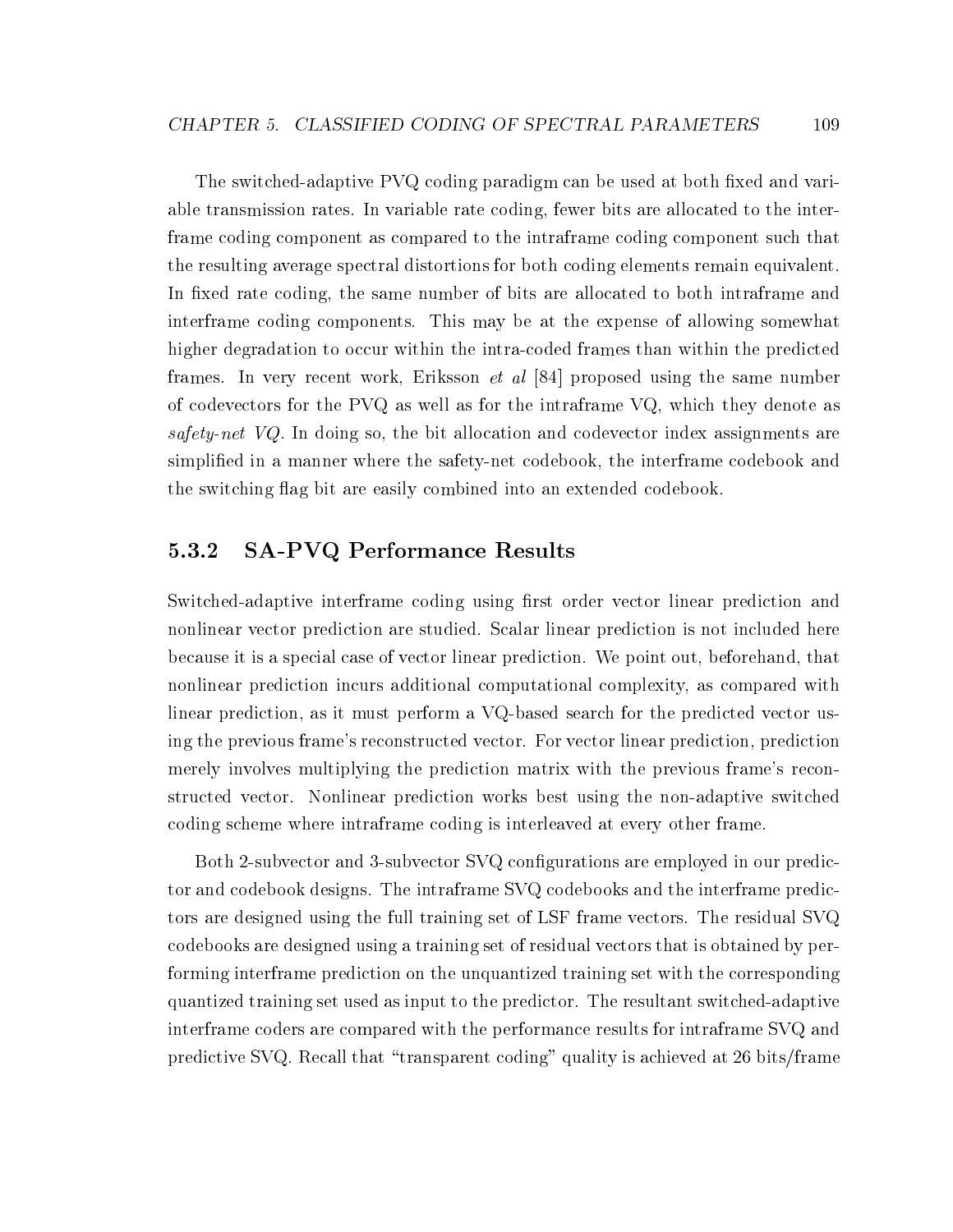for 2-SVQ and at 28 bits/frame for 3-SVQ. When predictive coding is used exclusively, PSVQ achieves a gain of 5 bits over SVQ. When predictive coding is alternated with intraframe coding, an advantage of  $2-3$  bits is attained over SVQ.

### Fixed Rate SA-PVQ

With fixed rate switched-adaptive interframe coding, the bit allocations for the intraframe SVQ and interframe SVQ's are equal. Table 5.14 reveals that the proportion of LSF vectors encoded with predictive SVQ (P-frames) remains constant, regardless of the bit rate. Depending on the predictor type and splitting conguration, the percentage ranges from 82% to 85% for the test set. Also, the training set results indicate that nonlinear prediction is chosen more frequently than linear prediction for all bit rates. When observing the test set results, we note that nonlinear prediction is only chosen more frequently with 2-SVQ, and not with 3-SVQ. Table 5.15 summarizes the extent that channel error propagations may affect the spectral coding quality. The average number of consecutive P-frames is between 5-8 frames. However, there are instances where interframe prediction is selected continuously for up to 101 frames, or about 2 seconds.

From Tables 5.16 to 5.19, we present the SD performance results for fixed rate SA-PSVQ as functions of predictor type and product code VQ splitting configuration. For the intra-coded frames (I-frames), we note that there is a very high proportion of spectral outliers. When the coding rate is 18 bits/frame (
ag bit not included), as many as  $15\%$  of the intra-coded frames have spectral distortions between 2-4 dB. However, because only 15% of the frames are chosen as I-frames, the overall number of spectral outliers remain below 5%. Regardless of predictor type and splitting con figuration, "transparent coding" quality is attained at  $20{\text -}21$  bits/frame. This implies a performance gain of 5-6 bits over 2-SVQ and 7-8 bits over 3-SVQ. If we account for the switching bit, the gains then become  $4-5$  bits and  $6-7$  bits respectively. Compared with continuous predictive coding and interleaved predictive coding, adaptive switching produces improvements of up to 2 bits/frame and 4 bits/frame respectively.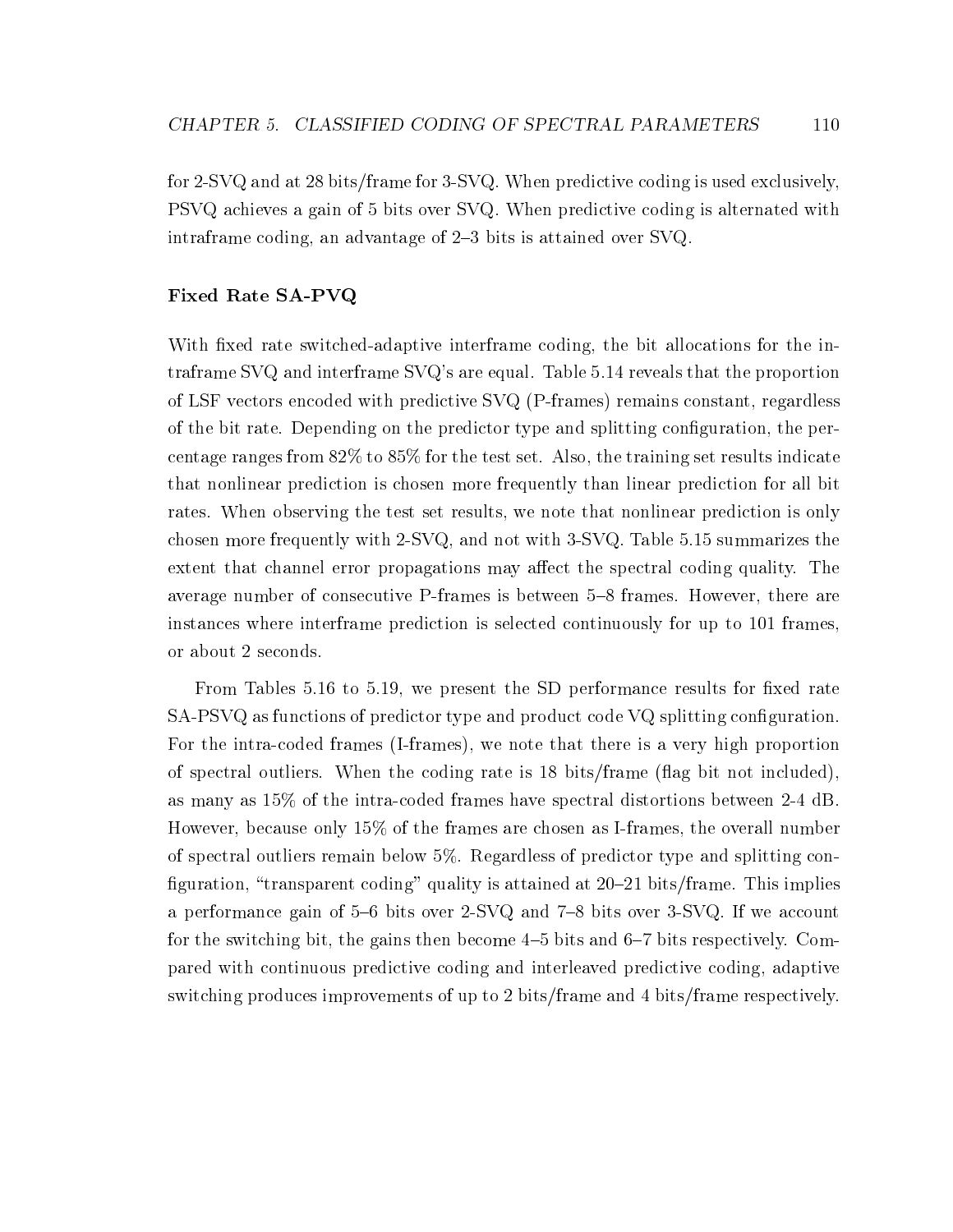| $_{\rm{Bits/}}$ |       | 2-SA-VPSVQ  | 2-SA-NPSVQ |             |
|-----------------|-------|-------------|------------|-------------|
| Frame           | Train | <b>Test</b> | Train      | <b>Test</b> |
| 24              | 78.57 | 85.97       | 86.47      | 84.45       |
| 21              | 78.88 | 84.31       | 80.69      | 84.36       |
| 20              | 79.41 | 84.29       | 80.88      | 84.51       |
| 19              | 80.09 | 83.77       | 81.37      | 84.13       |
| 18              | 80.14 | 82.92       | 81.58      | 82.96       |
|                 |       |             |            |             |
| $_{\rm{Bits/}}$ |       | 3-SA-VPSVQ  | 3-SA-NPSVQ |             |
| Frame           | Train | Test        | Train      | <b>Test</b> |
| 24              | 82.81 | 84.40       | 83.66      | 84.39       |
| 21              | 82.95 | 84.16       | 82.76      | 84.08       |
| 20              | 82.49 | 84.34       | 82.26      | 84.08       |
| 19              | 81.81 | 83.94       | 81.50      | 83.35       |

Table 5.14: Percentage of training set and test set LSF vectors encoded using fixed rate switched-adaptive interframe predictive coding.

|                          |      | 2-SA-VPSVQ |         |             |      | 2-SA-NPSVQ |      |             |
|--------------------------|------|------------|---------|-------------|------|------------|------|-------------|
| $\overline{\text{Bits}}$ |      | Train      |         | <b>Test</b> |      | Train      |      | <b>Test</b> |
| Frame                    | Ave  | Max        | Ave     | Max         | Ave  | Max        | Ave  | Max         |
| 24                       | 4.82 | 47         | 8.10    | 66          | 8.09 | 99         | 7.24 | 60          |
| 21                       | 5.18 | 53         | 7.28    | 62          | 5.65 | 62         | 7.12 | 52          |
| 20                       | 5.34 | 50         | 7.28    | 56          | 5.71 | 62         | 7.23 | 56          |
| 19                       | 5.57 | 74         | 7.10    | 69          | 5.84 | 61         | 7.06 | 69          |
| 18                       | 5.51 | 50         | 6.83    | 69          | 5.79 | 64         | 6.53 | 48          |
|                          |      | 3-SA-VPSVQ |         |             |      | 3-SA-NPSVQ |      |             |
| $\overline{\text{Bits}}$ |      | Train      |         | Test        |      | Train      |      | <b>Test</b> |
| Frame                    | Ave  | Max        | Ave     | Max         | Ave  | Max        | Ave  | Max         |
| 24                       | 6.35 | 72         | 7.25    | 82          | 6.71 | 71         | 7.11 | 45          |
| 21                       | 6.40 | 86         | 7.18    | 66          | 6.25 | 91         | 7.12 | 53          |
| 20                       | 6.21 | 72         | 7.25 85 |             | 6.20 | 72         | 7.20 | 91          |
| 19                       | 6.04 | 50         | 7.31    | 101         | 5.99 | 66         | 6.89 | 78          |
| 18                       | 5.97 | 99         | 7.23    | 81          | 6.01 | 58         | 6.71 | 71          |

Table 5.15: Average and maximum number of consecutive training set and test set LSF vectors selected as predicted frames (P-frames) in fixed rate switched-adaptive interframe predictive coding.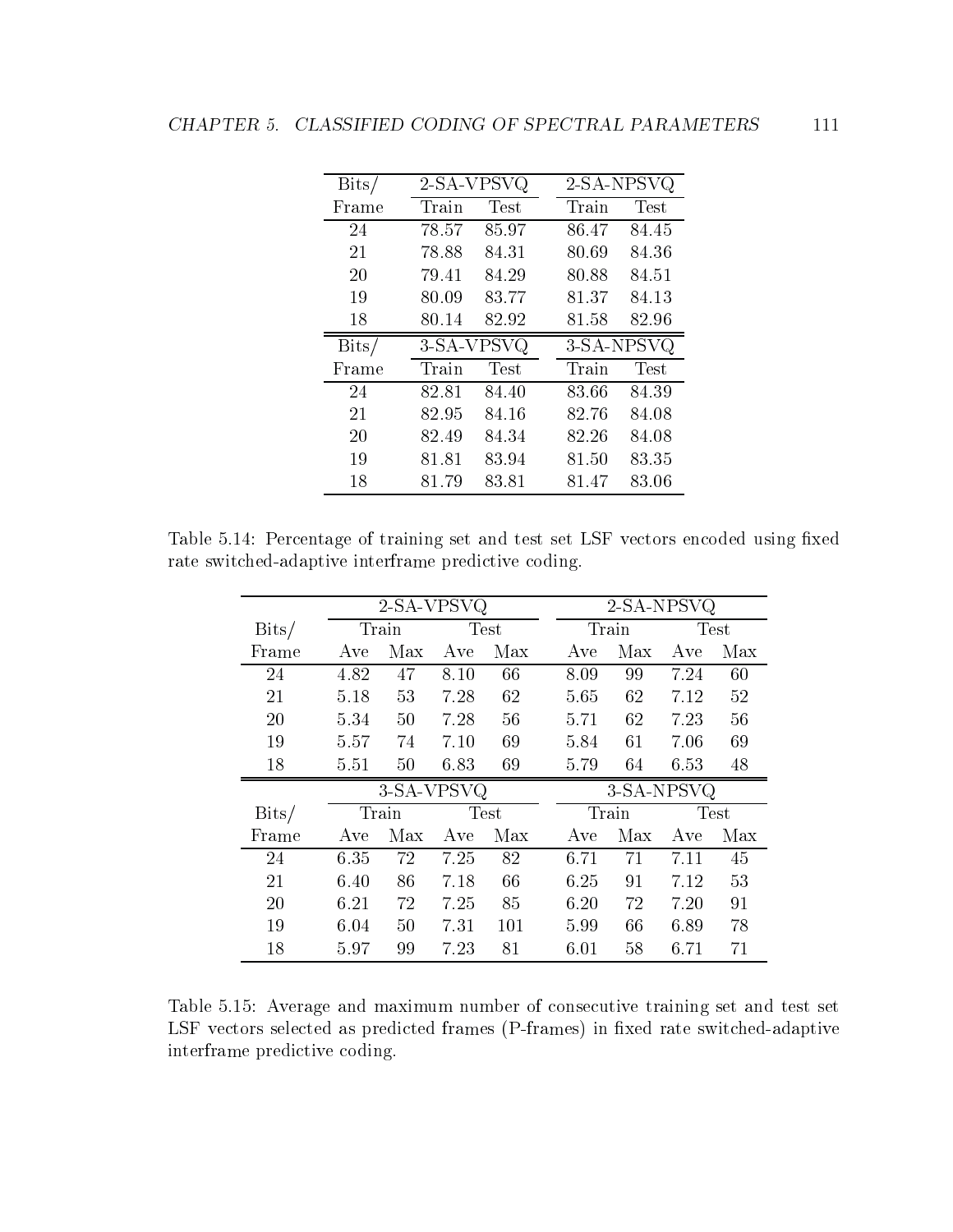|                          |             |                   | Training Set |                    |             | Test Set    |                |
|--------------------------|-------------|-------------------|--------------|--------------------|-------------|-------------|----------------|
| $\overline{\text{Bits}}$ | Quant       | Ave               |              | SD Outliers $(\%)$ | Ave         | SD Outliers | '%`            |
| Frame                    | <b>Type</b> | (dB)<br><b>SD</b> | $2-4$ dB     | 4 dB<br>$\geq$     | $SD$ $(dB)$ | $2-4$ dB    | 4 dB<br>$\geq$ |
| 21                       | Both        | 0.97              | 0.63         | 0.00               | 0.96        | 0.82        | 0.01           |
|                          | <b>SVQ</b>  | 1.10              | 1.21         | 0.00               | 1.26        | 3.39        | 0.08           |
|                          | VPSVQ       | 0.94              | 0.48         | 0.00               | 0.91        | 0.34        | 0.00           |
| 20                       | Both        | 1.05              | 1.26         | 0.01               | 1.03        | 1.40        | 0.03           |
|                          | <b>SVQ</b>  | 1.20              | 2.75         | 0.00               | 1.34        | 5.54        | 0.08           |
|                          | VPSVQ       | 1.01              | 0.88         | 0.01               | 0.97        | 0.63        | 0.02           |
| 19                       | Both        | 1.11              | 2.00         | 0.01               | 1.08        | 1.86        | 0.04           |
|                          | <b>SVQ</b>  | 1.28              | 4.40         | 0.00               | 1.41        | 7.04        | 0.08           |
|                          | VPSVQ       | 1.07              | 1.41         | 0.01               | 1.01        | 0.85        | 0.03           |
| 18                       | Both        | 1.19              | 3.35         | 0.02               | 1.14        | 2.62        | 0.04           |
|                          | <b>SVQ</b>  | 1.39              | 7.62         | 0.01               | 1.47        | 9.66        | 0.08           |
|                          | VPSVQ       | 1.14              | 2.29         | 0.02               | 1.08        | 1.17        | 0.03           |

Table 5.16: SD performance for fixed rate switched-adaptive 2-VPSVQ (2-SA-VPSVQ) on training set and test set LSF vectors.

|                 |             |                   | Training Set |                |                               | Test Set    |           |
|-----------------|-------------|-------------------|--------------|----------------|-------------------------------|-------------|-----------|
| $_{\rm{Bits/}}$ | Quant       | Ave               | SD Outliers  | $(\%)$         | Ave                           | SD Outliers | $(\%)$    |
| Frame           | <b>Type</b> | (dB)<br><b>SD</b> | $2-4$ dB     | 4 dB<br>$\geq$ | $\rm (dB)$<br>SD <sub>1</sub> | $2-4$ dB    | 4 dB<br>> |
| 21              | Both        | 1.04              | 1.44         | 0.01           | 0.98                          | 1.08        | 0.01      |
|                 | <b>SVQ</b>  | 1.30              | 4.08         | 0.02           | 1.32                          | 4.18        | 0.00      |
|                 | VPSVQ       | 0.98              | 0.90         | 0.01           | 0.92                          | 0.49        | 0.02      |
| 20              | Both        | 1.09              | 1.96         | 0.02           | 1.02                          | 1.23        | 0.03      |
|                 | <b>SVQ</b>  | 1.35              | 5.39         | 0.02           | 1.37                          | 5.47        | 0.08      |
|                 | VPSVQ       | 1.03              | 1.23         | 0.02           | 0.96                          | 0.45        | 0.02      |
| 19              | Both        | 1.15              | 2.89         | 0.02           | 1.09                          | 1.95        | 0.03      |
|                 | <b>SVQ</b>  | 1.43              | 8.13         | 0.02           | 1.47                          | 8.00        | 0.08      |
|                 | VPSVQ       | 1.08              | 1.72         | 0.02           | 1.01                          | 0.79        | 0.02      |
| 18              | Both        | 1.24              | 5.26         | 0.02           | 1.18                          | 3.70        | 0.05      |
|                 | <b>SVQ</b>  | 1.55              | 14.77        | 0.06           | 1.58                          | 14.35       | 0.24      |
|                 | VPSVQ       | 1.17              | 3.14         | 0.02           | 1.10                          | 1.64        | 0.02      |

Table 5.17: SD performance for fixed rate switched-adaptive 3-VPSVQ (3-SA-VPSVQ) on training set and test set LSF vectors.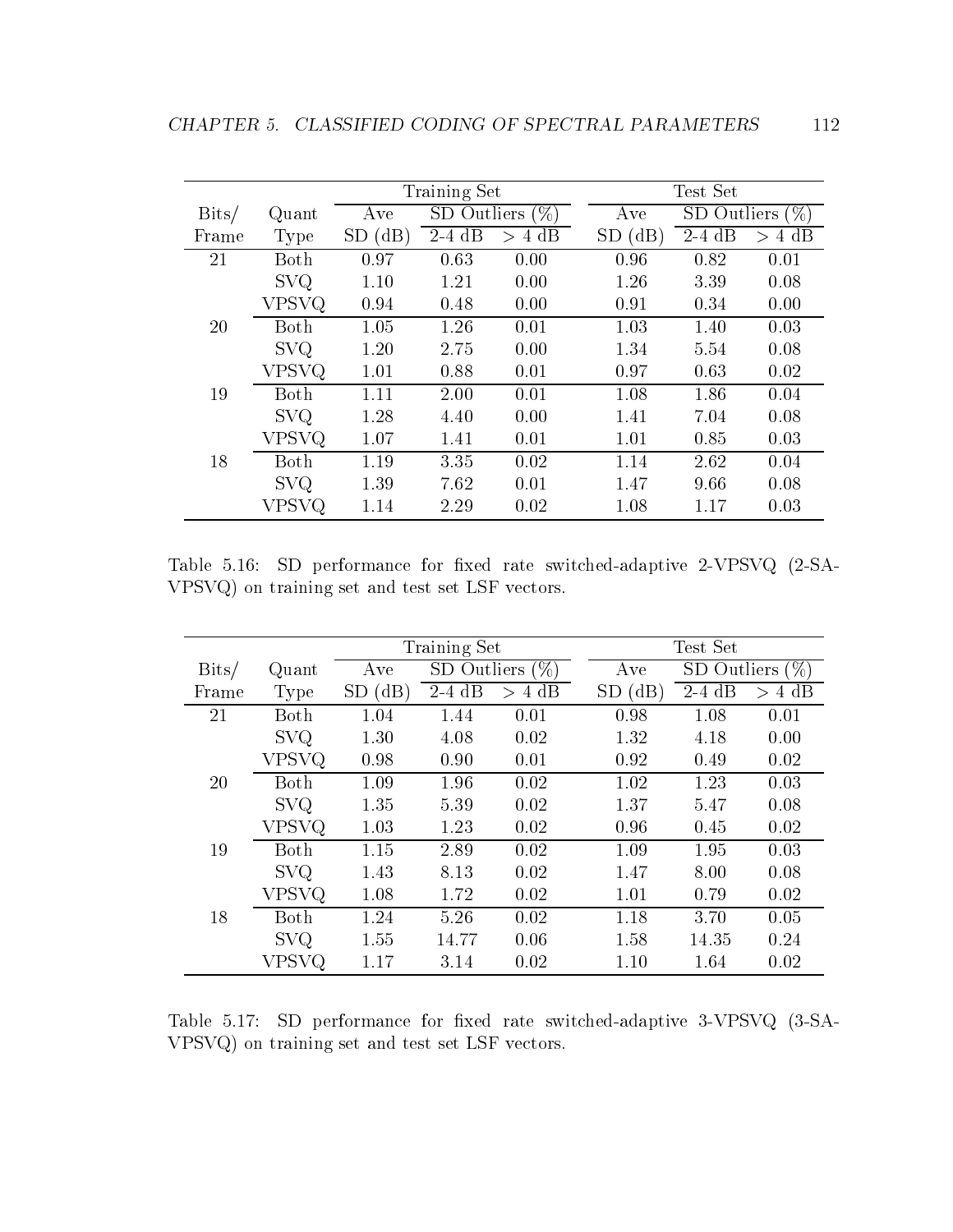|                 |              |                         | Training Set |                    |        | Test Set    |          |
|-----------------|--------------|-------------------------|--------------|--------------------|--------|-------------|----------|
| $_{\rm{Bits/}}$ | Quant        | Ave                     |              | SD Outliers $(\%)$ | Ave    | SD Outliers | '%)      |
| Frame           | Type         | (dB)<br>SD <sub>.</sub> | $2-4$ dB     | $> 4$ dB           | SD(dB) | $2-4$ dB    | $> 4$ dB |
| 21              | Both         | 0.97                    | 0.71         | 0.00               | 0.98   | 0.87        | 0.03     |
|                 | <b>SVQ</b>   | 1.12                    | 1.44         | 0.00               | 1.28   | 3.74        | 0.17     |
|                 | <b>NPSVQ</b> | 0.93                    | 0.53         | 0.00               | 0.92   | 0.34        | 0.00     |
| 20              | Both         | 1.05                    | 1.46         | 0.01               | 1.05   | 1.68        | 0.04     |
|                 | <b>SVQ</b>   | 1.23                    | 3.08         | 0.01               | 1.36   | 6.29        | 0.08     |
|                 | NPSVQ        | 1.01                    | 1.08         | 0.01               | 1.00   | 0.83        | 0.03     |
| 19              | Both         | 1.11                    | 2.22         | 0.01               | 1.10   | 2.32        | 0.04     |
|                 | <b>SVQ</b>   | 1.31                    | 5.12         | 0.01               | 1.42   | 8.18        | 0.08     |
|                 | <b>NPSVQ</b> | 1.07                    | 1.55         | 0.01               | 1.04   | 1.22        | 0.03     |
| 18              | Both         | 1.20                    | 3.85         | 0.02               | 1.16   | 3.22        | 0.04     |
|                 | <b>SVQ</b>   | 1.44                    | 8.88         | 0.01               | 1.48   | 10.21       | 0.08     |
|                 | <b>NPSVQ</b> | 1.14                    | 2.72         | 0.02               | 1.10   | 1.78        | 0.03     |

Table 5.18: SD performance for fixed rate switched-adaptive 2-NPSVQ (2-SA-NPSVQ) on training set and test set LSF vectors.

|                 |              |            | Training Set  |          |                   | Test Set    |          |
|-----------------|--------------|------------|---------------|----------|-------------------|-------------|----------|
| $_{\rm{Bits/}}$ | Quant        | Ave        | SD Outliers ( | $(\%)$   | Ave               | SD Outliers | $(\%)$   |
| Frame           | Type         | (dB)<br>SD | $2-4$ dB      | $> 4$ dB | $\rm (dB)$<br>SD( | $2-4$ dB    | $> 4$ dB |
| 21              | Both         | 1.06       | 1.61          | 0.02     | 1.01              | 0.94        | 0.01     |
|                 | <b>SVQ</b>   | 1.31       | 4.21          | 0.02     | 1.30              | 3.27        | 0.00     |
|                 | <b>NPSVQ</b> | 1.00       | 1.06          | 0.02     | 0.96              | 0.49        | 0.02     |
| 20              | <b>Both</b>  | 1.10       | 2.10          | 0.02     | 1.06              | 1.35        | 0.03     |
|                 | <b>SVQ</b>   | 1.36       | 5.50          | 0.03     | 1.37              | 5.38        | 0.16     |
|                 | <b>NPSVQ</b> | 1.05       | 1.37          | 0.02     | 1.00              | 0.59        | 0.00     |
| 19              | Both         | 1.17       | 3.17          | 0.02     | 1.12              | 2.45        | 0.04     |
|                 | <b>SVQ</b>   | 1.44       | 8.30          | 0.04     | 1.47              | 8.97        | 0.23     |
|                 | <b>NPSVQ</b> | 1.10       | 2.01          | 0.02     | 1.05              | 1.15        | 0.00     |
| 18              | <b>Both</b>  | 1.27       | 6.17          | 0.03     | 1.21              | 4.13        | 0.04     |
|                 | <b>SVQ</b>   | 1.56       | 15.45         | 0.09     | 1.58              | 15.11       | 0.23     |
|                 | <b>NPSVQ</b> | 1.20       | 4.06          | 0.02     | 1.13              | 1.89        | 0.00     |

Table 5.19: SD performance for fixed rate switched-adaptive 3-NPSVQ (3-SA-NPSVQ) on training set and test set LSF vectors.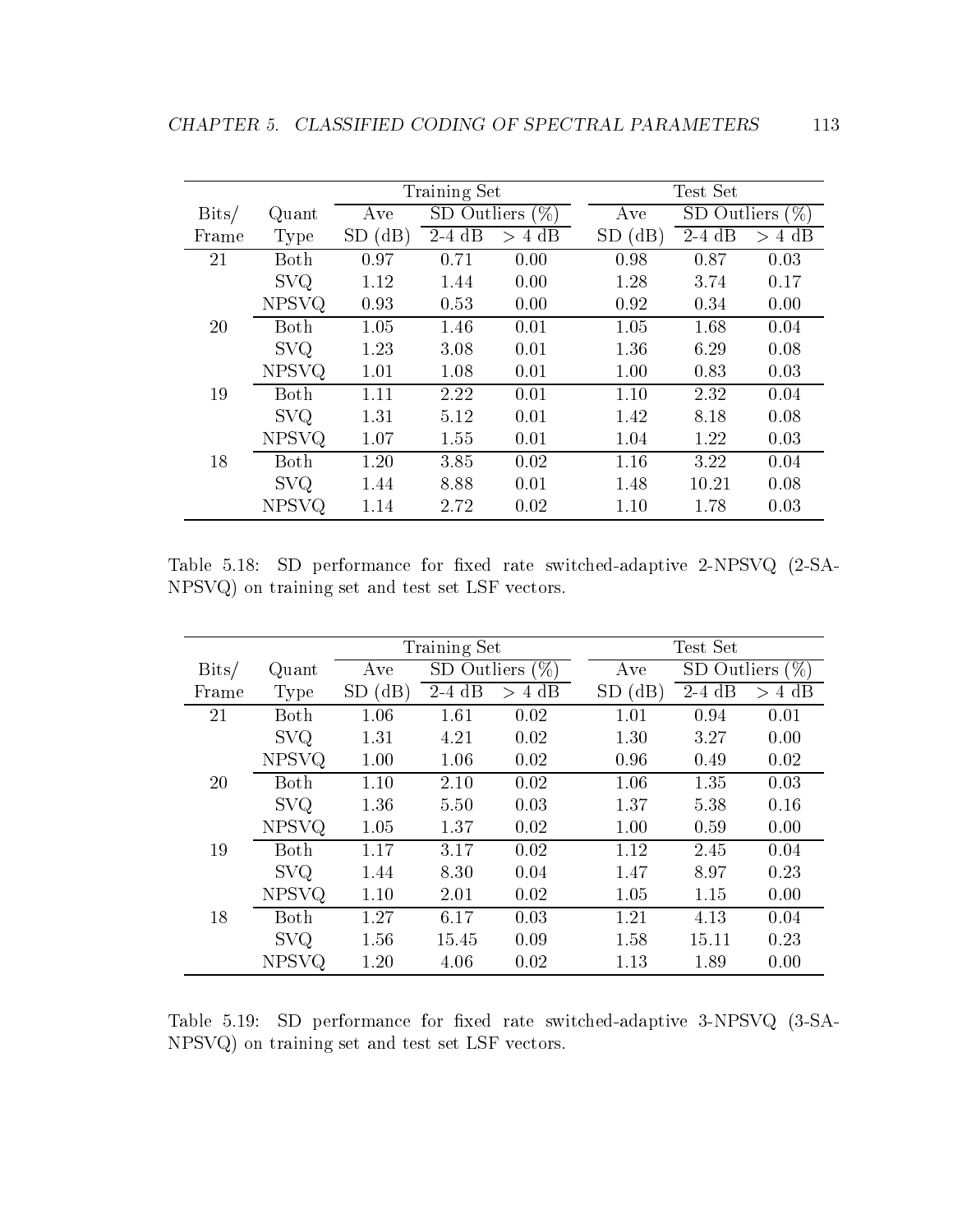### Variable Rate SA-PVQ

For variable rate switched-adaptive interframe coding, the chosen I-frame vectors are encoded using 24-bit 2-SVQ or 3-SVQ. The bit allocation for the P-frames encoded with predictive SVQ is allowed to vary such that the average SD matches that with the intraframe SVQ. Table 5.20 shows that the proportion of LSF frame vectors chosen as P-frames decreases with the number of bits allocated for interframe coding. Approximately 5% fewer LSF frame vectors are chosen for interframe coding for every 1 bit decrease in the P-frame bit allocation. When 18 bits are allocated to the Pframes and 24 bits are allocated to the I-frames, about  $60\%$  of test set frames and are chosen for interframe coding. Similarly, Table 5.21 also reveals a decrease in the average and maximum number of consecutive frames selected for predictive coding as the P-frame bit allocation is lowered. At 18 bits per P-frame, the average number of consecutive interframe coded vectors is around 3 frames, with the largest consecutive P-frame run recorded at 39 frames (about 0.8 seconds).

Tables 5.22 to 5.25 contain the SD performance results for variable rate SA-PSVQ as functions of predictor type and splitting configuration. Since the I-frames are encoded with 24-bit SVQ, the number of spectral outliers for the intra-coded frames is observed to be below 1.5%. Irrespective of splitting conguration and predictor type, "transparent coding" quality is achieved at an overall rate of approximately 20.7 bits/frame: the P-frames are encoded with  $18-19$  bits. This translates into a performance gain of about  $5{-}6$  bits with respect to 2-SVQ and  $7{-}8$  bits with respect to 3-SVQ. These gains are similar to those obtained with fixed rate SA-PSVQ. Of course, we must not forget about the binary switching flag bit.

#### Comparison between Fixed Rate and Variable Rate SA-PVQ

Both fixed rate and variable rate versions of switched-adaptive predictive spectral coding yield similar SD performance gains over intraframe VQ and interframe PVQ. However, variable rate SA-PVQ noticeably yields a lower number of spectral outliers than fixed rate SA-PVQ at similar bit rates. For example, fixed rate 3-SA-VPSVQ of the test set at 21 bits/frame produces 1.09% spectral outliers while variable rate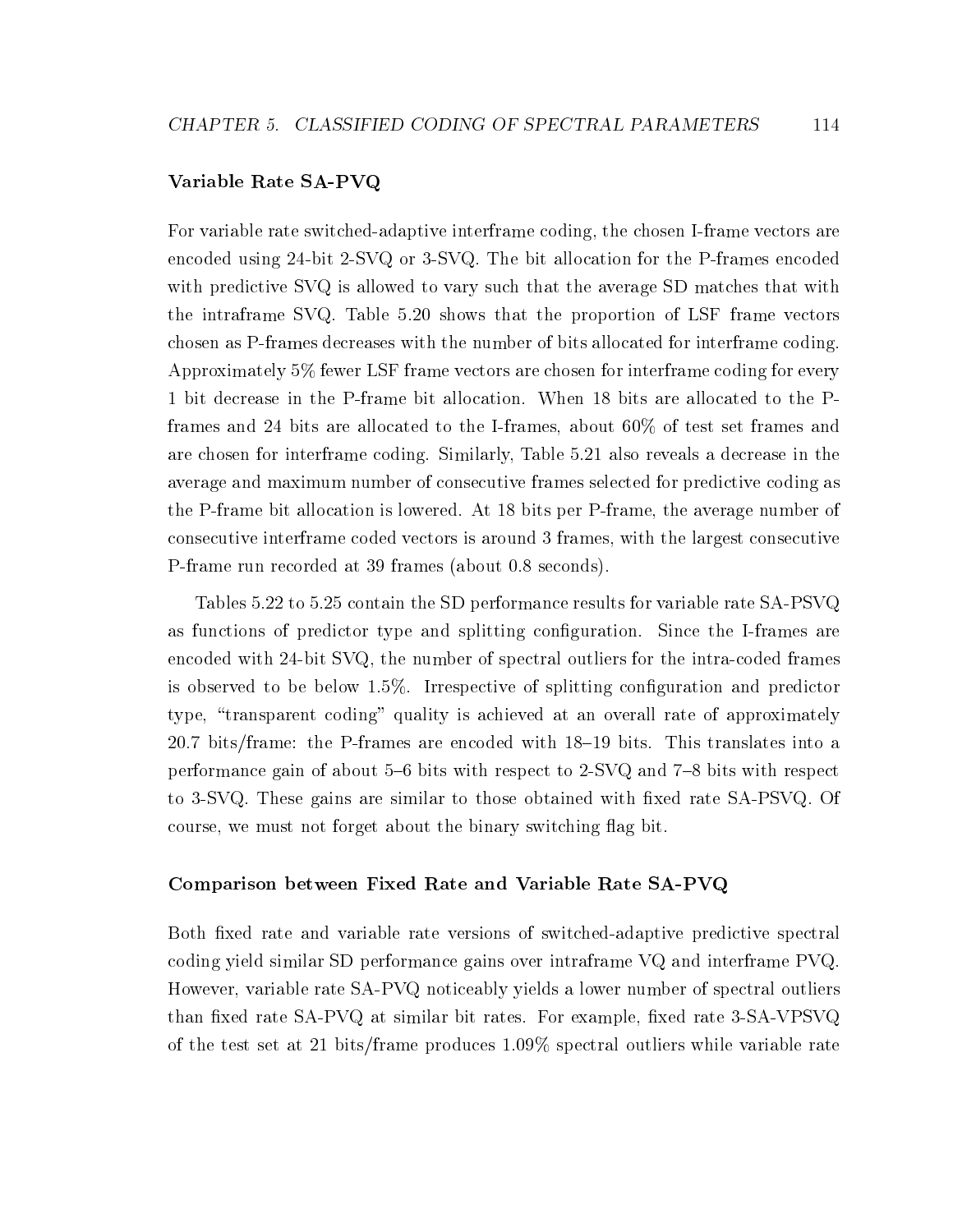| P-Frame     | 2-SA-VPSVQ     | 2-SA-NPSVQ           |
|-------------|----------------|----------------------|
| <b>Bits</b> | Test<br>Train  | Test<br>Train        |
| 24          | 78.57<br>85.97 | 84.45<br>86.47       |
| 19          | 60.96<br>41.36 | 46.90<br>58.14       |
| 18          | 55.55<br>35.62 | 40.28<br>52.44       |
|             |                |                      |
| P-Frame     | 3-SA-VPSVQ     | 3-SA-NPSVQ           |
| <b>Bits</b> | Test<br>Train  | <b>Test</b><br>Train |
| 24          | 82.81<br>84.40 | 84.39<br>83.66       |
| 19          | 61.02<br>66.33 | 61.89<br>65.23       |

Table 5.20: Percentage of training set and test set LSF vectors encoded using variable rate switched-adaptive interframe predictive coding. The I-frames are intraframe encoded with 24 bits.

|                          |      | 2-SA-VPSVQ      |            |      |      | 2-SA-NPSVQ  |      |               |
|--------------------------|------|-----------------|------------|------|------|-------------|------|---------------|
| $\overline{\text{Bits}}$ |      | Train           |            | Test |      | Train       |      | <b>Test</b>   |
| Frame                    |      | Ave Max Ave Max |            |      |      | Ave Max Ave |      | - Max         |
| 24                       | 4.82 | 47              | 8.10       | 66   | 8.09 | 99          | 7.24 | 60            |
| 19                       | 1.97 | 18              | $3.17$ 25  |      | 2.17 | 20          | 2.83 | 21            |
| 18                       | 1.81 |                 | 15 2.82 17 |      | 1.94 | 16          | 2.70 | <sup>16</sup> |
|                          |      | 3-SA-VPSVQ      |            |      |      | 3-SA-NPSVQ  |      |               |
| $_{\rm{Bits/}}$          |      | Train           |            | Test |      | Train       |      | Test          |
| Frame                    |      | Ave Max Ave Max |            |      | Ave  | Max Ave     |      | Max           |
| 24                       | 6.35 | 72              | 7.25       | 82   | 6.71 | 71          | 7.11 | 45            |
| 19                       |      | 29              | 3.68       | 31   | 3.00 | 29          | 3.38 | 22            |
|                          | 2.90 |                 |            |      |      |             |      |               |

Table 5.21: Average and maximum number of consecutive training set and test set LSF vectors selected as predicted frames (P-frames) in variable rate switched-adaptive interframe predictive coding. The I-frames are intraframe encoded with 24 bits.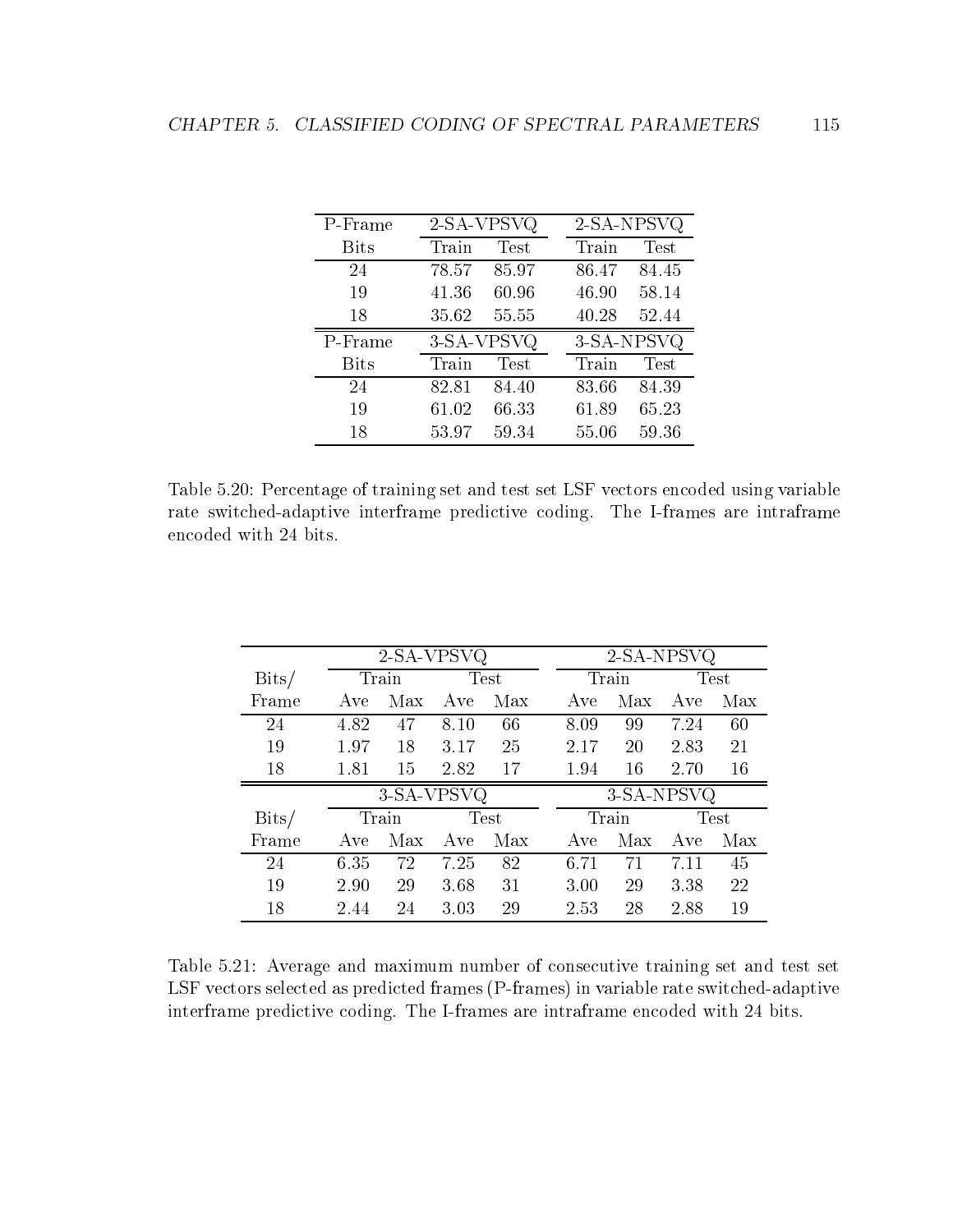|                  |             |           | Training Set Results |        |          |                    |  |  |
|------------------|-------------|-----------|----------------------|--------|----------|--------------------|--|--|
| <b>VPSVQ</b>     | <b>SVQ</b>  | Ave Bits  | Quant                | Ave    |          | SD Outliers $(\%)$ |  |  |
| <b>Bits</b>      | <b>Bits</b> | per Frame | Type                 | SD(dB) | $2-4$ dB | $> 4$ dB           |  |  |
| 19               | 24          | 21.93     | Both                 | 0.93   | 0.32     | 0.00               |  |  |
|                  |             |           | <b>SVQ</b>           | 0.94   | 0.34     | 0.00               |  |  |
|                  |             |           | VPSVQ                | 0.93   | 0.29     | 0.00               |  |  |
| 18               | 24          | 21.86     | Both                 | 0.96   | 0.38     | 0.00               |  |  |
|                  |             |           | <b>SVQ</b>           | 0.95   | 0.38     | 0.00               |  |  |
|                  |             |           | VPSVQ                | 0.97   | 0.38     | 0.00               |  |  |
| Test Set Results |             |           |                      |        |          |                    |  |  |
|                  |             |           |                      |        |          |                    |  |  |
| <b>VPSVQ</b>     | <b>SVQ</b>  | Ave Bits  | Quant                | Ave    |          | SD Outliers $(\%)$ |  |  |
| <b>Bits</b>      | <b>Bits</b> | per Frame | Type                 | SD(dB) | $2-4$ dB | $> 4$ dB           |  |  |
| 19               | 24          | 20.95     | Both                 | 0.97   | 0.36     | 0.03               |  |  |
|                  |             |           | <b>SVQ</b>           | 1.06   | 0.60     | 0.07               |  |  |
|                  |             |           | VPSVQ                | 0.92   | 0.21     | 0.00               |  |  |
| 18               | 24          | 20.67     | <b>Both</b>          | 1.01   | 0.44     | 0.03               |  |  |
|                  |             |           | <b>SVQ</b>           | 1.06   | 0.64     | 0.03               |  |  |

Table 5.22: SD performance for variable rate 2-SA-VPSVQ on LSF's. The I-frames are intraframe encoded with 24-bit 2-SVQ.

|                  |             |           | Training Set Results |        |          |                    |  |  |
|------------------|-------------|-----------|----------------------|--------|----------|--------------------|--|--|
| <b>VPSVQ</b>     | SVQ.        | Ave Bits  | Quant                | Ave    |          | SD Outliers $(\%)$ |  |  |
| <b>Bits</b>      | <b>Bits</b> | per Frame | Type                 | SD(dB) | $2-4$ dB | $> 4$ dB           |  |  |
| 19               | 24          | 20.95     | Both                 | 1.04   | 0.93     | 0.01               |  |  |
|                  |             |           | <b>SVQ</b>           | 1.11   | 1.24     | 0.00               |  |  |
|                  |             |           | VPSVQ                | 1.00   | 0.72     | 0.02               |  |  |
| 18               | 24          | 20.76     | Both                 | 1.09   | 1.22     | 0.01               |  |  |
|                  |             |           | <b>SVQ</b>           | 1.13   | 1.46     | 0.01               |  |  |
|                  |             |           | VPSVQ                | 1.05   | 1.02     | 0.02               |  |  |
| Test Set Results |             |           |                      |        |          |                    |  |  |
|                  |             |           |                      |        |          |                    |  |  |
| <b>VPSVQ</b>     | <b>SVQ</b>  | Ave Bits  | Quant                | Ave    |          | SD Outliers $(\%)$ |  |  |
| <b>Bits</b>      | <b>Bits</b> | per Frame | Type                 | SD(dB) | $2-4$ dB | $> 4$ dB           |  |  |
| 19               | 24          | 20.68     | Both                 | 1.01   | 0.56     | 0.03               |  |  |
|                  |             |           | <b>SVQ</b>           | 1.13   | 1.00     | 0.00               |  |  |
|                  |             |           | VPSVQ                | 0.95   | 0.33     | 0.04               |  |  |
| 18               | 24          | 20.44     | Both                 | 1.05   | 0.73     | 0.03               |  |  |
|                  |             |           | <b>SVQ</b>           | 1.13   | 0.93     | 0.03               |  |  |

Table 5.23: SD performance for variable rate 3-SA-VPSVQ on LSF's. The I-frames are intraframe encoded with 24-bit 3-SVQ.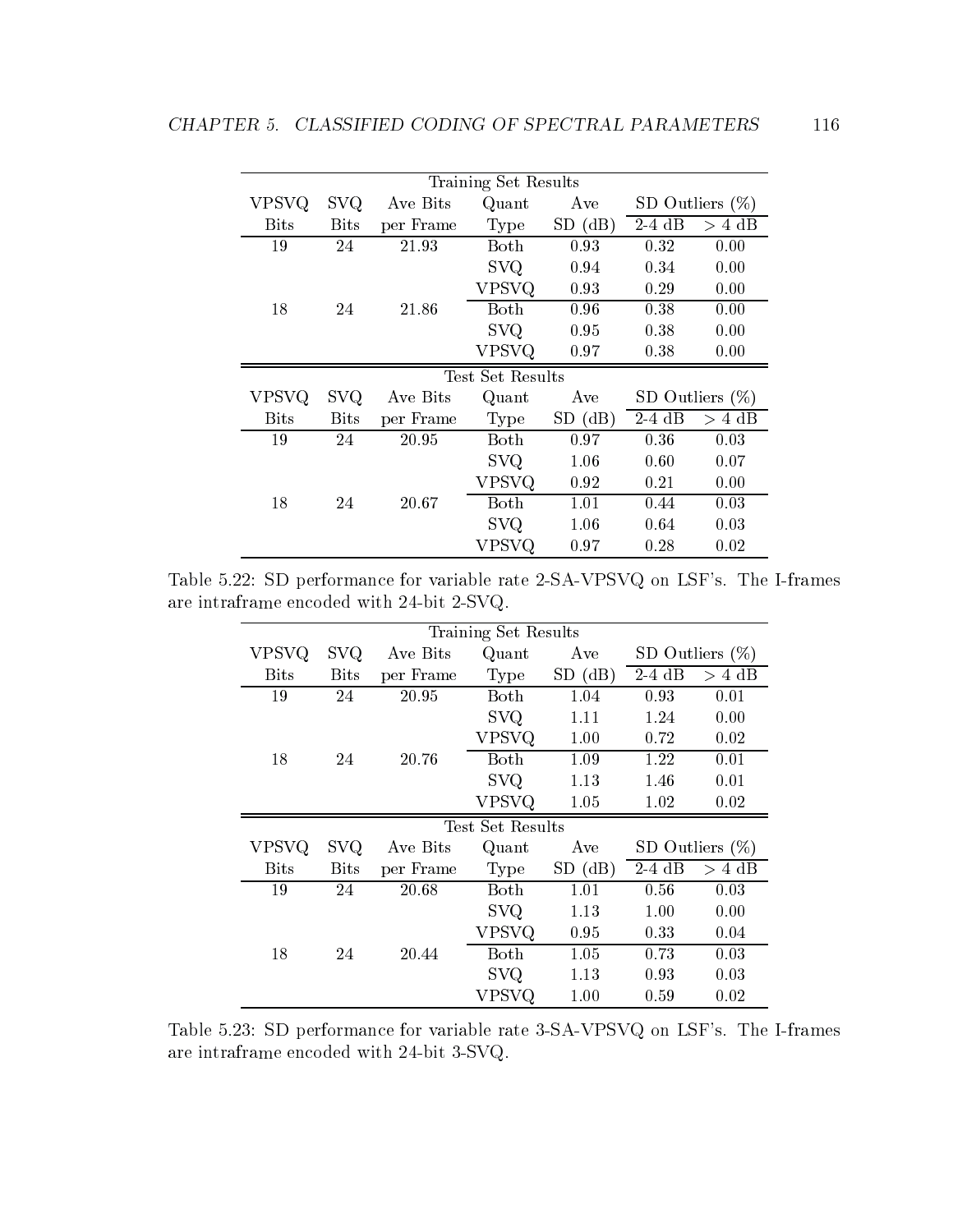|                  |             |           | Training Set Results |        |          |                    |  |  |
|------------------|-------------|-----------|----------------------|--------|----------|--------------------|--|--|
| <b>NPSVQ</b>     | <b>SVQ</b>  | Ave Bits  | Quant                | Ave    |          | SD Outliers $(\%)$ |  |  |
| <b>Bits</b>      | <b>Bits</b> | per Frame | Type                 | SD(dB) | $2-4$ dB | $> 4$ dB           |  |  |
| 19               | 24          | 21.65     | Both                 | 0.92   | 0.30     | 0.00               |  |  |
|                  |             |           | <b>SVQ</b>           | 0.93   | 0.35     | 0.00               |  |  |
|                  |             |           | NPSVQ                | 0.90   | 0.24     | 0.00               |  |  |
| 18               | 24          | 21.58     | Both                 | 0.95   | 0.39     | 0.00               |  |  |
|                  |             |           | <b>SVQ</b>           | 0.95   | 0.40     | 0.00               |  |  |
|                  |             |           | <b>NPSVQ</b>         | 0.94   | 0.38     | 0.00               |  |  |
| Test Set Results |             |           |                      |        |          |                    |  |  |
|                  |             |           |                      |        |          |                    |  |  |
| <b>NPSVQ</b>     | <b>SVQ</b>  | Ave Bits  | Quant                | Ave    |          | SD Outliers $(\%)$ |  |  |
| <b>Bits</b>      | <b>Bits</b> | per Frame | Type                 | SD(dB) | $2-4$ dB | $> 4$ dB           |  |  |
| 19               | 24          | 21.09     | Both                 | 0.99   | 0.51     | 0.00               |  |  |
|                  |             |           | <b>SVQ</b>           | 1.06   | 0.68     | 0.00               |  |  |
|                  |             |           | <b>NPSVQ</b>         | 0.94   | 0.38     | 0.00               |  |  |
| 18               | 24          | 20.85     | Both                 | 1.02   | 0.55     | 0.03               |  |  |
|                  |             |           | <b>SVQ</b>           | 1.07   | 0.68     | 0.05               |  |  |

Table 5.24: SD performance for variable rate 2-SA-NPSVQ on LSF's. The I-frames are intraframe encoded with 24-bit 2-SVQ.

|              |             |           | Training Set Results |        |                    |                    |
|--------------|-------------|-----------|----------------------|--------|--------------------|--------------------|
| <b>NPSVQ</b> | SVQ.        | Ave Bits  | Quant                | Ave    | SD Outliers $(\%)$ |                    |
| <b>Bits</b>  | <b>Bits</b> | per Frame | Type                 | SD(dB) | $2-4$ dB           | $> 4$ dB           |
| 19           | 24          | 20.91     | Both                 | 1.04   | 0.92               | 0.01               |
|              |             |           | <b>SVQ</b>           | 1.12   | 1.30               | 0.01               |
|              |             |           | <b>NPSVQ</b>         | 1.00   | 0.68               | 0.01               |
| 18           | 24          | 20.70     | Both                 | 1.09   | 1.23               | 0.02               |
|              |             |           | <b>SVQ</b>           | 1.14   | 1.47               | 0.01               |
|              |             |           | <b>NPSVQ</b>         | 1.05   | 1.04               | 0.02               |
|              |             |           | Test Set Results     |        |                    |                    |
|              |             |           |                      |        |                    |                    |
| <b>NPSVQ</b> | <b>SVQ</b>  | Ave Bits  | Quant                | Ave    |                    | SD Outliers $(\%)$ |
| <b>Bits</b>  | <b>Bits</b> | per Frame | Type                 | SD(dB) | $2-4$ dB           | $> 4$ dB           |
| 19           | 24          | 20.73     | Both                 | 1.01   | 0.58               | 0.03               |
|              |             |           | <b>SVQ</b>           | 1.12   | 1.12               | 0.00               |
|              |             |           | <b>NPSVQ</b>         | 0.96   | 0.30               | 0.04               |
| 18           | 24          | 20.44     | Both                 | 1.06   | 0.73               | 0.03               |
|              |             |           | <b>SVQ</b>           | 1.13   | 1.05               | 0.03               |

Table 5.25: SD performance for variable rate 3-SA-NPSVQ on LSF's. The I-frames are intraframe encoded with 24-bit 3-SVQ.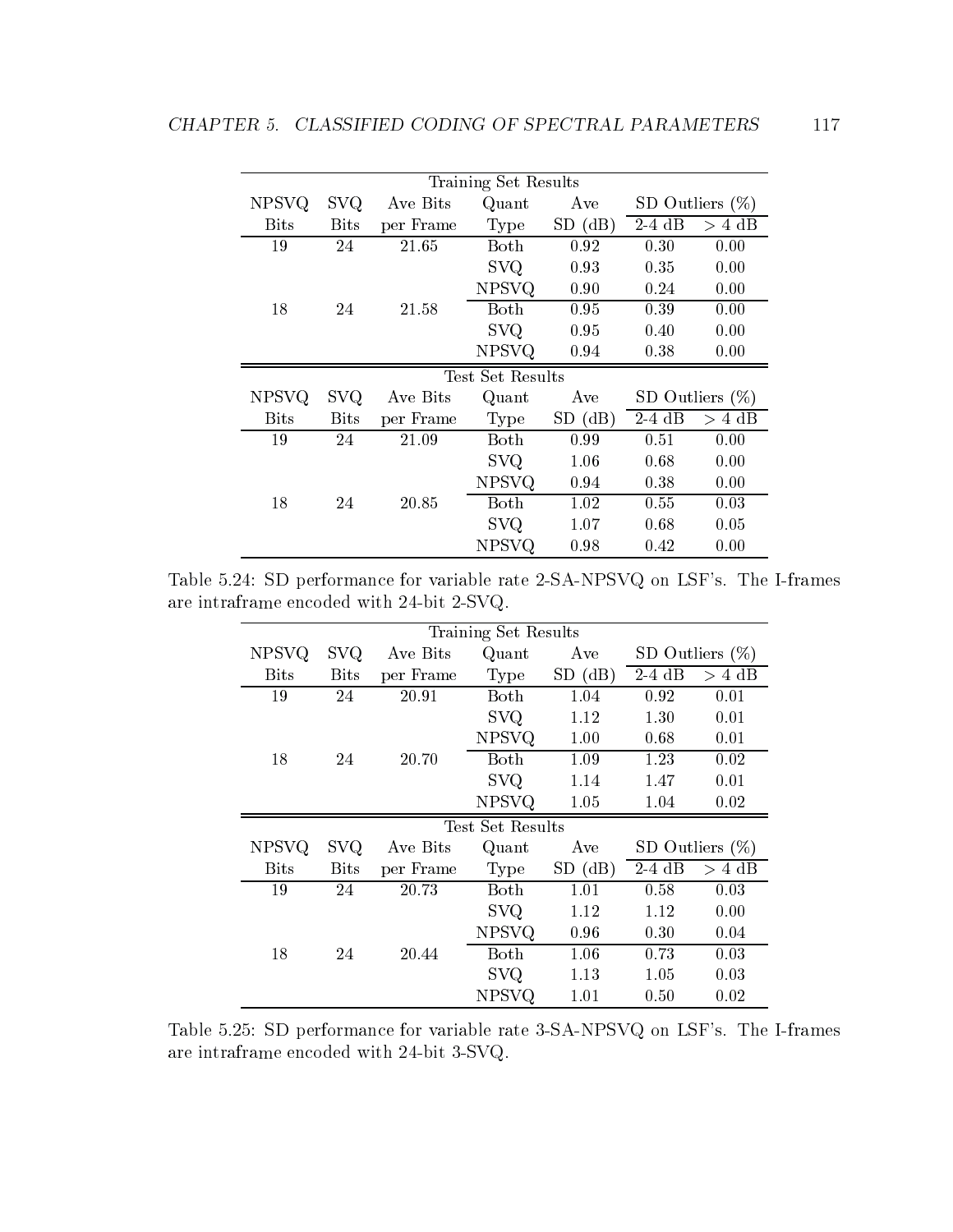3-SA-VPSVQ at 20.68 bits/frame produces 0.59% spectral outliers. This discrepancy is also evident for 2-way splitting: fixed rate 2-SA-VPSVQ at 21 bits/frame gives 0.83% spectral outliers, and variable rate 2-SA-VPSVQ at 20.95 bits/frame gives  $0.39\%$  spectral outliers. Therefore, variable rate coding has an advantage over fixed rate coding by allowing around 50% fewer spectral outliers.

In addition, the effects of channel error propagation are less problematic for variable rate coding than for fixed rate coding. Tables 5.15 and 5.21 demonstrate that the average number of frames selected for interframe coding remains constant at about 7 frames for fixed rate coding and decreases with the P-frame bit allocation for variable rate coding. This is explained by the fact that fewer frames are chosen for interframe coding in variable rate coding when the P-frame bit allocation decreases. At the average bit rate of 20.7 bits/frame, where the P-frame bit allocation is  $18-19$  bits, the average number of consecutive P-frames is around 3. Hence, this infers that channel error propagation is, on average, lower when variable rate switched-adaptive coding is employed.

 $SA-PVQ$  at fixed rate and at variable rate provides an advantage of about 5-6 bits (including the flag bit) over  $2$ -SVQ and about 6–7 bits over  $3$ -SVQ. Our objective performance results also indicate that regardless of prediction type and splitting configuration, using  $SA-PVQ$  gains approximately 1 bit/frame (including the flag bit) over non-adaptively switched PVQ. These values are similar to the observations made in other studies [83, 84]. In [84], Eriksson *et al* report 3-5 bits gain for PVQ, and  $4-5$ bits gain with switched-adaptive PVQ over SVQ. In [83], Nomura *et al* report  $5{-}6$ bits improvement with SA-PVQ over VQ, and a gain of  $2-3$  bits over PVQ.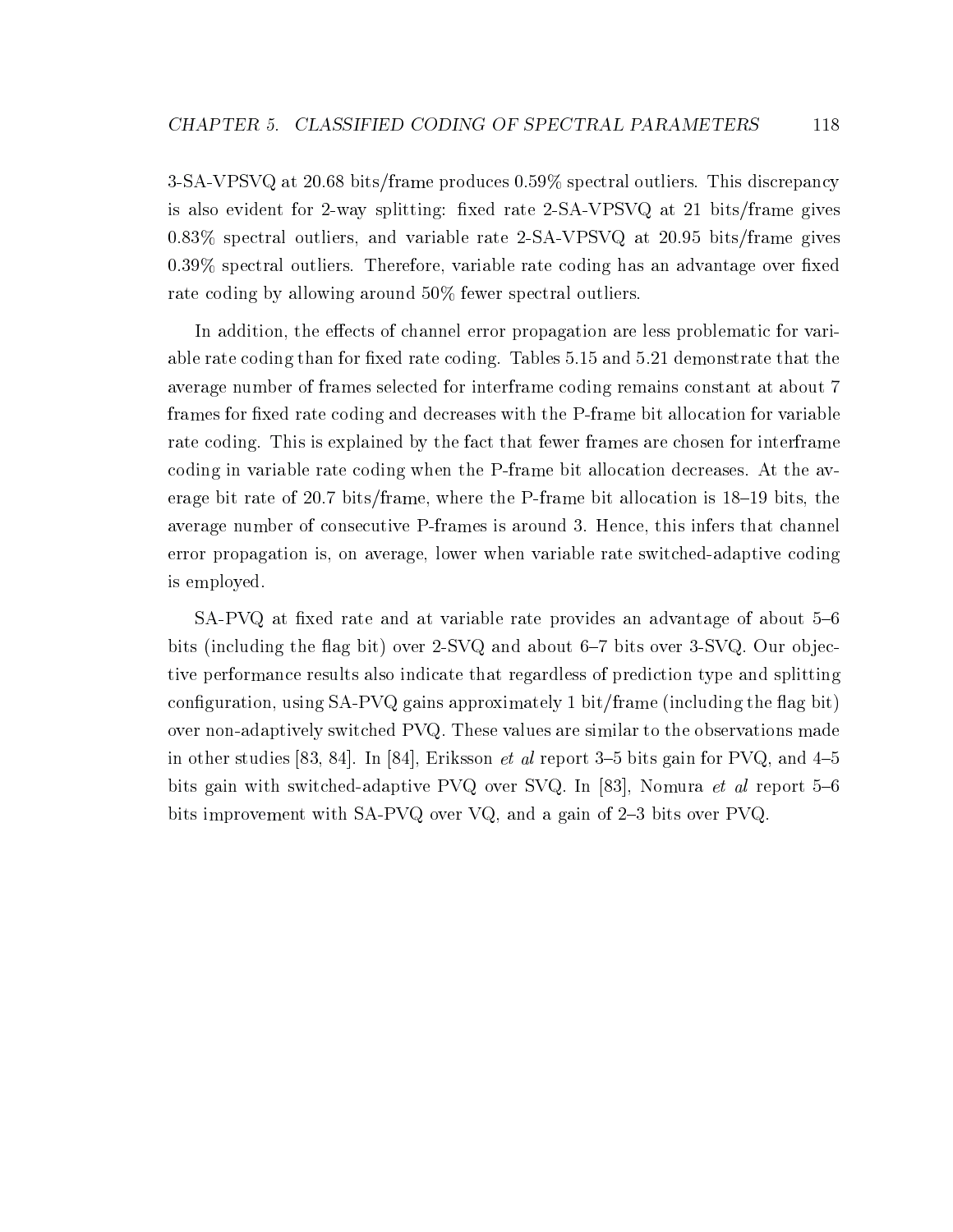## Chapter <sup>6</sup>

# Summary and Conclusions

The trend towards coding digital speech signals at lower bit rates while maintaining high perceptual quality never ceases. Linear predictive coders are most commonly used because they can extract signicant features from the speech signal and transmit them at low bit rates. For every frame of speech, an all-pole synthesis filter models the short-term spectral envelope of the signal using linear predictive analysis, and the filter coefficients are then encoded and transmitted. In this thesis, we have studied various methods that can encode these speech spectral parameters efficiently. Section 6.1 summarizes the main findings of our work, and Section 6.2 contains suggestions for future research in spectral quantization.

#### $6.1$ Summary of Our Work

In Chapter 1, we have presented a brief overview of speech coding techniques that can exploit the source-lter model of human speech production. In low-bit-rate speech coding, linear predictive coders encode the characteristics of the excitation source and vocal tract filter separately. Spectral coding focuses on efficiently quantizing the filter coefficients describing the vocal tract shape within each frame of speech.

In spectral coding, an all-pole linear prediction (LP) filter models the formant structure of speech waveform. A review of linear predictive analysis of speech was provided in Chapter 2. For efficient coding, alternative parametric representations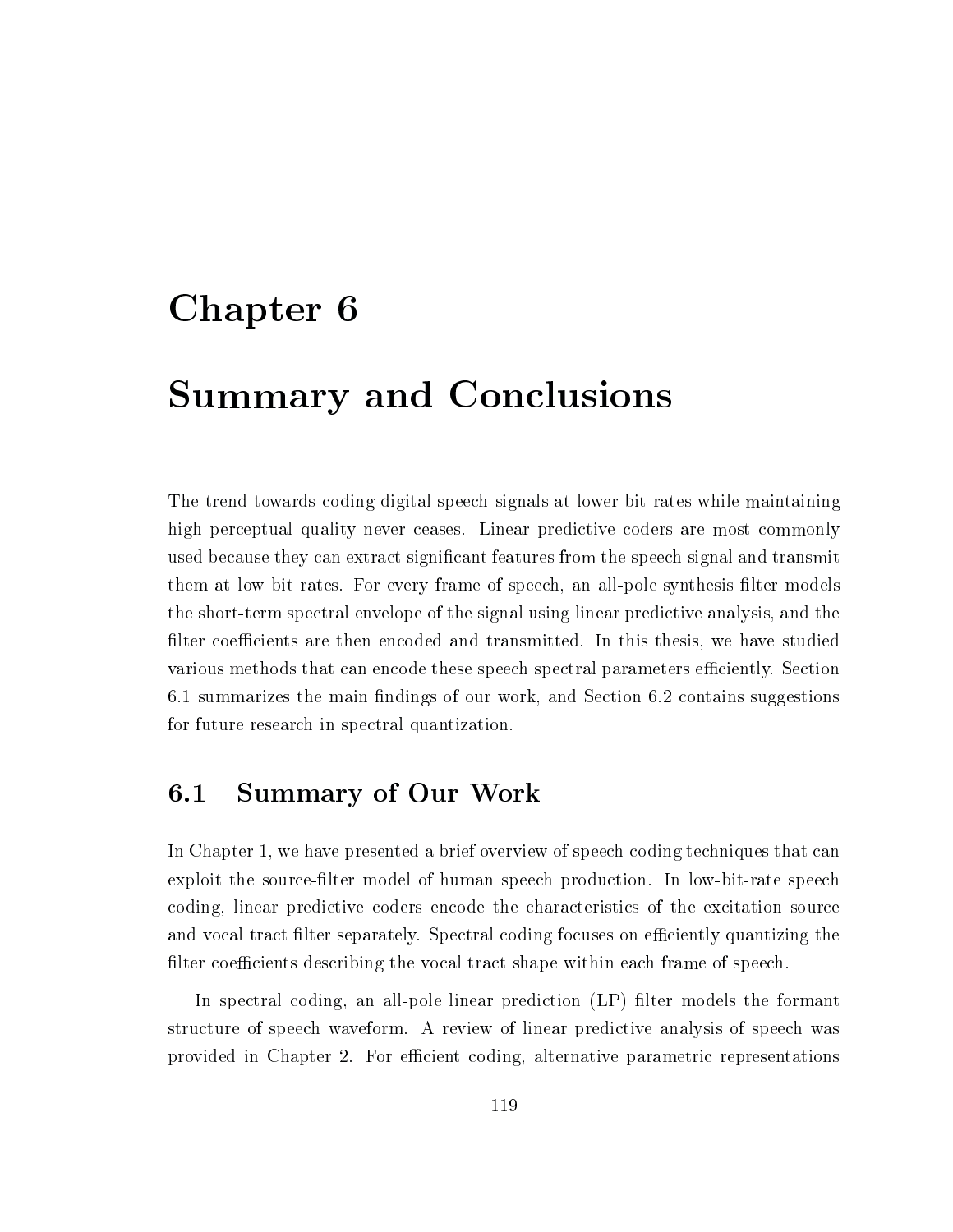of the filter coefficients such as reflection coefficients and line spectral frequencies (LSF's) are utilized.

While subjective listening tests provide the most accurate evaluation of speech coders, they can be costly and lengthy. Objective quality measures can give immediate results before deciding to partake in an extensive sub jective evaluation process. We have defined several objective measures in both the time and frequency domains. Frequency domain measures such as the log spectral distortion (SD) and the weighted LSF distance are usually chosen for gauging spectral coding efficiency. A common benchmark for \transparent coding" of spectral parameters is an average SD value of 1 dB with fewer than 2% spectral outliers. In order to focus solely on spectral quantization, we presented a speech coding simulation environment where the unquantized LP residual is transmitted directly from the encoder to the decoder.

Until recently, most speech coders employ intraframe coding of the spectral parameters. In Chapter 3, scalar quantization of reflection coefficients and LSF's were compared, and LSF's require fewer bits than reflection coefficients for similar SD performance. Transparent coding quality was achieved with SQ of LSF parameters at around 40 bits/frame.

Though more complex than  $SQ$ , vector quantization  $(VQ)$  can improve performance significantly by encoding the LP filter coefficients as a single entity. Generalized product code (GPC) VQ is a class of vector quantizers in which performance is slightly sacriced in return for a substantial savings in memory and codebook search. In particular, split VQ (SVQ) and multi-stage VQ (MSVQ) were studied. MSVQ consists of a cascade of full-dimensional  $VQ$  stages where the first stage coarsely vector quantizes the input vector and the subsequent stages progressively provides finer quantization of the input vector. SVQ partitions the frame vector into subvectors and applies VQ to each of the lower dimension subvectors. 2-SVQ and 3-SVQ were studied and compared with 2-MSVQ and 3-MSVQ. Transparent coding quality was achieved at 26 bits/frame with 2-SVQ and 28 bits/frame with 3-SVQ. Using MSVQ, transparent coding was attained at 25 bits/frame and 26 bits/frame for 2-MSVQ and 3-MSVQ respectively. While MSVQ offers a performance improvement over SVQ. SVQ offers lower computational complexity.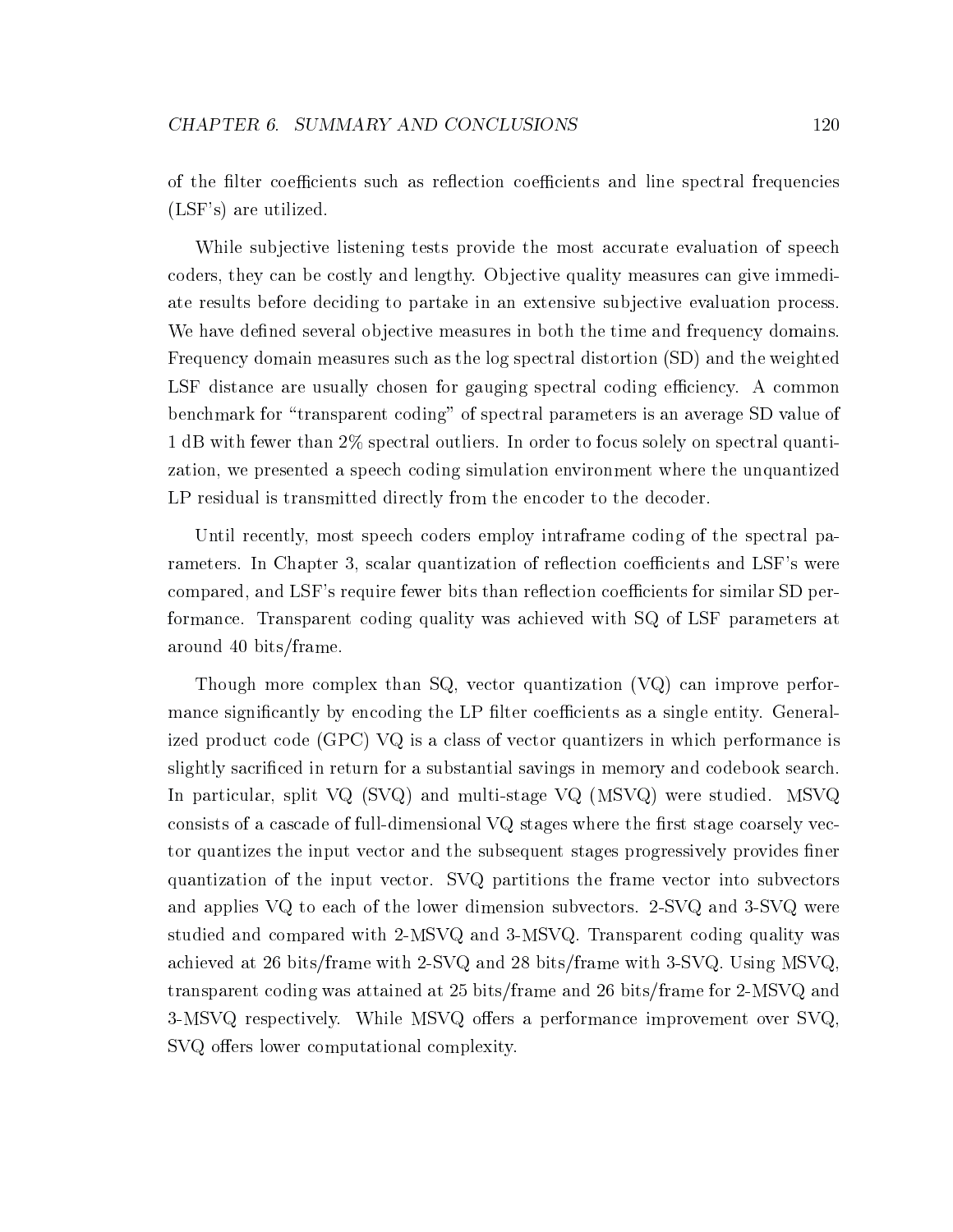LSF vectors also exhibit intervector dependencies that correspond to the slowly evolving LP spectral envelope. Chapter 4 focused on exploiting this correlation by employing interframe coding of 20-ms LSF frame vectors. In this thesis, we proposed using a nonparametric and VQ-based nonlinear vector prediction (NLP) scheme. The nonlinear predictor consists of a codebook of conditional expectations for the current frame vector, one for each distinct value of the quantized vector from the previous frame. To reduce the codebook memory requirements, the nonlinear predictor is designed using the same product code VQ structure used to classify the previous frame vector. Our experimental results with autoregressive prediction have indicated that first order scalar linear prediction  $(SLP)$ , vector linear prediction  $(VLP)$  and NLP garnered most of the achievable prediction gains of higher order prediction.

Predictive vector quantization  $(PVQ)$  was used for interframe coding. A first order scalar or vector linear predictor forms an estimate of the current LSF vector from the previous reconstructed vector, and the prediction residual vector is encoded with memoryless VQ. Predictive SVQ (PSVQ) is a product code specialization of PVQ in which the LSF prediction error vector is encoded with SVQ. By replacing the linear predictor with our nonparametric nonlinear vector predictor, we introduced nonlinear predictive SVQ (NPSVQ). The nonlinear vector predictor consists of a table of conditional expectation vectors where each vector represents a localized nonlinear prediction vector. Possessing a feedback reconstruction loop in the decoder, PVQ suffers from channel error propagation over many frames. Therefore, we adopted a coding framework where interframe predictive coding is interleaved with intraframe coding at every other frame. For every pair of frames, the I-frame is encoded with intraframe 24-bit SVQ, the P-frame is predicted using the quantized I-frame, and the P-frame prediction residual vector is encoded with SVQ. Error propagation is consequently limited to within one frame. Within this interleaved interframe coding framework, NPSVQ does not incur any additional complexity over VPSVQ and PSVQ.

Our ob jective performance evaluation results indicated that NPSVQ outperforms PSVQ and vector linear PSVQ (VPSVQ) in the training set. In the test set, NPSVQ and VPSVQ both had nearly equal average SD performance, but NPSVQ was more effective in reducing the number of spectral outliers. When compared with 24-bit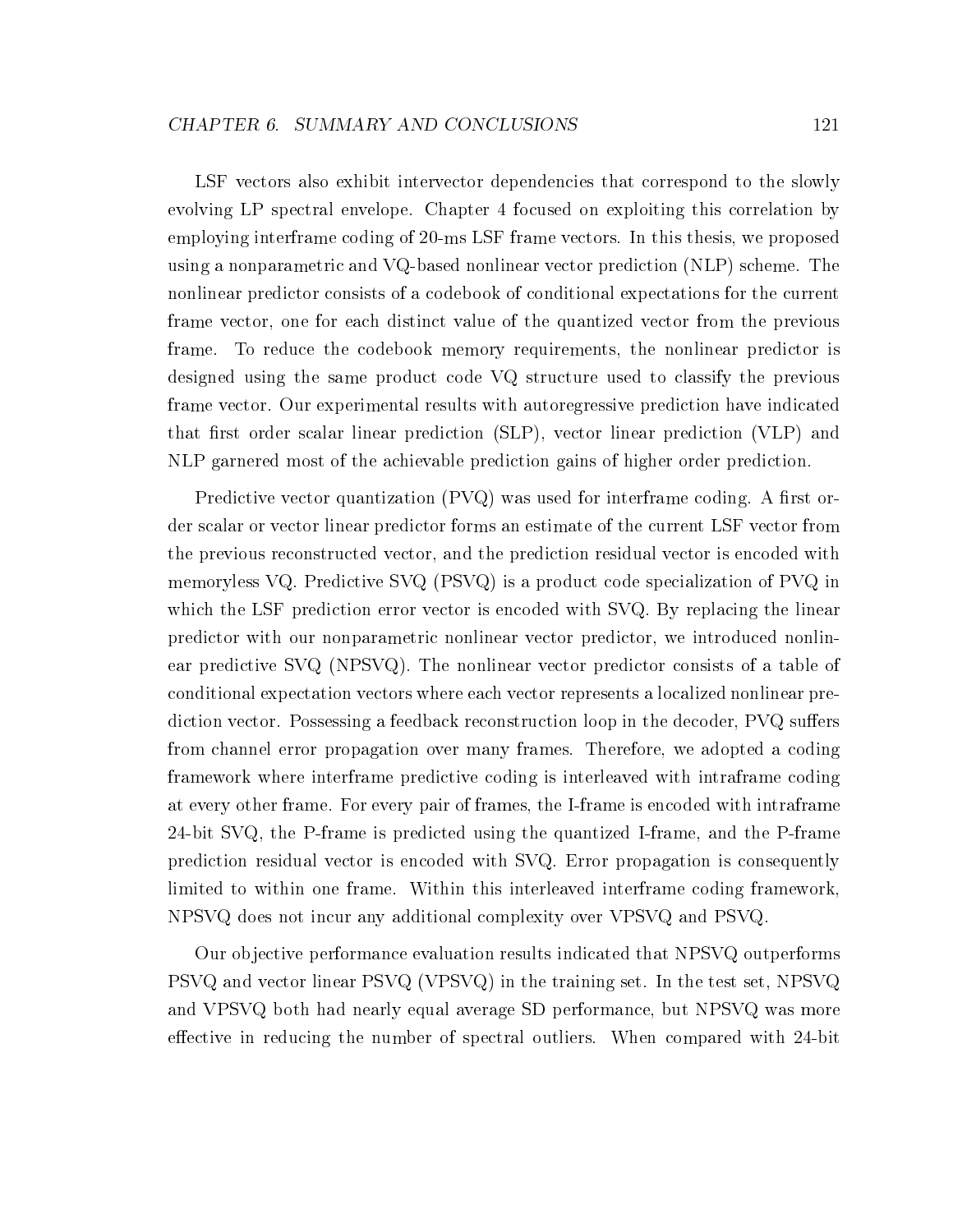intraframe SVQ, equivalent SD performance was garnered with NPSVQ at 18-19 bits per P-frame, yielding an average rate of 21 bits/frame. Informal listening tests were also carried out where equivalent subjective speech quality was determined between NPSVQ at 18–19 bits per P-frame and intraframe SVQ at 24 bits/frame. When interframe coding is performed on all frames, transparent coding was achieved at  $21-$ 22 bits/frame for 2-NPSVQ and  $22-24$  bits/frame for 3-NPSVQ. When interframe NPSVQ is performed on every second frame, transparent coding was obtained with  $22$ -23 bits per P-frame, implying an overall rate of  $23$ -24 bits/frame. Under error-free transmission conditions, interframe coding produces a performance gain of up to 5 bits/frame relative to intraframe coding. To limit error propagation to within one frame, interframe coding is alternated with intraframe coding, and the the performance gain drops to around 3 bits/frame.

In Chapter 5, we turn our attention to multimodal or classied coding. Performance can be improved by changing the coding scheme according to the class of the current speech frame. Binary voicing classification can be performed on speech. The spectral envelopes for voiced speech and unvoiced speech are usually distinguishable from each other. For intraframe classied SVQ (CSVQ), we have shown that 2 fewer bits/frame are needed for unvoiced than unvoiced spectral coding with the same SD performance. Voicing classification was also applied to our interleaved interframe NPSVQ and intraframe SVQ coding scheme. Classication-enhanced NPSVQ was denoted as CNPSVQ. The I-frames are encoded with intraframe CSVQ. The P-frames are predicted from a set of four sets (classes) of nonlinear vector predictors, and the prediction residual vectors are encoded with the corresponding SVQ. We noted that a savings of 2 bits was garnered for the unvoiced I-frames in comparison with voiced I-frames quantized with 24 bits. Regardless of the classication of the I-frames and P-frames, the P-frames still required 18–19 bits/frame. Listening test results were also presented to confirm our findings for CNPSVQ in comparison with CSVQ. When voicing classication is combined with NPSVQ, the coding gains for classication and nonlinear prediction are additive.

In Chapter 4, we employed a switched interframe-intraframe coding scheme where channel error propagation is limited to one frame. However, large LSF prediction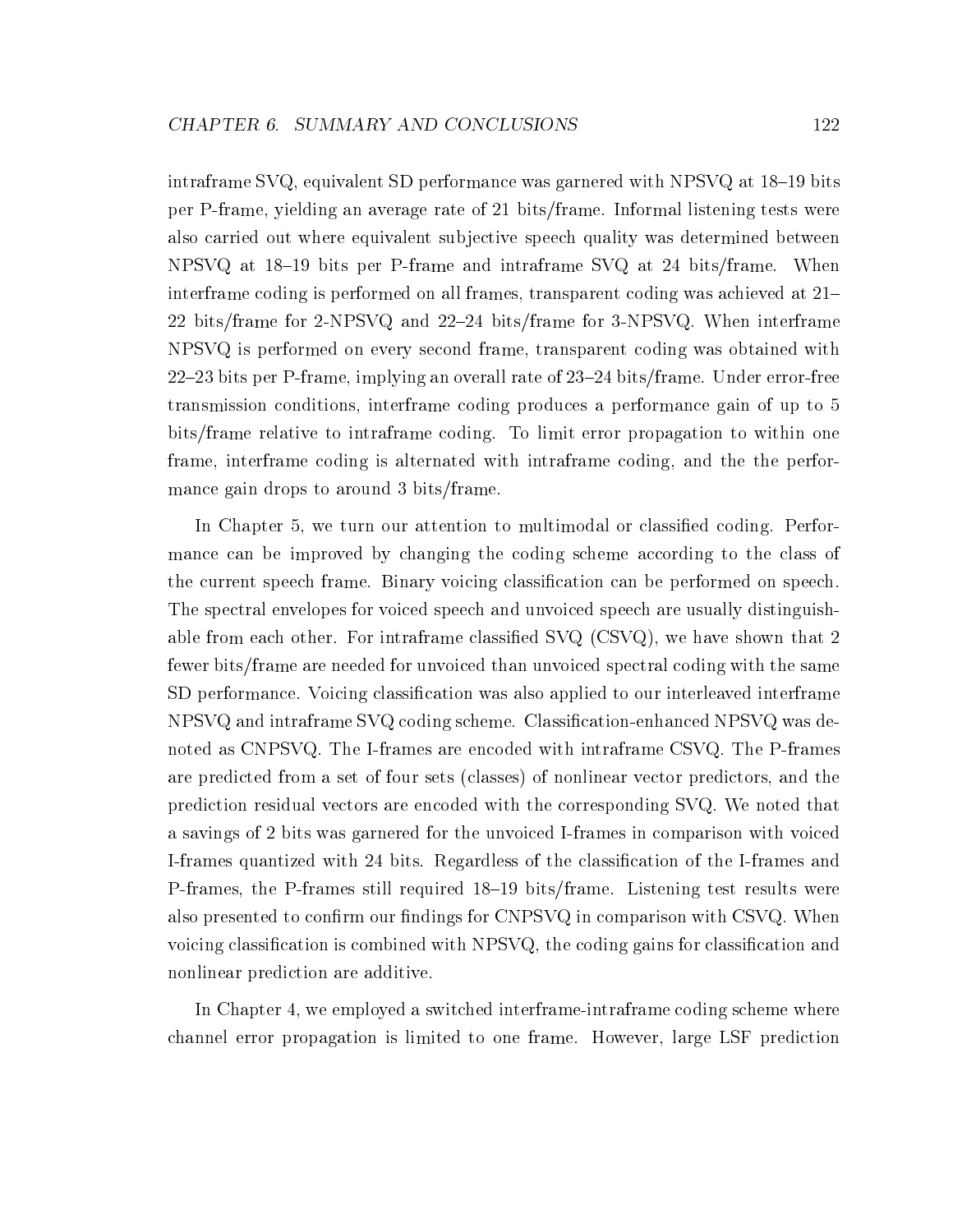errors are not always due to channel error effects. There are instances in the speech signal where interframe correlation of the LSF vectors is low. Encoding these frames with nonlinear or linear PSVQ results in spectral outliers. To minimize the overall number of spectral outliers, we have studied switched-adaptive predictive VQ (SA-PVQ) in Chapter 5, wherein the encoder will choose either interframe PVQ (for high interframe correlation) or intraframe VQ (for low interframe correlation). SA-PVQ can be used for both fixed rate and variable rate spectral coding. In fixed rate coding, both VQ and PVQ are given the same number of bits. In variable rate coding, PVQ is allocated with fewer bits than VQ. A one-bit flag is required to identify the chosen mode for each frame. Depending on the SVQ configuration, our performance results have shown that fixed rate switched-adaptive NPSVQ, VPSVQ and PSVQ all provide 5{7 bits of improvement over intraframe SVQ. However, we observed that our current nonparametric nonlinear predictor incurs additional complexity when estimation is based on a preceding reconstructed vector that is not intraframe encoded. In general, a gain of about 1 bit was achieved for SA-PVQ over PVQ. Similar gains were also obtained for variable rate SA-PVQ. Moreover, variable rate SA-PVQ can limit error propagation to within an average of 3 frames as opposed to an average of 7 frames for fixed rate SA-PVQ.

## 6.2 Future Research Directions

In this thesis, we have studied intraframe coding, where each frame vector is quantized separately, and interframe coding, where a frame vector is predicted from previous frames and the corresponding prediction error vector is intraframe quantized. Matrix quantization  $(MQ)$  [85, 86] can offer a further reduction in bit rate relative to unconstrained VQ. MQ groups together a sequence of successive frame vectors and encodes it as a single matrix. Any intervector dependency between adjacent spectral feature vectors is exploited, but additional buffering delay is required. Several implementations of matrix quantization as applied to speech spectral coding have been documented recently [87, 88].

Further coding configurations need to be studied for interframe coding. For in-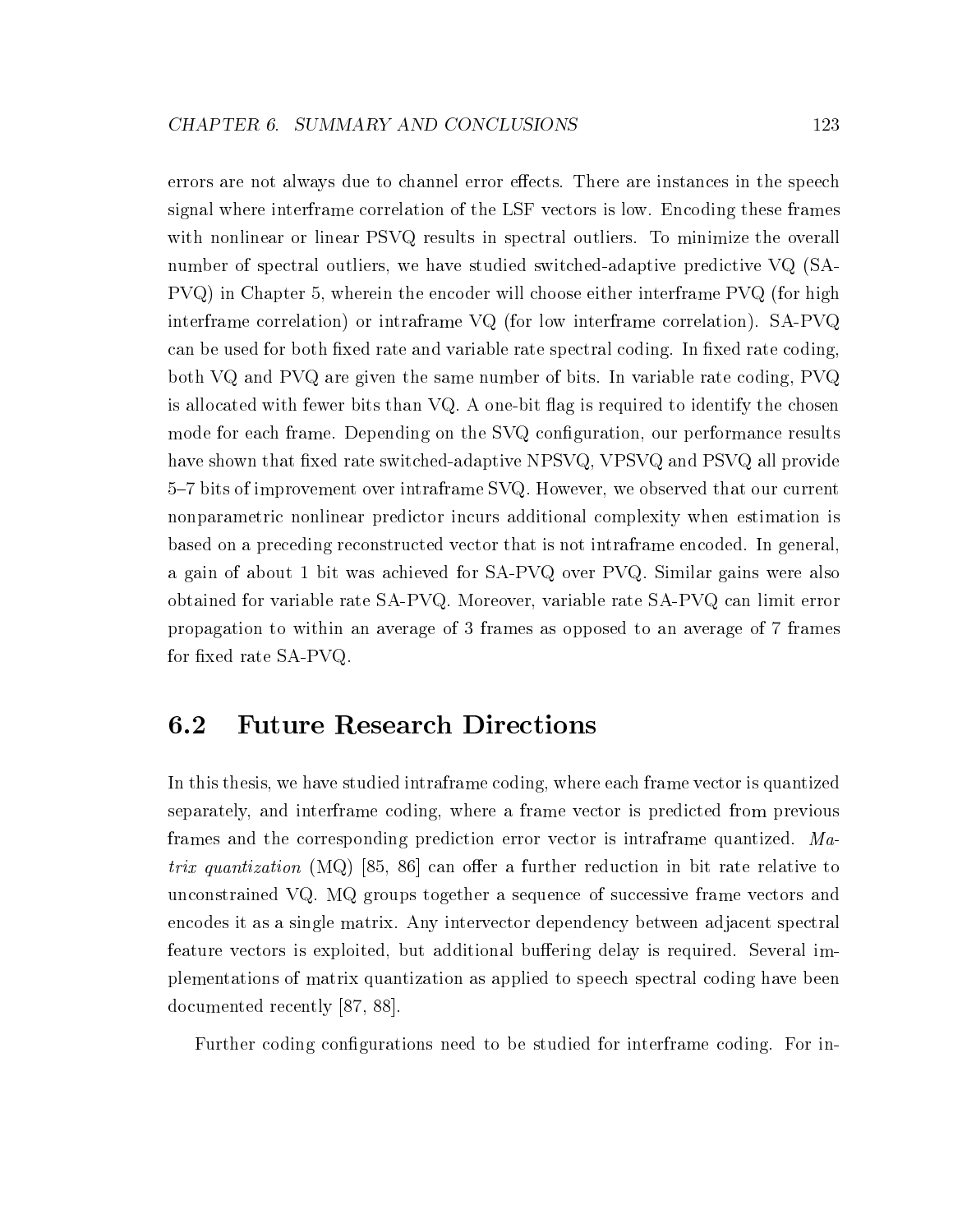traframe coding of LSF parameters, we have demonstrated that MSVQ offers an advantage of 1–2 bits/frame over SVQ. However, we have only explored linear and nonlinear predictive spectral coding where we encode the LSF prediction error vector using SVQ. MSVQ can possibly provide equivalent coding gains on the error vector. In addition, the recently passed ITU-T G.729 8 kb/s speech coding standard utilizes fourth order moving average predictive SVQ (MAPSVQ) to encode the LSF vectors. Moving average prediction was described in this thesis but not implemented in our spectral coding performance evaluation; we focused on autoregressive linear prediction for its simplicity.

We have noted that the LSF vector sequence has a non-zero mean. In the design of our linear predictors for interframe coding, we arbitrarily chose the vector process mean to be equal to the computed mean of the training set LSF vectors. In [89], an unbiased mean-estimator is used to help compensate for the non-zero LSF vector mean in the linear predictor design. The mean estimation can vary with time and adapt itself from the reconstructed LSF vectors. A parameter is used to control the frequency of the LSF vector mean updates. The mean-estimator can then be combined with the vector linear predictor into a single LSF mean-compensated vector linear predictor.

Our current nonparametric nonlinear LSF vector predictor design consists of a codebook which maps an input vector to a prediction vector. This operation is not unlike vector quantization where the search complexity can be high. As observed in our various interframe coding frameworks, our nonlinear predictive SVQ design is ideally suited for the scenario in which intraframe coding is performed every second frame. The nonlinear prediction codebook can be designed to have a one-to-one mapping with the intraframe VQ codebook, such that computational complexity for the predictor is practically nil. With the other coding frameworks, the nonlinear predictor does not outperform vector linear prediction on the test set. Other nonlinear prediction models such as neural networks and Volterra lters need to be investigated more closely.

One main concern with interframe spectral coding is its performance under noisy channel conditions. Errors can propagate over many frames and, therefore, degrade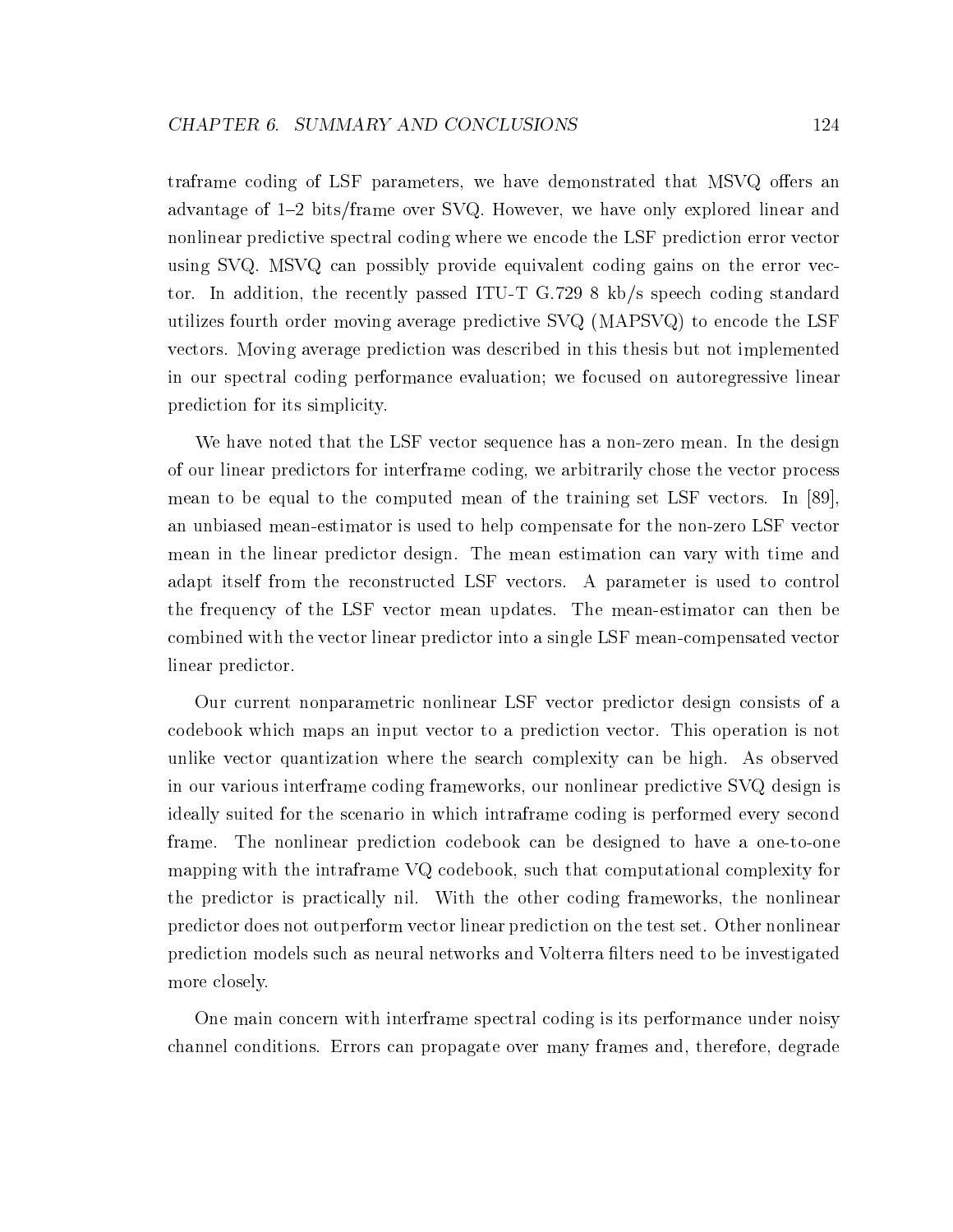coding efficiency. In this thesis, we have studied several predictive coding schemes that address this issue. However, we have only performed spectral distortion performance evaluations and informal listening tests of our coding schemes under error-free conditions. Furthermore, we have not conducted any listening tests with our fixed rate and variable rate switched-adaptive interframe coders. By objectively and subjectively testing each coding scheme for channel error robustness, we would be able to judge its viability as a practical speech coding application.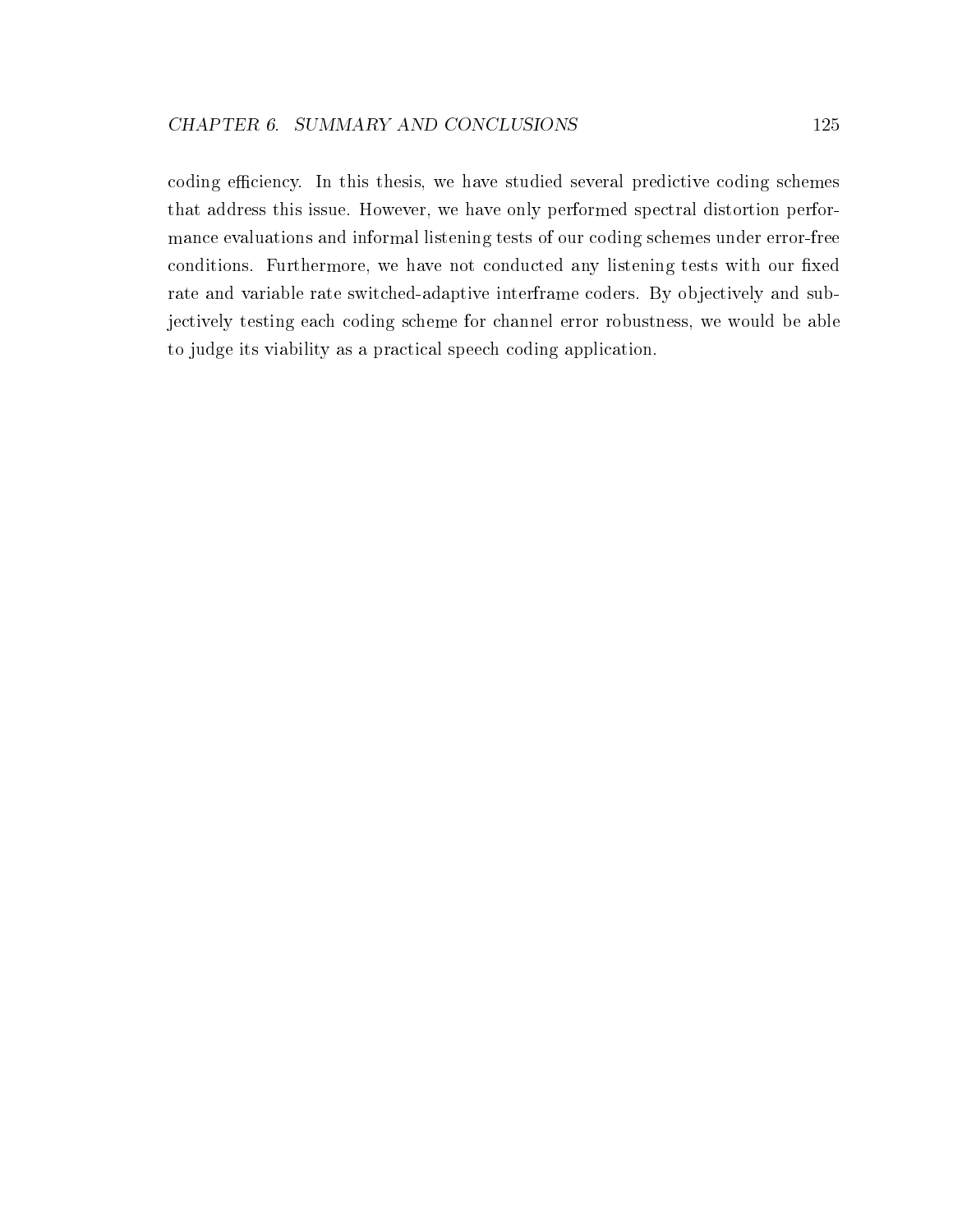# Bibliography

- [1] K. K. Paliwal and B. S. Atal, \Ecient vector quantization of LPC parameters at 24 bits/frame," IEEE Trans. Speech and Audio Proc., vol. 1, pp. 3-14, January 1993.
- [2] A. Akmajian, R. A. Demers, and R. M. Harnish, *Linguistics: An Introduction* to Language and Communication. Cambridge, MA: The MIT Press, second ed., 1984.
- [3] B. C. J. Moore, An Introduction to the Psychology of Hearing. San Diego: Academic Press, third ed., 1989.
- [4] D. O'Shaugnessy, Speech Communication: Human and Machine. Reading, MA: Addison-Wesley, 1987.
- [5] J. R. Deller, Jr., J. G. Proakis, and J. H. L. Hansen, Discrete-Time Processing of Speech Signals. New York: MacMillan, 1993.
- [6] M. R. Schroeder, B. S. Atal, and J. L. Hall, "Optimizing digital speech coders by exploiting masking properties of the human ear," Journal Acoustical Society *of America*, vol. 66, pp. 1647–1652, December 1979.
- [7] N. Jayant and P. Noll, Digital Coding of Waveforms: Principles and Applications to Speech and Video. Englewood Cliffs, New Jersey: Prentice-Hall, 1984.
- [8] W. B. Kleijn, P. Kroon, and D. Nahumi, "The RCELP speech-coding algorithm," European Trans. Telecommunications, vol. 5, pp. 573–582, September-October 1994.
- [9] P. Kroon and W. B. Kleijn, "Linear predictive analysis by synthesis coding," in *Modern Methods of Speech Processing* (R. P. Ramachandran and R. J. Mammone, eds.), Kluwer Academic Press, 1995.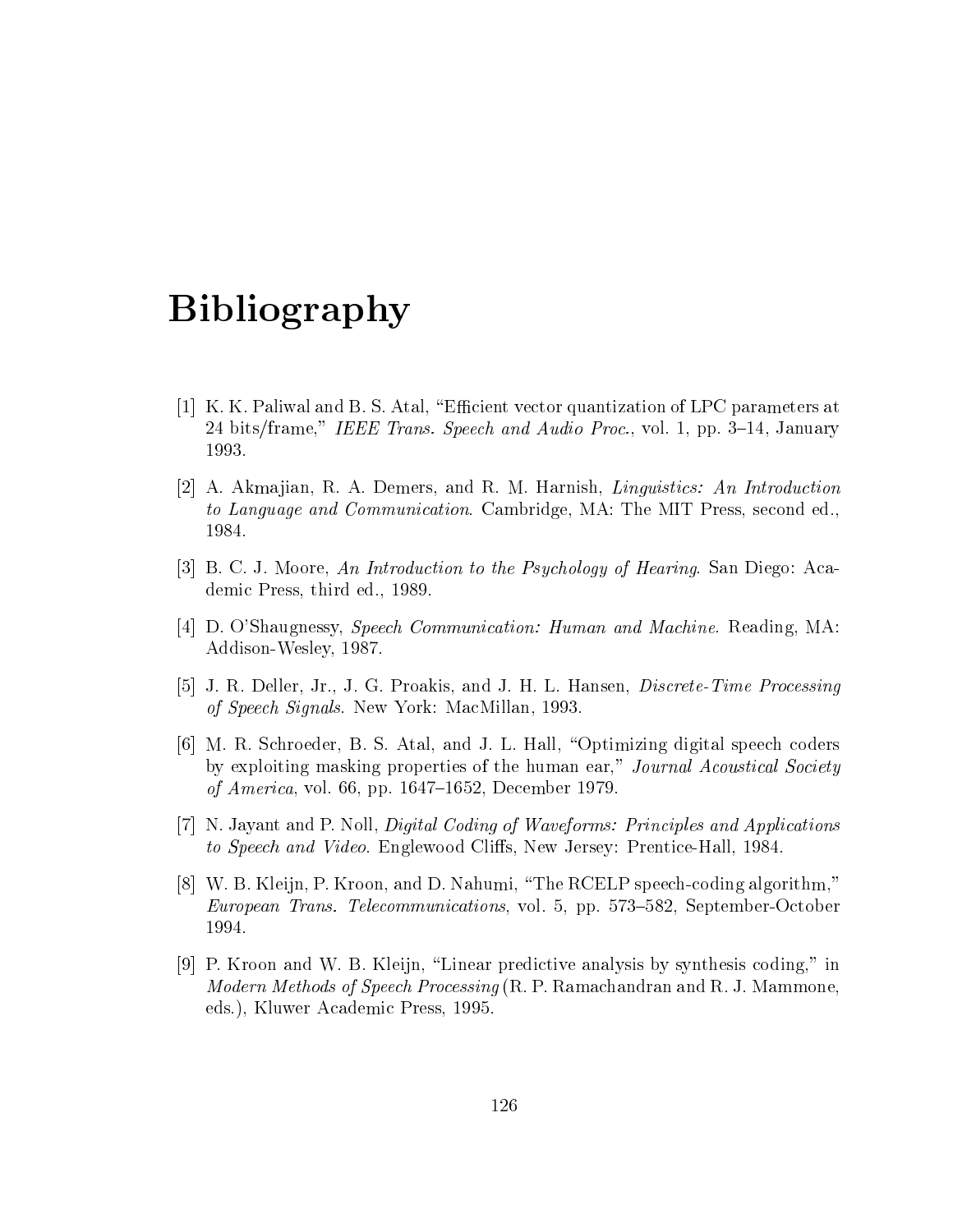- [10] S. Singhal and B. S. Atal, \Improving performance of multi-pulse LPC coders at low bit rates," in Proc. Int. Conf. Acoust., Speech, Signal Proc., (San Diego), pp. 1.3.1{1.3.4, March 1984.
- [11] I. A. Gerson and M. A. Jasiuk, \Vector sum excited linear prediction (VSELP) speech coding at 8 kbps," in Proc. Int. Conf. Acoust., Speech, Signal Proc.,  $(Albuquerque), pp. 461–464, 1990.$
- [12] R. Salami, C. Laflamme, J. P. Adoul, and D. Massaloux, "A toll quality  $8 \text{ kb/s}$ speech codec for the personal communications system (PCS)," IEEE Trans. Vehicular Tech., vol. 43, pp. 808–816, August 1994.
- [13] R. Salami, C. Laflamme, J.-P. Adoul, A. Kataoka, S. Hayashi, C. Lamblin. D. Massaloux, S. Proust, P. Kroon, and Y. Shoham, "Description of the proposed ITU-T 8-kb/s speech coding standard," in Proc. IEEE Workshop on Speech Coding for Telecom., (Annapolis, MD), pp. 3–4, September 1995.
- [14] J. Grass and P. Kabal, \Methods of improving vector-scalar quantization of LPC coefficients," in Proc. Int. Conf. Acoust., Speech, Signal Proc., (Toronto), pp. 657-660, May 1991.
- [15] E. Paksoy, W.-Y. Chan, and A. Gersho, "Vector quantization of speech lsf parameters with generalized product codes," in Proc. Int. Conf. Spoken Language *Proc.*, (Banff, Canada), pp. 33-36, October 1992.
- [16] W.-Y. Chan, I. A. Gerson, and T. Miki, "Half-rate standards," in The Mobile Communications Handbook (J. D. Gibson, ed.), CRC Press, 1995.
- [17] N. Farvardin and R. Laroia, "Efficient encoding of speech LSP parameters using the discrete cosine transform," in Proc. Int. Conf. Acoust., Speech, Signal Proc., (Glasgow), pp. 168–171, May 1989.
- [18] H. Ohmuro, T. Moriya, K. Mano, and S. Miki, \Coding of LSP parameters using interframe moving average prediction and multi-stage vector quantization," in Proc. IEEE Workshop on Speech Coding for Telecom., (Sainte-Adele, Canada), pp. 63{64, October 1993.
- [19] J. R. B. de Marca, \An LSF quantizer for the North-American half-rate speech coder," IEEE Trans. Vehicular Tech., pp. 413-419, August 1994.
- [20] J. H. Y. Loo and W.-Y. Chan, \Nonlinear predictive vector quantization of speech spectral parameters," in Proc. IEEE Workshop on Speech Coding for Telecom., (Annapolis, MD), pp.  $51–52$ , September 1995.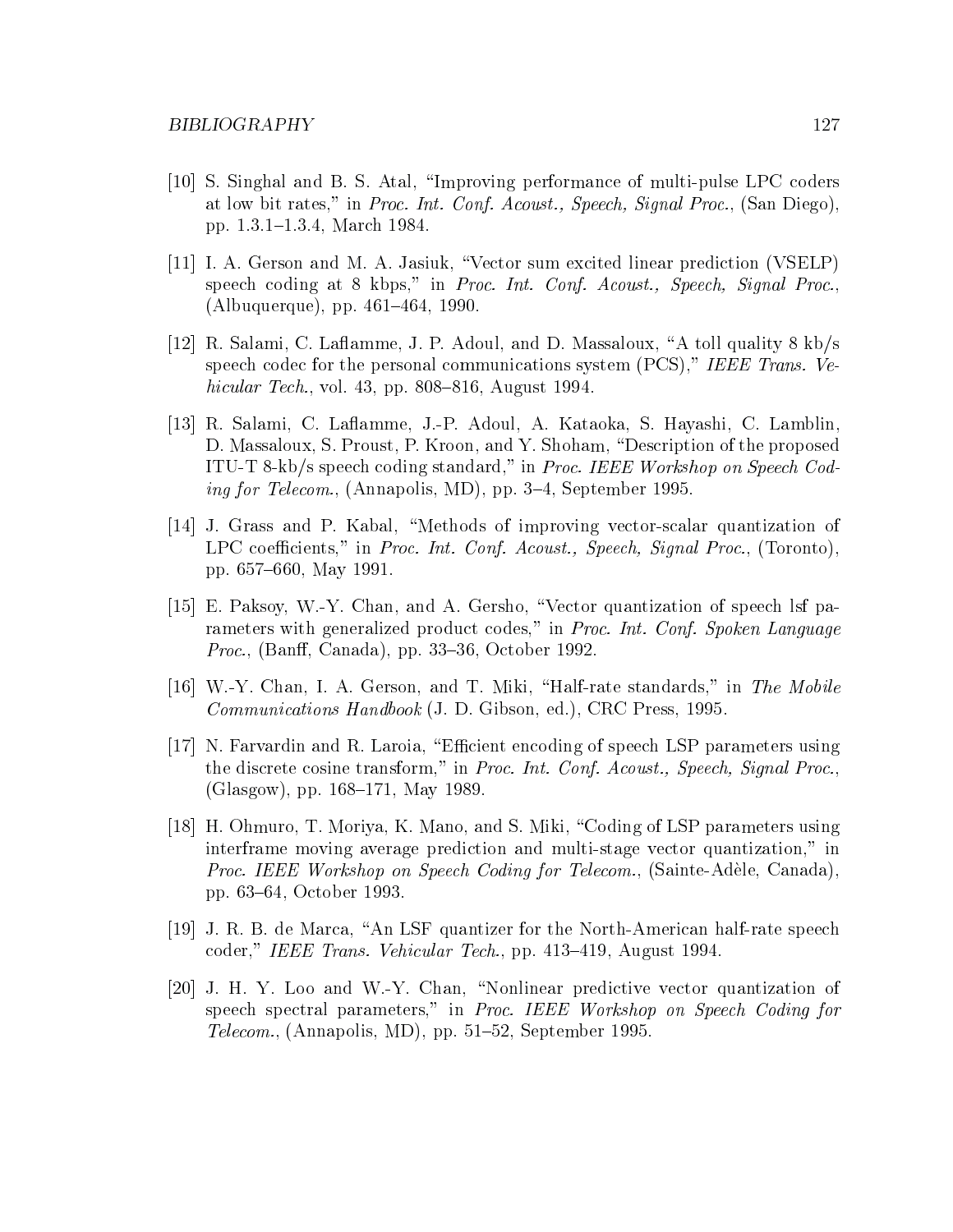- [21] J. H. Y. Loo, W.-Y. Chan, and P. Kabal, \Classied nonlinear predictive vector quantization of speech spectral parameters," in Proc. Int. Conf. Acoust., Speech, Signal Proc., (Atlanta, GA), pp. II-761-II-764, May 1996.
- [22] J. Makhoul, "Linear prediction: A tutorial review," *Proceedings of the IEEE*, vol. 63, pp. 561–580, April 1975.
- [23] B. S. Atal and M. R. Schroeder, \Predictive coding of speech signals and subjective error criteria," IEEE Trans. Acoust., Speech, Signal Proc., vol. ASSP-27. pp. 247-254, June 1979.
- [24] B. S. Atal, "Predictive coding of speech at low bit rates," IEEE Trans. Communications, vol. COM-30, pp.  $600-614$ , April 1982.
- [25] R. Hagen, "Spectral quantization of cepstral coefficients," in Proc. Int. Conf. Acoust., Speech, Signal Proc., (Adelaide), pp. I $-509$ -I $-512$ , April 1994.
- [26] F. Itakura, "Line spectrum representation of linear prediction coefficients of speech signals," Journal Acoustical Society America, vol. 57, p. 535, 1975. (abstract).
- $[27]$  F. Soong and B.-H. Juang, "Line spectrum pair and speech data compression," in Proc. Int. Conf. Acoust., Speech, Signal Proc.,  $(San Diego)$ , pp.  $1.10.1{\text -}1.10.4$ , March 1984.
- [28] F. Soong and B.-H. Juang, "Optimal quantization of LSP parameters," IEEE Trans. Speech and Audio Proc., vol. 1, pp. 15-24, January 1993.
- [29] P. Kabal and R. P. Ramachandran, \The computation of line spectral frequencies using Chebyshev polynomials," IEEE Trans. Acoust., Speech, Signal Proc., vol. ASSP-34, pp. 1419–1426, December 1986.
- [30] Y. Shoham, "Vector predictive quantization of the spectral parameters for low rate speech coding," in Proc. Int. Conf. Acoust., Speech, Signal Proc., (Dallas), pp. 2181-2184, April 1987.
- [31] S. Wang, A. Sekey, and A. Gersho, "An objective measure for predicting subjective quality of speech coders," IEEE Journal Sel. Areas in Communications. vol. 10, pp. 819–829, June 1992.
- [32] R. M. Gray, A. Buzo, A. H. Gray, and Y. Matsuyama, "Distortion measures for speech processing," IEEE Trans. Acoust., Speech, Signal Proc., vol. ASSP-28, pp. 367-376, August 1980.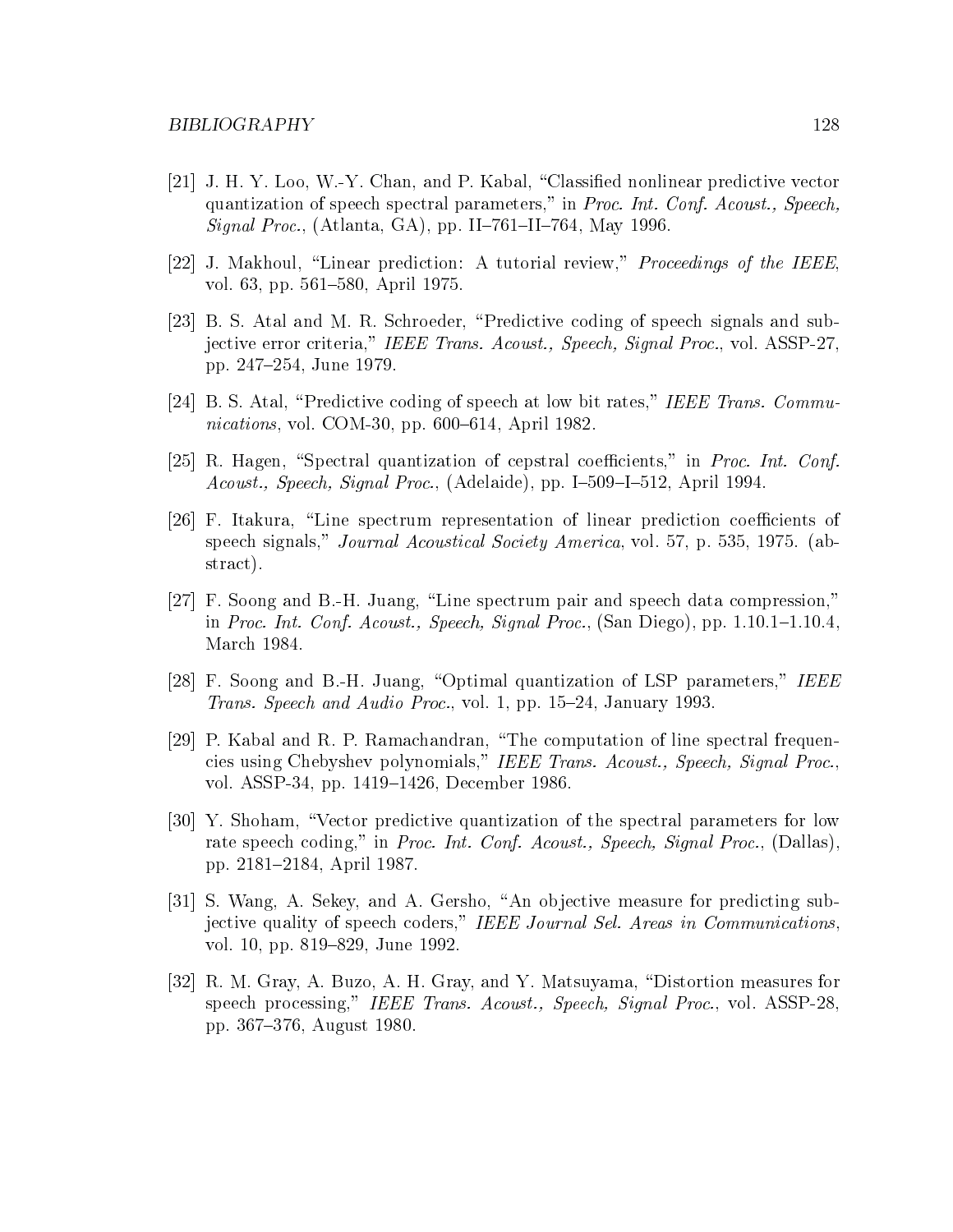- [33] A. H. Gray and J. D. Markel, "Distance measures for speech processing," IEEE Trans. Acoust., Speech, Signal Proc., vol. ASSP-24, pp. 380-391, October 1976.
- [34] L. R. Rabiner and B. H. Juang, Fundamentals of Speech Recognition. Englewood Cliffs, New Jersey: Prentice-Hall, 1993.
- [35] J. Grass, "Quantization of predictor coefficients in speech coding," Master's thesis, McGill University, Montreal, Canada, September 1990.
- [36] R. Laroia, N. Phamdo, and N. Farvardin, "Robust and efficient quantization of speech LSP parameters using structured vector quantizers," in Proc. Int. Conf. Acoust., Speech, Signal Proc., (Toronto), pp.  $641–644$ , May 1991.
- [37] F. F. Tzeng, \Analysis-by-synthesis linear predictive speech coding at 2.4 kbit/s," in Proc. Globecom, pp. 1253–1257, 1989.
- [38] W. P. Leblanc, B. Bhattacharya, S. A. Mahmoud, and V. Cuperman, "Efficient search and design procedures for robust multi-stage VQ of LPC parameters for 4 kb/s speech coding," IEEE Trans. Speech and Audio Proc., vol. 1, pp. 373-385. October 1993.
- [39] W.-Y. Chan and D. Chemla, "Low-complexity encoding of speech LSF parameters using constrained storage TSVQ," in Proc. Int. Conf. Acoust., Speech, Signal *Proc.*, (Adelaide), pp. I-521-I-524, April 1994.
- [40] A. Gersho and R. M. Gray, Vector Quantization and Signal Compression. Boston: Kluwer Academic Press, 1992.
- [41] S. P. Lloyd, "Least squares quantization in PCM," IEEE Trans. Information *Theory*, vol. IT-28, pp. 129–137, March 1982.
- [42] G. S. Kang and L. J. Fransen, \Application of line-spectrum pairs to low-bit-rate speech encoders," in Proc. Int. Conf. Acoust., Speech, Signal Proc., (Tampa), pp. 244-247, April 1985.
- [43] G. S. Kang and L. J. Fransen, "Experimentation with synthesized speech generated from line-spectrum pairs," IEEE Trans. Acoust., Speech, Signal Proc., vol. ASSP-35, pp. 568–571, April 1987.
- [44] R. P. Ramachandran, M. M. Sondhi, N. Seshadri, and B. S. Atal, "A two codebook format for robust quantization of line spectral frequencies," IEEE Trans. Speech and Audio Proc., vol. 3, pp.  $157–168$ , May 1995.
- [45] R. Fenichel, Proposed Federal Standard 1016. Washington: National Communications Systems, Office of Technology anf Standards, March 1989.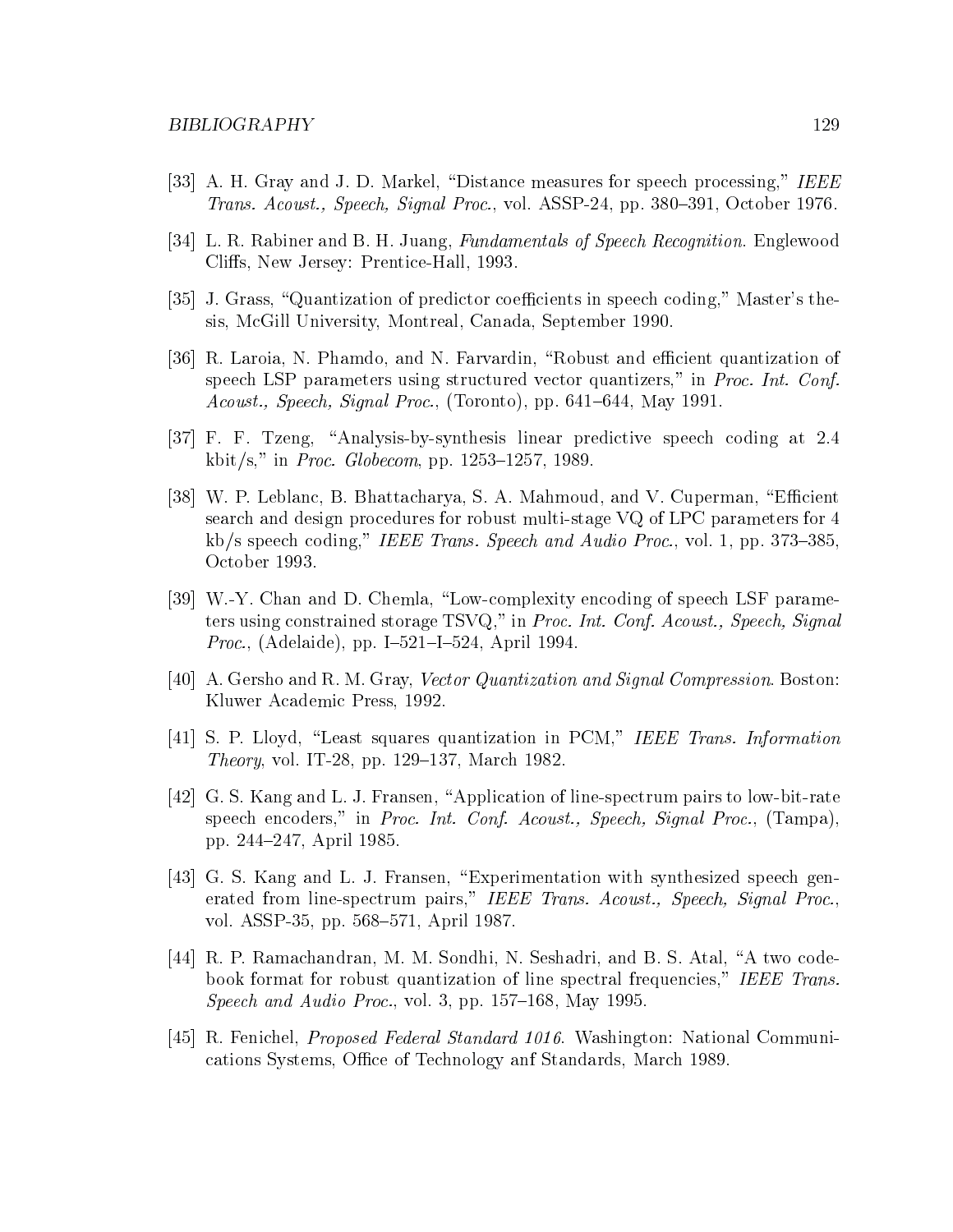- [46] C. E. Shannon, "A mathematical theory of communication," Bell Systems Technical Journal, pp. 27:379-423, 623-656, 1948.
- $[47]$  C. E. Shannon, "Coding theorems for a discrete source with a fidelity criterion," in Proc. IRE National Convention Rec., Part  $\mu$ , pp. 142–163, 1959.
- [48] J. Makhoul, S. Roucos, and H. Gish, \Vector quantization in speech coding," *Proceedings of the IEEE*, vol. 73, pp.  $1551–1558$ , November 1985.
- [49] T. Lookabaugh and R. M. Gray, \High-resolution quantization theory and the vector quantizer advantage," IEEE Trans. Information Theory, vol. IT-35, pp. 1020–1033, September 1989.
- [50] R. M. Gray, Source Coding Theory. Boston: Kluwer Academic Press, 1990.
- [51] Y. Linde, A. Buzo, and R. M. Gray, "An algorithm for vector quantizer design," IEEE Trans. Communications, vol. COM-28, pp. 84-95, January 1980.
- [52] J. S. Collura, "Vector quantization of linear predictor coefficients," in Modern Methods of Speech Processing (R. P. Ramachandran and R. J. Mammone, eds.), Kluwer Academic Press, 1995.
- [53] I. Katsavounidis, C.-C. J. Kuo, and Z. Zhang, "A new initialization technique for Generalized Lloyd Algorithm," *IEEE Signal Processing Letters*, vol. 1, pp. 144– 146, October 1994.
- [54] W.-Y. Chan and A. Gersho, "Generalized product code vector quantization: A family of efficient techniques for signal compression," Digital Signal Processing, vol. 4, pp. 95–126, April 1994.
- [55] M. Yong, G. Davidson, and A. Gersho, \Encoding of LPC spectral parameters using switched-adaptive interframe vector prediction," in Proc. Int. Conf. Acoust., Speech, Signal Proc., (New York), pp. 402–405, April 1988.
- [56] L. A. Shepp, D. Slepian, and A. D. Wyner, "On prediction of moving-average processes," Bell System Technical Journal, vol. 59, pp. 367–415, March 1980.
- [57] M. B. Priestley, Spectral Analysis and Time Series, Volume I. London: Academic Press, 1981.
- [58] G. E. P. Box and G. M. Jenkins, Time Series Analysis: Forecasting and Control. San Francisco: Holden-Day, 1976. Revised edition.
- [59] J.-H. Chen and A. Gersho, \Covariance and autocorrelation methods for vector linear prediction," in Proc. Int. Conf. Acoust., Speech, Signal Proc., (Dallas), pp. 1545–1548, April 1987.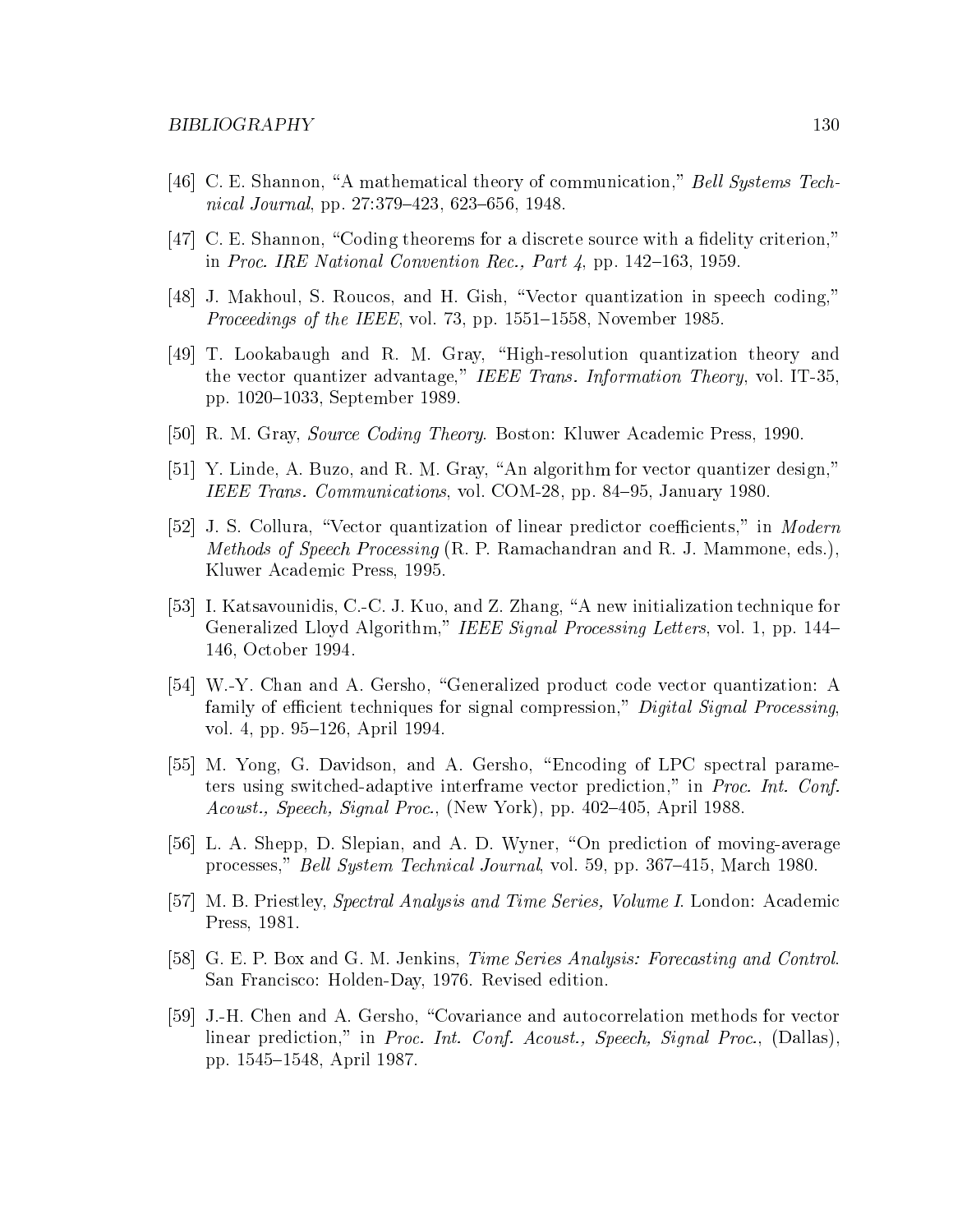- [60] E. A. Robinson, Multichannel Time Series Analysis with Digital Computer Programs. Houston: Goose Pond Press, second ed., 1983.
- [61] R. A. Wiggins and E. A. Robinson, \Recursive solution to the multichannel filtering problem," *Journal of Geophysical Research*, vol. 70, pp. 1885–1891, April 15 1965.
- [62] B. Townshend, \Nonlinear prediction of speech," in Proc. Int. Conf. Acoust., Speech, Signal Proc., (Toronto), pp. 425–428, May 1991.
- [63] J. Thyssen, H. Nielsen, and S. D. Hansen, \Non-linear short-term prediction in speech coding," in Proc. Int. Conf. Acoust., Speech, Signal Proc., (Adelaide), pp. I-185-I-188, April 1994.
- [64] J. Thyssen, H. Nielsen, and S. D. Hansen, "Quantization of non-linear predictors in speech coding," in Proc. Int. Conf. Acoust., Speech, Signal Proc., (Detroit), pp. 265-268, May 1995.
- [65] L. Wu, M. Niranjan, and F. Fallside, \Fully vector-quantized neural networkbased code-excited nonlinear predictive speech coding," IEEE Trans. Speech and Audio Processing, vol. 2, pp.  $482-489$ , October 1994.
- [66] P. K. Simpson, Articial Neural Systems: Foundations, Paradigms, Applications and Implementations. New York: Pergamon Press, 1990.
- [67] W. S. Cleveland and S. J. Devlin, "Locally weighted regression: An approach to regression analysis by local fitting," Journal American Statistical Association, vol. 83, pp. 596–610, September 1988.
- [68] A. Gersho, "Optimal nonlinear interpolative vector quantization," IEEE Trans.  $Communications, vol. COM-38, pp. 1285-1287, September 1990.$
- [69] T. I. Association, EIA/TIA Interim Standard, Cellular System Dual-Mode Mobile Station - Base Station Compatibility Standard. TIA/EIA/IS-54B, 1992.
- [70] V. Cuperman and P. Lupini, "Variable rate speech coding," in *Modern Methods* of Speech Processing (R. P. Ramachandran and R. J. Mammone, eds.), Kluwer Academic Press, 1995.
- [71] S. V. Vaseghi, "Finite state CELP for variable rate speech coding," in Proc. Int. Conf. Acoust., Speech, Signal Proc., (Albuquerque), pp. 37-40, 1990.
- [72] T. I. Association, Mobile Station Base Station Compatibility Standard for Dual-Mode Wideband Spread Spectrum Cellular System. TIA/EIA/IS-95-A, 1995.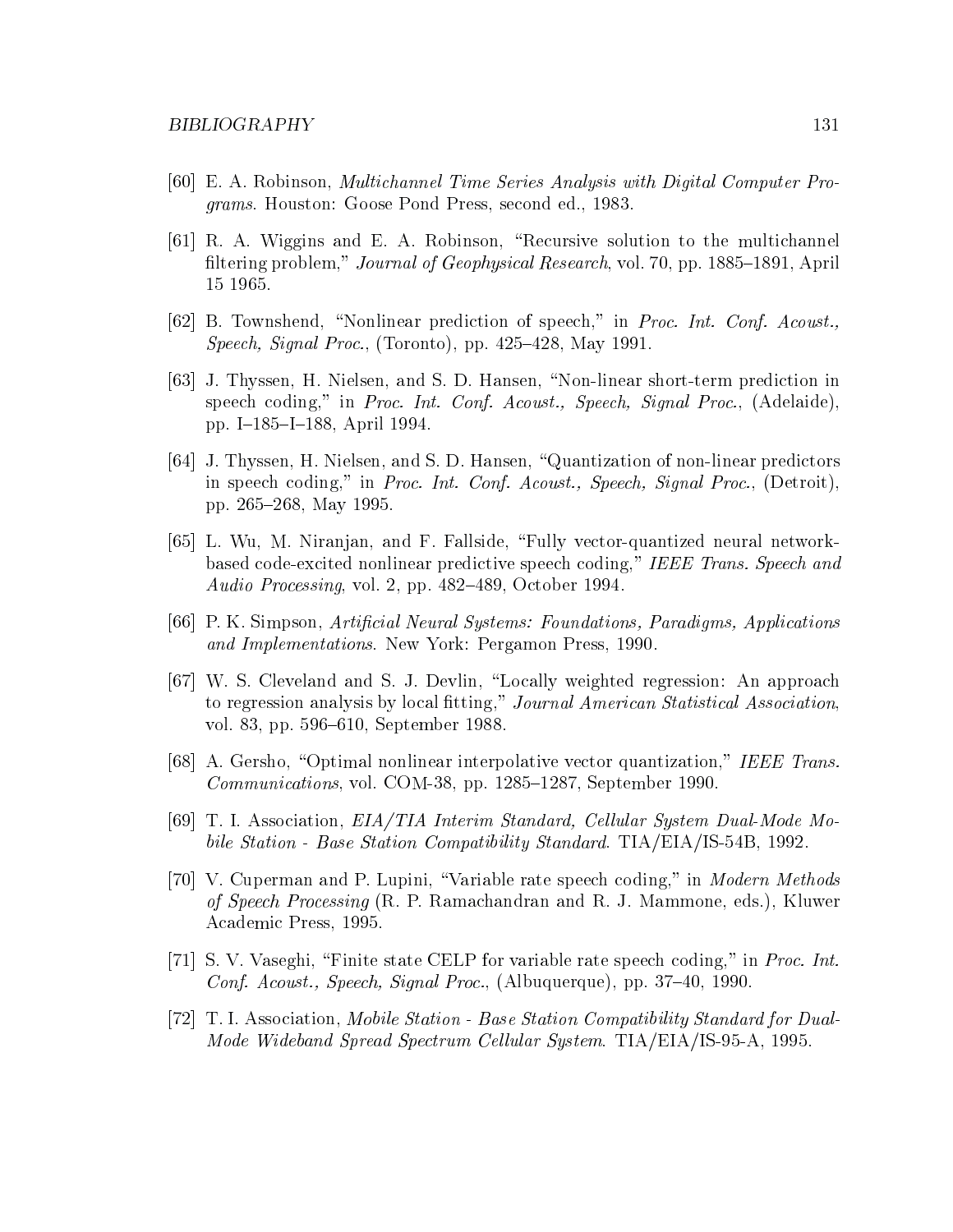- [73] A. DeJaco, W. Gardner, P. Jacobs, and C. Lee, "QCELP: The North American CDMA digital cellular variable rate speech coding standard," in Proc. IEEE Workshop on Speech Coding for Telecom., (Sainte-Adèle, Canada), pp.  $5-6$ , October 1993.
- [74] S. Wang and A. Gersho, \Phonetically-based vector excitation coding of speech at 3.6 kbps," in Proc. Int. Conf. Acoust., Speech, Signal Proc., (Glasgow), pp. I-369-I-372, May 1989.
- [75] E. Paksoy and A. Gersho, \A variable rate speech coding algorithm for cellular networks," in Proc. IEEE Workshop on Speech Coding for Telecom., (Ste-Adèle, Canada), pp. 109–110, October 1993.
- [76] E. Paksoy, K. Srinivasan, and A. Gersho, \Variable bit-rate CELP coding of speech with phonetic classification," European Trans. Telecommunications, vol. 5, pp. 591–601, September-October 1994.
- [77] T. E. Tremain, "The government standard linear predictive coding algorithm," Speech Technology, vol. 1, pp.  $40-49$ , 1982.
- [78] J. P. Campbell and T. E. Tremain, \Voiced/unvoiced classication of speech and applications to the U.S. Government LPC-10E algorithm," in Proc. Int. Conf. Acoust., Speech, Signal Proc., (Tokyo), pp. 473–476, April 1986.
- [79] R. Hagen, E. Paksoy, and A. Gersho, \Variable rate spectral quantization for phonetically classied CELP coding," in Proc. Int. Conf. Acoust., Speech, Signal *Proc.*, (Detroit), pp. 748–751, May 1995.
- [80] P. Lupini, N. Cox, and V. Cuperman, \A multi-mode variable rate CELP coder based on frame classification," in *Proc. Int. Conf. on Comm.*, (Geneva), pp. 406– 409, 1993.
- [81] P. Lupini, H. Hassanein, and V. Cuperman, "A 2.4 kb/s CELP speech codec with class-dependent structure," in Proc. Int. Conf. Acoust., Speech, Signal Proc., (Minneapolis), pp. II-143-II-146, April 1993.
- [82] Y. Jiang and V. Cuperman, \An improved 2.4kbps class-dependent CELP speech coder," in Proc. Int. Conf. on Comm., (Singapore), pp.  $1414-1417$ , 1995.
- [83] T. Nomura, K. Ozawa, and M. Serizawa, "Efficient excitation model and LPC coefficients coding in 4kbps CELP with 20ms frame," in Proc. IEEE Workshop on Speech Coding for Telecom., (Annapolis, MD), pp. 89-90, September 1995.